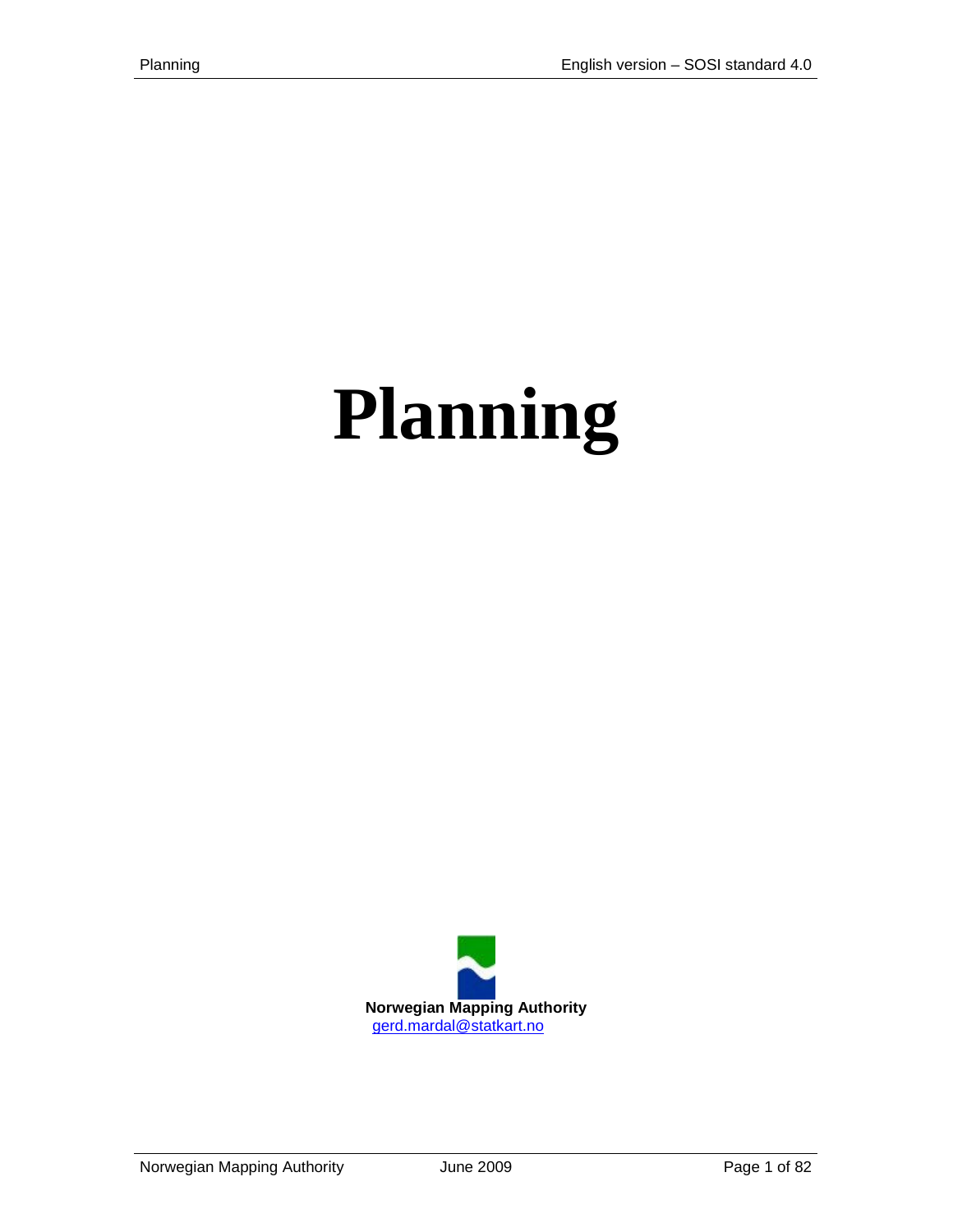## Table of contents

| 1              |          |                                                              |  |
|----------------|----------|--------------------------------------------------------------|--|
| $\overline{2}$ |          |                                                              |  |
|                | 2.1      |                                                              |  |
|                | 2.1.1    |                                                              |  |
|                | 2.1.2    |                                                              |  |
|                | 2.1.3    |                                                              |  |
|                | 2.1.4    |                                                              |  |
|                | 2.1.5    |                                                              |  |
|                | 2.1.6    |                                                              |  |
|                | 2.1.6.1  |                                                              |  |
|                | 2.1.6.2  |                                                              |  |
|                | 2.1.6.3  |                                                              |  |
|                |          |                                                              |  |
|                | 2.2.1    |                                                              |  |
|                | 2.2.2    |                                                              |  |
|                | 2.2.3    |                                                              |  |
|                | 2.2.4    |                                                              |  |
|                | 2.2.5    |                                                              |  |
|                | 2.2.6    |                                                              |  |
|                | 2.2.7    |                                                              |  |
|                | 2.2.8    |                                                              |  |
|                | 2.2.9    |                                                              |  |
|                | 2.2.10   |                                                              |  |
|                | 2.2.11   |                                                              |  |
|                | 2.2.12   |                                                              |  |
|                | 2.2.13   |                                                              |  |
|                | 2.2.14   |                                                              |  |
|                | 2.2.15   |                                                              |  |
|                | 2.2.16   | Association << Topo>> CpGuidelineArea-CpGuidelineBoundary 26 |  |
|                | 2.2.17   |                                                              |  |
|                | 2.2.18   |                                                              |  |
|                | 2.2.19   |                                                              |  |
|                | 2.2.20   |                                                              |  |
|                | 2.2.21   |                                                              |  |
|                | 2.2.22   |                                                              |  |
|                | 2.2.22.1 |                                                              |  |
|                | 2.2.22.2 |                                                              |  |
|                | 2.2.22.3 |                                                              |  |
|                | 2.3      |                                                              |  |
|                | 2.3.1    |                                                              |  |
|                | 2.3.2    |                                                              |  |
|                | 2.3.3    |                                                              |  |
|                | 2.3.4    |                                                              |  |
|                | 2.3.5    |                                                              |  |
|                | 2.3.6    |                                                              |  |
|                | 2.3.7    |                                                              |  |
|                | 2.3.8    |                                                              |  |
|                | 2.3.9    |                                                              |  |
|                | 2.3.10   |                                                              |  |
|                | 2.3.11   |                                                              |  |
|                | 2.3.12   |                                                              |  |
|                | 2.3.13   |                                                              |  |
|                | 2.3.14   |                                                              |  |
|                |          |                                                              |  |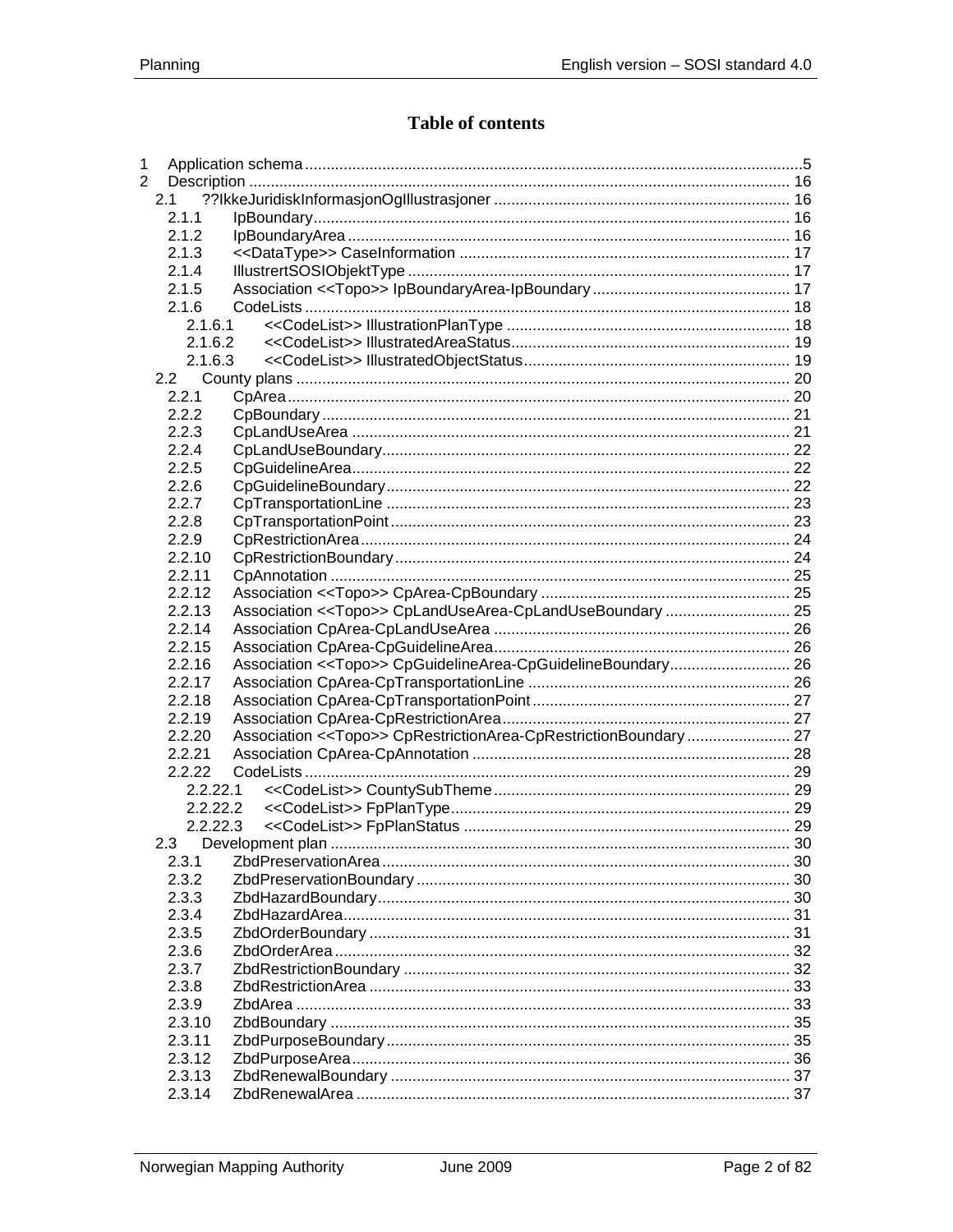|         | 2.3.15<br>2.3.16 |                                                                                  |  |
|---------|------------------|----------------------------------------------------------------------------------|--|
|         | 2.3.17           |                                                                                  |  |
|         | 2.3.18           |                                                                                  |  |
|         | 2.3.19           |                                                                                  |  |
|         | 2.3.20           | Association << Topo>> ZbdPreservationArea-ZbdPreservationBoundary  40            |  |
|         | 2.3.21           | Association << Topo>> ZbdHazardArea-ZbdHazardBoundary 40                         |  |
|         | 2.3.22           | Association < <topo>&gt; ZbdRestrictionArea-ZbdRestrictionBoundary 40</topo>     |  |
|         | 2.3.23           |                                                                                  |  |
|         | 2.3.24           | Association < <topo>&gt; ZbdRenewalArea-ZbdRenewalBoundary 41</topo>             |  |
|         | 2.3.25           | Association < <topo>&gt; ZbdPurposeArea-ZbdPurposeBoundary 41</topo>             |  |
|         | 2.3.26           |                                                                                  |  |
|         | 2.3.27           |                                                                                  |  |
|         | 2.3.28           |                                                                                  |  |
|         | 2.3.29           |                                                                                  |  |
|         | 2.3.30           |                                                                                  |  |
|         | 2.3.31           |                                                                                  |  |
|         | 2.3.32           |                                                                                  |  |
|         | 2.3.33           |                                                                                  |  |
|         | 2.3.34           |                                                                                  |  |
|         | 2.3.35           |                                                                                  |  |
|         | 2.3.35.1         |                                                                                  |  |
|         | 2.3.35.2         |                                                                                  |  |
|         | 2.3.35.3         |                                                                                  |  |
|         | 2.3.35.4         |                                                                                  |  |
|         | 2.3.35.5         |                                                                                  |  |
|         | 2.3.35.6         |                                                                                  |  |
|         | 2.3.35.7         |                                                                                  |  |
|         | 2.3.35.8         |                                                                                  |  |
|         | 2.3.35.9         |                                                                                  |  |
|         | 2.3.35.10        |                                                                                  |  |
|         | 2.3.35.11        |                                                                                  |  |
|         | 2.3.35.12        |                                                                                  |  |
|         | 2.3.35.13        |                                                                                  |  |
|         | 2.3.35.14        |                                                                                  |  |
|         |                  |                                                                                  |  |
|         | 2.4.1            |                                                                                  |  |
|         | 2.4.2            |                                                                                  |  |
|         | 2.4.3            | Association < <topo>&gt; PbaExpropriationArea-PbaExpropriationBoundary 55</topo> |  |
| $2.5\,$ |                  |                                                                                  |  |
|         | 2.5.1            |                                                                                  |  |
|         | 2.5.2            |                                                                                  |  |
|         | 2.5.3            |                                                                                  |  |
|         | 2.5.4            |                                                                                  |  |
|         | 2.5.4.1          |                                                                                  |  |
| 2.6     |                  |                                                                                  |  |
|         | 2.6.1            |                                                                                  |  |
|         | 2.6.2            |                                                                                  |  |
|         | 2.6.3            |                                                                                  |  |
|         | 2.6.4            |                                                                                  |  |
|         | 2.6.5            |                                                                                  |  |
|         | 2.6.6            |                                                                                  |  |
|         | 2.6.7            |                                                                                  |  |
|         | 2.6.8            |                                                                                  |  |
|         | 2.6.9            |                                                                                  |  |
|         | 2.6.10           |                                                                                  |  |
|         |                  |                                                                                  |  |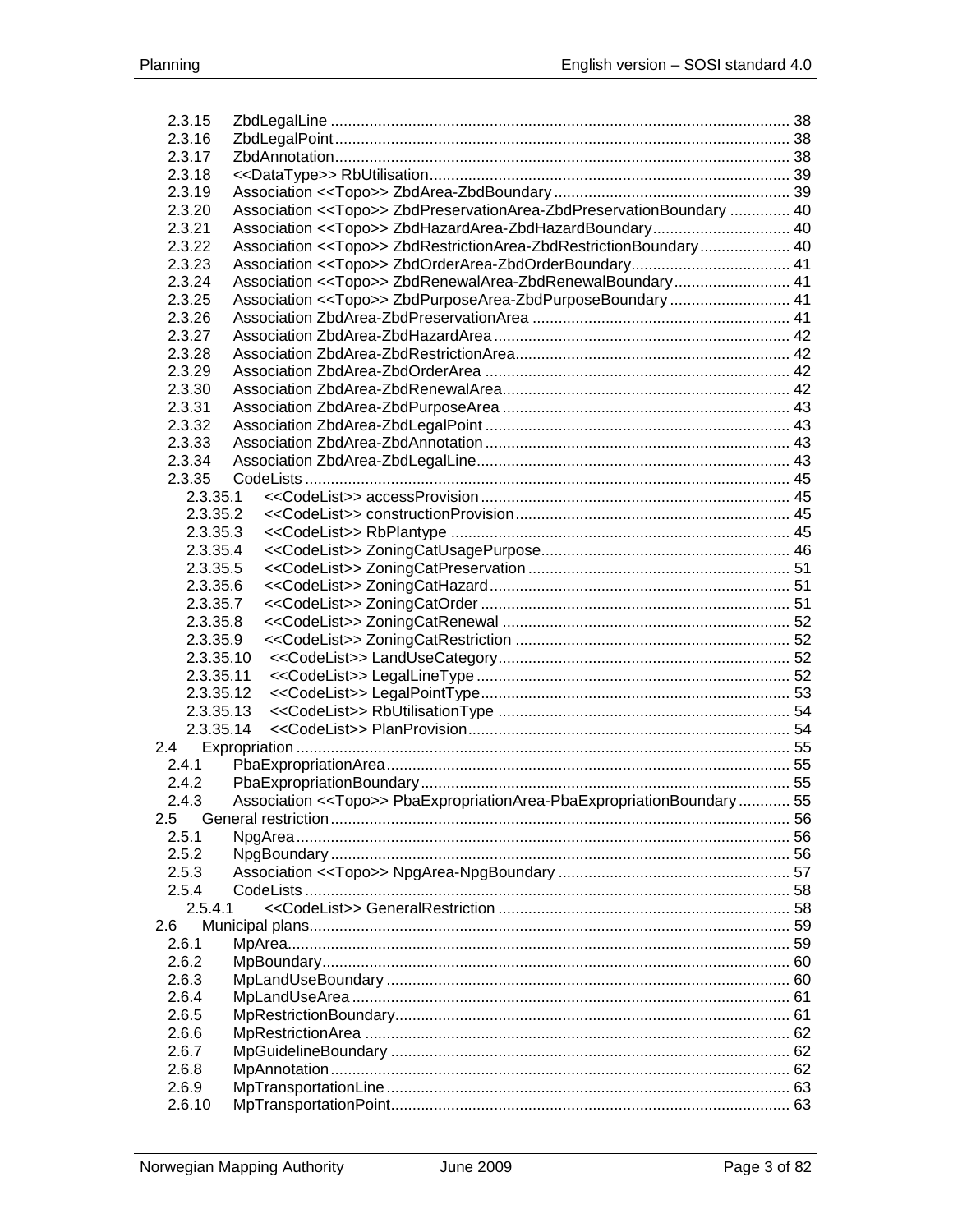| 2.6.11   |                                                                             |  |
|----------|-----------------------------------------------------------------------------|--|
| 2.6.12   |                                                                             |  |
| 2.6.13   | Association < <topo>&gt; MpRestrictionArea-MpRestrictionBoundary  65</topo> |  |
| 2.6.14   |                                                                             |  |
| 2.6.15   | Association < <topo>&gt; MpLandUseArea-MpLandUseBoundary 65</topo>          |  |
| 2.6.16   | Association < <topo>&gt; MpGuidelineArea-MpGuidelineBoundary 66</topo>      |  |
| 2.6.17   |                                                                             |  |
| 2.6.18   |                                                                             |  |
| 2.6.19   |                                                                             |  |
| 2.6.20   |                                                                             |  |
| 2.6.21   |                                                                             |  |
| 2.6.22   |                                                                             |  |
| 2.6.23   |                                                                             |  |
| 2.6.23.1 |                                                                             |  |
| 2.6.23.2 |                                                                             |  |
| 2.6.23.3 |                                                                             |  |
| 2.6.23.4 |                                                                             |  |
| 2.6.23.5 |                                                                             |  |
| 2.6.23.6 |                                                                             |  |
| 2.6.23.7 |                                                                             |  |
| 2.7      |                                                                             |  |
| 2.7.1    |                                                                             |  |
| 2.7.2    |                                                                             |  |
| 2.7.3    |                                                                             |  |
| 2.8      |                                                                             |  |
| 2.8.1    |                                                                             |  |
| 2.8.2    |                                                                             |  |
| 2.8.3    |                                                                             |  |
| 2.8.4    |                                                                             |  |
| 2.8.5    |                                                                             |  |
| 2.8.6    |                                                                             |  |
| 2.8.7    |                                                                             |  |
| 2.8.7.1  |                                                                             |  |
| 2.8.7.2  |                                                                             |  |
| 2.8.7.3  |                                                                             |  |
| 2.8.7.4  |                                                                             |  |
| 2.8.7.5  |                                                                             |  |
| 2.8.7.6  |                                                                             |  |
| 2.8.7.7  |                                                                             |  |
| 2.8.7.8  |                                                                             |  |
| 2.9      |                                                                             |  |
| 2.9.1    |                                                                             |  |
| 2.9.1.1  |                                                                             |  |
| 2.9.1.2  | Association << Topo>> PbaReimbursmentArea-PbaReimbursmentBoundary 81        |  |
|          |                                                                             |  |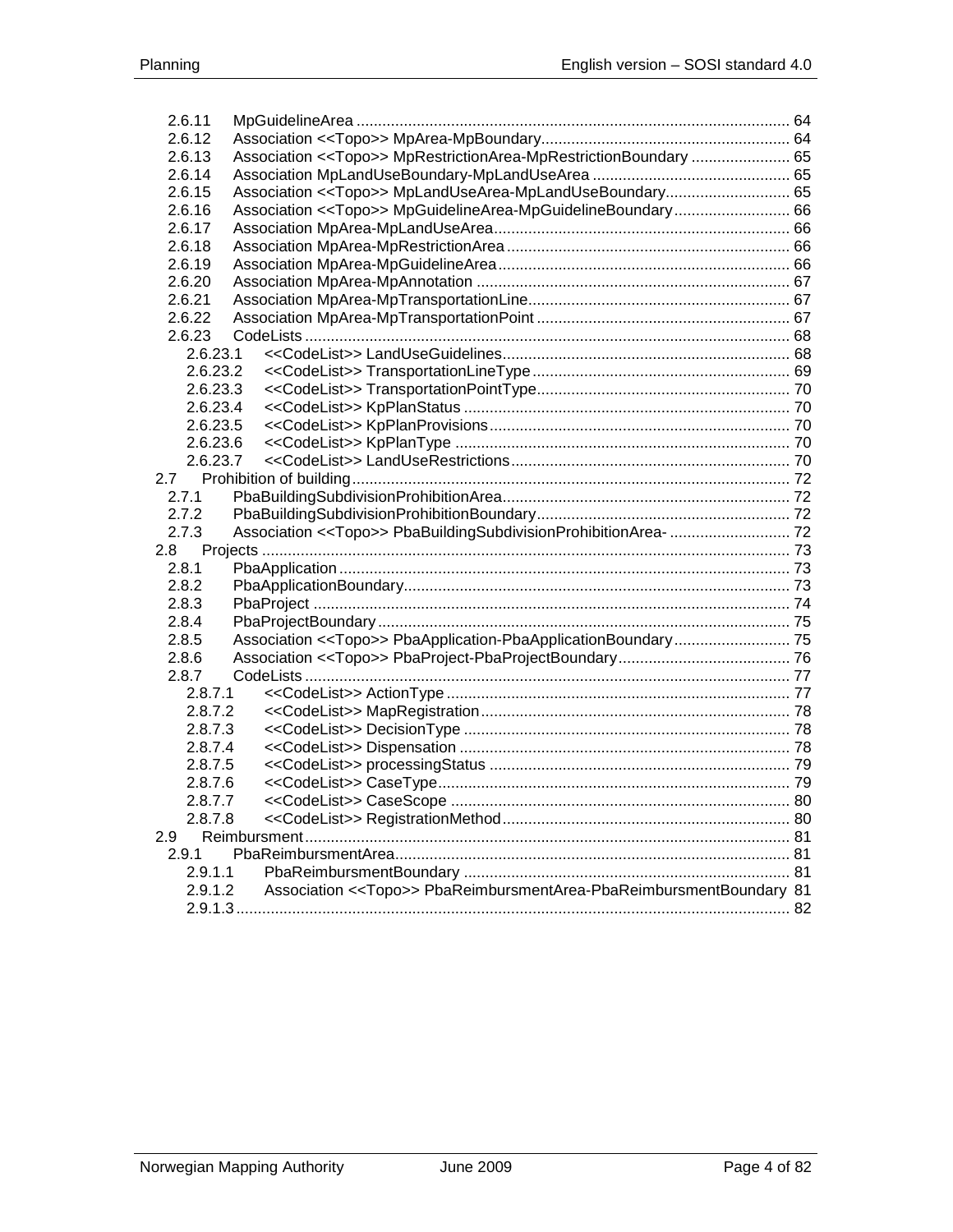# <span id="page-4-0"></span>**1 Application schema**





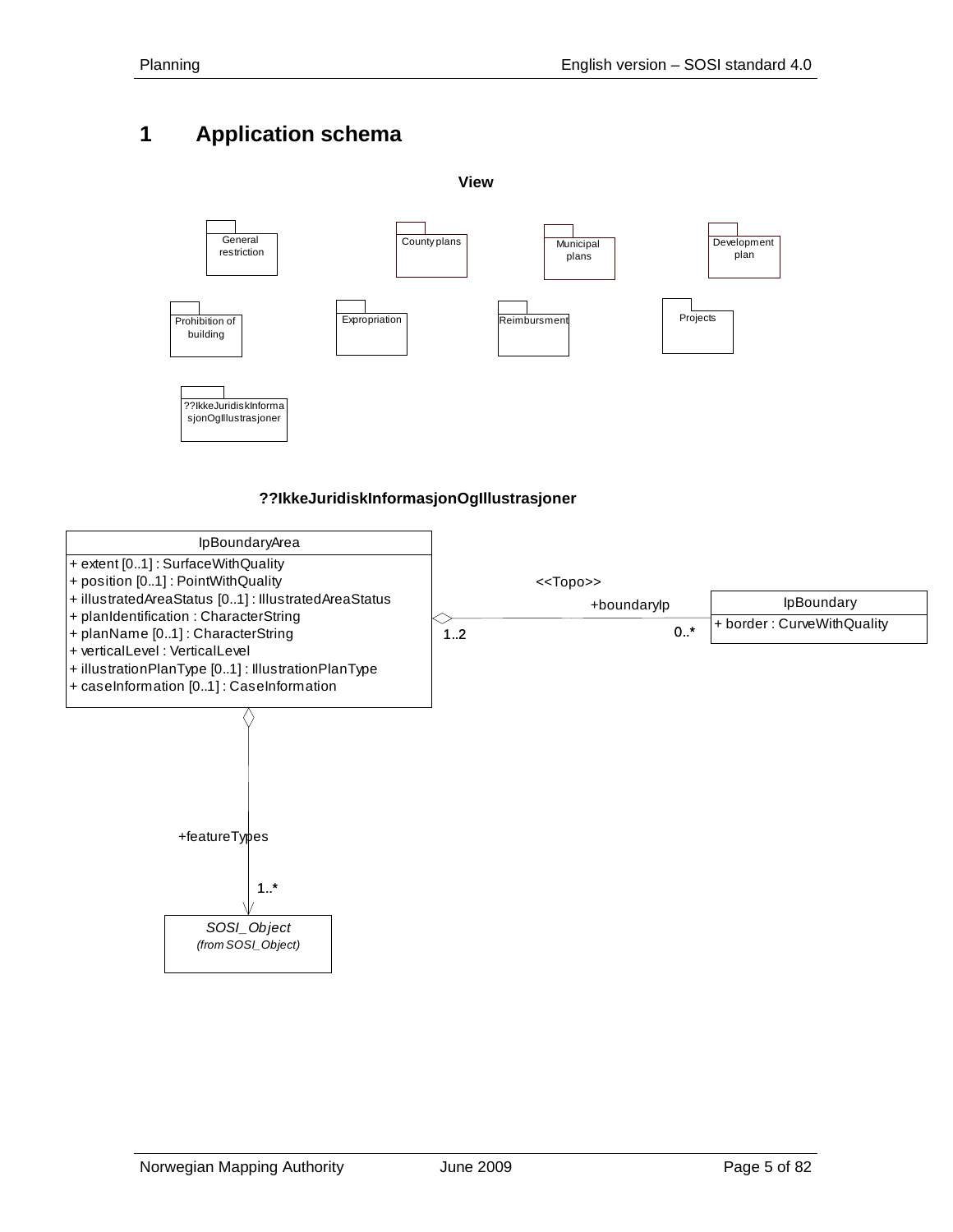#### **CaseInformation** + caseNumber [0..1] : Integer <<DataType>>

- + dateOfDecision [0..1] : Date
- + committeeCaseNumber [0..1] : Integer
- + decisionAuthority [0..1] : CharacterString

#### **County plans**



| < <datatype>&gt;<br/>Utilization</datatype> |  |
|---------------------------------------------|--|
| (from Planning)                             |  |
| + useType : UtilisationType                 |  |
| $+$ utilisation Figure: Real                |  |
|                                             |  |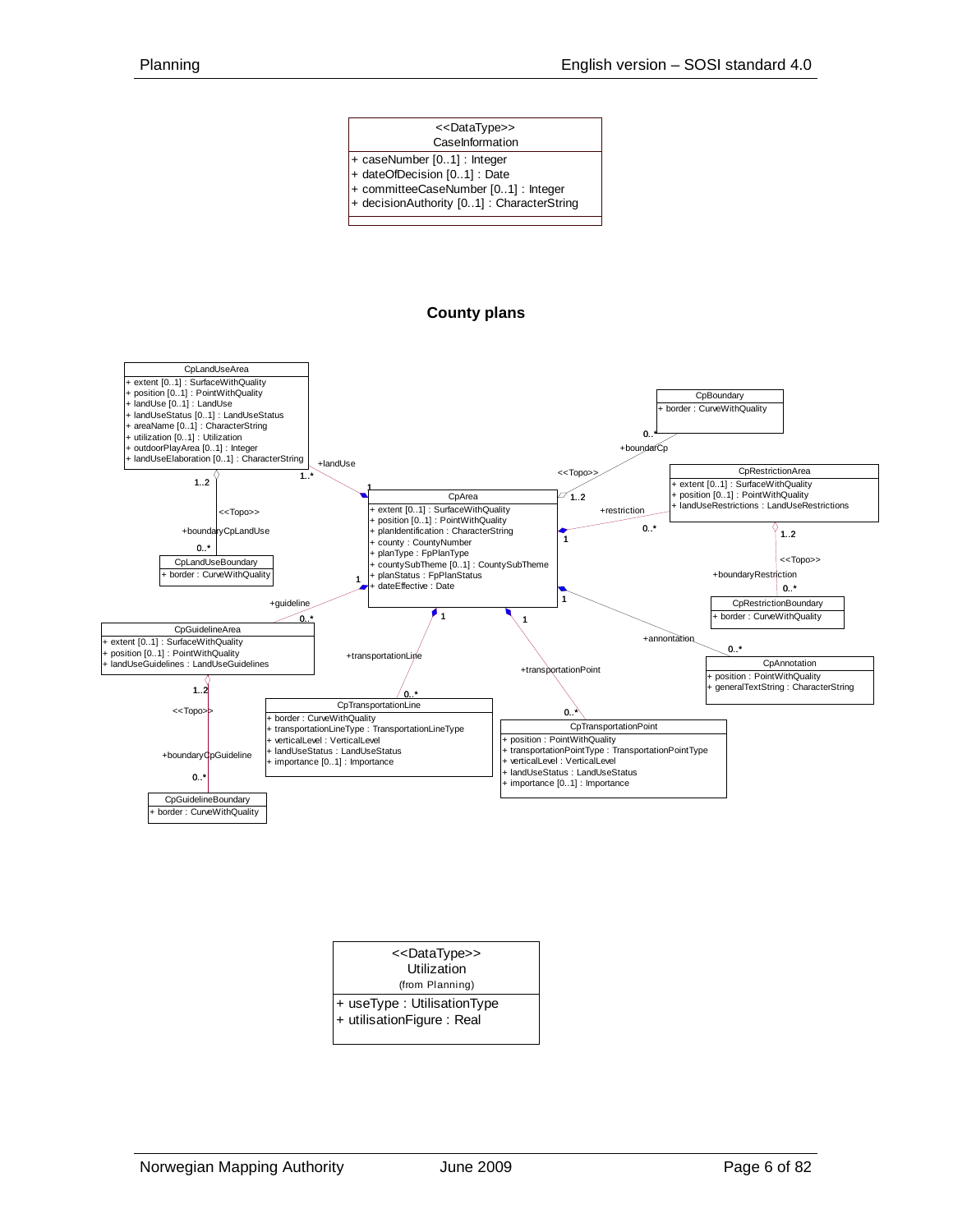#### **Codelists**

|                                                            | < <codelist>&gt;</codelist>                                          | < <codelist>&gt;</codelist>                                                      |  |  |
|------------------------------------------------------------|----------------------------------------------------------------------|----------------------------------------------------------------------------------|--|--|
| < <codelist>&gt;<br/>CountySubTheme</codelist>             | LandUse                                                              | LandUseRestrictions                                                              |  |  |
|                                                            | (from Planning)                                                      | (from Municipal plans)                                                           |  |  |
| Coordinated area and transport plan = 10                   | Building construction area = 100                                     | + Supplemental provisions = 100                                                  |  |  |
| Business development = 20                                  | Urban settlement = 101                                               | Requirements regarding zoning/building development plan = 110                    |  |  |
| Quality of life, culture and available publ. services = 30 | Built-up area = 102                                                  | + Requirements regarding zoning plan = 111                                       |  |  |
| Coastal zone = 40                                          | Residential area = 110                                               | + Requirements regarding building development plan = 112                         |  |  |
| Nature and outdoor life = 50                               | Central area = 120                                                   | + Best om rekkefølge karakter omfang = 130                                       |  |  |
| + Mountain and uncultivated area = 60                      | + Acquisition = 130                                                  | + Provisions regarding building development sequence = 131                       |  |  |
| + Road plan = 70                                           | Business = 131                                                       | + Provisions regarding the character of the building development = 132           |  |  |
| Water consumption plan = 80                                | $+$ Office = 132                                                     | + Provisions regarding the scope of the building development = 133               |  |  |
| Other plan / report = 99                                   | $+$ Industry = 133                                                   | + Provisions regarding localisation = 134                                        |  |  |
|                                                            |                                                                      | + Prohibition on leisure buildings = 135                                         |  |  |
|                                                            | $+ Warehouse = 134$                                                  | + Construction prohibition along watercourse = 136                               |  |  |
|                                                            | + Leisure buildings = 140                                            | + Område som er unntatt fra rettsvirkning = 140                                  |  |  |
|                                                            | Public building = 150                                                |                                                                                  |  |  |
| < <codelist>&gt;</codelist>                                | Building of particular usefulness for the general public = 155       | + Area exempted because of Objection = 141                                       |  |  |
| LandUseStatus                                              | Kommunaltekniske anlegg = 160                                        | + Area specially exempted from legal effect = 142                                |  |  |
| (from Planning)                                            | $F$ Cemetery = 161                                                   | + Om råde unntatt for rettsvirkning = 149                                        |  |  |
| $+ Current = 1$                                            | + Waste handling = 162                                               | Restrictions pursuant to other bodies of law = 400                               |  |  |
| $Future = 2$                                               | Municipal engineering operations = 163                               | Drainage basin for potable water = 410                                           |  |  |
| Further development of current = 3                         | Public outdoor recreation area = 170                                 | Groundwater area = 411                                                           |  |  |
|                                                            | Sports facility = 171                                                | + Airplane noise zone = 420                                                      |  |  |
|                                                            | + Park/trail = 172                                                   | Other restriction = 499                                                          |  |  |
|                                                            | $+$ Ski trail = 173                                                  |                                                                                  |  |  |
| < <codelist>&gt;</codelist>                                | Other construction area = 190                                        |                                                                                  |  |  |
| Verticall evel                                             | + Agricultural, Nature and Recreational area = 200                   |                                                                                  |  |  |
| (from Planning)                                            | $+ ANR$ area = 210                                                   | < <codelist>&gt;</codelist>                                                      |  |  |
| + Underground (tunnel) = 1                                 | + ANR area w/scattered development = 220                             |                                                                                  |  |  |
| + At ground level / on water surface = 2                   | + LNF-område m/spredt boligbygging = 221                             | LandUseGuidelines                                                                |  |  |
| Above ground (bridge) = 3                                  |                                                                      | (from Municipal plans)                                                           |  |  |
| On the bottom (lake/sea) = 4                               | ANR area w/scattered industrial development = 222                    | + Guidelines in ANR areas = 110                                                  |  |  |
| $+$ In sea/lake = 5                                        | ANR area w/scattered leisure buildings = 223                         | + ANR area, predominantly agricultural = 111                                     |  |  |
|                                                            | Area for raw material exploitation = 300                             | + ANR area, predominantly outdoor recreation = 112                               |  |  |
|                                                            | $+ Minina = 310$                                                     | + ANR area, predominantly nature conservation = 113                              |  |  |
|                                                            | Soil extraction site = 320                                           | Other guideline = 120                                                            |  |  |
|                                                            | Marshland = 330                                                      | Building/construction projects should not be allowed = 121                       |  |  |
|                                                            | Area which is or will be reserved = 400                              | Building/construction projects may be allowed = 122                              |  |  |
| < <codelist>&gt;</codelist>                                | Reservation pursuant to the Nature Conservation Act = 410            | ANR area of special cultural landscape interest = 123                            |  |  |
| UtilisationType                                            | Reservation pursuant to the Act relating to cultural artefacts = 420 | Guidelines for administrative processing = 130                                   |  |  |
| (from Planning)                                            | Reserved for armed forces = 460                                      | + City forest areas - Guidelines for administrative processing = 131             |  |  |
| $+$ DVA-87 = 1                                             | Area which is to be zoned pursuant to the PBA = 470                  | + Shopping centre establishment - Guidelines for administrative processing = 132 |  |  |
| $+ BRA-69 = 2$                                             | Reservation pursuant to other legal frameworks = 490                 | Other quidelines for administrative processing = 139                             |  |  |
| $+$ PU = 3                                                 | Reservation pursuant to several legal frameworks = 499               |                                                                                  |  |  |
| + Development not allowed = 10                             | + Area for protection/preservation of sea or watercourse = 500       | + NPG for the Oslo fjord = 140                                                   |  |  |
| + Additional buildings not allowed = 11                    | + Water with restriction (drinking water source) = 510               | Building area - the Oslo fjord = 141                                             |  |  |
| $+$ %-BYA-97 = 12                                          | Aquatic area for general outdoor life = 520                          | Open areas - the Oslo fjord = 142                                                |  |  |
| $+ A-UTA = 13$                                             | Marina for small boats = 521                                         | + Beach soning - Oslo fjord = 143                                                |  |  |
| $+$ %-PU = 14                                              |                                                                      | + Sea area - the Oslo fjord = 144                                                |  |  |
| $+$ DVA = 15                                               | Sports area = 522                                                    | + NPG for protected watercourses = 150                                           |  |  |
| $+$ %-BYA = 16                                             | + Water area for use by general public = 530                         | + Watercourse zone NPG = 151                                                     |  |  |
| $-1$ JTA = 17                                              | Traffic area = 531                                                   | + Watercourse zone category 1 NPG = 152                                          |  |  |
|                                                            | Fishing area = 532                                                   | + Watercourse zone category 2 NPG = 153                                          |  |  |
| $+$ %-BRA = 18                                             | Aquaculture area = 533                                               | + Watercourse zone category 3 NPG = 154                                          |  |  |
|                                                            | + LNF area at sea or in watercourses = 540                           | + Watercourse zone category 4 NPG = 155                                          |  |  |
|                                                            | Open-air recreation area at sea or in watercourses = 541             | Watershed for other NPG (RPR) = 156                                              |  |  |
|                                                            | Nature area at sea or in watercourse = 542                           |                                                                                  |  |  |
| < <codelist>&gt;</codelist>                                | Other particular use or preservation = 590                           |                                                                                  |  |  |
| FpPlanType                                                 | Important elements of the transportation system = 600                |                                                                                  |  |  |
|                                                            | $Road area = 610$                                                    |                                                                                  |  |  |
| County plan, land use part = 10                            | + Parking = 620                                                      |                                                                                  |  |  |
| County plan = 11                                           | Pedestrian zone = 630                                                | < <codelist>&gt;</codelist>                                                      |  |  |
|                                                            | Carless traffic area = 631                                           | TransportationLineType                                                           |  |  |
|                                                            | Pedestrian/bicycle area = 632                                        |                                                                                  |  |  |
| < <codelist>&gt;</codelist>                                | $+$ Terminal = 640                                                   | (from Municipal plans)                                                           |  |  |
|                                                            | + Terminal building = 641                                            | Road network = 1120                                                              |  |  |
| Importance                                                 |                                                                      | + ??Non-local road = 1121                                                        |  |  |
| (from Planning)                                            | - Railway area = 650                                                 | + Primary road = 1122                                                            |  |  |
| Very important = 1                                         | Rail transport area = 660                                            | $+$ Trunk road = 1124                                                            |  |  |
| $\n  Important = 2\n$                                      | $\div$ Airport = 670                                                 | $+$ Access road = 1125                                                           |  |  |
| Less important = 3                                         | + Harbour = 680                                                      | + Pedestrian/bicycle path = 1130                                                 |  |  |
|                                                            |                                                                      | + Bicycle path = 1131                                                            |  |  |
|                                                            |                                                                      | + Walkway = 1132                                                                 |  |  |
|                                                            |                                                                      | + ??Touring road / footpath route = 1140                                         |  |  |
|                                                            |                                                                      | + Primary touring road = 1141                                                    |  |  |
|                                                            |                                                                      | + Local touring road = 1142                                                      |  |  |
|                                                            |                                                                      | $+$ Ski tow = 1143                                                               |  |  |
|                                                            |                                                                      |                                                                                  |  |  |
|                                                            |                                                                      | $+$ Railway = 1151                                                               |  |  |
| < <codelist>&gt;</codelist>                                |                                                                      | Tram line (suburban rail / streetcar) = 1152                                     |  |  |
| <b>FpPlanStatus</b>                                        | < <codelist>&gt;<br/>&lt;<datatype>&gt;</datatype></codelist>        | + Cableway = 1155                                                                |  |  |
|                                                            | TransportationPointType<br>Utilization                               | + Shipping lane = 1161                                                           |  |  |
| Planning initiated = 1                                     | (from Municipal plans)                                               | + Small craft sea lane = 1162                                                    |  |  |
| ??Proposed plan / Plan proposal = 2                        | (from Planning)<br>Road intersection = 1129                          |                                                                                  |  |  |
| Current plan = 3                                           | useType: UtilisationType<br>Public transportation hub = 1159         |                                                                                  |  |  |
|                                                            | utilisationFigure: Real                                              |                                                                                  |  |  |
|                                                            |                                                                      |                                                                                  |  |  |
|                                                            |                                                                      |                                                                                  |  |  |
|                                                            |                                                                      |                                                                                  |  |  |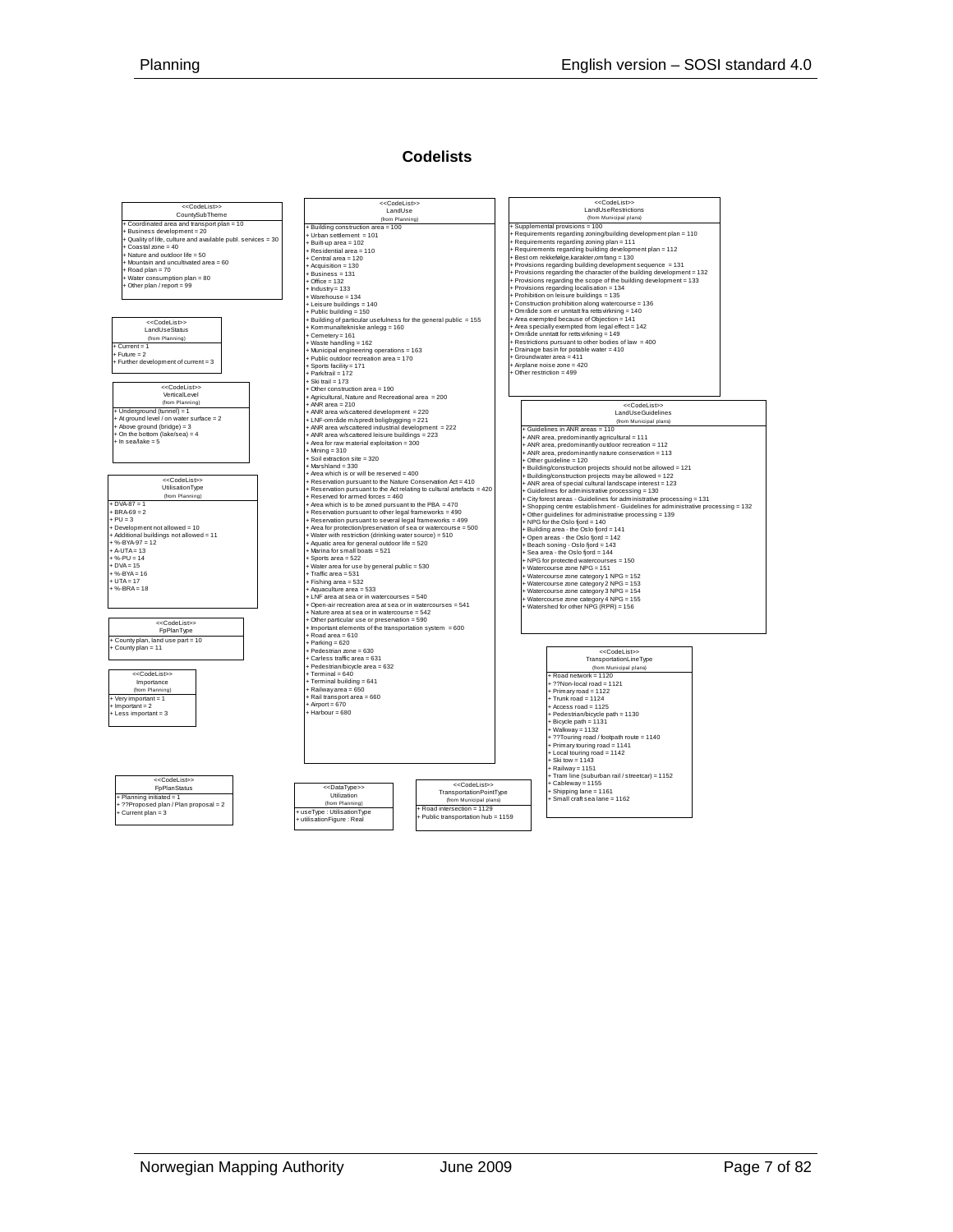#### **Development plan**

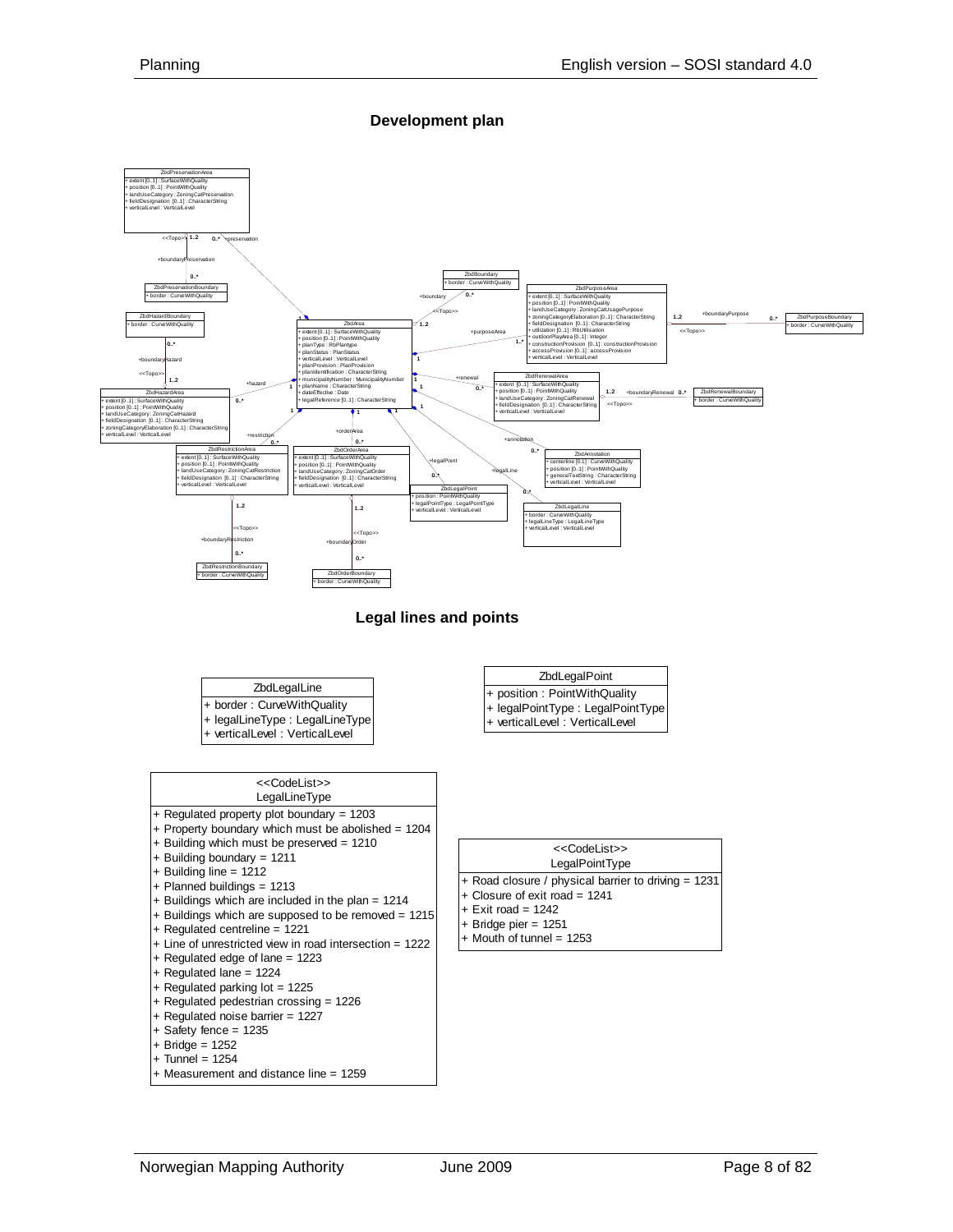| < <datatype>&gt;<br/><b>RbUtilisation</b></datatype>      |  |  |  |  |
|-----------------------------------------------------------|--|--|--|--|
| + useType: RbUtilisationType<br>+ utilisationFigure: Real |  |  |  |  |

#### **Codelists**

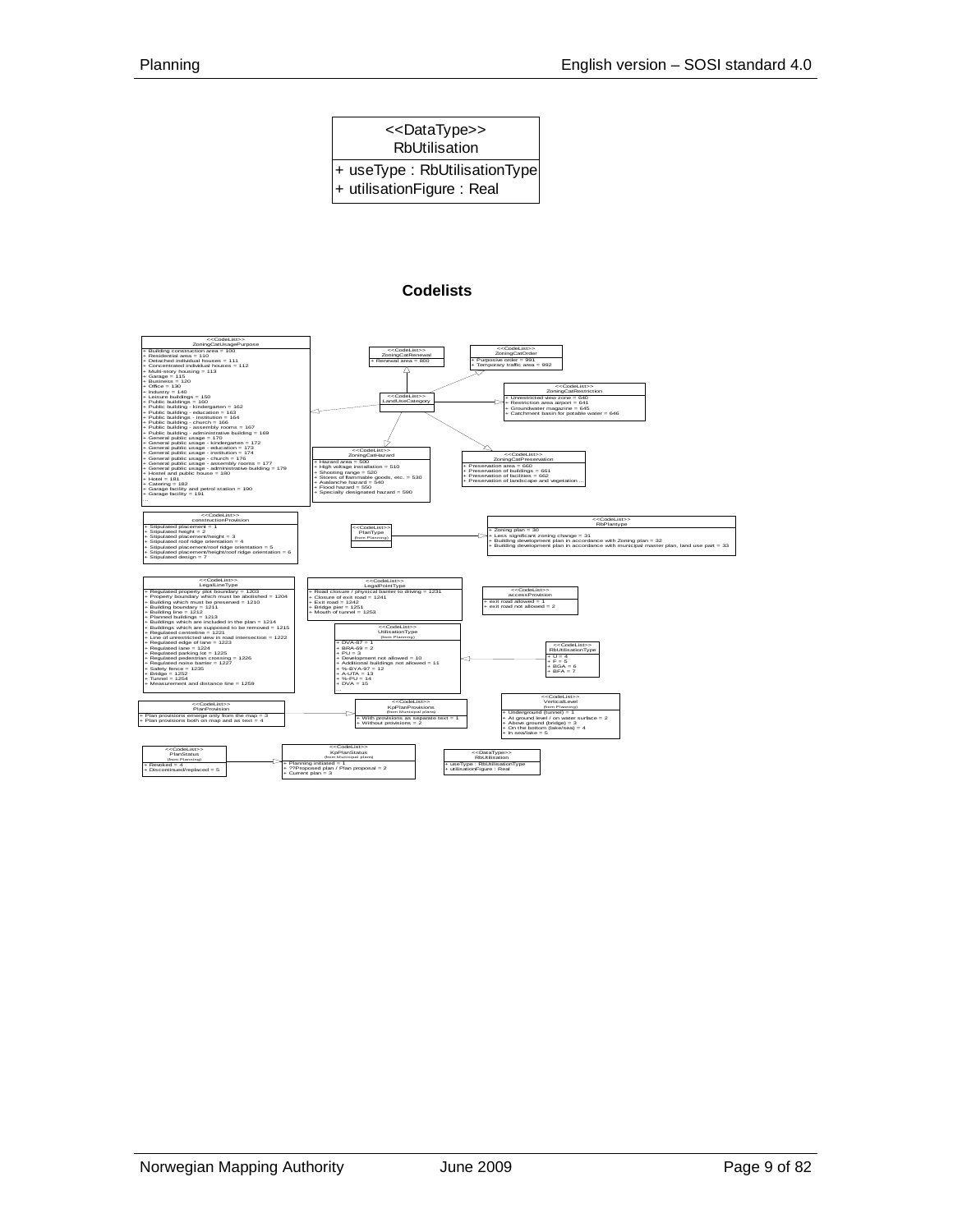#### **Expropriation**





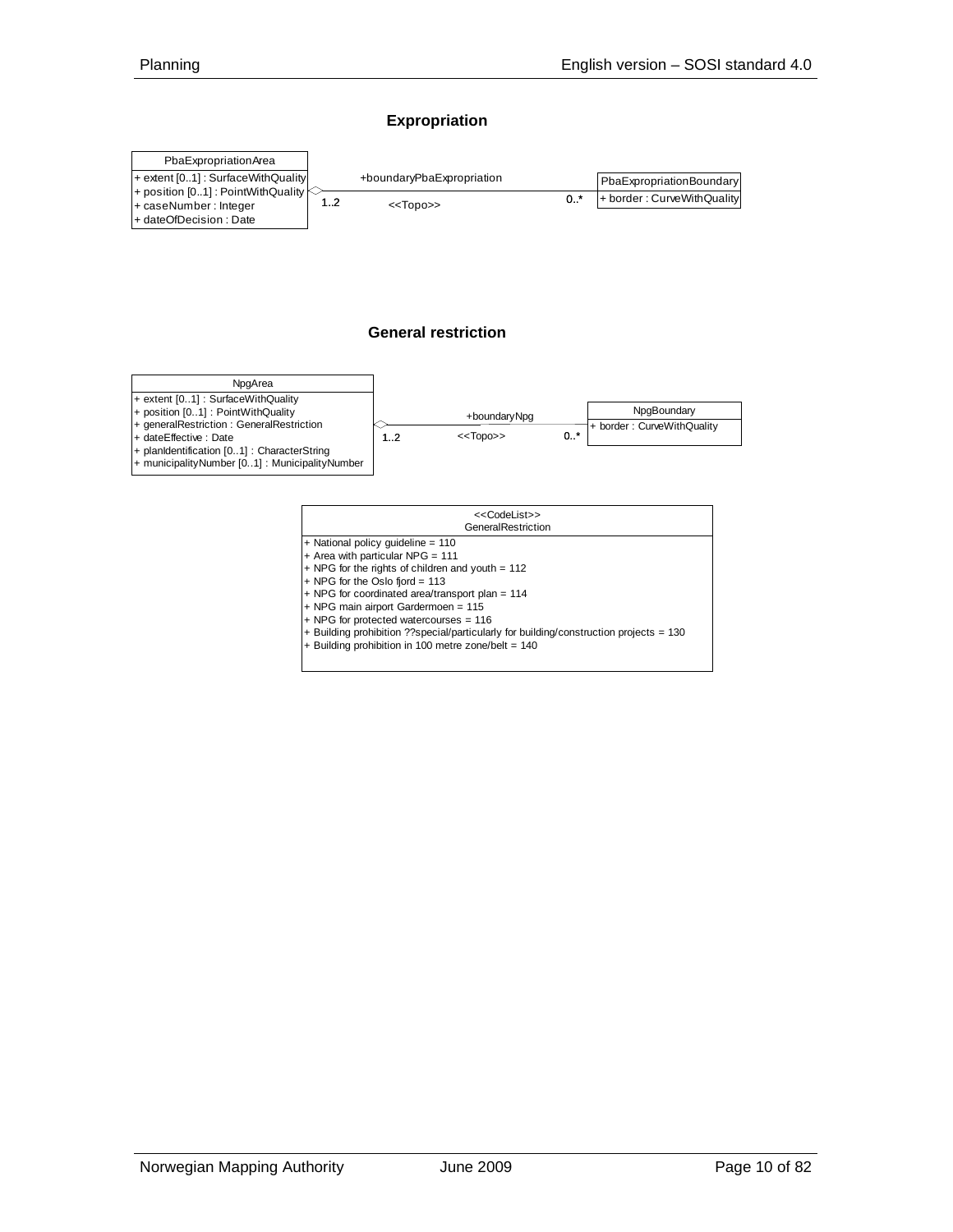**Municipal plans**



#### **Transportation lines and points**

#### MpTransportationLine

- + border : CurveWithQuality + transportationLineType : TransportationLineType
- + verticalLevel : VerticalLevel
- + landUseStatus : LandUseStatus
- + importance [0..1] : Importance

#### MpTransportationPoint

- + position : PointWithQuality
- + transportationPointType : TransportationPointType
- + verticalLevel : VerticalLevel
- + landUseStatus : LandUseStatus
- + importance [0..1] : Importance

| < <codelist>&gt;</codelist>                    |
|------------------------------------------------|
| TransportationLineType                         |
| $+$ Road network = 1120                        |
| $+$ ??Non-local road = 1121                    |
| + Primary road = $1122$                        |
| $+$ Trunk road = 1124                          |
| $+$ Access road = 1125                         |
| + Pedestrian/bicycle path = $1130$             |
| $+$ Bicycle path = 1131                        |
| $+$ Walkway = 1132                             |
| + ??Touring road / footpath route = 1140       |
| + Primary touring road = $1141$                |
| $+$ Local touring road = 1142                  |
| $+$ Ski tow = 1143                             |
| $+$ Railway = 1151                             |
| + Tram line (suburban rail / streetcar) = 1152 |
| $+$ Cableway = 1155                            |
| + Shipping lane = 1161                         |

+ Small craft sea lane = 1162

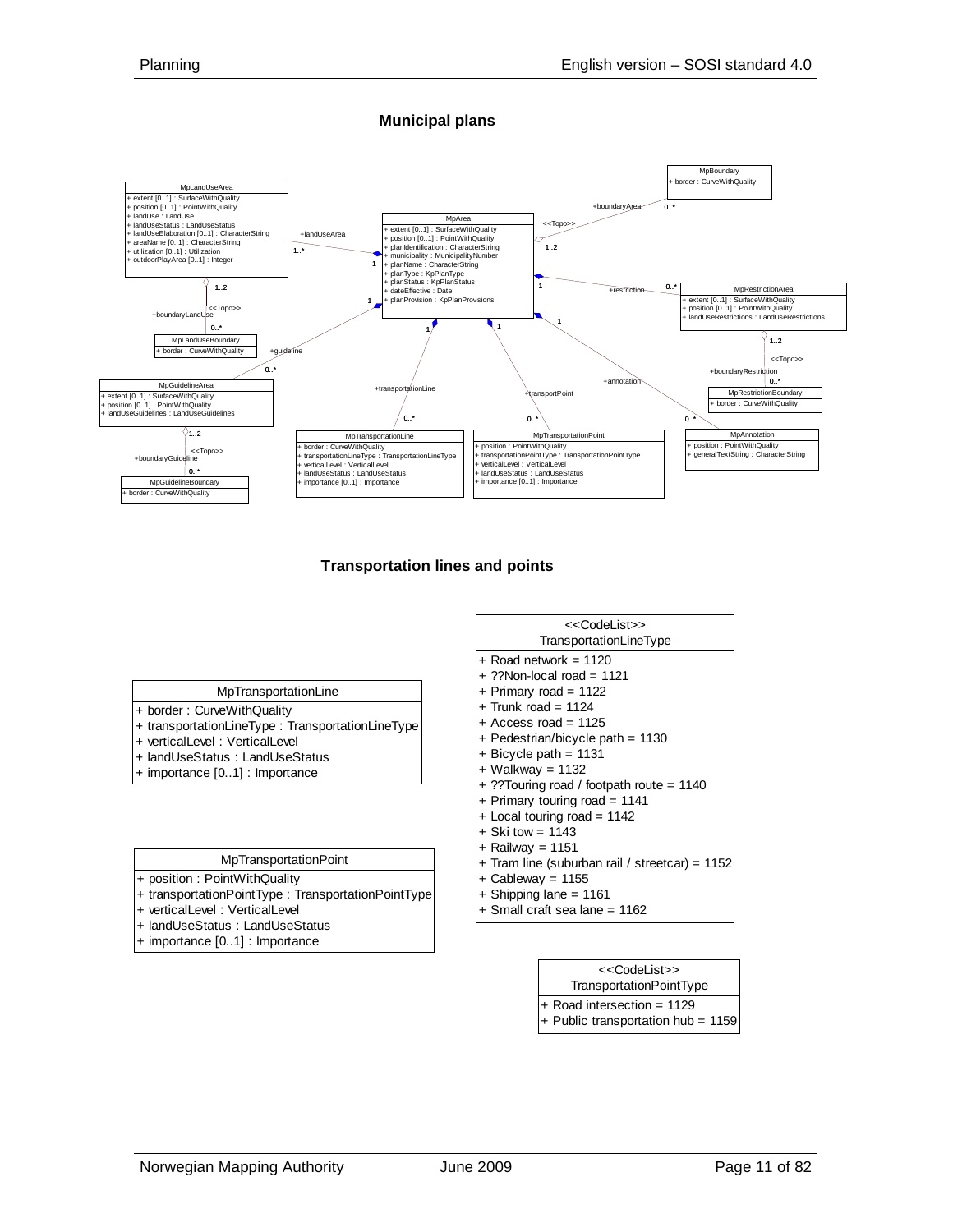#### **Datatypes**

| < <datatype>&gt;</datatype> |  |
|-----------------------------|--|
| Utilization                 |  |
| (from Planning)             |  |
| + useType: UtilisationType  |  |
| + utilisationFigure: Real   |  |
|                             |  |

#### **Codelists**

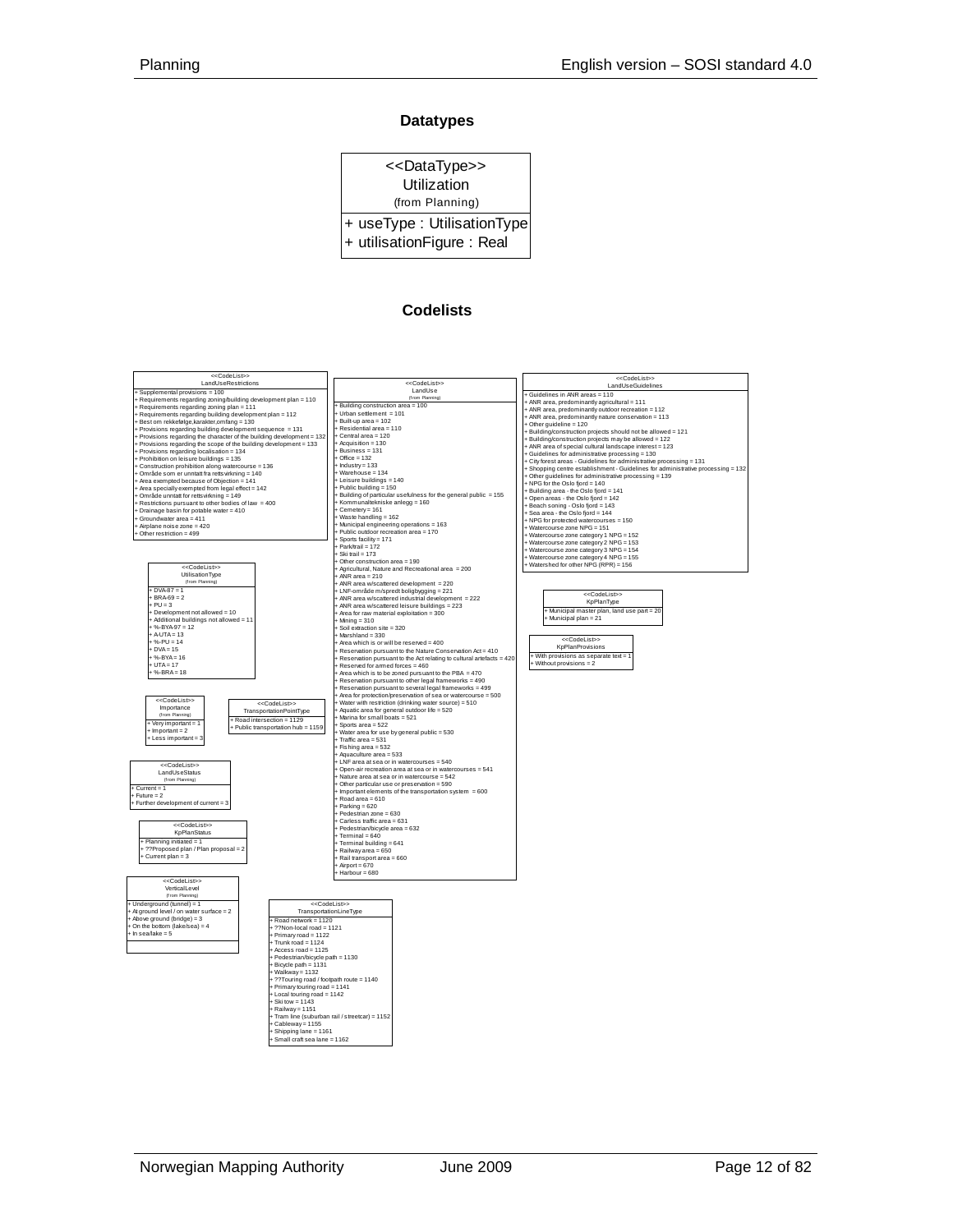#### **Prohibition of building**

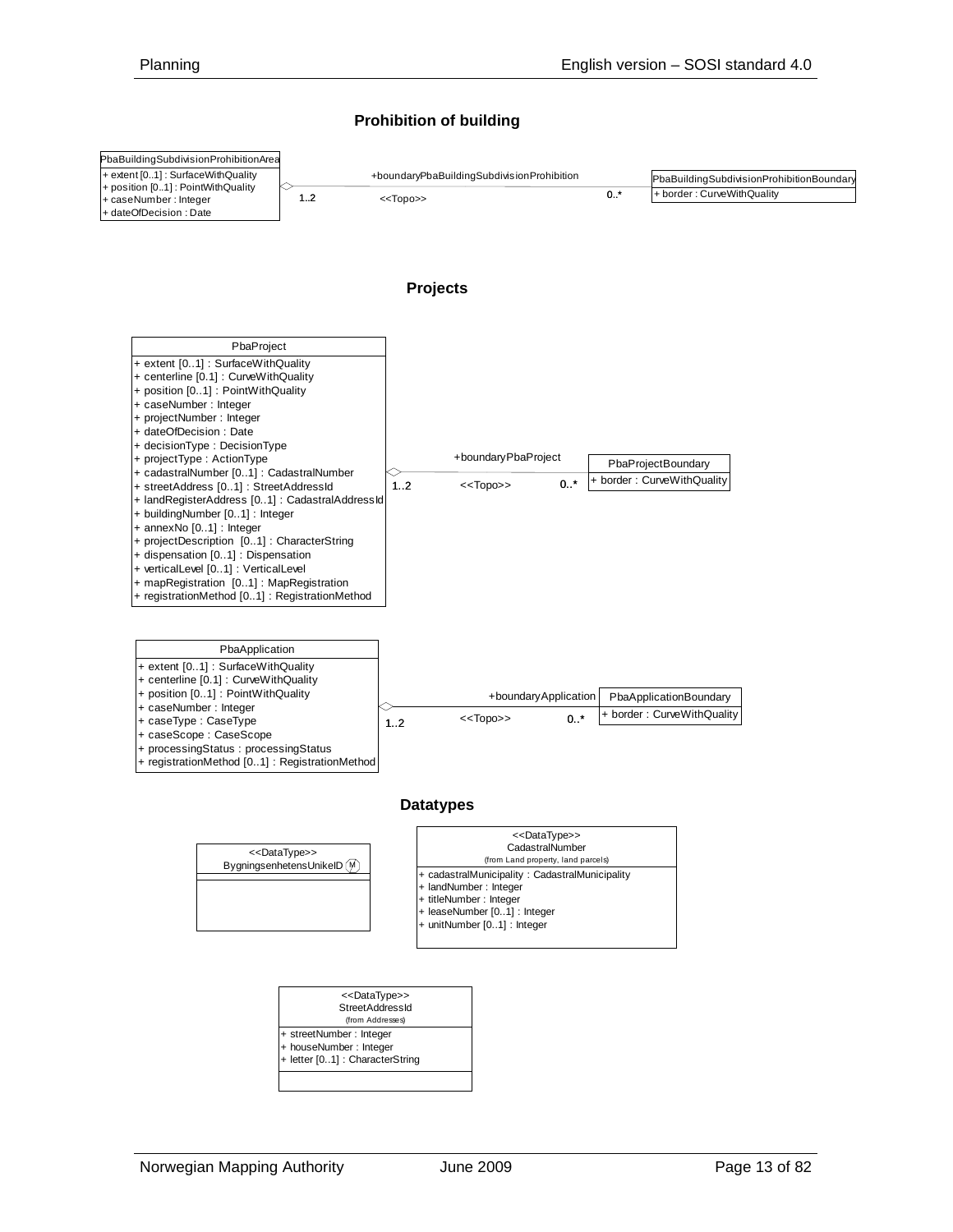#### **Codelists**

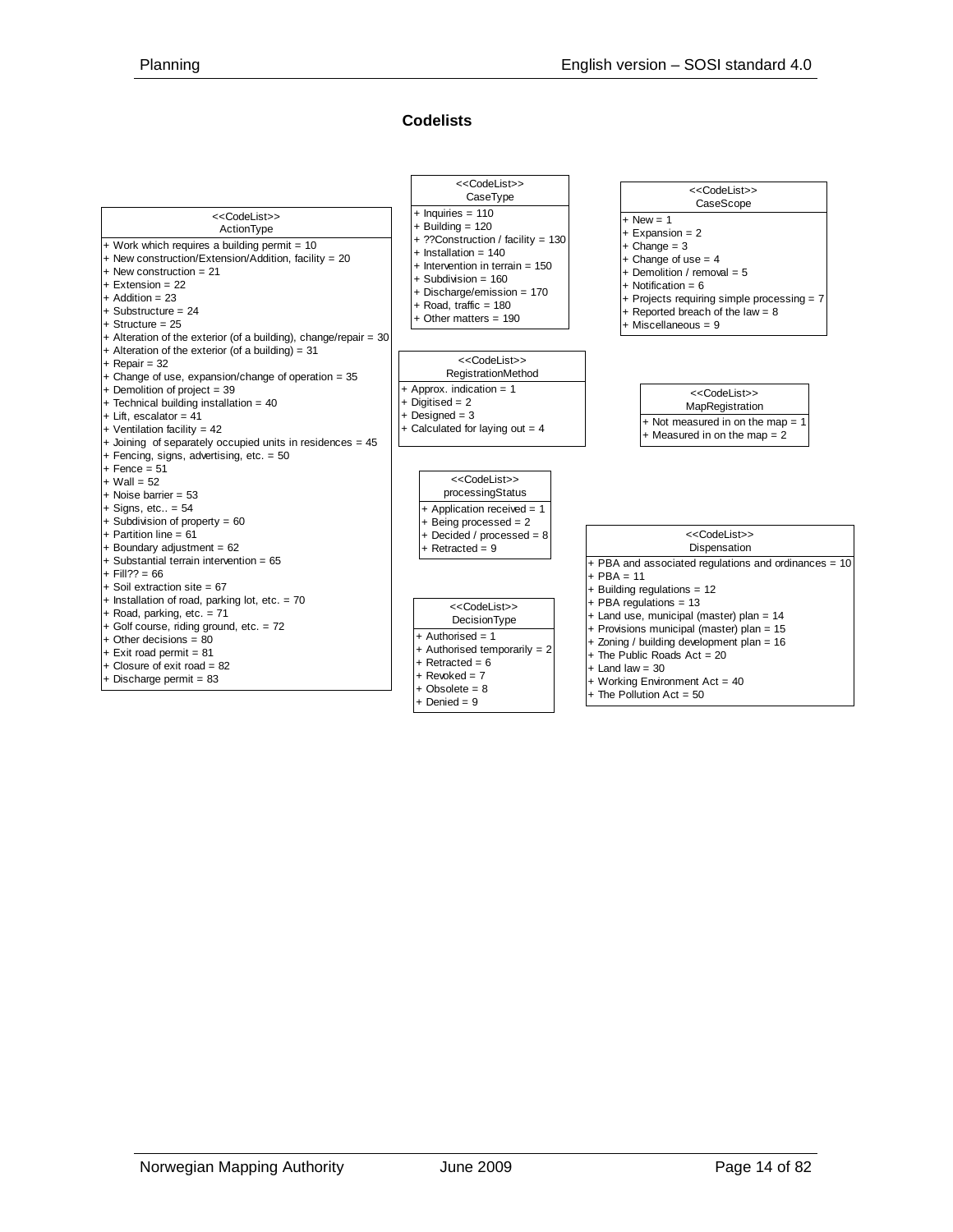#### **Reimbursment**

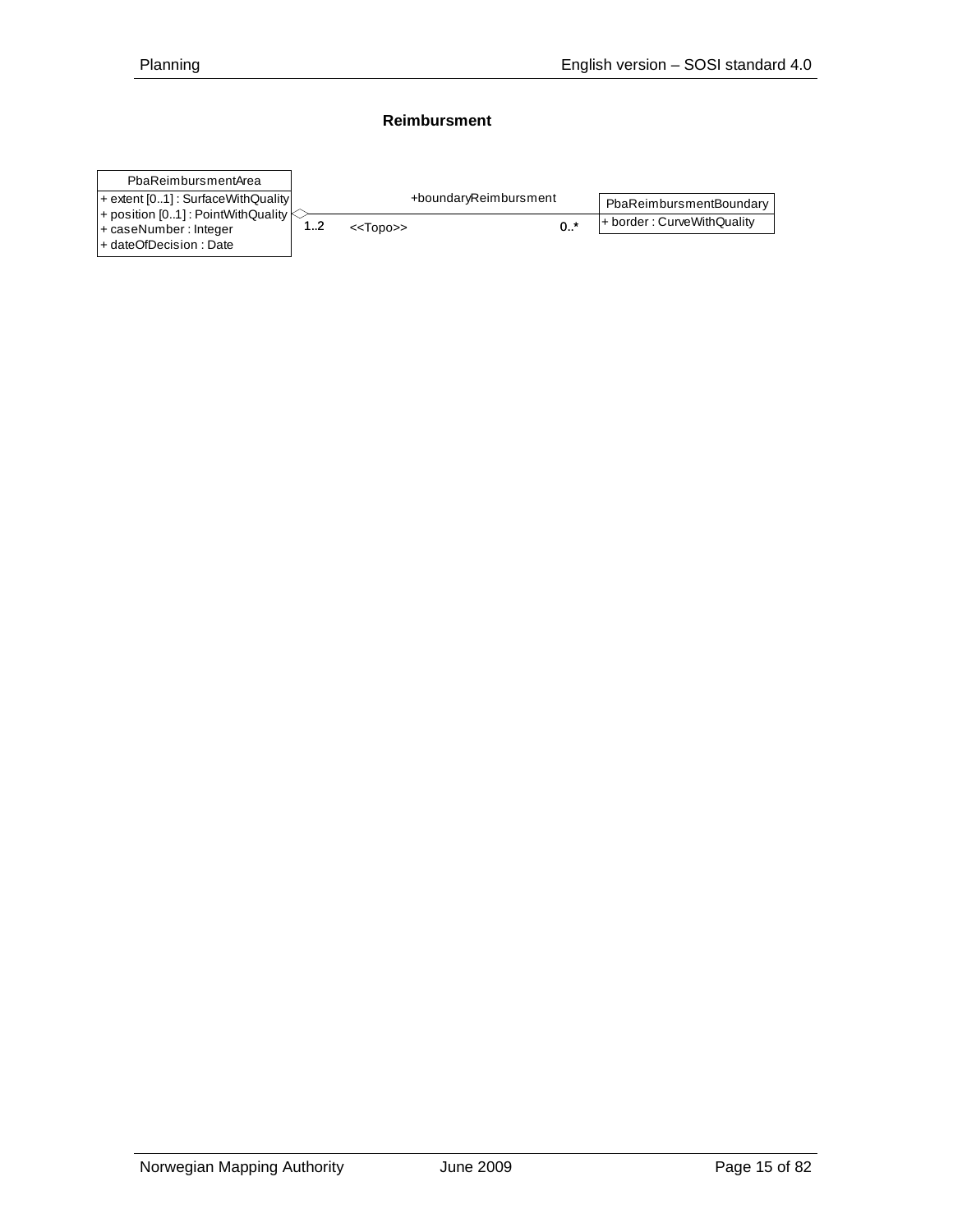# <span id="page-15-0"></span>**2 Description**

## <span id="page-15-1"></span>**2.1 ??IkkeJuridiskInformasjonOgIllustrasjoner**

## <span id="page-15-2"></span>**2.1.1 IpBoundary**

| No  | Name/                               | Description                                                                     | Obligation/ | Maximum        | <b>Type</b>                 | Constraint |
|-----|-------------------------------------|---------------------------------------------------------------------------------|-------------|----------------|-----------------------------|------------|
|     | Role name                           |                                                                                 | Condition   | Occurrenc      |                             |            |
|     |                                     |                                                                                 |             | e              |                             |            |
|     | <b>Class</b>                        |                                                                                 |             |                |                             |            |
|     | <b>IpBoundary</b>                   |                                                                                 |             |                |                             |            |
| 1.1 | border                              | course following the<br>transition between<br>different real world<br>phenomena |             |                | <b>CurveWithQual</b><br>ity |            |
| 1.2 | Role<br>(unnamed)<br>IpBoundaryArea |                                                                                 |             | $\overline{2}$ | IpBoundaryAre<br>a          |            |

## <span id="page-15-3"></span>**2.1.2 IpBoundaryArea**

| <b>No</b> | Name/<br>Role name             | Description                                                                                                                                                          | Obligation/<br>Condition | Maximum<br>Occurrenc<br>е | Type                                   | Constraint |
|-----------|--------------------------------|----------------------------------------------------------------------------------------------------------------------------------------------------------------------|--------------------------|---------------------------|----------------------------------------|------------|
| 2         | <b>Class</b><br>IpBoundaryArea | delimitation of plan not<br>covered by the PBA                                                                                                                       |                          |                           |                                        |            |
| 2.1       | extent                         | area over which an object<br>extends                                                                                                                                 | $\mathbf 0$              | 1                         | SurfaceWithQu<br>ality                 |            |
| 2.2       | position                       | location where the object<br>exists                                                                                                                                  | $\mathbf 0$              | 1                         | PointWithQuali<br>ty                   |            |
| 2.3       | illustratedAreaSt<br>atus      | status of illustrated area<br>(PBA §§ 22 and 28-2)                                                                                                                   | $\overline{0}$           | 1                         | IllustratedArea<br><b>Status</b>       |            |
| 2.4       | planIdentification             | unique identification of a<br>plan within a municipality<br>or a county (PBA $\S$ 19-1,<br>subsection 6, § 20-1,<br>subsections 2 and 5 and<br>§§ 22 and 28-2)       | 1                        | 1                         | CharacterStrin<br>g                    |            |
| 2.5       | planName                       | name of plan (PBA § 19-1,<br>subsection 6, § 20-1,<br>subsections 2 and 5 and §<br>22 and § 28-2)                                                                    | $\mathbf 0$              | 1                         | CharacterStrin<br>g                    |            |
| 2.6       | verticalLevel                  | the location of the plan or<br>its contents in relation to<br>the EarthXzXs surface<br>(PBA § 19-1, subsection 6;<br>§ 20-1, subsections 2 and<br>5; §§ 22 and 28-2) | $\mathbf 1$              | 1                         | VerticalLevel                          |            |
| 2.7       | illustrationPlanTy<br>pe       | theme of illustration plan<br>(PBA §§ 22 and 28-2)                                                                                                                   | 0                        | 1                         | <b>IllustrationPlan</b><br><b>Type</b> |            |
| 2.8       | caseInformation                | information about<br>administrative processing<br>of illustration plans (PBA<br>§§ 22 and 28-2)                                                                      | 0                        | 1                         | CaseInformatio<br>n                    |            |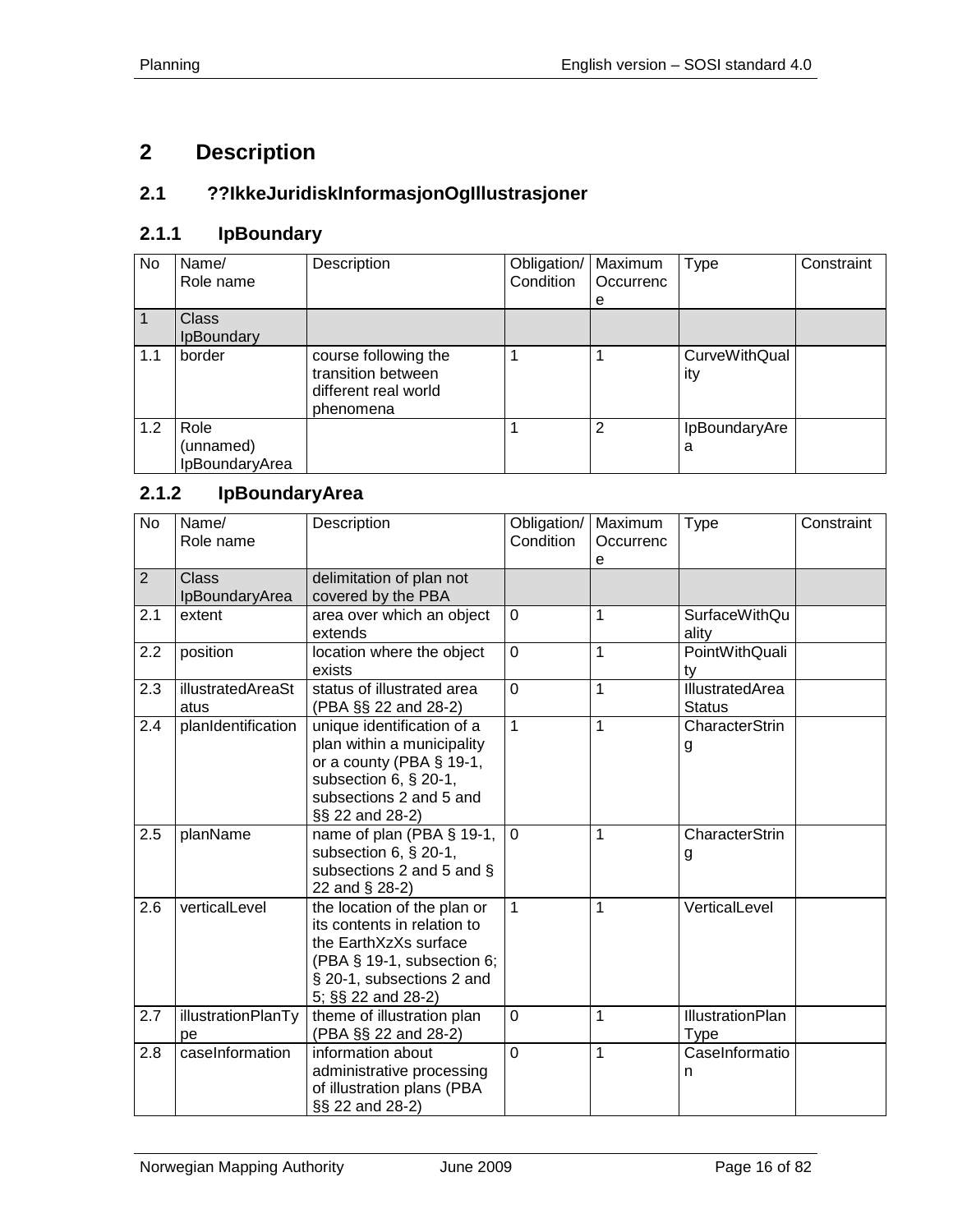| 2.9                    | Role         |  | N | SOSI Object       | Aggregrati |
|------------------------|--------------|--|---|-------------------|------------|
|                        | featureTypes |  |   |                   | on         |
| $\Omega$ 1<br><u>.</u> | Role         |  | N | <b>IpBoundary</b> | Aggregrati |
|                        | boundarylp   |  |   |                   | on         |

#### <span id="page-16-0"></span>**2.1.3 <<DataType>> CaseInformation**

| No  | Name/<br>Role name          | Description                                                                                     | Obligation/<br>Condition | Maximum<br>Occurrenc<br>е | Type                | Constraint |
|-----|-----------------------------|-------------------------------------------------------------------------------------------------|--------------------------|---------------------------|---------------------|------------|
| 3   | Datatype<br>CaseInformation | information about<br>administrative processing<br>of illustration plans (PBA<br>§§ 22 and 28-2) |                          |                           |                     |            |
| 3.1 | caseNumber                  | unique number for<br>individual cases and<br>individual decisions (PBA<br>§ 93                  | $\Omega$                 |                           | Integer             |            |
| 3.2 | dateOfDecision              | date of decision in<br>committee (PBA $\S$ 93)                                                  | $\Omega$                 |                           | Date                |            |
| 3.3 | committeeCaseN<br>umber     | case number in committee<br>processing (PBA § 93)                                               | $\Omega$                 |                           | Integer             |            |
| 3.4 | decisionAuthority           | committee/authority which<br>has adopted illustration<br>plan (PBA §§ 22 and 28-2)              | $\Omega$                 |                           | CharacterStrin<br>g |            |

#### <span id="page-16-1"></span>**2.1.4 IllustrertSOSIObjektType**

| No             | Name/                                    | Description                                                        | Obligation/ | Maximum   | Type                               | Constraint                    |
|----------------|------------------------------------------|--------------------------------------------------------------------|-------------|-----------|------------------------------------|-------------------------------|
|                | Role name                                |                                                                    | Condition   | Occurrenc |                                    |                               |
|                |                                          |                                                                    |             | е         |                                    |                               |
| $\overline{4}$ | <b>Class</b><br><b>IllustrertSOSIObj</b> | abstrakt SOSI objekttype<br>som dekker alle                        |             |           |                                    | Abstract                      |
|                | ektType                                  | objekttyper i<br>objektkatalogen                                   |             |           |                                    | Subtype of<br>SOSI Obje<br>сt |
| 4.1            | illustrertobjektSta<br>tus               | status for objekter i<br>illustrasjonsplaner (PBL§§<br>22 og 28-2) |             |           | <b>IllustratedObje</b><br>ctStatus |                               |

# <span id="page-16-2"></span>**2.1.5 Association <<Topo>> IpBoundaryArea-IpBoundary**

| No  | Name/<br>Role name                           | Description | Obligation/   Maximum<br>Condition | Occurrenc<br>е | <b>Type</b>        | Constraint      |
|-----|----------------------------------------------|-------------|------------------------------------|----------------|--------------------|-----------------|
| 5   | Association<br>IpBoundaryArea-<br>IpBoundary |             |                                    |                |                    |                 |
| 5.1 | Role<br>boundarylp                           |             | $\Omega$                           | N              | IpBoundary         | Aggregatio<br>n |
| 5.2 | Role<br>(unnamed)<br>IpBoundaryArea          |             |                                    | $\overline{2}$ | IpBoundaryAre<br>a |                 |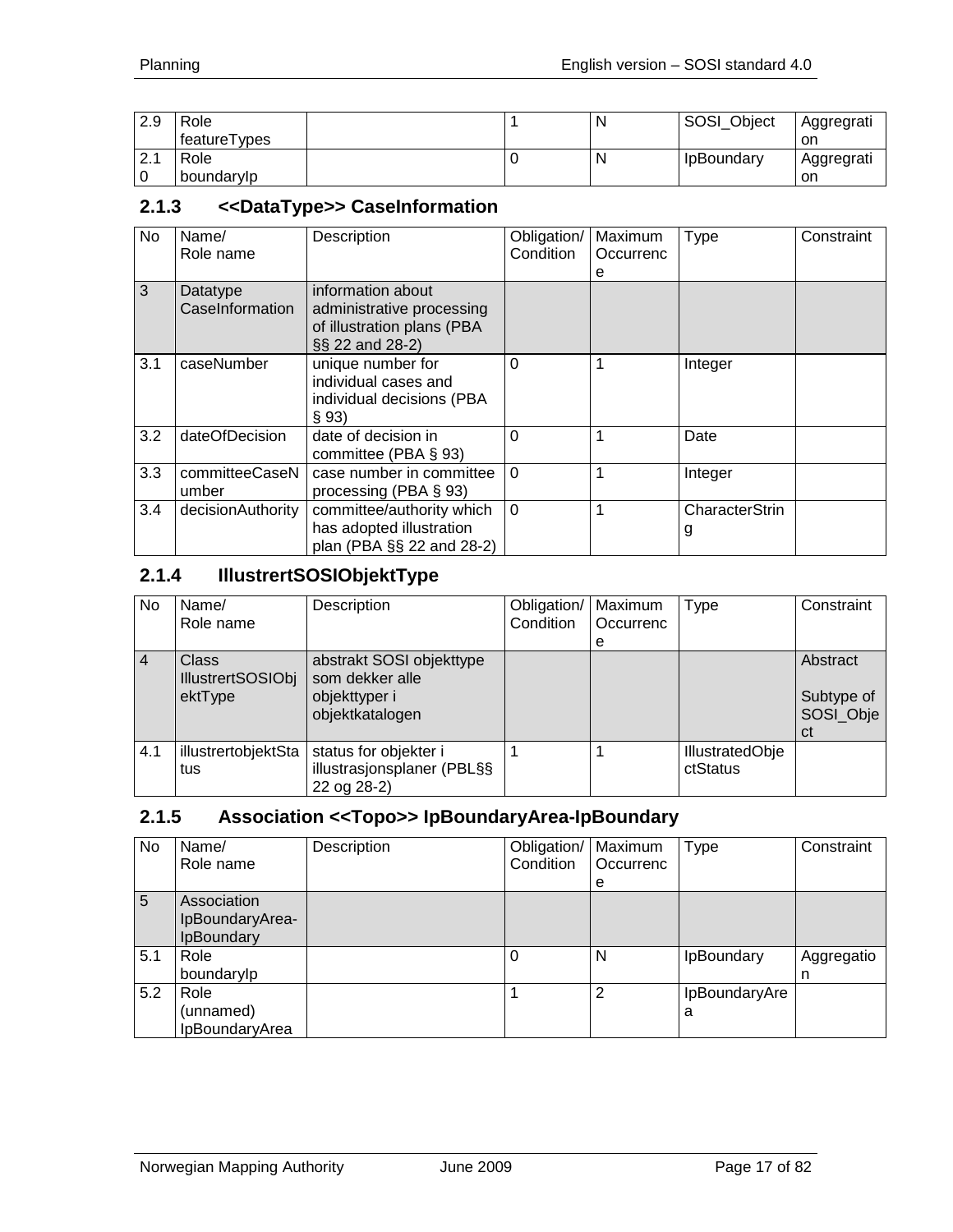## **2.1.6 CodeLists**

# **2.1.6.1 <<CodeList>> IllustrationPlanType**

<span id="page-17-1"></span><span id="page-17-0"></span>

| Nr             | Code name                       | Definition/Description                                                | Code |
|----------------|---------------------------------|-----------------------------------------------------------------------|------|
| $\overline{1}$ | CodeList                        | theme of illustration plan (PBA §§ 22 and 28-2)                       |      |
|                | <b>IllustrationPlanType</b>     |                                                                       |      |
| 1.1            | Protection                      |                                                                       | 10   |
| 1.2            | Nature conservation             |                                                                       | 11   |
| 1.3            | Cultural landscape              |                                                                       | 12   |
| 1.4            | <b>Building environments</b>    |                                                                       | 13   |
| 1.5            | <b>Cultural monuments</b>       |                                                                       | 14   |
| 1.6            | Recreation                      |                                                                       | 20   |
| 1.7            | ??Greenbelt structure           |                                                                       | 21   |
| 1.8            | Touring road network            |                                                                       | 22   |
| 1.9            | Sports facility                 |                                                                       | 23   |
| 1.10           | (??Physical) development        |                                                                       | 30   |
| 1.11           | Public service                  |                                                                       | 31   |
| 1.12           | Private service                 |                                                                       | 32   |
| 1.13           | Housing program                 | FF-Housing program (development w/number of dwellings and time frame) | 33   |
| 1.14           | ??Transportation/Communication  |                                                                       | 40   |
| 1.15           | Road network                    |                                                                       | 41   |
| 1.16           | Rail network                    |                                                                       | 42   |
| 1.17           | Boat routes                     |                                                                       | 43   |
| 1.18           | <b>Bus routes</b>               |                                                                       | 44   |
| 1.19           | Pedestrian/bicycle path network |                                                                       | 45   |
| 1.20           | Pollution                       |                                                                       | 60   |
| 1.21           | Air pollution                   |                                                                       | 61   |
| 1.22           | Noise                           |                                                                       | 62   |
| 1.23           | Implementation                  |                                                                       | 80   |
| 1.24           | Illustration plan               |                                                                       | 81   |
| 1.25           | Enhancement plan                |                                                                       | 82   |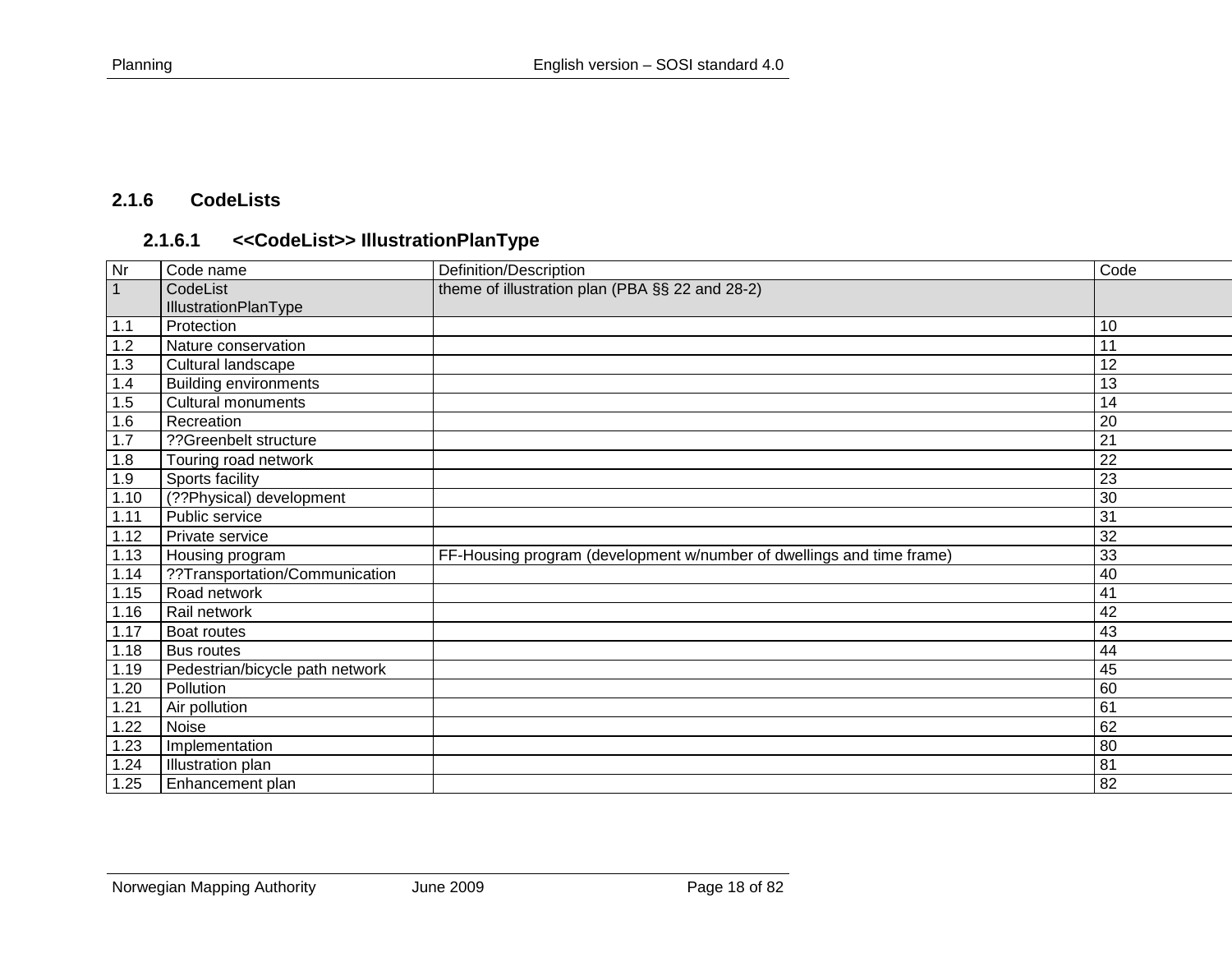| 1.26          | plar<br>utdoors                                                         | . റ<br>၊ ဝ၁ |
|---------------|-------------------------------------------------------------------------|-------------|
| 107<br>ا ے. ا | -<br>-road<br>construction<br>nlan<br>. for<br>Build<br>n r<br>טוי<br>້ | -84         |
| 1.28          | .10 <sub>m</sub><br>.<br><b>IVIISCE</b><br>. ICUUT                      | - 99        |

#### **2.1.6.2 <<CodeList>> IllustratedAreaStatus**

| Nr        | Code name              | Definition/Description                          | Code |
|-----------|------------------------|-------------------------------------------------|------|
| $\vert$ 2 | CodeList               | status of illustrated area (PBA §§ 22 and 28-2) |      |
|           | IllustratedAreaStatus  |                                                 |      |
| 2.1       | Illustrated as planned |                                                 |      |
| 2.2       | Planned, engineered    |                                                 |      |
| 2.3       | Existing               |                                                 |      |
| 2.4       | Historical             |                                                 |      |

# **2.1.6.3 <<CodeList>> IllustratedObjectStatus**

<span id="page-18-1"></span><span id="page-18-0"></span>

| Nr  | Code name                       | Definition/Description                                      | Code |
|-----|---------------------------------|-------------------------------------------------------------|------|
| C,  | CodeList                        | status of objects in illustration plans (PBA§§ 22 and 28-2) |      |
|     | IllustratedObjectStatus         |                                                             |      |
| 3.1 | Exemption from building licence |                                                             |      |
|     | application                     |                                                             |      |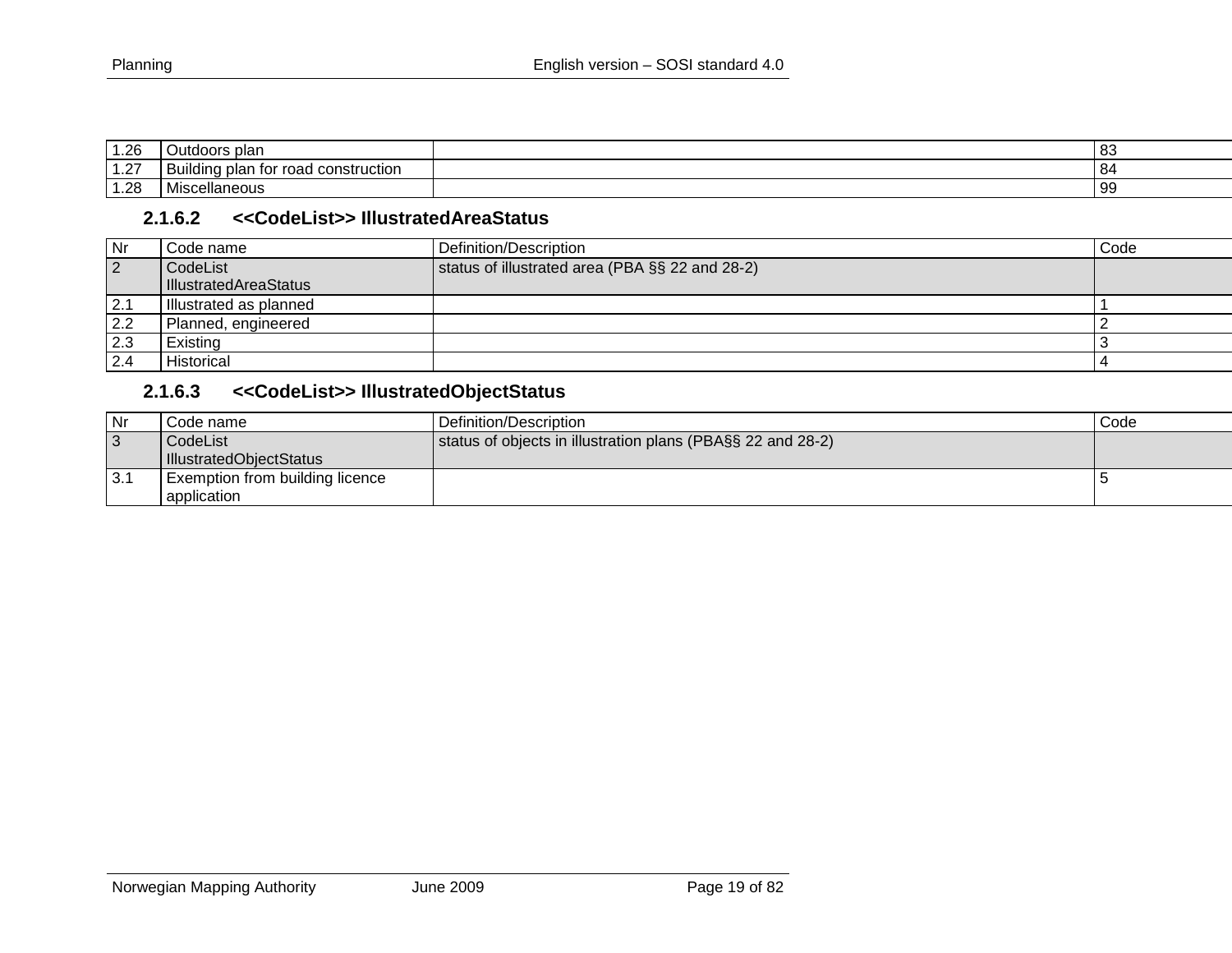| $\sim$ $\sim$<br>J.Z | removed<br>10<br>be |  |
|----------------------|---------------------|--|

# <span id="page-19-0"></span>**2.2 County plans**

## <span id="page-19-1"></span>**2.2.1 CpArea**

| No           | Name/<br>Role name     | Description                                                                                                                                                                                                                                                                                                                                              | Obligation/<br>Condition | Maximum<br>Occurrenc<br>e | <b>Type</b>            | Constraint       |
|--------------|------------------------|----------------------------------------------------------------------------------------------------------------------------------------------------------------------------------------------------------------------------------------------------------------------------------------------------------------------------------------------------------|--------------------------|---------------------------|------------------------|------------------|
| $\mathbf{1}$ | <b>Class</b><br>CpArea | county (master) plan area<br>(PBA § 19-1)                                                                                                                                                                                                                                                                                                                |                          |                           |                        |                  |
| 1.1          | extent                 | area over which an object<br>extends                                                                                                                                                                                                                                                                                                                     | 0                        | $\mathbf{1}$              | SurfaceWithQu<br>ality |                  |
| 1.2          | position               | location where the object<br>exists                                                                                                                                                                                                                                                                                                                      | $\mathbf 0$              | $\mathbf 1$               | PointWithQuali<br>ty   |                  |
| 1.3          | planIdentification     | unique identification of a<br>plan within a municipality<br>or a county (PBA $\S$ 19-1,<br>subsection 6, § 20-1,<br>subsections 2 and 5 and<br>§§ 22 and 28-2)                                                                                                                                                                                           | $\mathbf{1}$             | $\mathbf{1}$              | CharacterStrin<br>g    |                  |
| 1.4          | county                 | official numbering of<br>counties in accordance<br>with Statistics<br>NorwayXzXs official list<br>NoteØ: It must be<br>emphasised that county<br>number always consists of<br>2 digits, i.e. is sometimes<br>prefixed with a zero. The<br>county number is used for<br>establishing relations to a<br>number of other registers<br>which also use 2 dec. | $\mathbf{1}$             | 1                         | CountyNumber           |                  |
| 1.5          | planType               | type of plan (PBA § 19-1,<br>subsection 6, § 20-1,<br>subsections 2 and 5 and §<br>22 and § 28-2)                                                                                                                                                                                                                                                        | 1                        | 1                         | FpPlanType             |                  |
| 1.6          | countySubThem<br>е     | themes for county plan<br>(PBA § 19-1, subsection 6)                                                                                                                                                                                                                                                                                                     | $\mathbf 0$              | $\mathbf{1}$              | CountySubThe<br>me     |                  |
| 1.7          | planStatus             | the handling of the plan<br>(PBA §§ 19-4, 20-5, 27-1,<br>27-2, 28-1 and 28-2) as<br>well as the effect of the<br>plan (PBA §§ 19-6, 20-6,<br>28-2 and 31)                                                                                                                                                                                                | $\mathbf{1}$             | 1                         | <b>FpPlanStatus</b>    |                  |
| 1.8          | dateEffective          | date when plans become<br>effective (PBA $\S$ 18, $\S$ 19-<br>1, subsection 6, § 20-1,<br>subsection 2, §§ 22 and<br>$28-2)$                                                                                                                                                                                                                             | $\mathbf{1}$             | $\mathbf{1}$              | Date                   |                  |
| 1.9          | Role<br>boundarCp      |                                                                                                                                                                                                                                                                                                                                                          | $\mathsf 0$              | N                         | CpBoundary             | Aggregrati<br>on |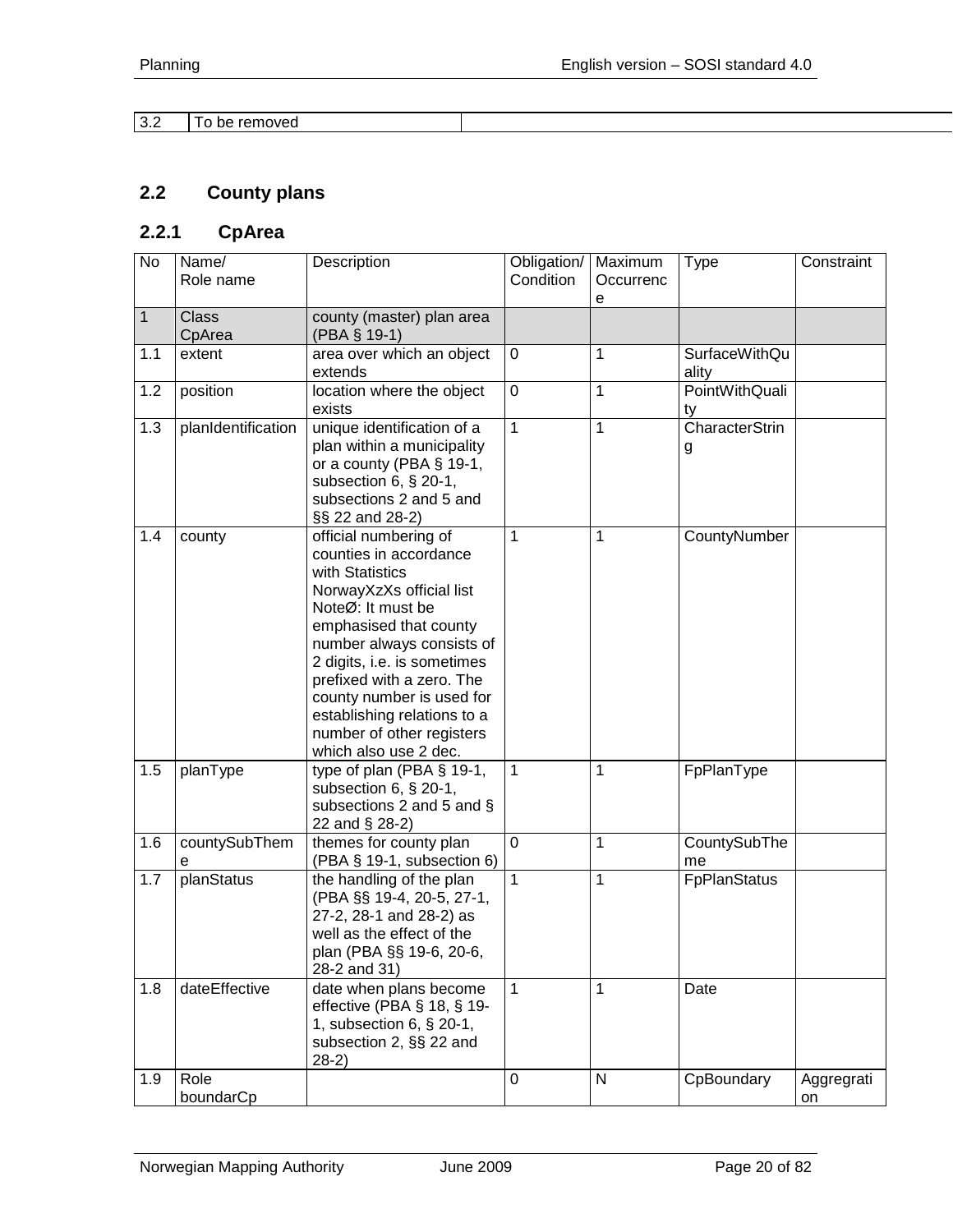| 1.1 | Role              |          | N | CpLandUseAr    | Aggregrati |
|-----|-------------------|----------|---|----------------|------------|
| 0   | landUse           |          |   | ea             | on         |
| 1.1 | Role              | $\Omega$ | N | CpGuidelineAr  | Aggregrati |
|     | guideline         |          |   | ea             | on         |
| 1.1 | Role              | $\Omega$ | N | CpTransportati | Aggregrati |
| 2   | transportationLin |          |   | onLine         | on         |
|     | е                 |          |   |                |            |
| 1.1 | Role              | $\Omega$ | N | CpTransportati | Aggregrati |
| 3   | transportationPoi |          |   | onPoint        | on         |
|     | nt                |          |   |                |            |
| 1.1 | Role              | $\Omega$ | N | CpRestrictionA | Aggregrati |
| 4   | restriction       |          |   | rea            | on         |
| 1.1 | Role              | $\Omega$ | N | CpAnnotation   | Aggregrati |
| 5   | annontation       |          |   |                | on         |

# <span id="page-20-0"></span>**2.2.2 CpBoundary**

| No  | Name/<br>Role name          | Description                                                                     | Obligation/   Maximum<br>Condition | Occurrenc<br>е | <b>Type</b>                 | Constraint |
|-----|-----------------------------|---------------------------------------------------------------------------------|------------------------------------|----------------|-----------------------------|------------|
| 2   | <b>Class</b><br>CpBoundary  | county (master) plan<br>boundary (PBA $\S$ 19-1)                                |                                    |                |                             |            |
| 2.1 | border                      | course following the<br>transition between<br>different real world<br>phenomena |                                    |                | <b>CurveWithQual</b><br>ity |            |
| 2.2 | Role<br>(unnamed)<br>CpArea |                                                                                 |                                    | 2              | CpArea                      |            |

## <span id="page-20-1"></span>**2.2.3 CpLandUseArea**

| <b>No</b> | Name/<br>Role name            | Description                                                                                                                    | Obligation/<br>Condition | Maximum<br>Occurrenc | Type                          | Constraint |
|-----------|-------------------------------|--------------------------------------------------------------------------------------------------------------------------------|--------------------------|----------------------|-------------------------------|------------|
|           |                               |                                                                                                                                |                          | e                    |                               |            |
| 3         | <b>Class</b><br>CpLandUseArea | land use area in county<br>(master) plan (PBA § 19-1)                                                                          |                          |                      |                               |            |
| 3.1       | extent                        | area over which an object<br>extends                                                                                           | $\Omega$                 | 1                    | <b>SurfaceWithQu</b><br>ality |            |
| 3.2       | position                      | location where the object<br>exists                                                                                            | $\mathbf 0$              | 1                    | PointWithQuali<br>ty          |            |
| 3.3       | landUse                       | land use category (PBA $\S$<br>20-4, subsection 1)                                                                             | $\overline{0}$           | 1                    | LandUse                       |            |
| 3.4       | landUseStatus                 | status of land use within<br>general plan (PBA § 20-4,<br>subsection 1 and $\S$ 25)                                            | $\Omega$                 | 1                    | LandUseStatu<br>s             |            |
| 3.5       | areaName                      | name/field designation for<br>land use area within<br>general plan (PBA § 20-4,<br>subsection 1)                               | $\Omega$                 | 1                    | CharacterStrin<br>g           |            |
| 3.6       | utilization                   | degree of utilization (PBA<br>§ 20-4, subsection 2, letter<br>b and § 26, subsection 1<br>and TEK regulations,<br>Chapter III) | $\Omega$                 | 1                    | Utilization                   |            |
| 3.7       | outdoorPlayArea               | minimum outdoor play                                                                                                           | $\Omega$                 | 1                    | Integer                       |            |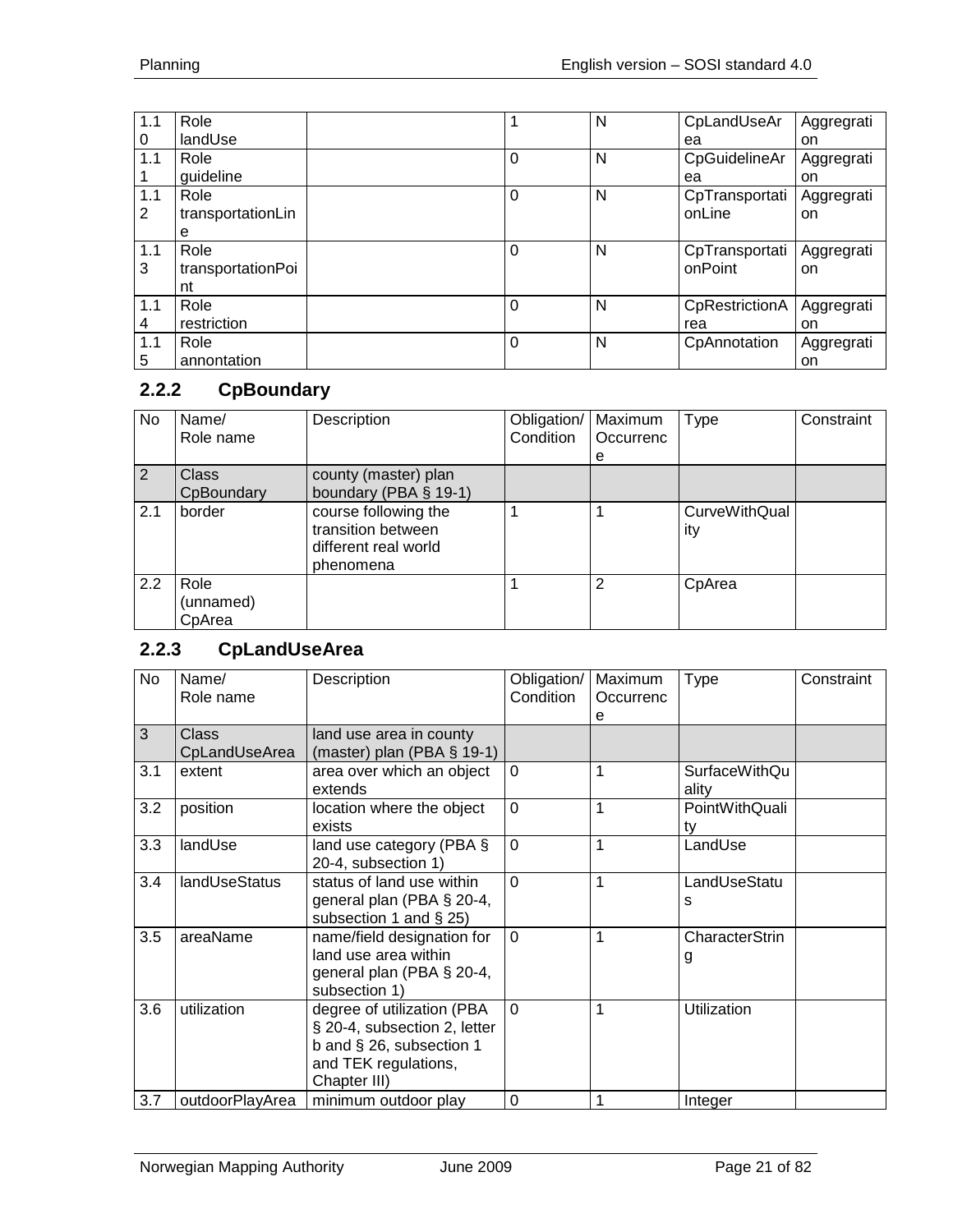|                 |                               | area (PBA § 26,<br>subsection 2 and TEK<br>regulations, Chapter III)          |          |   |                       |                             |
|-----------------|-------------------------------|-------------------------------------------------------------------------------|----------|---|-----------------------|-----------------------------|
| 3.8             | landUseElaborati<br>on        | elaboration of land use<br>category (PBA § 20-4,<br>subsection 1 and $\S$ 25) | $\Omega$ |   | CharacterStrin<br>g   |                             |
| 3.9             | Role<br>boundaryCpLand<br>Use |                                                                               | 0        | N | CpLandUseBo<br>undary | Aggregrati<br><sub>on</sub> |
| 3.1<br>$\Omega$ | Role<br>(unnamed)<br>CpArea   |                                                                               |          |   | CpArea                |                             |

# <span id="page-21-0"></span>**2.2.4 CpLandUseBoundary**

| <b>No</b>      | Name/                              | Description                                                                     | Obligation/ | Maximum   | <b>Type</b>                 | Constraint |
|----------------|------------------------------------|---------------------------------------------------------------------------------|-------------|-----------|-----------------------------|------------|
|                | Role name                          |                                                                                 | Condition   | Occurrenc |                             |            |
|                |                                    |                                                                                 |             | е         |                             |            |
| $\overline{4}$ | <b>Class</b>                       | delimitation of land use                                                        |             |           |                             |            |
|                | CpLandUseBoun                      | area in county (master)                                                         |             |           |                             |            |
|                | dary                               | plan (PBA § 19-1)                                                               |             |           |                             |            |
| 4.1            | border                             | course following the<br>transition between<br>different real world<br>phenomena |             |           | <b>CurveWithQual</b><br>ity |            |
| 4.2            | Role<br>(unnamed)<br>CpLandUseArea |                                                                                 |             | 2         | CpLandUseAr<br>ea           |            |

# <span id="page-21-1"></span>**2.2.5 CpGuidelineArea**

| No  | Name/<br>Role name              | Description                                                                                                          | Obligation/<br>Condition | Maximum<br>Occurrenc<br>e | Type                          | Constraint       |
|-----|---------------------------------|----------------------------------------------------------------------------------------------------------------------|--------------------------|---------------------------|-------------------------------|------------------|
| 5   | Class<br>CpGuidelineArea        | guideline area in county<br>(master) plan (PBA § 19-1,<br>subsection 5)                                              |                          |                           |                               |                  |
| 5.1 | extent                          | area over which an object<br>extends                                                                                 | $\Omega$                 | 1                         | <b>SurfaceWithQu</b><br>ality |                  |
| 5.2 | position                        | location where the object<br>exists                                                                                  | $\overline{0}$           | $\mathbf{1}$              | PointWithQuali<br>tv          |                  |
| 5.3 | landUseGuidelin<br>es           | guidelines related to land<br>use areas in general plan<br>(PBA § 19-1, subsection 6<br>and $\S$ 20-4, subsection 1) | $\mathbf{1}$             | 1                         | LandUseGuide<br>lines         |                  |
| 5.4 | Role<br>(unnamed)<br>CpArea     |                                                                                                                      | 1                        | 1                         | CpArea                        |                  |
| 5.5 | Role<br>boundaryCpGuid<br>eline |                                                                                                                      | $\Omega$                 | N                         | CpGuidelineBo<br>undary       | Aggregrati<br>on |

#### <span id="page-21-2"></span>**2.2.6 CpGuidelineBoundary**

| No. | Name/<br>Role name | <b>Description</b> | Obligation/   Maximum<br>Condition | <b>Occurrenc</b> | vpe | Constraint |
|-----|--------------------|--------------------|------------------------------------|------------------|-----|------------|
|     |                    |                    |                                    |                  |     |            |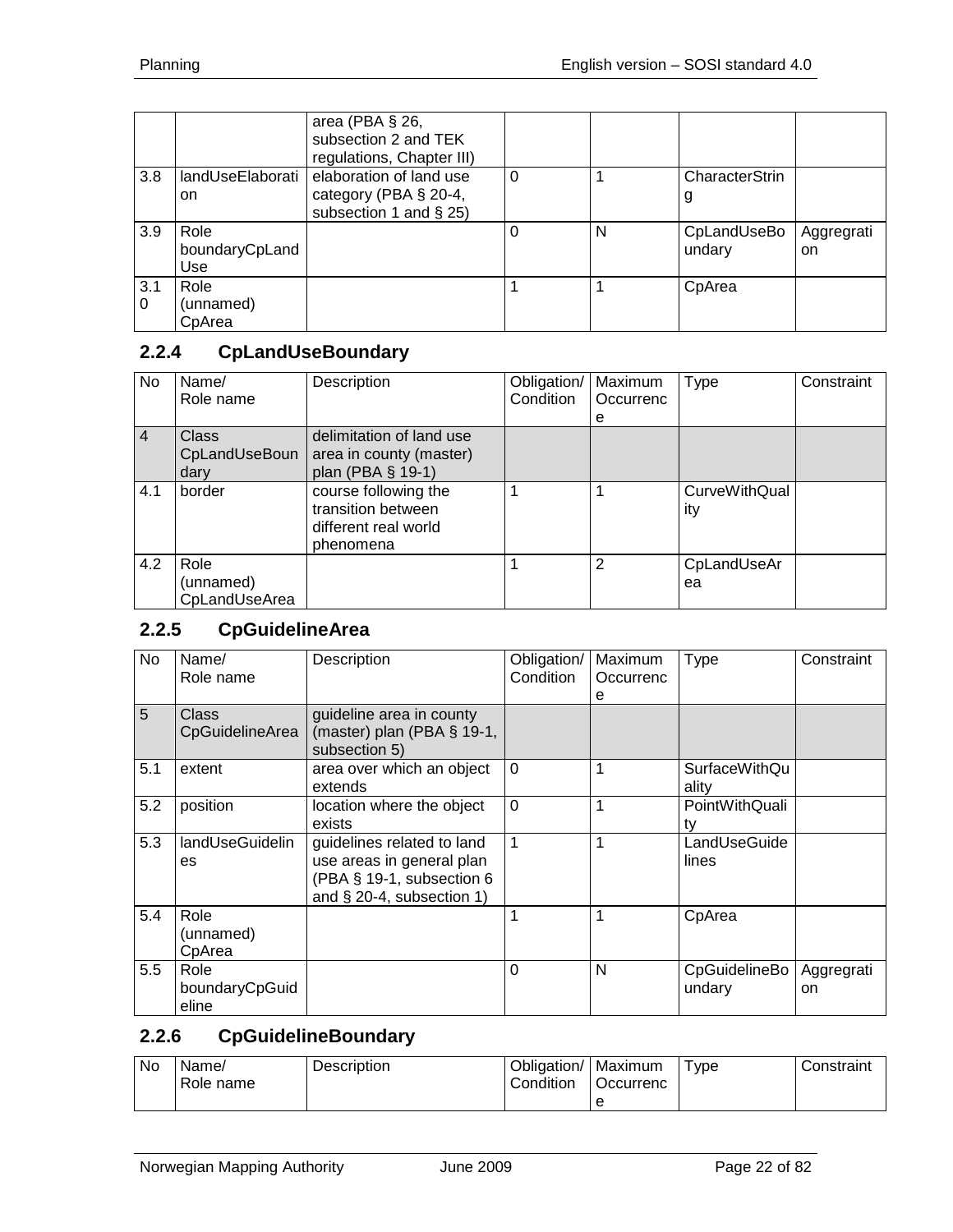| 6   | <b>Class</b><br>CpGuidelineBou<br>ndary | delimitation of guideline<br>area in county (master)<br>plan (PBA § 19-1,<br>subsection 5) |   |                             |  |
|-----|-----------------------------------------|--------------------------------------------------------------------------------------------|---|-----------------------------|--|
| 6.1 | border                                  | course following the<br>transition between<br>different real world<br>phenomena            |   | <b>CurveWithQual</b><br>ity |  |
| 6.2 | Role<br>(unnamed)<br>CpGuidelineArea    |                                                                                            | 2 | CpGuidelineAr<br>ea         |  |

# <span id="page-22-0"></span>**2.2.7 CpTransportationLine**

| <b>No</b>      | Name/<br>Role name                       | Description                                                                                                                                                          | Obligation/<br>Condition | Maximum<br>Occurrenc<br>e | Type                        | Constraint |
|----------------|------------------------------------------|----------------------------------------------------------------------------------------------------------------------------------------------------------------------|--------------------------|---------------------------|-----------------------------|------------|
| $\overline{7}$ | <b>Class</b><br>CpTransportation<br>Line | line as important element<br>of the transportation<br>system in county (master)<br>plan (PBA § 19-1,<br>subsection 5)                                                |                          |                           |                             |            |
| 7.1            | border                                   | course following the<br>transition between<br>different real world<br>phenomena                                                                                      | $\mathbf{1}$             | 1                         | <b>CurveWithQual</b><br>ity |            |
| 7.2            | transportationLin<br>eType               | line in important element<br>of transportation system in<br>land use part of municipal<br>plan                                                                       | $\mathbf{1}$             | 1                         | Transportation<br>LineType  |            |
| 7.3            | verticalLevel                            | the location of the plan or<br>its contents in relation to<br>the EarthXzXs surface<br>(PBA § 19-1, subsection 6;<br>§ 20-1, subsections 2 and<br>5; §§ 22 and 28-2) | $\mathbf{1}$             | $\mathbf{1}$              | VerticalLevel               |            |
| 7.4            | <b>landUseStatus</b>                     | status of land use within<br>general plan (PBA § 20-4,<br>subsection 1 and § 25)                                                                                     | 1                        | 1                         | LandUseStatu<br>s           |            |
| 7.5            | importance                               | degree of importance for<br>points/lines within the<br>transportation system in<br>general plan (PBA § 20-4,<br>subsection 1, item 6)                                | $\mathbf 0$              | 1                         | Importance                  |            |
| 7.6            | Role<br>(unnamed)<br>CpArea              |                                                                                                                                                                      | 1                        | 1                         | CpArea                      |            |

#### <span id="page-22-1"></span>**2.2.8 CpTransportationPoint**

| No | Name/<br>Role name | Description                                                                                         | Obligation/   Maximum<br>Condition | <b>Occurrenc</b> | Type | Constraint |
|----|--------------------|-----------------------------------------------------------------------------------------------------|------------------------------------|------------------|------|------------|
| ŏ  | Class<br>Point     | point as important element<br>CpTransportation   in the transportation<br>system in county (master) |                                    |                  |      |            |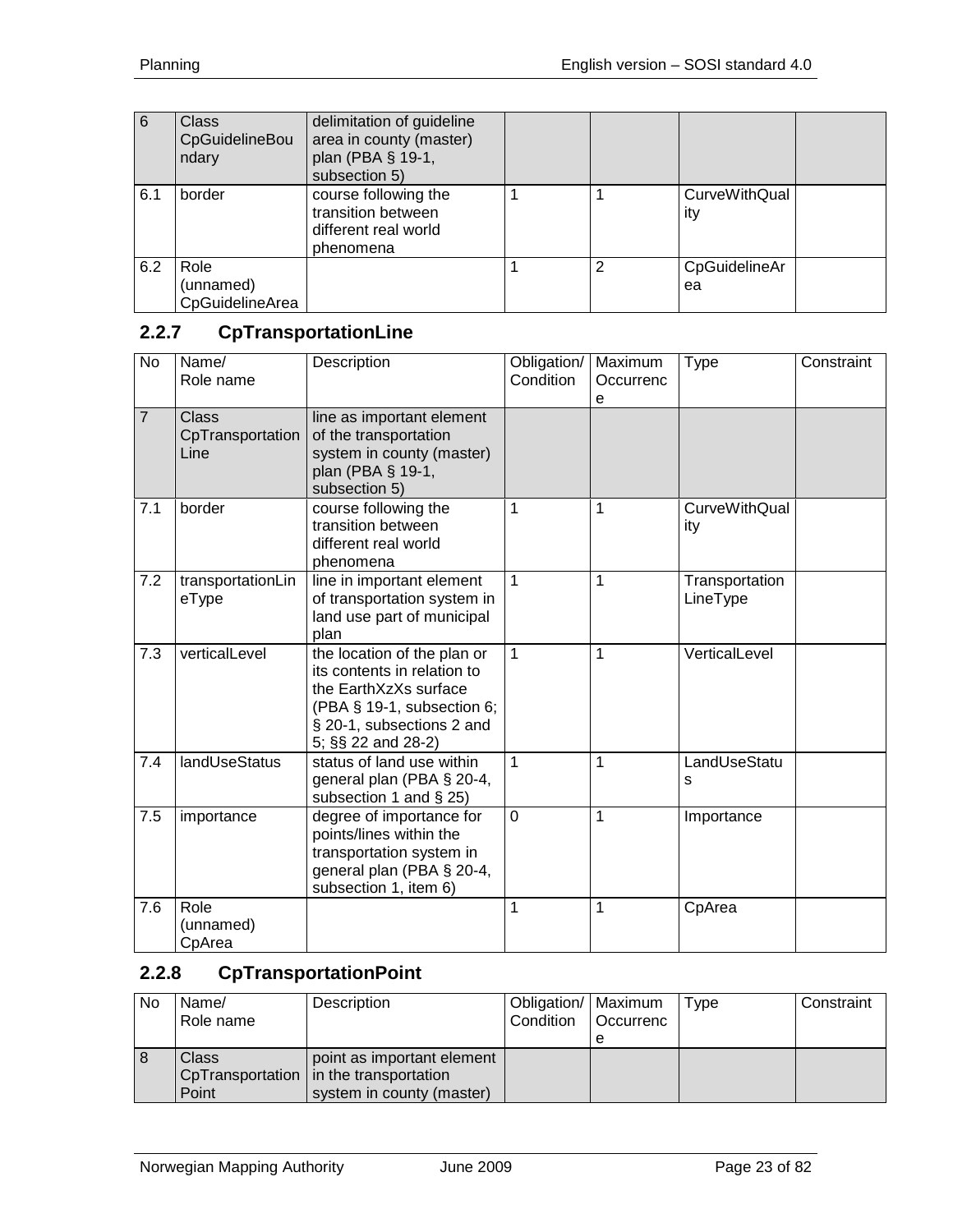|     |                             | plan (PBA § 19-1,<br>subsection 5)                                                                                                                                      |                |   |                             |
|-----|-----------------------------|-------------------------------------------------------------------------------------------------------------------------------------------------------------------------|----------------|---|-----------------------------|
| 8.1 | position                    | location where the object<br>exists                                                                                                                                     | $\overline{1}$ | 1 | PointWithQuali<br>t٧        |
| 8.2 | transportationPoi<br>ntType | point in important element<br>of transportation system in<br>land use part of municipal<br>plan                                                                         | $\mathbf{1}$   | 1 | Transportation<br>PointType |
| 8.3 | verticalLevel               | the location of the plan or<br>its contents in relation to<br>the EarthXzXs surface<br>$(PBA \S 19-1,$ subsection 6;<br>§ 20-1, subsections 2 and<br>5; §§ 22 and 28-2) | $\mathbf{1}$   | 1 | VerticalLevel               |
| 8.4 | landUseStatus               | status of land use within<br>general plan (PBA § 20-4,<br>subsection 1 and $\S$ 25)                                                                                     | 1              | 1 | LandUseStatu<br>s           |
| 8.5 | importance                  | degree of importance for<br>points/lines within the<br>transportation system in<br>general plan (PBA § 20-4,<br>subsection 1, item 6)                                   | $\overline{0}$ | 1 | Importance                  |
| 8.6 | Role<br>(unnamed)<br>CpArea |                                                                                                                                                                         | 1              | 1 | CpArea                      |

# <span id="page-23-0"></span>**2.2.9 CpRestrictionArea**

| No. | Name/<br>Role name              | Description                                                                                          | Obligation/<br>Condition | Maximum<br>Occurrenc<br>е | <b>Type</b>                   | Constraint       |
|-----|---------------------------------|------------------------------------------------------------------------------------------------------|--------------------------|---------------------------|-------------------------------|------------------|
| 9   | Class<br>CpRestrictionAre<br>a  | restriction area in county<br>(master) plan (PBA $\S$ 19-1,<br>subsection 5)                         |                          |                           |                               |                  |
| 9.1 | extent                          | area over which an object<br>extends                                                                 | $\Omega$                 | 1                         | <b>SurfaceWithQu</b><br>ality |                  |
| 9.2 | position                        | location where the object<br>exists                                                                  | $\overline{0}$           | 1                         | PointWithQuali<br>ty          |                  |
| 9.3 | landUseRestricti<br>ons         | supplementary provisions<br>(PBA § 20-4, subsection 2,<br>letters $a-h$ and § 20-6,<br>subsection 3) | $\mathbf{1}$             | 1                         | LandUseRestri<br>ctions       |                  |
| 9.4 | Role<br>(unnamed)<br>CpArea     |                                                                                                      | 1                        | 1                         | CpArea                        |                  |
| 9.5 | Role<br>boundaryRestricti<br>on |                                                                                                      | 0                        | N                         | CpRestrictionB<br>oundary     | Aggregrati<br>on |

# <span id="page-23-1"></span>**2.2.10 CpRestrictionBoundary**

| <b>No</b> | Name/     | Description                                | Obligation/   Maximum |                  | Type | Constraint |
|-----------|-----------|--------------------------------------------|-----------------------|------------------|------|------------|
|           | Role name |                                            | Condition             | <b>Occurrenc</b> |      |            |
|           |           |                                            |                       |                  |      |            |
| 10        | Class     | delimitation of restriction                |                       |                  |      |            |
|           |           | CpRestrictionBou   area in county (master) |                       |                  |      |            |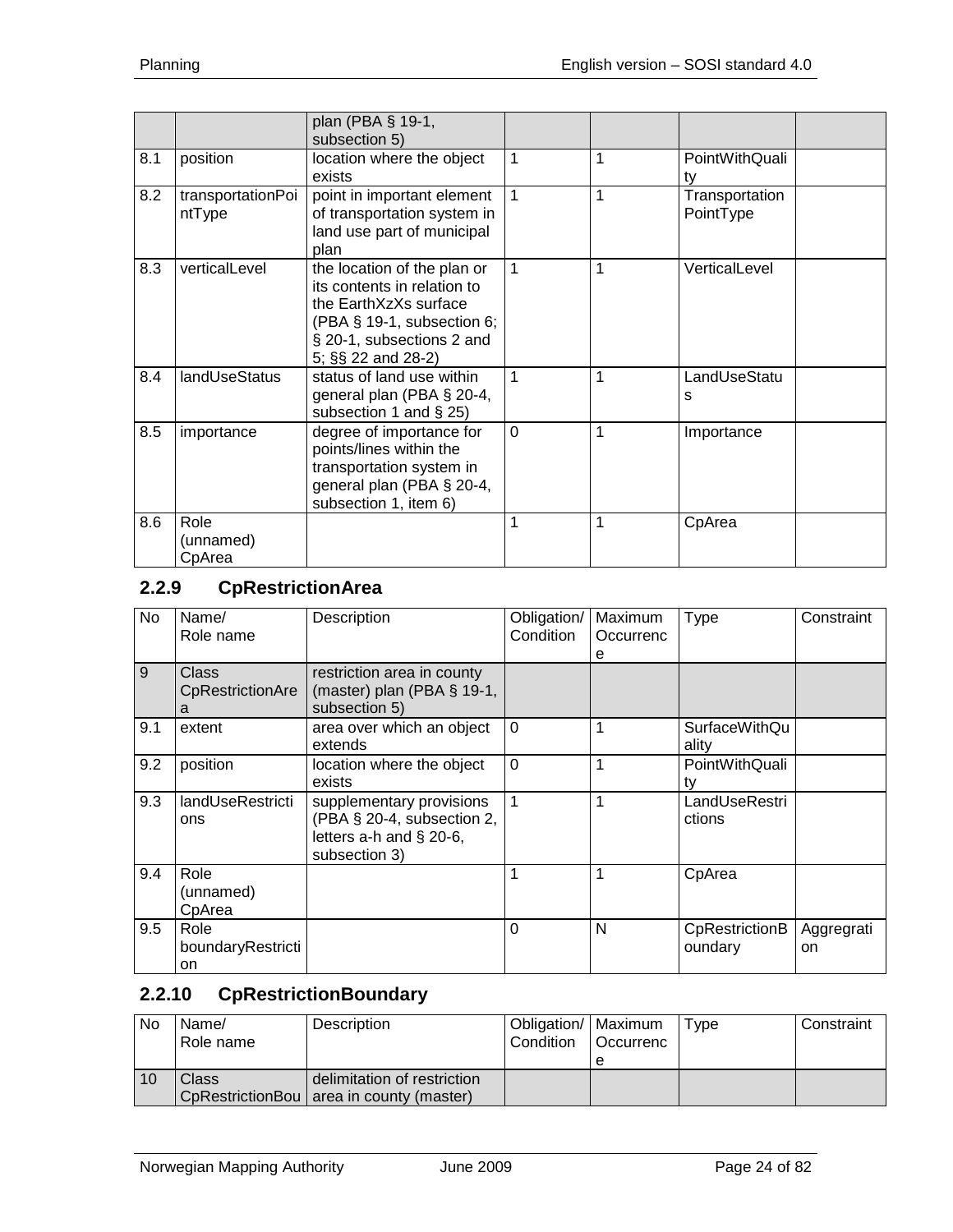|          | ndary                                      | plan (PBA § 19-1,<br>subsection 5)                                              |   |                       |  |
|----------|--------------------------------------------|---------------------------------------------------------------------------------|---|-----------------------|--|
| 10.      | border                                     | course following the<br>transition between<br>different real world<br>phenomena |   | CurveWithQual<br>ity  |  |
| 10.<br>2 | Role<br>(unnamed)<br>CpRestrictionAre<br>а |                                                                                 | 2 | CpRestrictionA<br>rea |  |

## <span id="page-24-0"></span>**2.2.11 CpAnnotation**

| No       | Name/<br>Role name           | Description                                                                                                                                                                                             | Obligation/<br>Condition | Maximum<br>Occurrenc<br>е | <b>Type</b>          | Constraint |
|----------|------------------------------|---------------------------------------------------------------------------------------------------------------------------------------------------------------------------------------------------------|--------------------------|---------------------------|----------------------|------------|
| 11       | <b>Class</b><br>CpAnnotation | supplementary text for<br>county (master) plan (PBA<br>$§$ 19-1)                                                                                                                                        |                          |                           |                      |            |
| 11.      | position                     | location where the object<br>exists                                                                                                                                                                     |                          |                           | PointWithQuali<br>tv |            |
| 11.<br>2 | generalTextStrin<br>g        | STRING is defined with a<br>max. length of 70 char.,<br>which is sufficient for map<br>purposes. SOSI may<br>however handle longer<br>texts, but one must then<br>define and use user-<br>defined names |                          |                           | CharacterStrin<br>g  |            |
| 11.<br>3 | Role<br>theFpOmråde          |                                                                                                                                                                                                         |                          |                           | CpArea               |            |

#### <span id="page-24-1"></span>**2.2.12 Association <<Topo>> CpArea-CpBoundary**

| No       | Name/<br>Role name                   | Description | Obligation/   Maximum<br>Condition | Occurrenc<br>e | <b>Type</b> | Constraint      |
|----------|--------------------------------------|-------------|------------------------------------|----------------|-------------|-----------------|
| 12       | Association<br>CpArea-<br>CpBoundary |             |                                    |                |             |                 |
| 12.      | Role<br>boundarCp                    |             | $\Omega$                           | N              | CpBoundary  | Aggregatio<br>n |
| 12.<br>2 | Role<br>(unnamed)<br>CpArea          |             |                                    | $\overline{2}$ | CpArea      |                 |

#### <span id="page-24-2"></span>**2.2.13 Association <<Topo>> CpLandUseArea-CpLandUseBoundary**

| <b>No</b> | Name/<br>Role name                                     | Description | Obligation/   Maximum<br>Condition | <b>Occurrenc</b><br>e | Type        | Constraint |
|-----------|--------------------------------------------------------|-------------|------------------------------------|-----------------------|-------------|------------|
| 13        | Association<br>CpLandUseArea-<br>CpLandUseBoun<br>dary |             |                                    |                       |             |            |
| 13.       | Role                                                   |             |                                    | N                     | CpLandUseBo | Aggregatio |
|           | boundaryCpLand                                         |             |                                    |                       | undary      | n          |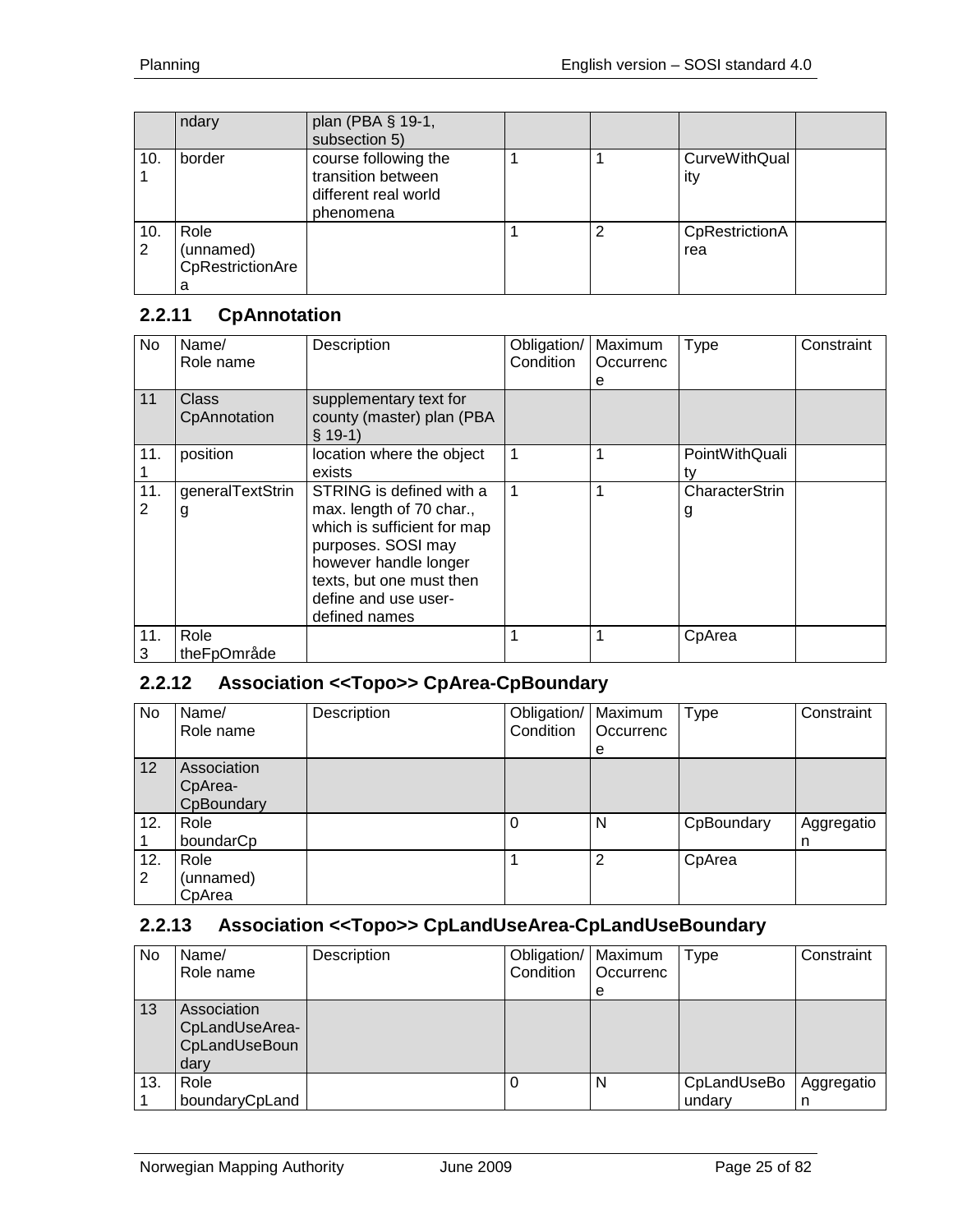|                 | Use                                |  |   |                   |  |
|-----------------|------------------------------------|--|---|-------------------|--|
| 13.<br><u>.</u> | Role<br>(unnamed)<br>CpLandUseArea |  | - | CpLandUseAr<br>ea |  |

#### <span id="page-25-0"></span>**2.2.14 Association CpArea-CpLandUseArea**

| No       | Name/<br>Role name                      | Description | Obligation/   Maximum<br>Condition | <b>Occurrenc</b><br>e | <b>Type</b>       | Constraint      |
|----------|-----------------------------------------|-------------|------------------------------------|-----------------------|-------------------|-----------------|
| 14       | Association<br>CpArea-<br>CpLandUseArea |             |                                    |                       |                   |                 |
| 14.      | Role<br>landUse                         |             |                                    | N                     | CpLandUseAr<br>ea | Aggregatio<br>n |
| 14.<br>2 | Role<br>(unnamed)<br>CpArea             |             |                                    |                       | CpArea            |                 |

#### <span id="page-25-1"></span>**2.2.15 Association CpArea-CpGuidelineArea**

| No.      | Name/<br>Role name                        | Description | Obligation/   Maximum<br>Condition | Occurrenc<br>е | Type                | Constraint      |
|----------|-------------------------------------------|-------------|------------------------------------|----------------|---------------------|-----------------|
| 15       | Association<br>CpArea-<br>CpGuidelineArea |             |                                    |                |                     |                 |
| 15.      | Role<br>guideline                         |             | $\Omega$                           | N              | CpGuidelineAr<br>ea | Aggregatio<br>n |
| 15.<br>2 | Role<br>(unnamed)<br>CpArea               |             |                                    |                | CpArea              |                 |

#### <span id="page-25-2"></span>**2.2.16 Association <<Topo>> CpGuidelineArea-CpGuidelineBoundary**

| No.      | Name/<br>Role name                                        | Description | Obligation/<br>Condition | Maximum<br>Occurrenc<br>e | Type                    | Constraint      |
|----------|-----------------------------------------------------------|-------------|--------------------------|---------------------------|-------------------------|-----------------|
| 16       | Association<br>CpGuidelineArea<br>CpGuidelineBou<br>ndary |             |                          |                           |                         |                 |
| 16.      | Role<br>boundaryCpGuid<br>eline                           |             | $\Omega$                 | N                         | CpGuidelineBo<br>undary | Aggregatio<br>n |
| 16.<br>2 | Role<br>(unnamed)<br>CpGuidelineArea                      |             | 1                        | 2                         | CpGuidelineAr<br>ea     |                 |

# <span id="page-25-3"></span>**2.2.17 Association CpArea-CpTransportationLine**

| No | Name/<br>Role name                         | Description | Obligation/   Maximum<br>Condition | l Occurrenc<br>e | Type | Constraint |
|----|--------------------------------------------|-------------|------------------------------------|------------------|------|------------|
| 17 | Association<br>CpArea-<br>CpTransportation |             |                                    |                  |      |            |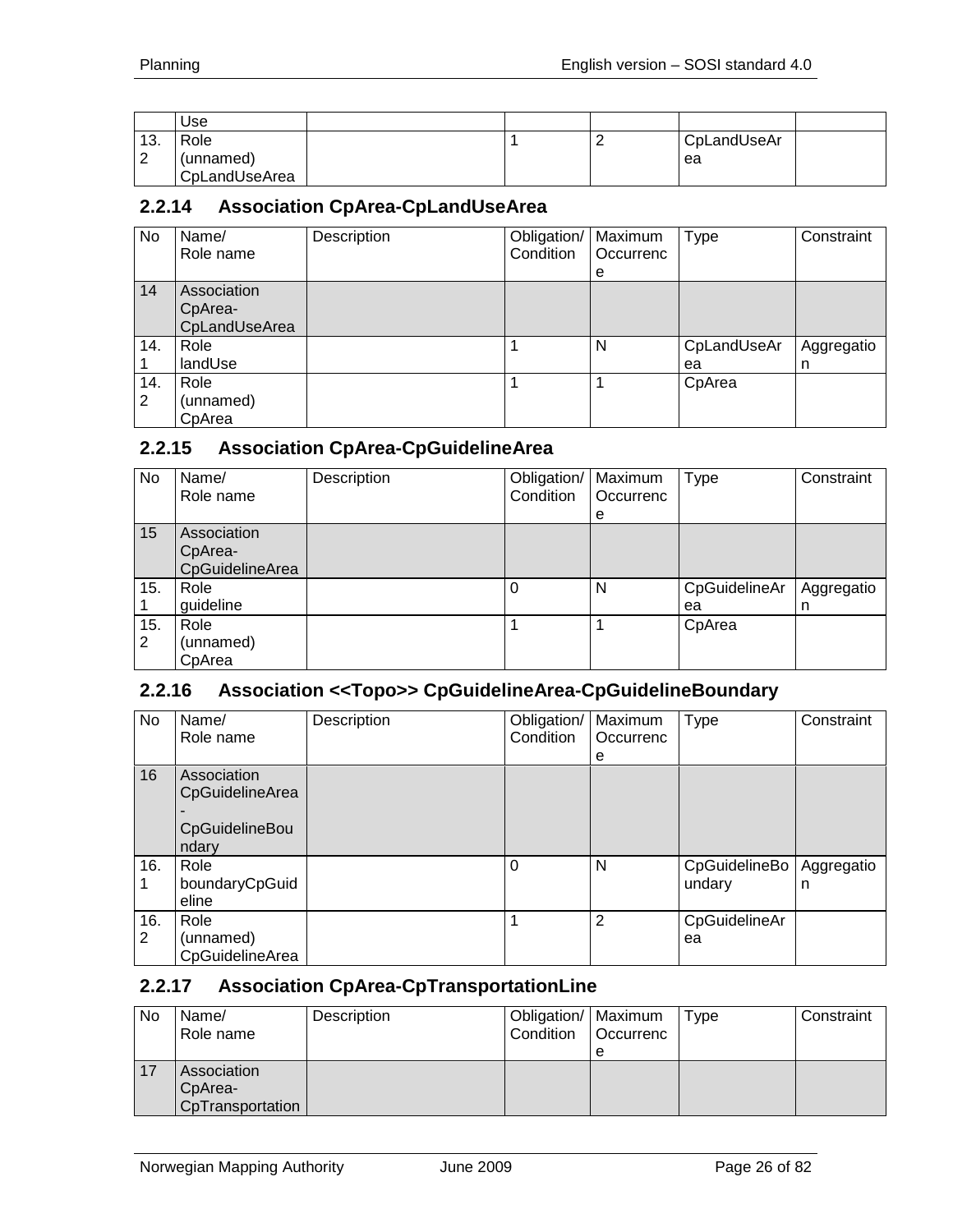|     | Line              |  |   |                             |   |
|-----|-------------------|--|---|-----------------------------|---|
| 17. | Role              |  | N | CpTransportati   Aggregatio |   |
|     | transportationLin |  |   | onLine                      | n |
|     | е                 |  |   |                             |   |
| 17. | Role              |  |   | CpArea                      |   |
| 2   | (unnamed)         |  |   |                             |   |
|     | CpArea            |  |   |                             |   |

## <span id="page-26-0"></span>**2.2.18 Association CpArea-CpTransportationPoint**

| No  | Name/             | Description | Obligation/   Maximum |           | Type           | Constraint |
|-----|-------------------|-------------|-----------------------|-----------|----------------|------------|
|     | Role name         |             | Condition             | Occurrenc |                |            |
|     |                   |             |                       | e         |                |            |
| 18  | Association       |             |                       |           |                |            |
|     | CpArea-           |             |                       |           |                |            |
|     | CpTransportation  |             |                       |           |                |            |
|     | Point             |             |                       |           |                |            |
| 18. | Role              |             | $\Omega$              | N         | CpTransportati | Aggregatio |
|     | transportationPoi |             |                       |           | onPoint        | n          |
|     | nt                |             |                       |           |                |            |
| 18. | Role              |             | 1                     | 1         | CpArea         |            |
| 2   | (unnamed)         |             |                       |           |                |            |
|     | CpArea            |             |                       |           |                |            |

## <span id="page-26-1"></span>**2.2.19 Association CpArea-CpRestrictionArea**

| No.      | Name/<br>Role name                              | Description | Obligation/<br>Condition | Maximum<br>Occurrenc<br>e | <b>Type</b>           | Constraint      |
|----------|-------------------------------------------------|-------------|--------------------------|---------------------------|-----------------------|-----------------|
| 19       | Association<br>CpArea-<br>CpRestrictionAre<br>a |             |                          |                           |                       |                 |
| 19.      | Role<br>restriction                             |             | $\Omega$                 | N                         | CpRestrictionA<br>rea | Aggregatio<br>n |
| 19.<br>2 | Role<br>(unnamed)<br>CpArea                     |             |                          |                           | CpArea                |                 |

## <span id="page-26-2"></span>**2.2.20 Association <<Topo>> CpRestrictionArea-CpRestrictionBoundary**

| No       | Name/<br>Role name                                                 | Description | Obligation/   Maximum<br>Condition | Occurrenc<br>e | <b>Type</b>               | Constraint      |
|----------|--------------------------------------------------------------------|-------------|------------------------------------|----------------|---------------------------|-----------------|
| 20       | Association<br>CpRestrictionAre<br>a-<br>CpRestrictionBou<br>ndary |             |                                    |                |                           |                 |
| 20.      | Role<br>boundaryRestricti<br>on                                    |             | $\Omega$                           | N              | CpRestrictionB<br>oundary | Aggregatio<br>n |
| 20.<br>2 | Role<br>(unnamed)<br>CpRestrictionAre<br>a                         |             | 1                                  | 2              | CpRestrictionA<br>rea     |                 |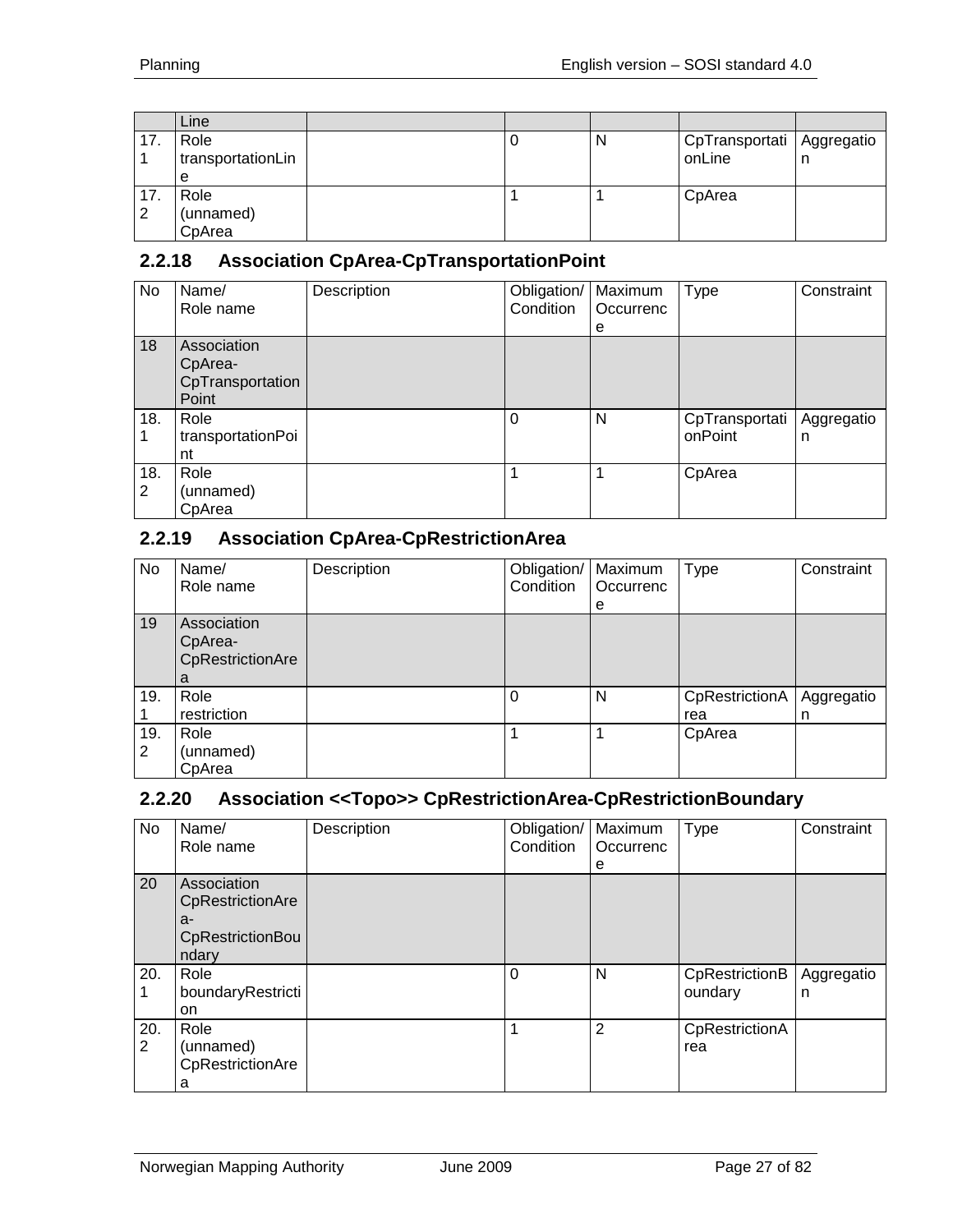# <span id="page-27-0"></span>**2.2.21 Association CpArea-CpAnnotation**

| No       | Name/<br>Role name                     | Description | Obligation/   Maximum<br>Condition | Occurrenc<br>е | <b>Type</b>  | Constraint      |
|----------|----------------------------------------|-------------|------------------------------------|----------------|--------------|-----------------|
| 21       | Association<br>CpArea-<br>CpAnnotation |             |                                    |                |              |                 |
| 21.      | Role<br>annontation                    |             |                                    | N              | CpAnnotation | Aggregatio<br>n |
| 21.<br>2 | Role<br>theFpOmråde                    |             |                                    |                | CpArea       |                 |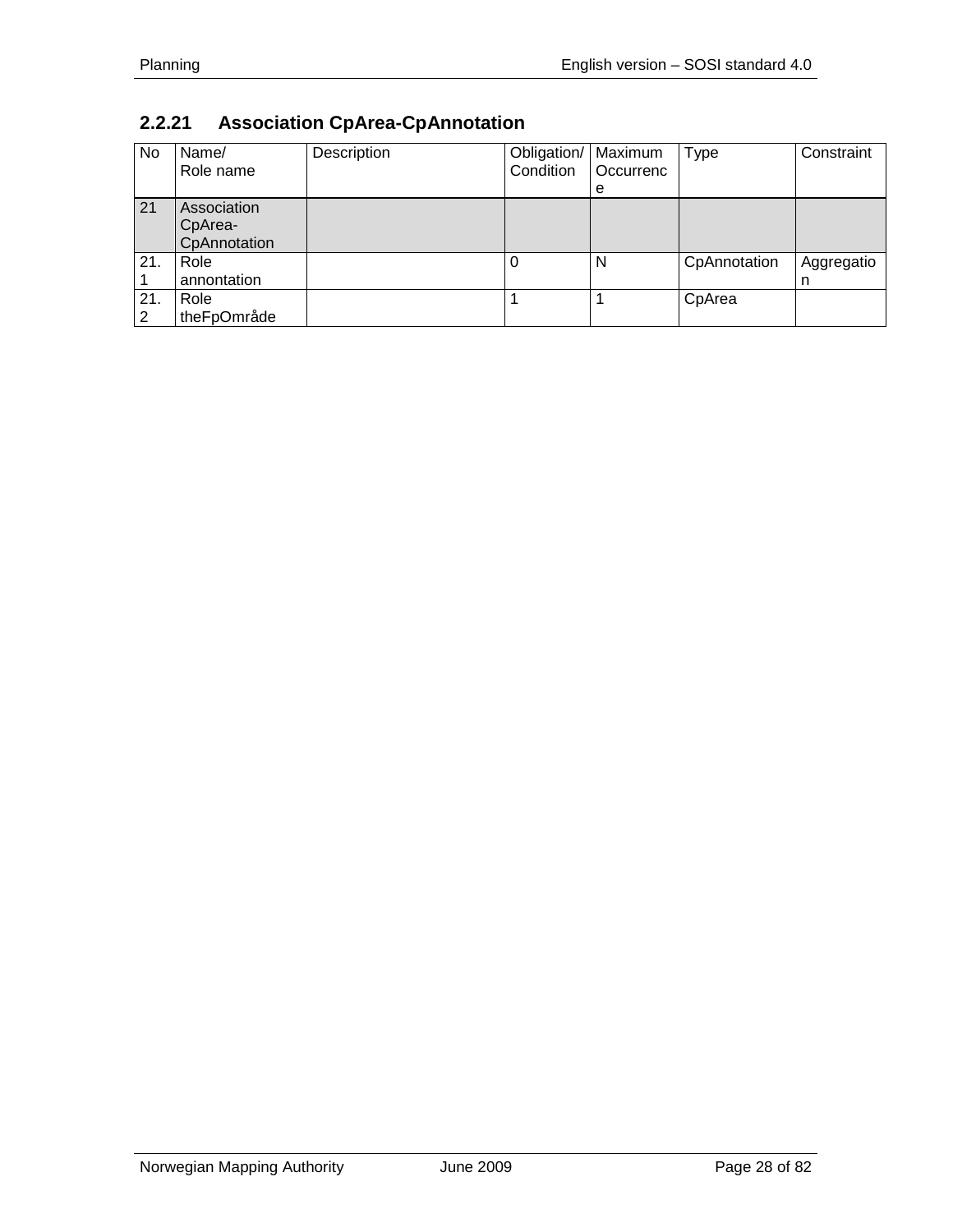#### **2.2.22 CodeLists**

#### **2.2.22.1 <<CodeList>> CountySubTheme**

| <b>Nr</b> | Code name                              | Definition/Description                           | Code |
|-----------|----------------------------------------|--------------------------------------------------|------|
|           | CodeList                               | theme for county plan (PBA § 19-1, subsection 6) |      |
|           | CountySubTheme                         |                                                  |      |
| 1.1       | Coordinated area and transport plan    |                                                  | -10  |
| 1.2       | <b>Business development</b>            |                                                  | 20   |
| 1.3       | Quality of life, culture and available |                                                  | 30   |
|           | publ. services                         |                                                  |      |
| 1.4       | Coastal zone                           |                                                  | -40  |
| 1.5       | Nature and outdoor life                |                                                  | 50   |
| 1.6       | Mountain and uncultivated area         |                                                  | 60   |
| 1.7       | Road plan                              |                                                  | 70   |
| 1.8       | Water consumption plan                 |                                                  | 80   |
| 1.9       | Other plan / report                    |                                                  | 99   |

#### <span id="page-28-1"></span><span id="page-28-0"></span>**2.2.22.2 <<CodeList>> FpPlanType**

| l Nr           | Code name                  | Definition/Description                                                                   | Code |
|----------------|----------------------------|------------------------------------------------------------------------------------------|------|
| $\overline{2}$ | CodeList                   | type of plan (PBA § 19-1, subsection 6, § 20-1, subsections 2 and 5 and § 22 and § 28-2) |      |
|                | FpPlanType                 |                                                                                          |      |
| 2.1            | County plan, land use part |                                                                                          | 10   |
| 2.2            | County plan                |                                                                                          |      |

#### **2.2.22.3 <<CodeList>> FpPlanStatus**

<span id="page-28-3"></span><span id="page-28-2"></span>

| Nr        | Code name                       | Definition/Description                                                                           | Code |
|-----------|---------------------------------|--------------------------------------------------------------------------------------------------|------|
| $\vert$ 3 | CodeList                        | the handling of the plan (PBA §§ 19-4, 20-5, 27-1, 27-2, 28-1 and 28-2) as well as the effect of |      |
|           | l FpPlanStatus                  | the plan (PBA $\S$ § 19-6, 20-6, 28-2 and 31)                                                    |      |
| 3.1       | Planning initiated              |                                                                                                  |      |
| 3.2       | 9?Proposed plan / Plan proposal |                                                                                                  |      |
| 3.3       | Current plan                    |                                                                                                  |      |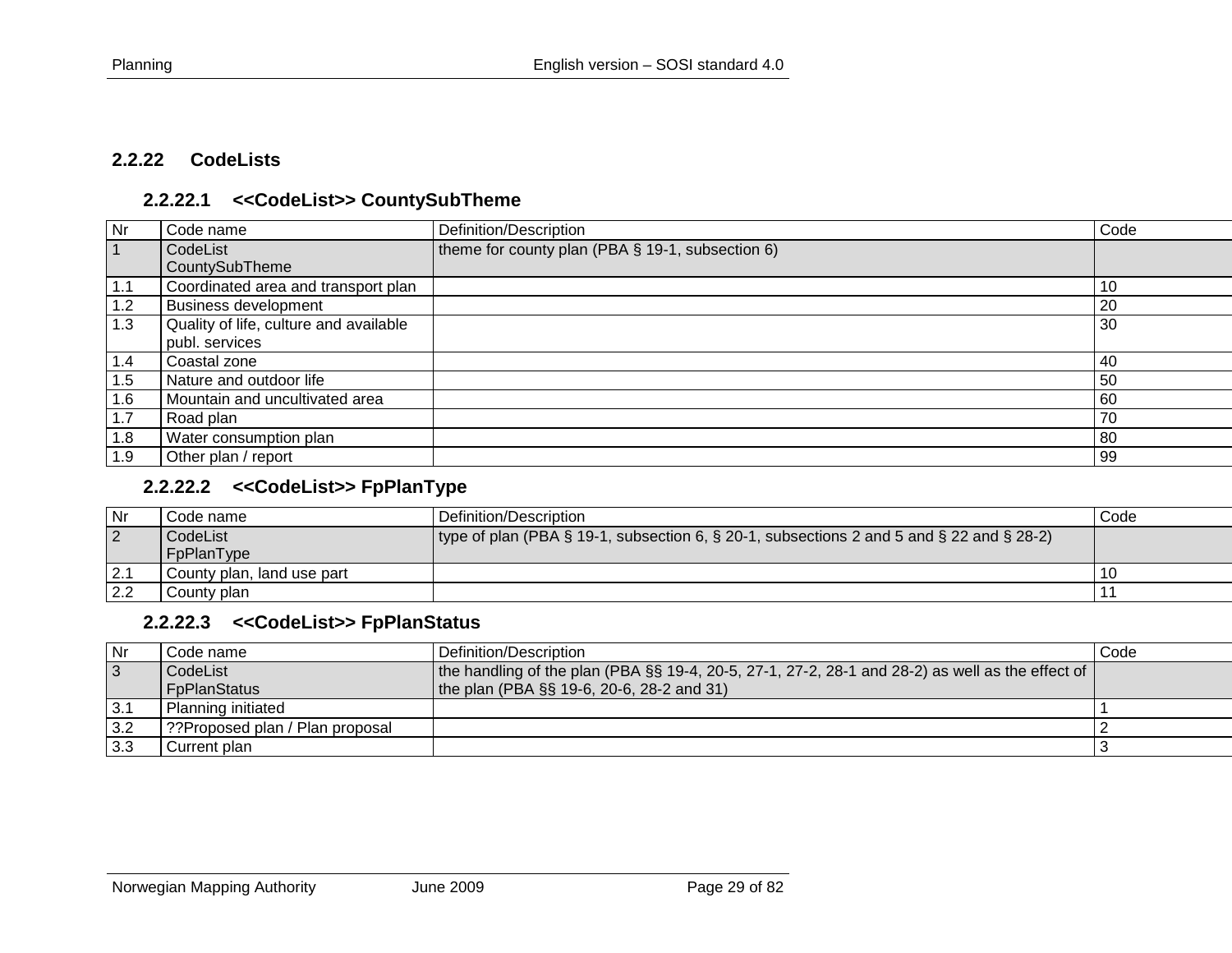# <span id="page-29-0"></span>**2.3 Development plan**

#### <span id="page-29-1"></span>**2.3.1 ZbdPreservationArea**

| No           | Name/<br>Role name                      | Description                                                                                                                                                        | Obligation/<br>Condition | Maximum<br>Occurrenc<br>e | <b>Type</b>                      | Constraint       |
|--------------|-----------------------------------------|--------------------------------------------------------------------------------------------------------------------------------------------------------------------|--------------------------|---------------------------|----------------------------------|------------------|
| $\mathbf{1}$ | <b>Class</b><br>ZbdPreservation<br>Area | preservation area in<br>zoning and building<br>development plan (PBA §<br>25, subsection 1, item 6)                                                                |                          |                           |                                  |                  |
| 1.1          | extent                                  | area over which an object<br>extends                                                                                                                               | $\mathbf 0$              | 1                         | <b>SurfaceWithQu</b><br>ality    |                  |
| 1.2          | position                                | location where the object<br>exists                                                                                                                                | $\overline{0}$           | $\overline{1}$            | PointWithQuali<br>ty             |                  |
| 1.3          | landUseCategory                         | type of land use category<br>(PBA § 25, subsection 1)                                                                                                              | $\mathbf{1}$             | $\overline{1}$            | <b>ZoningCatPres</b><br>ervation |                  |
| 1.4          | fieldDesignation                        | name/designation of area<br>use category within zoning<br>and building development<br>plan (PBA § 25 subsection<br>1)                                              | $\overline{0}$           | 1                         | CharacterStrin<br>g              |                  |
| 1.5          | verticalLevel                           | the location of the plan or<br>its contents in relation to<br>the Earth's surface (PBA §<br>19-1, subsection 6, § 20-1,<br>subsections 2 and 5, §§ 22<br>and 28-2) | 1                        | 1                         | VerticalLevel                    |                  |
| 1.6          | Role<br>boundaryPreserv<br>ation        |                                                                                                                                                                    | $\mathbf 0$              | N                         | ZbdPreservatio<br>nBoundary      | Aggregrati<br>on |
| 1.7          | Role<br>(unnamed)<br>ZbdArea            |                                                                                                                                                                    | $\mathbf{1}$             | 1                         | ZbdArea                          |                  |

## <span id="page-29-2"></span>**2.3.2 ZbdPreservationBoundary**

| No. | Name/<br>Role name                           | Description                                                                                                         | Obligation/<br>Condition | Maximum<br>Occurrenc<br>е | <b>Type</b>                 | Constraint |
|-----|----------------------------------------------|---------------------------------------------------------------------------------------------------------------------|--------------------------|---------------------------|-----------------------------|------------|
| 2   | Class<br>ZbdPreservation<br><b>Boundary</b>  | delimitation of preservation<br>area in zoning and building<br>development plan (PBA §<br>25, subsection 1, item 6) |                          |                           |                             |            |
| 2.1 | border                                       | course following the<br>transition between<br>different real world<br>phenomena                                     |                          |                           | <b>CurveWithQual</b><br>ity |            |
| 2.2 | Role<br>(unnamed)<br>ZbdPreservation<br>Area |                                                                                                                     |                          | $\overline{2}$            | ZbdPreservatio<br>nArea     |            |

#### <span id="page-29-3"></span>**2.3.3 ZbdHazardBoundary**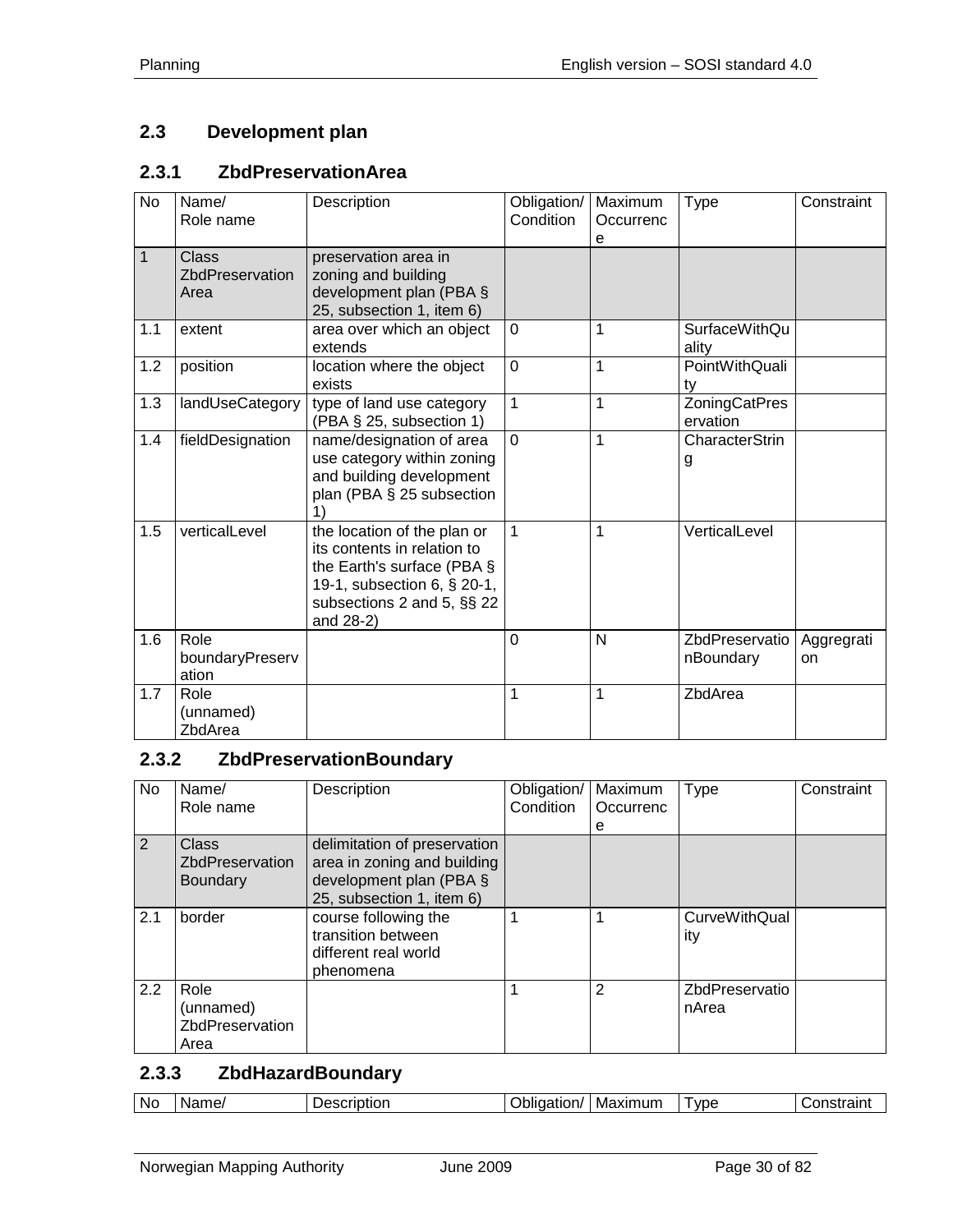|     | Role name                                    |                                                                                                               | <b>Condition</b> | Occurrenc |                             |  |
|-----|----------------------------------------------|---------------------------------------------------------------------------------------------------------------|------------------|-----------|-----------------------------|--|
|     |                                              |                                                                                                               |                  | е         |                             |  |
| 3   | <b>Class</b><br><b>ZbdHazardBoun</b><br>dary | delimitation of hazard area<br>in zoning and building<br>development plan (PBA §<br>25, subsection 1, item 5) |                  |           |                             |  |
| 3.1 | border                                       | course following the<br>transition between<br>different real world<br>phenomena                               |                  |           | <b>CurveWithQual</b><br>ity |  |
| 3.2 | Role<br>(unnamed)<br>ZbdHazardArea           |                                                                                                               |                  | 2         | ZbdHazardAre<br>а           |  |

#### <span id="page-30-0"></span>**2.3.4 ZbdHazardArea**

| No             | Name/<br>Role name            | Description                                                                                                                                                        | Obligation/<br>Condition | Maximum<br>Occurrenc<br>e | <b>Type</b>                   | Constraint       |
|----------------|-------------------------------|--------------------------------------------------------------------------------------------------------------------------------------------------------------------|--------------------------|---------------------------|-------------------------------|------------------|
| $\overline{4}$ | Class<br>ZbdHazardArea        | hazard area in zoning and<br>building development plan<br>(PBA § 25, subsection 1,<br>item 5)                                                                      |                          |                           |                               |                  |
| 4.1            | extent                        | area over which an object<br>extends                                                                                                                               | $\overline{0}$           | 1                         | <b>SurfaceWithQu</b><br>ality |                  |
| 4.2            | position                      | location where the object<br>exists                                                                                                                                | $\overline{0}$           | $\mathbf{1}$              | PointWithQuali<br>ty          |                  |
| 4.3            | landUseCategory               | type of land use category<br>(PBA § 25, subsection 1)                                                                                                              | $\mathbf{1}$             | 1                         | ZoningCatHaz<br>ard           |                  |
| 4.4            | fieldDesignation              | name/designation of area<br>use category within zoning<br>and building development<br>plan (PBA § 25 subsection<br>1)                                              | $\overline{0}$           | $\mathbf{1}$              | <b>CharacterStrin</b><br>g    |                  |
| 4.5            | zoningCategoryE<br>laboration | elaboration of zoning<br>categories (PBA § 25,<br>subsection 1)                                                                                                    | $\overline{0}$           | 1                         | <b>CharacterStrin</b><br>g    |                  |
| 4.6            | verticalLevel                 | the location of the plan or<br>its contents in relation to<br>the Earth's surface (PBA §<br>19-1, subsection 6, § 20-1,<br>subsections 2 and 5, §§ 22<br>and 28-2) | $\mathbf{1}$             | 1                         | VerticalLevel                 |                  |
| 4.7            | Role<br>boundaryHazard        |                                                                                                                                                                    | $\overline{0}$           | N                         | ZbdHazardBou<br>ndary         | Aggregrati<br>on |
| 4.8            | Role<br>(unnamed)<br>ZbdArea  |                                                                                                                                                                    | 1                        | 1                         | ZbdArea                       |                  |

# <span id="page-30-1"></span>**2.3.5 ZbdOrderBoundary**

| <b>No</b> | Name/<br>Role name | Description                                                       | Obligation/   Maximum<br>Condition | <b>Occurrenc</b> | Tvpe | Constraint |
|-----------|--------------------|-------------------------------------------------------------------|------------------------------------|------------------|------|------------|
| l 5       | Class              | delimitation of purposive<br>ZbdOrderBounda   order in zoning and |                                    |                  |      |            |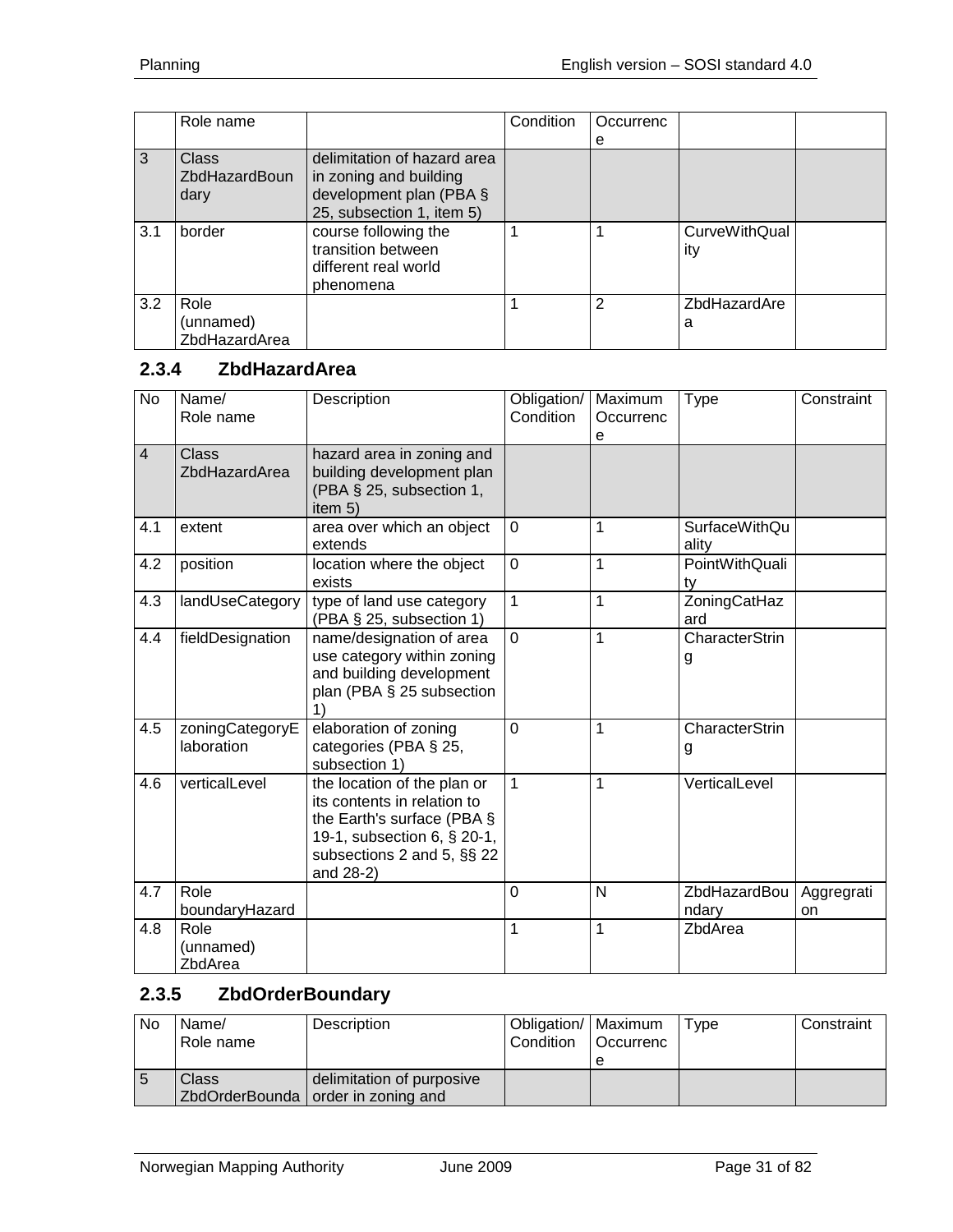|     |                                   | building development plan<br>(PBA § 25, subsection 2, §<br>26 and § 28-2)       |   |                      |  |
|-----|-----------------------------------|---------------------------------------------------------------------------------|---|----------------------|--|
| 5.1 | border                            | course following the<br>transition between<br>different real world<br>phenomena |   | CurveWithQual<br>ity |  |
| 5.2 | Role<br>(unnamed)<br>ZbdOrderArea |                                                                                 | 2 | ZbdOrderArea         |  |

## <span id="page-31-0"></span>**2.3.6 ZbdOrderArea**

| No  | Name/<br>Role name           | Description                                                                                                                                                        | Obligation/<br>Condition | Maximum<br>Occurrenc<br>e | <b>Type</b>                 | Constraint       |
|-----|------------------------------|--------------------------------------------------------------------------------------------------------------------------------------------------------------------|--------------------------|---------------------------|-----------------------------|------------------|
| 6   | Class<br><b>ZbdOrderArea</b> | area for purposive order in<br>zoning and building<br>development plan (PBA §<br>25, subsection 2, § 26 and<br>$$28-2)$                                            |                          |                           |                             |                  |
| 6.1 | extent                       | area over which an object<br>extends                                                                                                                               | $\mathbf 0$              | 1                         | SurfaceWithQu<br>ality      |                  |
| 6.2 | position                     | location where the object<br>exists                                                                                                                                | $\overline{0}$           | $\overline{1}$            | PointWithQuali<br>ty        |                  |
| 6.3 | landUseCategory              | type of land use category<br>(PBA § 25, subsection 1)                                                                                                              | $\mathbf{1}$             | $\mathbf{1}$              | ZoningCatOrd<br>er          |                  |
| 6.4 | fieldDesignation             | name/designation of area<br>use category within zoning<br>and building development<br>plan (PBA § 25 subsection<br>1)                                              | $\overline{0}$           | 1                         | CharacterStrin<br>g         |                  |
| 6.5 | verticalLevel                | the location of the plan or<br>its contents in relation to<br>the Earth's surface (PBA §<br>19-1, subsection 6, § 20-1,<br>subsections 2 and 5, §§ 22<br>and 28-2) | $\mathbf{1}$             | $\overline{1}$            | VerticalLevel               |                  |
| 6.6 | Role<br>boundaryOrder        |                                                                                                                                                                    | $\overline{0}$           | N                         | <b>ZbdOrderBoun</b><br>dary | Aggregrati<br>on |
| 6.7 | Role<br>(unnamed)<br>ZbdArea |                                                                                                                                                                    | 1                        | $\mathbf{1}$              | ZbdArea                     |                  |

# <span id="page-31-1"></span>**2.3.7 ZbdRestrictionBoundary**

| No. | Name/<br>Role name                         | Description                                                                                                                               | Obligation/<br>Condition | Maximum<br>Occurrenc<br>e | Type                        | Constraint |
|-----|--------------------------------------------|-------------------------------------------------------------------------------------------------------------------------------------------|--------------------------|---------------------------|-----------------------------|------------|
|     | <b>Class</b><br>ZbdRestrictionBo<br>undary | delimitation of restriction<br>area in zoning and building<br>development plan (PBA $\S$<br>25, subsection 1, item 6, §<br>26 and § 28-2) |                          |                           |                             |            |
| 7.1 | border                                     | course following the<br>transition between                                                                                                |                          |                           | <b>CurveWithQual</b><br>itv |            |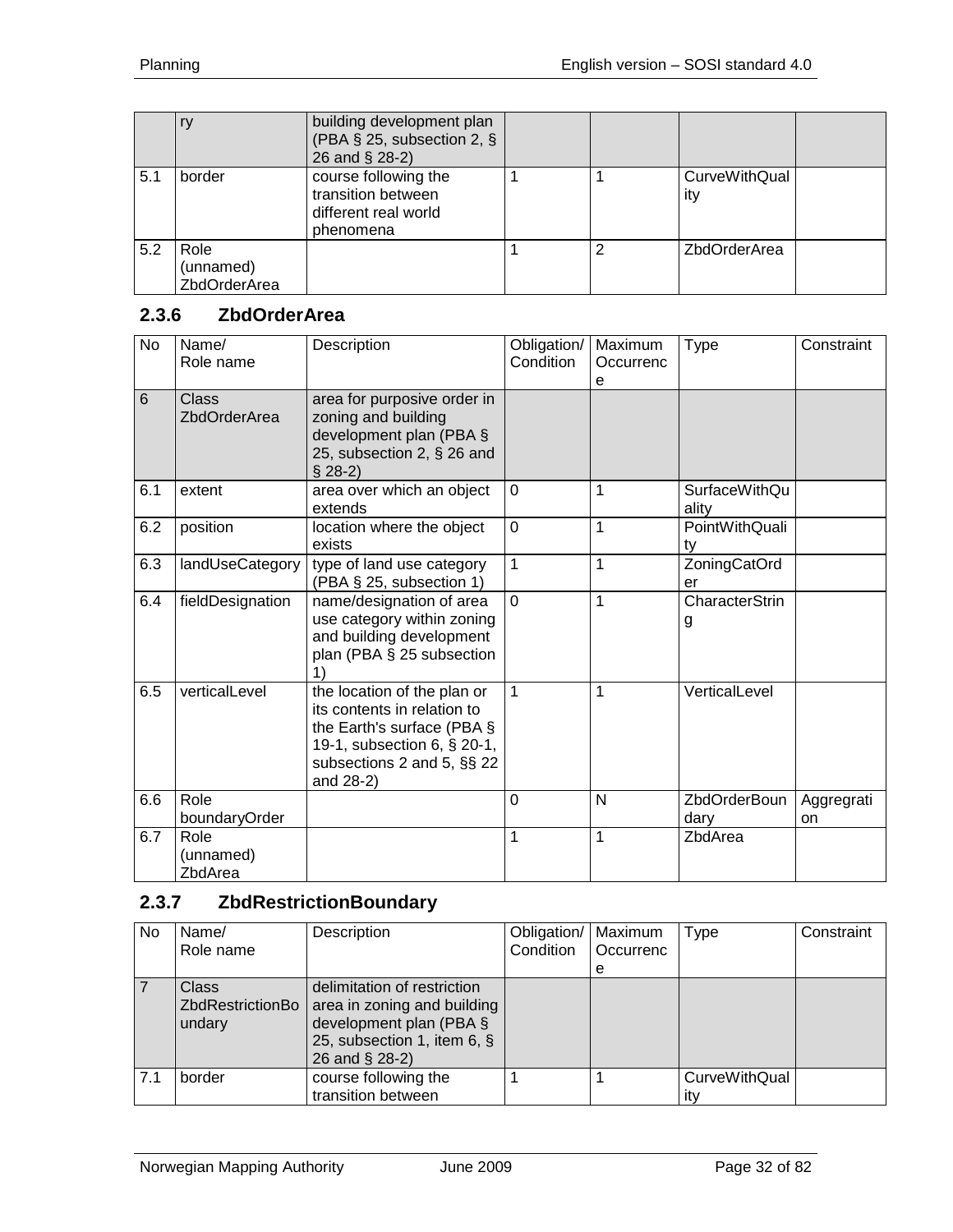|      |                                             | different real world<br>phenomena |  |                        |  |
|------|---------------------------------------------|-----------------------------------|--|------------------------|--|
| .7.2 | Role<br>(unnamed)<br>ZbdRestrictionAr<br>ea |                                   |  | ZbdRestriction<br>Area |  |

#### <span id="page-32-0"></span>**2.3.8 ZbdRestrictionArea**

| <b>No</b> | Name/<br>Role name                     | Description                                                                                                                                                           | Obligation/<br>Condition | Maximum<br>Occurrenc<br>e | <b>Type</b>                       | Constraint       |
|-----------|----------------------------------------|-----------------------------------------------------------------------------------------------------------------------------------------------------------------------|--------------------------|---------------------------|-----------------------------------|------------------|
| 8         | <b>Class</b><br>ZbdRestrictionAr<br>ea | restriction area in zoning<br>and building development<br>plan (PBA § 25,<br>subsection 1, item 6, § 26<br>and $\S$ 28-2)                                             |                          |                           |                                   |                  |
| 8.1       | extent                                 | area over which an object<br>extends                                                                                                                                  | $\mathbf 0$              | 1                         | <b>SurfaceWithQu</b><br>ality     |                  |
| 8.2       | position                               | location where the object<br>exists                                                                                                                                   | $\overline{0}$           | 1                         | PointWithQuali<br>ty              |                  |
| 8.3       | landUseCategory                        | type of land use category<br>(PBA § 25, subsection 1)                                                                                                                 | 1                        | 1                         | ZoningCatRest<br>riction          |                  |
| 8.4       | fieldDesignation                       | name/designation of area<br>use category within zoning<br>and building development<br>plan (PBA § 25 subsection<br>$\left( \right)$                                   | $\Omega$                 | $\mathbf{1}$              | <b>CharacterStrin</b><br>g        |                  |
| 8.5       | verticalLevel                          | the location of the plan or<br>its contents in relation to<br>the Earth's surface (PBA $\S$<br>19-1, subsection 6, § 20-1,<br>subsections 2 and 5, §§ 22<br>and 28-2) | $\mathbf{1}$             | 1                         | VerticalLevel                     |                  |
| 8.6       | Role<br>boundaryRestricti<br>on        |                                                                                                                                                                       | $\mathbf 0$              | N                         | ZbdRestriction<br><b>Boundary</b> | Aggregrati<br>on |
| 8.7       | Role<br>(unnamed)<br>ZbdArea           |                                                                                                                                                                       | 1                        | $\mathbf{1}$              | ZbdArea                           |                  |

### <span id="page-32-1"></span>**2.3.9 ZbdArea**

| No  | Name/<br>Role name      | Description                                                                                | Obligation/<br><b>Condition</b> | Maximum<br>Occurrenc<br>e | Type                          | Constraint |
|-----|-------------------------|--------------------------------------------------------------------------------------------|---------------------------------|---------------------------|-------------------------------|------------|
| 9   | <b>Class</b><br>ZbdArea | zoning and building<br>development plan area,<br>cf. PBA $\S$ $\S$ 22 and 24 and<br>$28-2$ |                                 |                           |                               |            |
| 9.1 | extent                  | area over which an object<br>extends                                                       | $\Omega$                        |                           | <b>SurfaceWithQu</b><br>ality |            |
| 9.2 | position                | location where the object<br>exists                                                        | $\Omega$                        |                           | PointWithQuali                |            |
| 9.3 | planType                | type of plan (PBA $\S$ 19-1,<br>subsection $6, § 20-1,$                                    |                                 |                           | RbPlantype                    |            |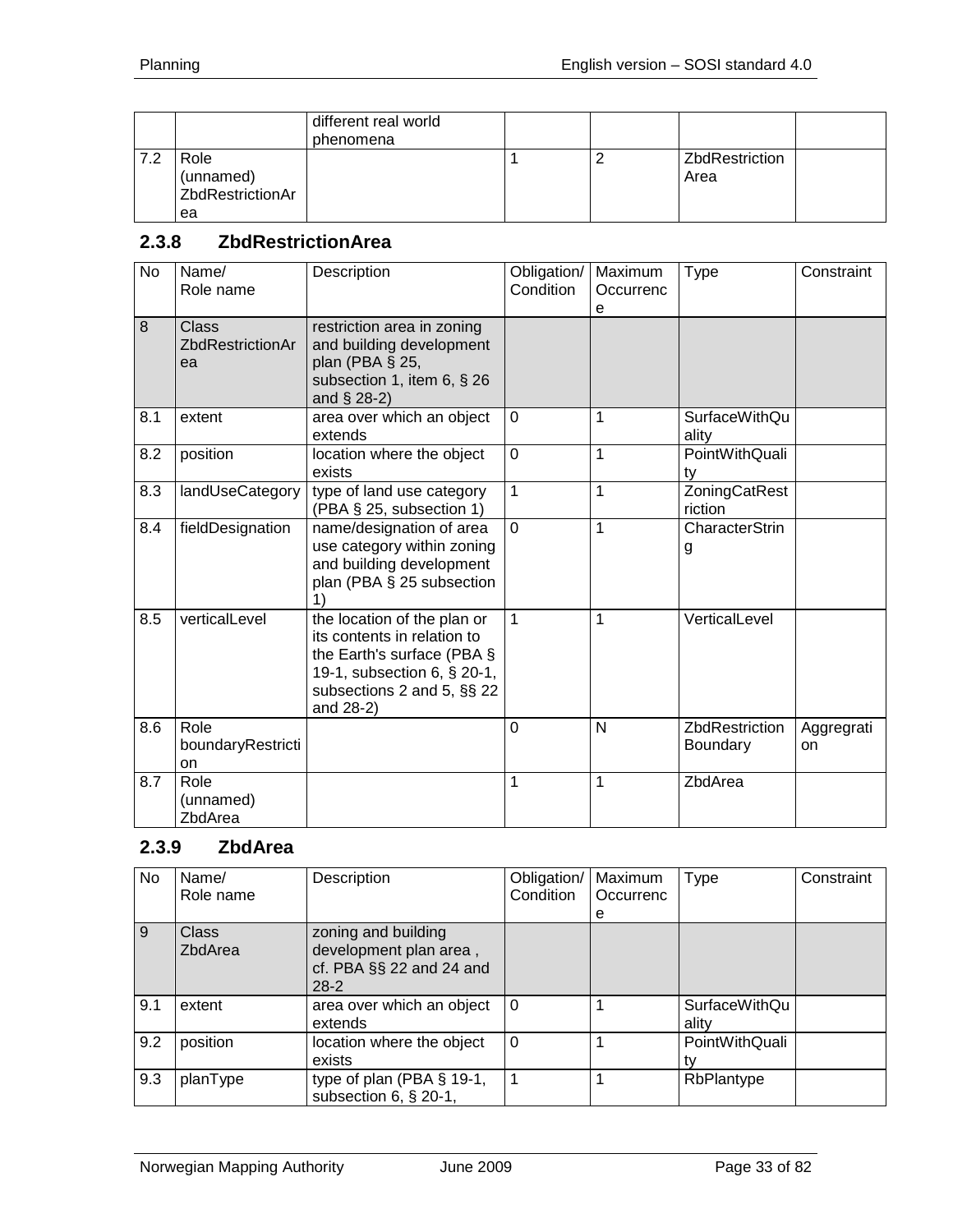|                     |                        | subsections 2 and 5 and §<br>22 and § 28-2)                                                                                                                                                                                                                                              |                |   |                        |
|---------------------|------------------------|------------------------------------------------------------------------------------------------------------------------------------------------------------------------------------------------------------------------------------------------------------------------------------------|----------------|---|------------------------|
| 9.4                 | planStatus             | the handling of the plan<br>(PBA §§ 19-4, 20-5, 27-1,<br>27-2, 28-1 and 28-2) as<br>well as the effect of the<br>plan (PBA §§ 19-6, 20-6,<br>28-2 and 31)                                                                                                                                | 1              | 1 | PlanStatus             |
| 9.5                 | verticalLevel          | the location of the plan or<br>its contents in relation to<br>the Earth's surface (PBA §<br>19-1, subsection 6, § 20-1,<br>subsections 2 and 5, §§ 22<br>and 28-2)                                                                                                                       | 1              | 1 | VerticalLevel          |
| 9.6                 | planProvision          | indicates whether plan has<br>provisions, in that case<br>whether they are a<br>separate text and whether<br>they are marked on the<br>plan map (PBA § 20-4,<br>subsection 2, letters a-h<br>and $\S$ 26)                                                                                | $\mathbf{1}$   | 1 | PlanProvision          |
| 9.7                 | planIdentification     | unique identification of a<br>plan within a municipality<br>or a county (PBA § 19-1,<br>subsection 6, § 20-1,<br>subsections 2 and 5 and<br>§§ 22 and 28-2)                                                                                                                              | 1              | 1 | CharacterStrin<br>g    |
| 9.8                 | municipalityNum<br>ber | defines the municipality<br>where the point is Note:<br>Statistics Norway has an<br>official list of municipality<br>numbers, in which the two<br>the first digits indicate the<br>county number and the<br>two last municipality                                                        | 1              | 1 | MunicipalityNu<br>mber |
| 9.9                 | planName               | name of plan (PBA § 19-1,<br>subsection 6, § 20-1,<br>subsections 2 and 5 and $\S$<br>22 and § 28-2)                                                                                                                                                                                     | $\overline{1}$ | 1 | CharacterStrin<br>g    |
| 9.1<br>0            | dateEffective          | date when plans become<br>effective (PBA $\S$ 18, $\S$ 19-<br>1, subsection 6, § 20-1,<br>subsection 2, §§ 22 and<br>$28-2)$                                                                                                                                                             | 1              | 1 | Date                   |
| 9.1<br>$\mathbf{1}$ | legalReference         | reference to the version of<br>the act according to which<br>the plan has been adopted<br>Note: used where it is<br>important to indicate which<br>version of the act the plan<br>has been processed in<br>accordance with, as a<br>result of amendments to<br>the law, transitional pro | $\mathbf 0$    | 1 | CharacterStrin<br>g    |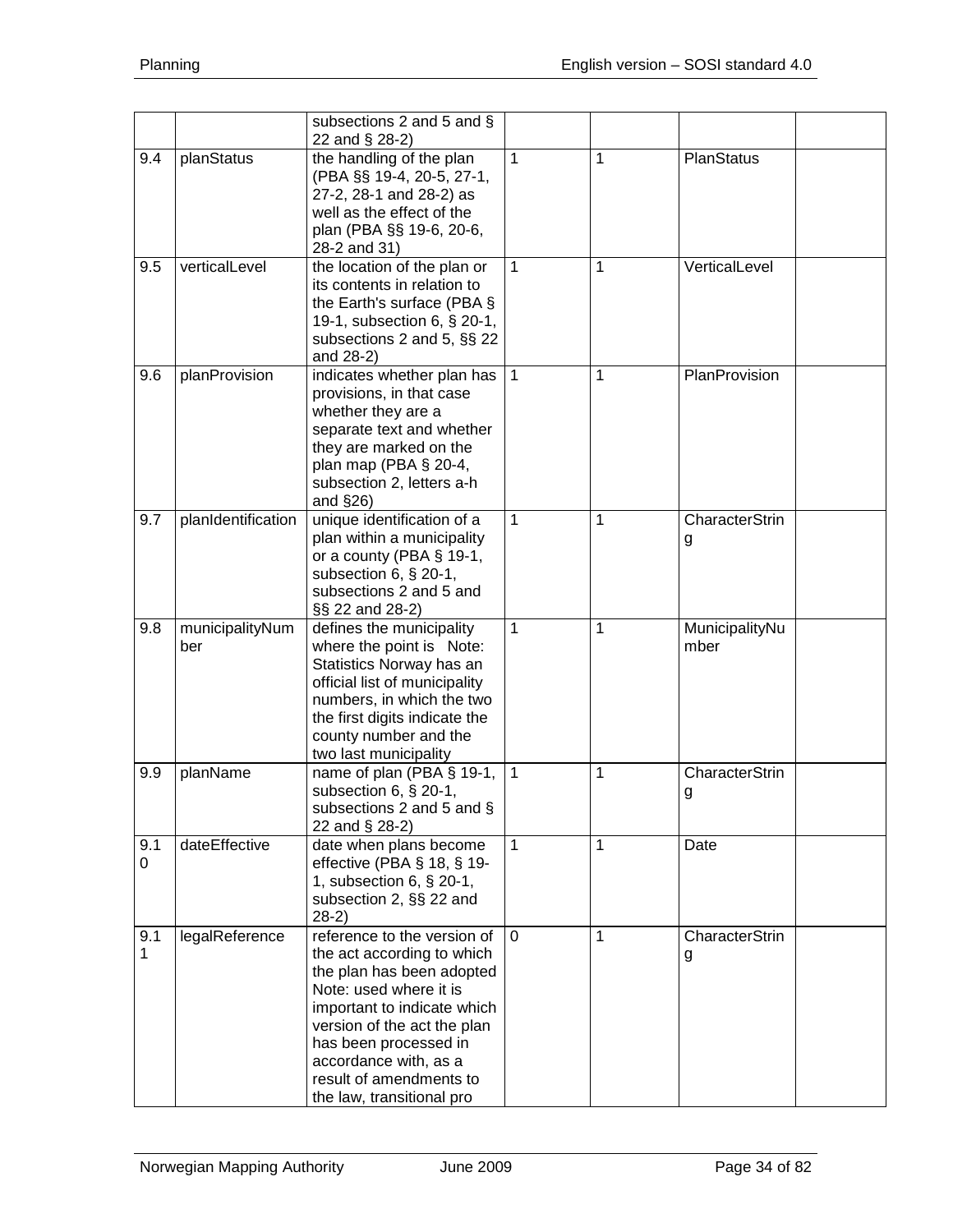| 9.1 | Role         | 0            | N | ZbdBoundary    | Aggregrati |
|-----|--------------|--------------|---|----------------|------------|
| 2   | boundary     |              |   |                | on         |
| 9.1 | Role         | $\Omega$     | N | ZbdPreservatio | Aggregrati |
| 3   | preservation |              |   | nArea          | on         |
| 9.1 | Role         | 0            | N | ZbdHazardAre   | Aggregrati |
| 4   | hazard       |              |   | a              | on         |
| 9.1 | Role         | 0            | N | ZbdRestriction | Aggregrati |
| 5   | restriction  |              |   | Area           | on         |
| 9.1 | Role         | $\Omega$     | N | ZbdOrderArea   | Aggregrati |
| 6   | orderArea    |              |   |                | on         |
| 9.1 | Role         | $\Omega$     | N | ZbdRenewalAr   | Aggregrati |
|     | renewal      |              |   | ea             | on         |
| 9.1 | Role         | 1            | N | ZbdPurposeAr   | Aggregrati |
| 8   | purposeArea  |              |   | ea             | on         |
| 9.1 | Role         | $\Omega$     | N | ZbdLegalPoint  | Aggregrati |
| 9   | legalPoint   |              |   |                | on         |
| 9.2 | Role         | $\mathbf{0}$ | N | ZbdAnnotation  | Aggregrati |
| 0   | annotation   |              |   |                | on         |
| 9.2 | Role         | 0            | N | ZbdLegalLine   | Aggregrati |
|     | legalLine    |              |   |                | on         |

## <span id="page-34-0"></span>**2.3.10 ZbdBoundary**

| No       | Name/<br>Role name           | Description                                                                        | Obligation/<br>Condition | Maximum<br>Occurrenc<br>е | <b>Type</b>                 | Constraint |
|----------|------------------------------|------------------------------------------------------------------------------------|--------------------------|---------------------------|-----------------------------|------------|
| 10       | Class<br>ZbdBoundary         | zoning and building<br>development plan<br>boundary (PBA §§ 22 and<br>24 and 28-2) |                          |                           |                             |            |
| 10.      | border                       | course following the<br>transition between<br>different real world<br>phenomena    |                          |                           | <b>CurveWithQual</b><br>ity |            |
| 10.<br>2 | Role<br>(unnamed)<br>ZbdArea |                                                                                    |                          | 2                         | ZbdArea                     |            |

#### <span id="page-34-1"></span>**2.3.11 ZbdPurposeBoundary**

| No       | Name/<br>Role name                  | Description                                                                                                           | Obligation/<br>Condition | Maximum<br>Occurrenc | <b>Type</b>                 | Constraint |
|----------|-------------------------------------|-----------------------------------------------------------------------------------------------------------------------|--------------------------|----------------------|-----------------------------|------------|
|          |                                     |                                                                                                                       |                          | е                    |                             |            |
| 11       | Class<br>ZbdPurposeBoun<br>dary     | delimitation of area for<br>zoning purposes in zoning<br>and building development<br>plan (PBA § 25,<br>subsection 1) |                          |                      |                             |            |
| 11.      | border                              | course following the<br>transition between<br>different real world<br>phenomena                                       |                          |                      | <b>CurveWithQual</b><br>ity |            |
| 11.<br>2 | Role<br>(unnamed)<br>ZbdPurposeArea |                                                                                                                       |                          | 2                    | ZbdPurposeAr<br>ea          |            |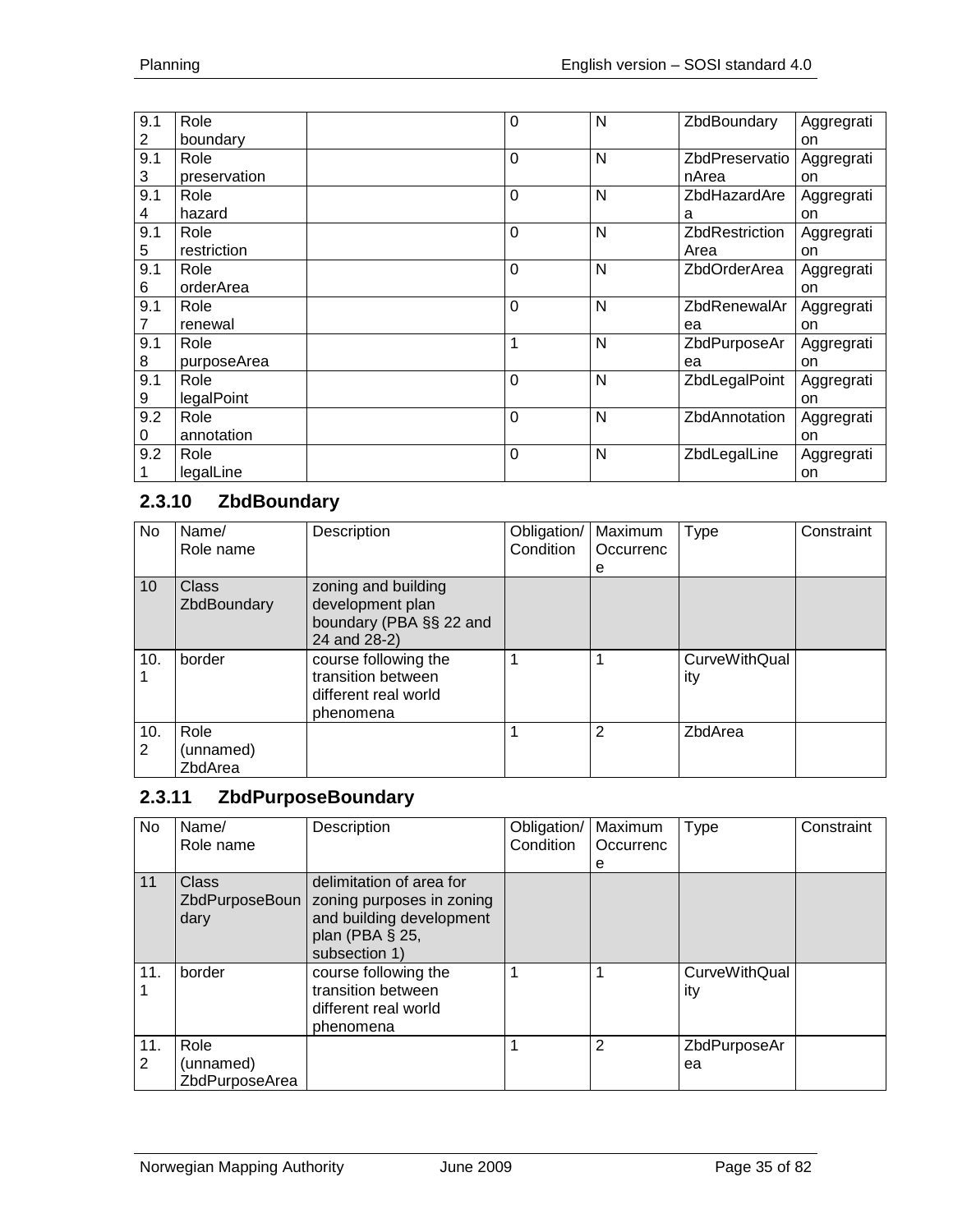# <span id="page-35-0"></span>**2.3.12 ZbdPurposeArea**

| No                                  | Name/<br>Role name             | Description                                                                                                                                                                                                                                                                                 | Obligation/<br>Condition | Maximum<br>Occurrenc<br>e | <b>Type</b>                   | Constraint |
|-------------------------------------|--------------------------------|---------------------------------------------------------------------------------------------------------------------------------------------------------------------------------------------------------------------------------------------------------------------------------------------|--------------------------|---------------------------|-------------------------------|------------|
| 12                                  | <b>Class</b><br>ZbdPurposeArea | area for zoning purposes<br>in zoning and building<br>development plan (PBA §<br>25, subsection 1)                                                                                                                                                                                          |                          |                           |                               |            |
| 12.<br>1                            | extent                         | area over which an object<br>extends                                                                                                                                                                                                                                                        | $\mathbf 0$              | 1                         | <b>SurfaceWithQu</b><br>ality |            |
| 12.<br>$\overline{c}$               | position                       | location where the object<br>exists                                                                                                                                                                                                                                                         | $\mathbf 0$              | $\mathbf{1}$              | PointWithQuali<br>ty          |            |
| 12.<br>3                            | landUseCategory                | type of land use category<br>(PBA § 25, subsection 1)                                                                                                                                                                                                                                       | $\mathbf 1$              | 1                         | ZoningCatUsa<br>gePurpose     |            |
| $\overline{12}$ .<br>$\overline{4}$ | zoningCategoryE<br>laboration  | elaboration of zoning<br>categories (PBA § 25,<br>subsection 1)                                                                                                                                                                                                                             | 0                        | 1                         | CharacterStrin<br>g           |            |
| 12.<br>5                            | fieldDesignation               | name/designation of area<br>use category within zoning<br>and building development<br>plan (PBA § 25 subsection<br>1)                                                                                                                                                                       | $\mathbf 0$              | 1                         | CharacterStrin<br>g           |            |
| 12.<br>6                            | utilization                    | degree of utilization (PBA<br>§ 20-4, subsection 2, letter<br>b and § 26, subsection 1<br>and TEK regulations,<br>Chapter III)                                                                                                                                                              | $\mathbf 0$              | 1                         | RbUtilisation                 |            |
| 12.<br>$\overline{7}$               | outdoorPlayArea                | minimum outdoor play<br>area (PBA § 26,<br>subsection 2 and TEK<br>regulations, Chapter III)                                                                                                                                                                                                | $\mathbf 0$              | 1                         | Integer                       |            |
| 12.<br>8                            | constructionProvi<br>sion      | provision in plan for the<br>location and design, etc. of<br>buildings (PBA §20-4,<br>subsection 2, letter a,<br>§26, subsection 1, § 28-2)<br>Note: Used where the plan<br>indicates heights, roof<br>ridge orientation, etc.                                                              | 0                        | 1                         | constructionPr<br>ovision     |            |
| 12.<br>9                            | accessProvision                | provision for access road<br>in plan (PBA §§ 25 and 26,<br>subsection 1) Note:<br>States whether or not<br>access road to land use<br>category area is allowed,<br>or whether the plan /<br>provisions allow access<br>via a category other than<br>road (via pedestrian path,<br>trail, et | 0                        | 1                         | accessProvisio<br>n           |            |
| 12.<br>10                           | verticalLevel                  | the location of the plan or<br>its contents in relation to<br>the Earth's surface (PBA §<br>19-1, subsection 6, § 20-1,                                                                                                                                                                     | 1                        | 1                         | VerticalLevel                 |            |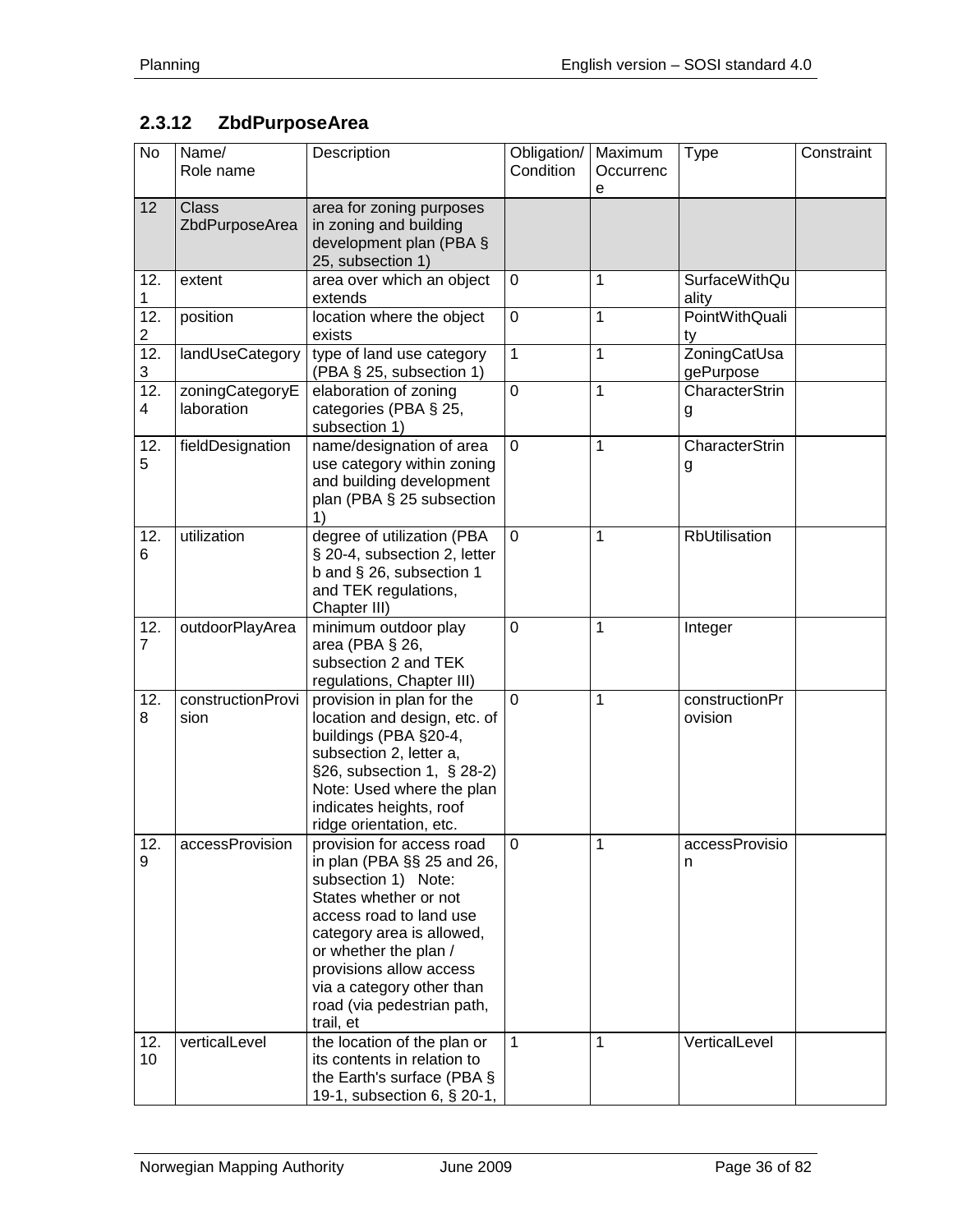|           |                              | subsections 2 and 5, §§ 22<br>and 28-2) |   |                                     |    |
|-----------|------------------------------|-----------------------------------------|---|-------------------------------------|----|
| 12.<br>11 | Role<br>boundaryPurpos<br>е  |                                         | N | ZbdPurposeBo   Aggregrati<br>undary | on |
| 12.<br>12 | Role<br>(unnamed)<br>ZbdArea |                                         |   | ZbdArea                             |    |

# **2.3.13 ZbdRenewalBoundary**

| <b>No</b> | Name/<br>Role name                     | Description                                                                                                       | Obligation/<br>Condition | Maximum<br>Occurrenc<br>е | <b>Type</b>                 | Constraint |
|-----------|----------------------------------------|-------------------------------------------------------------------------------------------------------------------|--------------------------|---------------------------|-----------------------------|------------|
| 13        | Class<br><b>ZbdRenewalBou</b><br>ndary | delimitation of renewal<br>area in zoning and building<br>development plan (PBA $\S$<br>25, subsection 1, item 8) |                          |                           |                             |            |
| 13.       | border                                 | course following the<br>transition between<br>different real world<br>phenomena                                   |                          |                           | <b>CurveWithQual</b><br>ity |            |
| 13.<br>2  | Role<br>(unnamed)<br>ZbdRenewalArea    |                                                                                                                   |                          | 2                         | ZbdRenewalAr<br>ea          |            |

## **2.3.14 ZbdRenewalArea**

| No       | Name/<br>Role name             | Description                                                                                                                                                           | Obligation/<br>Condition | Maximum<br>Occurrenc<br>e | <b>Type</b>                   | Constraint       |
|----------|--------------------------------|-----------------------------------------------------------------------------------------------------------------------------------------------------------------------|--------------------------|---------------------------|-------------------------------|------------------|
| 14       | <b>Class</b><br>ZbdRenewalArea | renewal area in zoning<br>and building development<br>plan (PBA § 25,<br>subsection 1, item 8)                                                                        |                          |                           |                               |                  |
| 14.      | extent                         | area over which an object<br>extends                                                                                                                                  | $\mathbf 0$              | 1                         | <b>SurfaceWithQu</b><br>ality |                  |
| 14.<br>2 | position                       | location where the object<br>exists                                                                                                                                   | $\overline{0}$           | 1                         | PointWithQuali<br>ty          |                  |
| 14.<br>3 | landUseCategory                | type of land use category<br>(PBA § 25, subsection 1)                                                                                                                 | $\mathbf{1}$             | 1                         | ZoningCatRen<br>ewal          |                  |
| 14.<br>4 | fieldDesignation               | name/designation of area<br>use category within zoning<br>and building development<br>plan (PBA § 25 subsection                                                       | $\overline{0}$           | 1                         | CharacterStrin<br>g           |                  |
| 14.<br>5 | verticalLevel                  | the location of the plan or<br>its contents in relation to<br>the Earth's surface (PBA $\S$<br>19-1, subsection 6, § 20-1,<br>subsections 2 and 5, §§ 22<br>and 28-2) | $\mathbf{1}$             | 1                         | VerticalLevel                 |                  |
| 14.<br>6 | Role<br>boundaryRenew<br>al    |                                                                                                                                                                       | $\mathbf 0$              | N                         | ZbdRenewalB<br>oundary        | Aggregrati<br>on |
| 14.      | Role                           |                                                                                                                                                                       | 1                        | 1                         | ZbdArea                       |                  |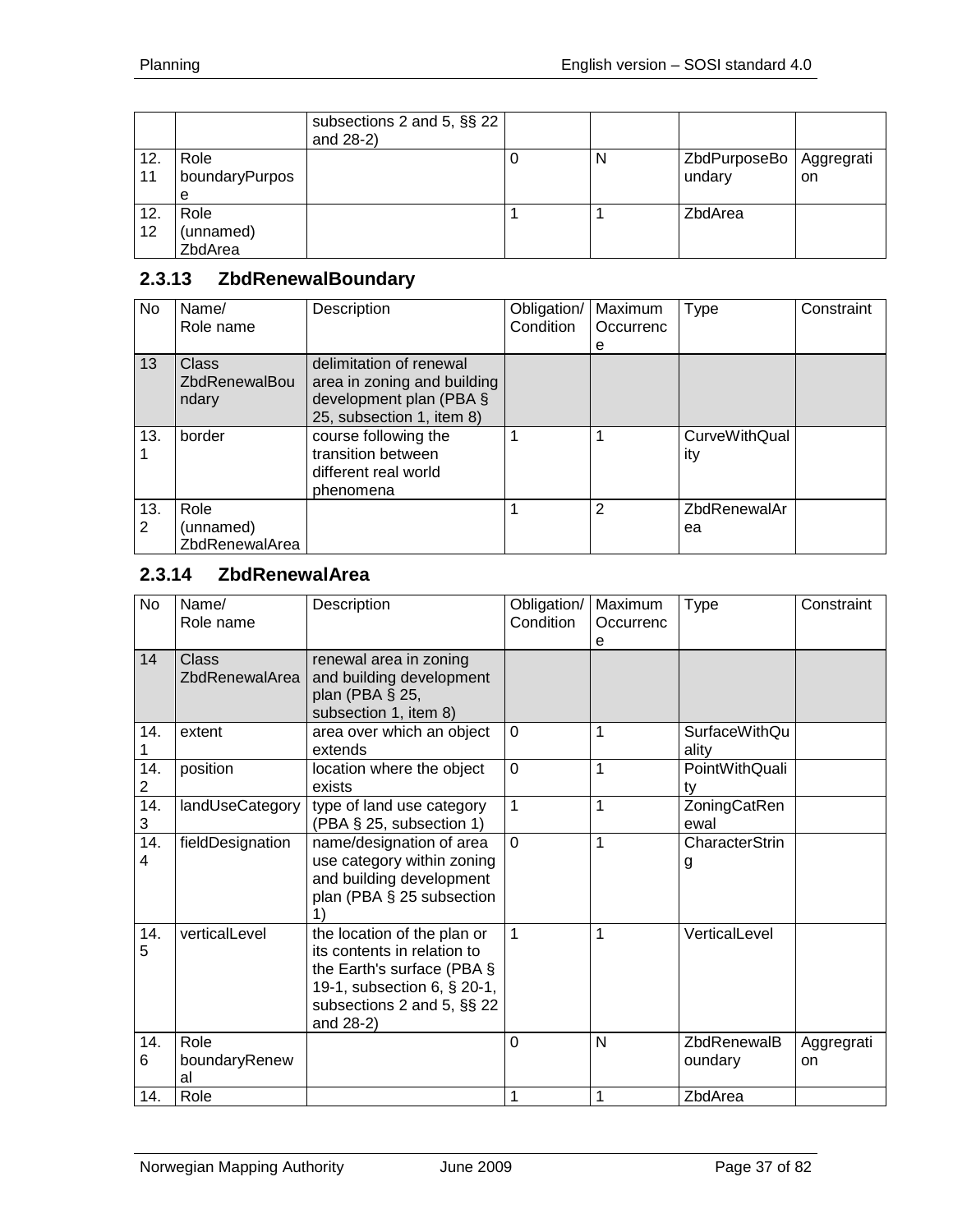| - |    |  |  |  |
|---|----|--|--|--|
|   | -- |  |  |  |

# **2.3.15 ZbdLegalLine**

| No       | Name/<br>Role name           | Description                                                                                                                                                           | Obligation/<br><b>Condition</b> | Maximum<br>Occurrenc<br>е | <b>Type</b>          | Constraint |
|----------|------------------------------|-----------------------------------------------------------------------------------------------------------------------------------------------------------------------|---------------------------------|---------------------------|----------------------|------------|
| 15       | Class<br>ZbdLegalLine        | line for legally binding<br>supplementary information<br>(PBA §§ 25 and 26 and<br>$28-2)$                                                                             |                                 |                           |                      |            |
| 15.      | border                       | course following the<br>transition between<br>different real world<br>phenomena                                                                                       |                                 |                           | CurveWithQual<br>ity |            |
| 15.<br>2 | legalLineType                | line in zoning / building<br>development plan                                                                                                                         |                                 |                           | LegalLineType        |            |
| 15.<br>3 | verticalLevel                | the location of the plan or<br>its contents in relation to<br>the Earth's surface (PBA $\S$<br>19-1, subsection 6, § 20-1,<br>subsections 2 and 5, §§ 22<br>and 28-2) | 1                               |                           | VerticalLevel        |            |
| 15.<br>4 | Role<br>(unnamed)<br>ZbdArea |                                                                                                                                                                       |                                 |                           | ZbdArea              |            |

# **2.3.16 ZbdLegalPoint**

| No       | Name/<br>Role name           | Description                                                                                                                                                           | Obligation/<br>Condition | Maximum<br>Occurrenc<br>е | Type                 | Constraint |
|----------|------------------------------|-----------------------------------------------------------------------------------------------------------------------------------------------------------------------|--------------------------|---------------------------|----------------------|------------|
| 16       | Class<br>ZbdLegalPoint       | point for legally binding<br>supplementary information<br>(PBA §§ 25 and 26 and<br>$28-2)$                                                                            |                          |                           |                      |            |
| 16.      | position                     | location where the object<br>exists                                                                                                                                   | 1                        |                           | PointWithQuali<br>ty |            |
| 16.<br>2 | legalPointType               |                                                                                                                                                                       | 1                        |                           | LegalPointTyp<br>е   |            |
| 16.<br>3 | verticalLevel                | the location of the plan or<br>its contents in relation to<br>the Earth's surface (PBA $\S$<br>19-1, subsection 6, § 20-1,<br>subsections 2 and 5, §§ 22<br>and 28-2) | 1                        |                           | VerticalLevel        |            |
| 16.<br>4 | Role<br>(unnamed)<br>ZbdArea |                                                                                                                                                                       |                          |                           | ZbdArea              |            |

## **2.3.17 ZbdAnnotation**

| No | Name/<br>Role name | Description            | Obligation/   Maximum<br>Condition | l Occurrenc | Type | Constraint |
|----|--------------------|------------------------|------------------------------------|-------------|------|------------|
|    |                    |                        |                                    |             |      |            |
|    | Class              | supplementary text for |                                    |             |      |            |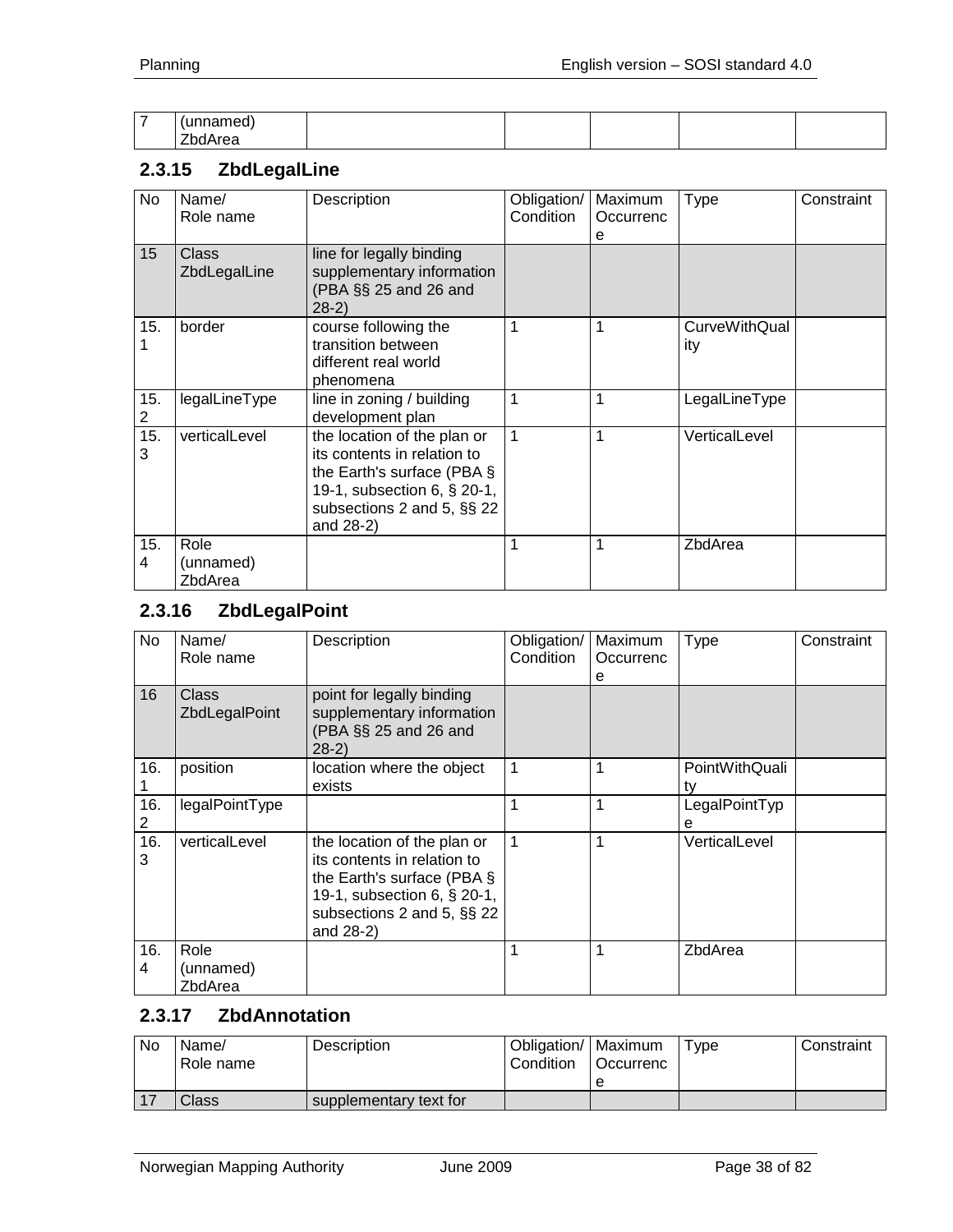|                       | ZbdAnnotation                | zoning and building<br>development plan (PBA §§<br>25 and 26 and 28-2)                                                                                                                                   |              |   |                             |  |
|-----------------------|------------------------------|----------------------------------------------------------------------------------------------------------------------------------------------------------------------------------------------------------|--------------|---|-----------------------------|--|
| 17.                   | centerline                   | course followed by the<br>central part of the Object                                                                                                                                                     | $\mathbf 0$  | 1 | <b>CurveWithQual</b><br>ity |  |
| 17.<br>$\overline{2}$ | position                     | location where the object<br>exists                                                                                                                                                                      | $\mathbf 0$  | 1 | PointWithQuali<br>tv        |  |
| 17.<br>3              | generalTextStrin<br>g        | STRING is defined with a<br>max. length of 70 char.,<br>which is sufficient for map<br>purposes. SOSI may<br>however handle longer<br>texts, but one must then<br>define and use user-<br>defined names. | $\mathbf{1}$ | 1 | CharacterStrin<br>g         |  |
| 17.<br>4              | verticalLevel                | the location of the plan or<br>its contents in relation to<br>the Earth's surface (PBA $\S$<br>19-1, subsection 6, § 20-1,<br>subsections 2 and 5, §§ 22<br>and 28-2)                                    | $\mathbf 1$  | 1 | VerticalLevel               |  |
| 17.<br>5              | Role<br>(unnamed)<br>ZbdArea |                                                                                                                                                                                                          | 1            | 1 | ZbdArea                     |  |

# **2.3.18 <<DataType>> RbUtilisation**

| No.      | Name/<br>Role name               | Description                                                                                                                                                      | Obligation/<br>Condition | Maximum<br>Occurrenc<br>е | <b>Type</b>           | Constraint |
|----------|----------------------------------|------------------------------------------------------------------------------------------------------------------------------------------------------------------|--------------------------|---------------------------|-----------------------|------------|
| 18       | Datatype<br><b>RbUtilisation</b> | degree of utilization (PBA<br>§ 20-4, subsection 2, letter<br>b and $\S$ 26, subsection 1<br>and TEK regulations,<br>Chapter III)                                |                          |                           |                       |            |
| 18.      | useType                          | type/degree of utilization<br>(PBA § 20-4, subsection 2,<br>letter $b$ and $§$ 26,<br>subsection 1 and TEK<br>regulations, Chapter III)                          | $\overline{1}$           | 1                         | RbUtilisationTy<br>pe |            |
| 18.<br>2 | utilisationFigure                | numerical value for degree   1<br>of utilization (PBA § 20-4,<br>subsection 2, letter b and<br>§ 26, subsection 1 and<br><b>TEK regulations, Chapter</b><br>III) |                          | 1                         | Real                  |            |

# **2.3.19 Association <<Topo>> ZbdArea-ZbdBoundary**

| No  | Name/<br>Role name                     | Description | Obligation/   Maximum<br>Condition | l Occurrenc<br>е | Type        | Constraint |
|-----|----------------------------------------|-------------|------------------------------------|------------------|-------------|------------|
| 19  | Association<br>ZbdArea-<br>ZbdBoundary |             |                                    |                  |             |            |
| 19. | Role                                   |             |                                    |                  | ZbdBoundary | Aggregatio |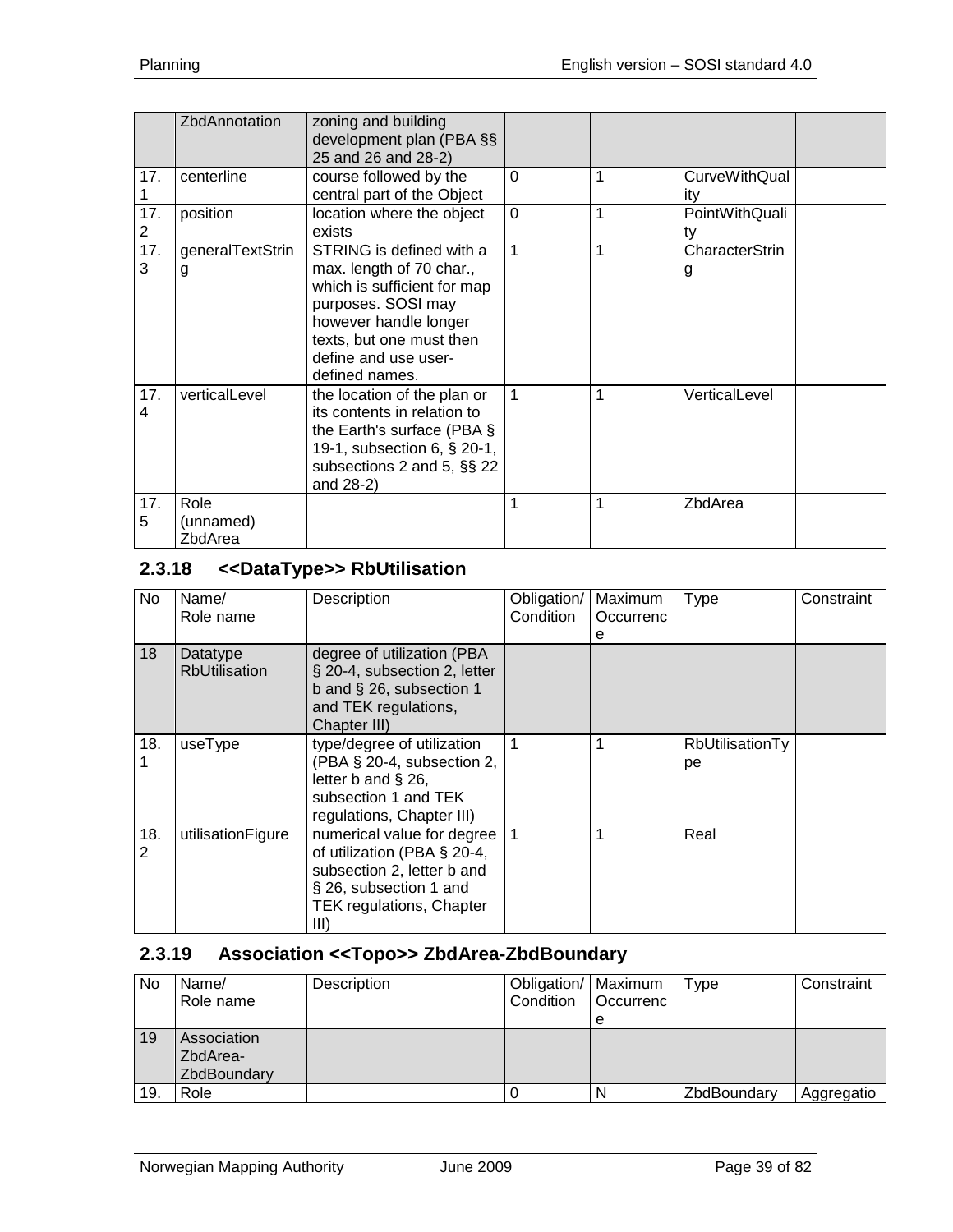|          | boundary          |  |         | . . |
|----------|-------------------|--|---------|-----|
| 19.<br>⌒ | Role<br>(unnamed) |  | ZbdArea |     |
| <u>.</u> | ZbdArea           |  |         |     |

#### **2.3.20 Association <<Topo>> ZbdPreservationArea-ZbdPreservationBoundary**

| No                    | Name/<br>Role name                                                                          | Description | Obligation/<br>Condition | Maximum<br>Occurrenc<br>е | Type                        | Constraint      |
|-----------------------|---------------------------------------------------------------------------------------------|-------------|--------------------------|---------------------------|-----------------------------|-----------------|
| 20                    | Association<br><b>ZbdPreservation</b><br>Area-<br><b>ZbdPreservation</b><br><b>Boundary</b> |             |                          |                           |                             |                 |
| 20.                   | Role<br>boundaryPreserv<br>ation                                                            |             | $\Omega$                 | N                         | ZbdPreservatio<br>nBoundary | Aggregatio<br>n |
| 20.<br>$\overline{2}$ | Role<br>(unnamed)<br>ZbdPreservation<br>Area                                                |             | 1                        | $\overline{2}$            | ZbdPreservatio<br>nArea     |                 |

## **2.3.21 Association <<Topo>> ZbdHazardArea-ZbdHazardBoundary**

| No.                   | Name/<br>Role name                                            | Description | Obligation/<br>Condition | Maximum<br>Occurrenc<br>e | <b>Type</b>           | Constraint      |
|-----------------------|---------------------------------------------------------------|-------------|--------------------------|---------------------------|-----------------------|-----------------|
| 21                    | Association<br>ZbdHazardArea-<br><b>ZbdHazardBoun</b><br>dary |             |                          |                           |                       |                 |
| 21.                   | Role<br>boundaryHazard                                        |             | $\Omega$                 | N                         | ZbdHazardBou<br>ndary | Aggregatio<br>n |
| 21.<br>$\overline{2}$ | Role<br>(unnamed)<br>ZbdHazardArea                            |             |                          | $\overline{2}$            | ZbdHazardAre<br>a     |                 |

#### **2.3.22 Association <<Topo>> ZbdRestrictionArea-ZbdRestrictionBoundary**

| No       | Name/<br>Role name                                                                 | Description | Obligation/<br>Condition | Maximum<br>Occurrenc<br>е | <b>Type</b>                              | Constraint      |
|----------|------------------------------------------------------------------------------------|-------------|--------------------------|---------------------------|------------------------------------------|-----------------|
| 22       | Association<br><b>ZbdRestrictionAr</b><br>ea-<br><b>ZbdRestrictionBo</b><br>undary |             |                          |                           |                                          |                 |
| 22.      | Role<br>boundaryRestricti<br>on                                                    |             | 0                        | N                         | <b>ZbdRestriction</b><br><b>Boundary</b> | Aggregatio<br>n |
| 22.<br>2 | Role<br>(unnamed)<br><b>ZbdRestrictionAr</b><br>ea                                 |             |                          | 2                         | <b>ZbdRestriction</b><br>Area            |                 |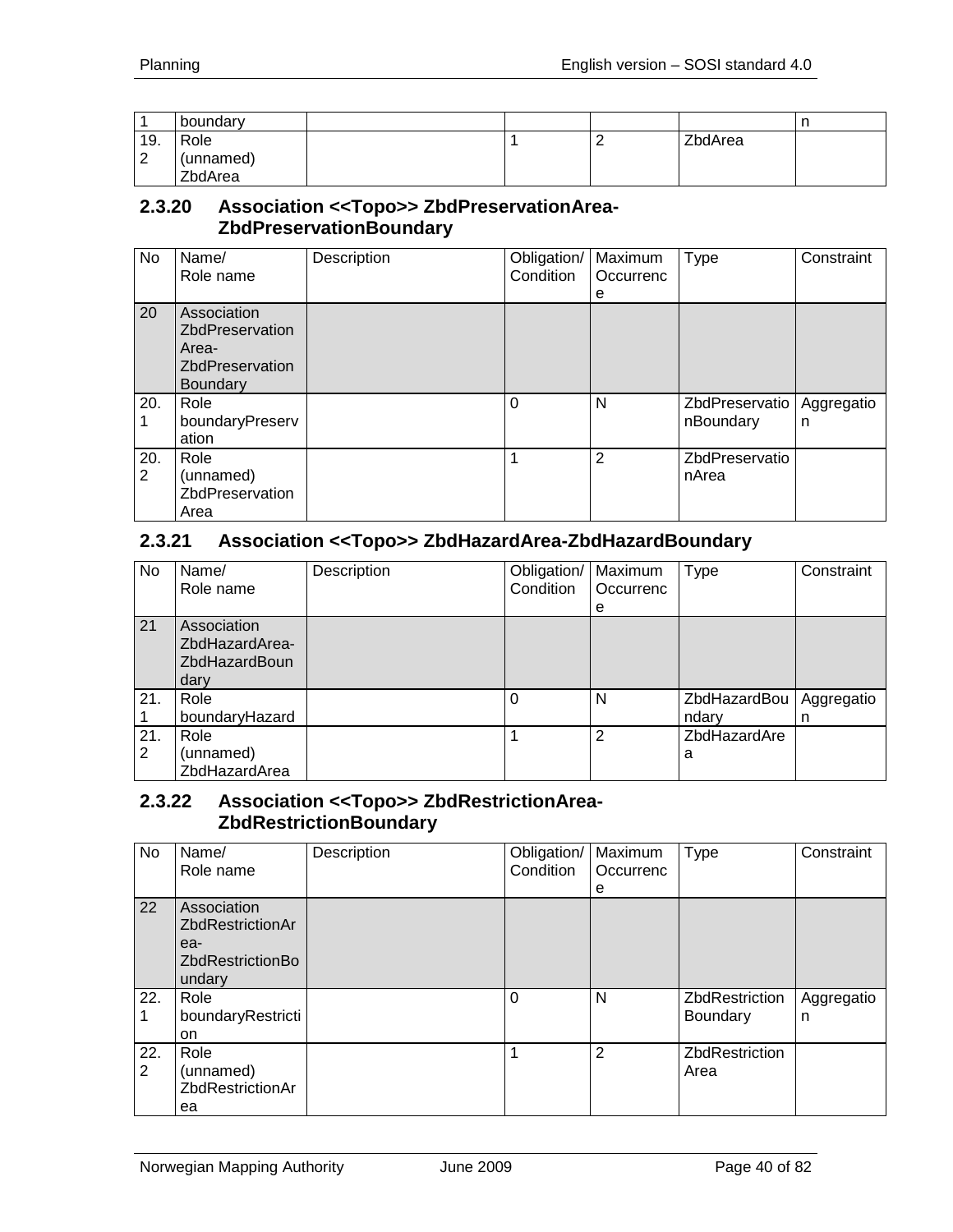# **2.3.23 Association <<Topo>> ZbdOrderArea-ZbdOrderBoundary**

| No  | Name/<br>Role name                                          | Description | Obligation/<br>Condition | Maximum<br>Occurrenc | <b>Type</b>         | Constraint |
|-----|-------------------------------------------------------------|-------------|--------------------------|----------------------|---------------------|------------|
|     |                                                             |             |                          | e                    |                     |            |
| 23  | Association<br>ZbdOrderArea-<br><b>ZbdOrderBounda</b><br>rv |             |                          |                      |                     |            |
| 23. | Role                                                        |             | $\Omega$                 | N                    | ZbdOrderBoun        | Aggregatio |
|     | boundaryOrder                                               |             |                          |                      | dary                | n          |
| 23. | Role                                                        |             |                          | 2                    | <b>ZbdOrderArea</b> |            |
| 2   | (unnamed)                                                   |             |                          |                      |                     |            |
|     | ZbdOrderArea                                                |             |                          |                      |                     |            |

#### **2.3.24 Association <<Topo>> ZbdRenewalArea-ZbdRenewalBoundary**

| No                    | Name/<br>Role name                                                    | Description | Obligation/<br>Condition | Maximum<br>Occurrenc<br>е | <b>Type</b>            | Constraint      |
|-----------------------|-----------------------------------------------------------------------|-------------|--------------------------|---------------------------|------------------------|-----------------|
| 24                    | Association<br><b>ZbdRenewalArea</b><br><b>ZbdRenewalBou</b><br>ndary |             |                          |                           |                        |                 |
| 24.                   | Role<br>boundaryRenew<br>al                                           |             | $\Omega$                 | N                         | ZbdRenewalB<br>oundary | Aggregatio<br>n |
| 24.<br>$\overline{2}$ | Role<br>(unnamed)<br>ZbdRenewalArea                                   |             |                          | $\overline{2}$            | ZbdRenewalAr<br>ea     |                 |

## **2.3.25 Association <<Topo>> ZbdPurposeArea-ZbdPurposeBoundary**

| No       | Name/<br>Role name                                      | Description | Obligation/<br>Condition | Maximum<br>Occurrenc<br>e | <b>Type</b>            | Constraint      |
|----------|---------------------------------------------------------|-------------|--------------------------|---------------------------|------------------------|-----------------|
| 25       | Association<br>ZbdPurposeArea<br>ZbdPurposeBoun<br>dary |             |                          |                           |                        |                 |
| 25.      | Role<br>boundaryPurpos<br>е                             |             | $\Omega$                 | N                         | ZbdPurposeBo<br>undary | Aggregatio<br>n |
| 25.<br>2 | Role<br>(unnamed)<br>ZbdPurposeArea                     |             |                          | 2                         | ZbdPurposeAr<br>ea     |                 |

# **2.3.26 Association ZbdArea-ZbdPreservationArea**

| No | Name/<br>Role name                                | Description | Obligation/   Maximum<br>Condition | <b>Occurrenc</b> | Type | Constraint |
|----|---------------------------------------------------|-------------|------------------------------------|------------------|------|------------|
|    |                                                   |             |                                    | е                |      |            |
| 26 | Association<br>ZbdArea-<br><b>ZbdPreservation</b> |             |                                    |                  |      |            |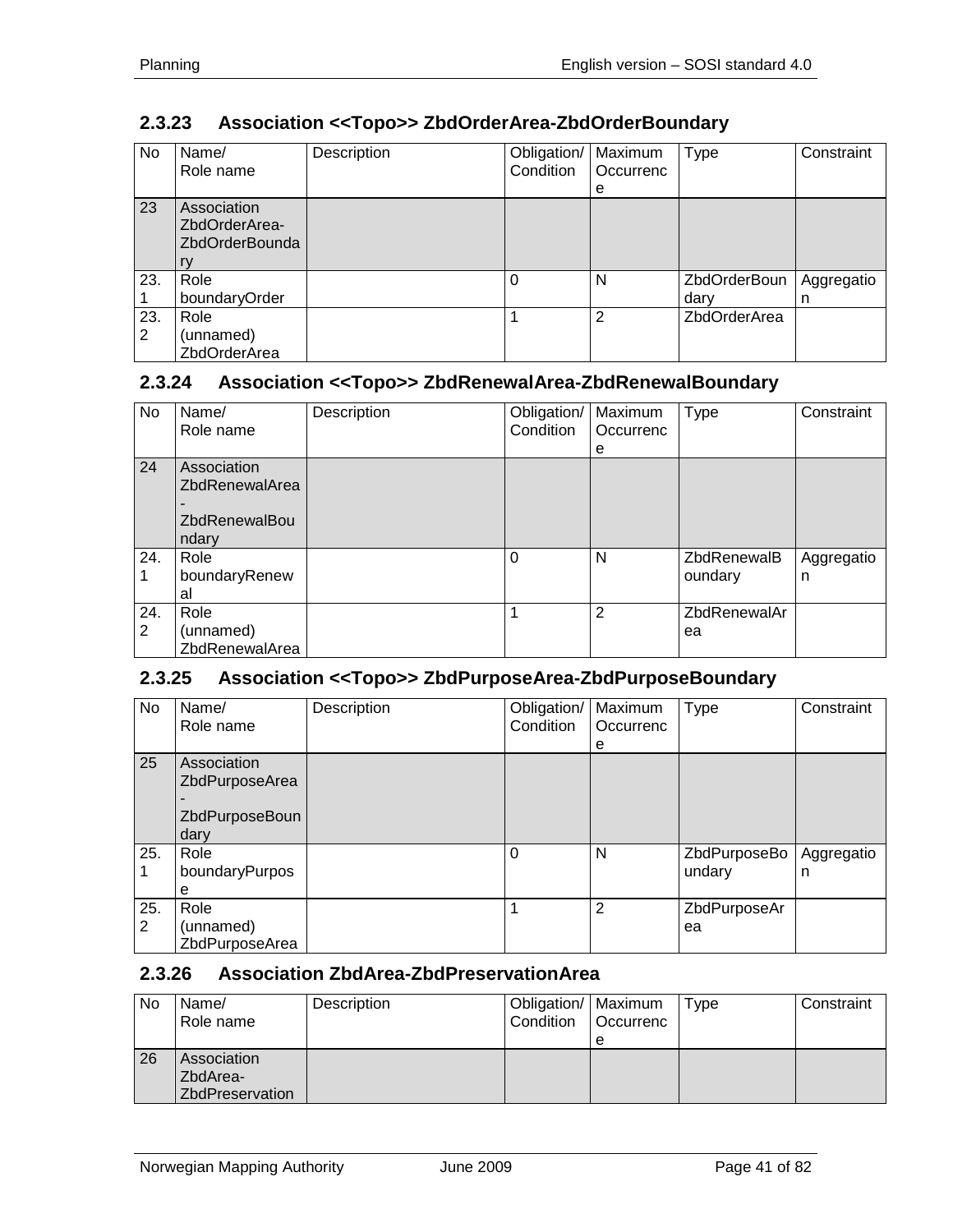|     | Area         |  |   |                             |  |
|-----|--------------|--|---|-----------------------------|--|
| 26. | Role         |  | N | ZbdPreservatio   Aggregatio |  |
|     | preservation |  |   | nArea                       |  |
| 26. | Role         |  |   | ZbdArea                     |  |
| 2   | (unnamed)    |  |   |                             |  |
|     | ZbdArea      |  |   |                             |  |

## **2.3.27 Association ZbdArea-ZbdHazardArea**

| No  | Name/<br>Role name | Description | Obligation/   Maximum<br>Condition | Occurrenc | Type         | Constraint |
|-----|--------------------|-------------|------------------------------------|-----------|--------------|------------|
|     |                    |             |                                    | e         |              |            |
| 27  | Association        |             |                                    |           |              |            |
|     | ZbdArea-           |             |                                    |           |              |            |
|     | ZbdHazardArea      |             |                                    |           |              |            |
| 27. | Role               |             | 0                                  | N         | ZbdHazardAre | Aggregatio |
|     | hazard             |             |                                    |           | a            | n          |
| 27. | Role               |             |                                    |           | ZbdArea      |            |
| 2   | (unnamed)          |             |                                    |           |              |            |
|     | ZbdArea            |             |                                    |           |              |            |

#### **2.3.28 Association ZbdArea-ZbdRestrictionArea**

| No       | Name/<br>Role name                                       | Description | Obligation/<br>Condition | Maximum<br>Occurrenc<br>е | <b>Type</b>            | Constraint      |
|----------|----------------------------------------------------------|-------------|--------------------------|---------------------------|------------------------|-----------------|
| 28       | Association<br>ZbdArea-<br><b>ZbdRestrictionAr</b><br>ea |             |                          |                           |                        |                 |
| 28.      | Role<br>restriction                                      |             | 0                        | N                         | ZbdRestriction<br>Area | Aggregatio<br>n |
| 28.<br>2 | Role<br>(unnamed)<br>ZbdArea                             |             |                          |                           | ZbdArea                |                 |

#### **2.3.29 Association ZbdArea-ZbdOrderArea**

| No.      | Name/<br>Role name                      | Description | Obligation/<br>Condition | Maximum<br>Occurrenc<br>е | <b>Type</b>  | Constraint      |
|----------|-----------------------------------------|-------------|--------------------------|---------------------------|--------------|-----------------|
| 29       | Association<br>ZbdArea-<br>ZbdOrderArea |             |                          |                           |              |                 |
| 29.      | Role<br>orderArea                       |             | 0                        | N                         | ZbdOrderArea | Aggregatio<br>n |
| 29.<br>2 | Role<br>(unnamed)<br>ZbdArea            |             |                          |                           | ZbdArea      |                 |

#### **2.3.30 Association ZbdArea-ZbdRenewalArea**

| No | Name/<br>Role name                        | Description | Obligation/   Maximum<br>Condition | <b>Occurrenc</b><br>e | Type | Constraint |
|----|-------------------------------------------|-------------|------------------------------------|-----------------------|------|------------|
| 30 | Association<br>ZbdArea-<br>ZbdRenewalArea |             |                                    |                       |      |            |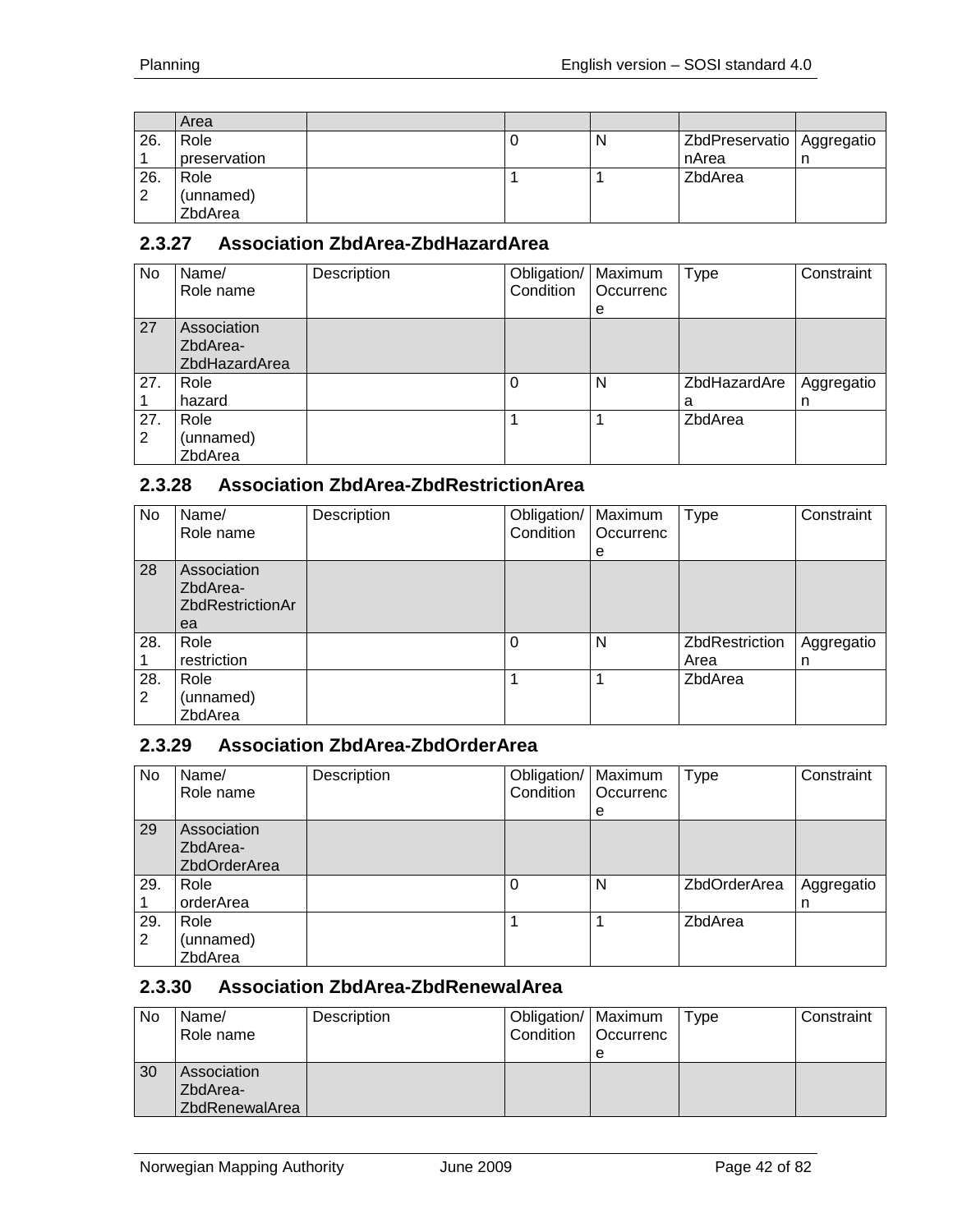| 30. | Role      |  | N | ZbdRenewalAr | Aggregatio |
|-----|-----------|--|---|--------------|------------|
|     | renewal   |  |   | ea           |            |
| 30. | Role      |  |   | ZbdArea      |            |
| ◠   | (unnamed) |  |   |              |            |
|     | ZbdArea   |  |   |              |            |

#### **2.3.31 Association ZbdArea-ZbdPurposeArea**

| No.      | Name/<br>Role name                        | Description | Obligation/<br>Condition | Maximum<br>Occurrenc<br>e | <b>Type</b>        | Constraint      |
|----------|-------------------------------------------|-------------|--------------------------|---------------------------|--------------------|-----------------|
| 31       | Association<br>ZbdArea-<br>ZbdPurposeArea |             |                          |                           |                    |                 |
| 31.      | Role<br>purposeArea                       |             |                          | N                         | ZbdPurposeAr<br>ea | Aggregatio<br>n |
| 31.<br>2 | Role<br>(unnamed)<br>ZbdArea              |             |                          |                           | ZbdArea            |                 |

#### **2.3.32 Association ZbdArea-ZbdLegalPoint**

| No       | Name/<br>Role name                       | Description | Obligation/<br>Condition | Maximum<br>l Occurrenc<br>e | <b>Type</b>   | Constraint      |
|----------|------------------------------------------|-------------|--------------------------|-----------------------------|---------------|-----------------|
| 32       | Association<br>ZbdArea-<br>ZbdLegalPoint |             |                          |                             |               |                 |
| 32.      | Role<br>legalPoint                       |             | $\Omega$                 | N                           | ZbdLegalPoint | Aggregatio<br>n |
| 32.<br>2 | Role<br>(unnamed)<br>ZbdArea             |             |                          |                             | ZbdArea       |                 |

## **2.3.33 Association ZbdArea-ZbdAnnotation**

| No       | Name/<br>Role name                       | Description | Obligation/   Maximum<br>Condition | Occurrenc<br>е | <b>Type</b>   | Constraint      |
|----------|------------------------------------------|-------------|------------------------------------|----------------|---------------|-----------------|
| 33       | Association<br>ZbdArea-<br>ZbdAnnotation |             |                                    |                |               |                 |
| 33.      | Role<br>annotation                       |             |                                    | N              | ZbdAnnotation | Aggregatio<br>n |
| 33.<br>2 | Role<br>(unnamed)<br>ZbdArea             |             |                                    |                | ZbdArea       |                 |

#### **2.3.34 Association ZbdArea-ZbdLegalLine**

| No  | Name/<br>Role name                      | Description | Obligation/   Maximum<br>Condition | Occurrenc | Type         | Constraint      |
|-----|-----------------------------------------|-------------|------------------------------------|-----------|--------------|-----------------|
|     |                                         |             |                                    | е         |              |                 |
| 34  | Association<br>ZbdArea-<br>ZbdLegalLine |             |                                    |           |              |                 |
| 34. | Role<br>legalLine                       |             |                                    | N         | ZbdLegalLine | Aggregatio<br>n |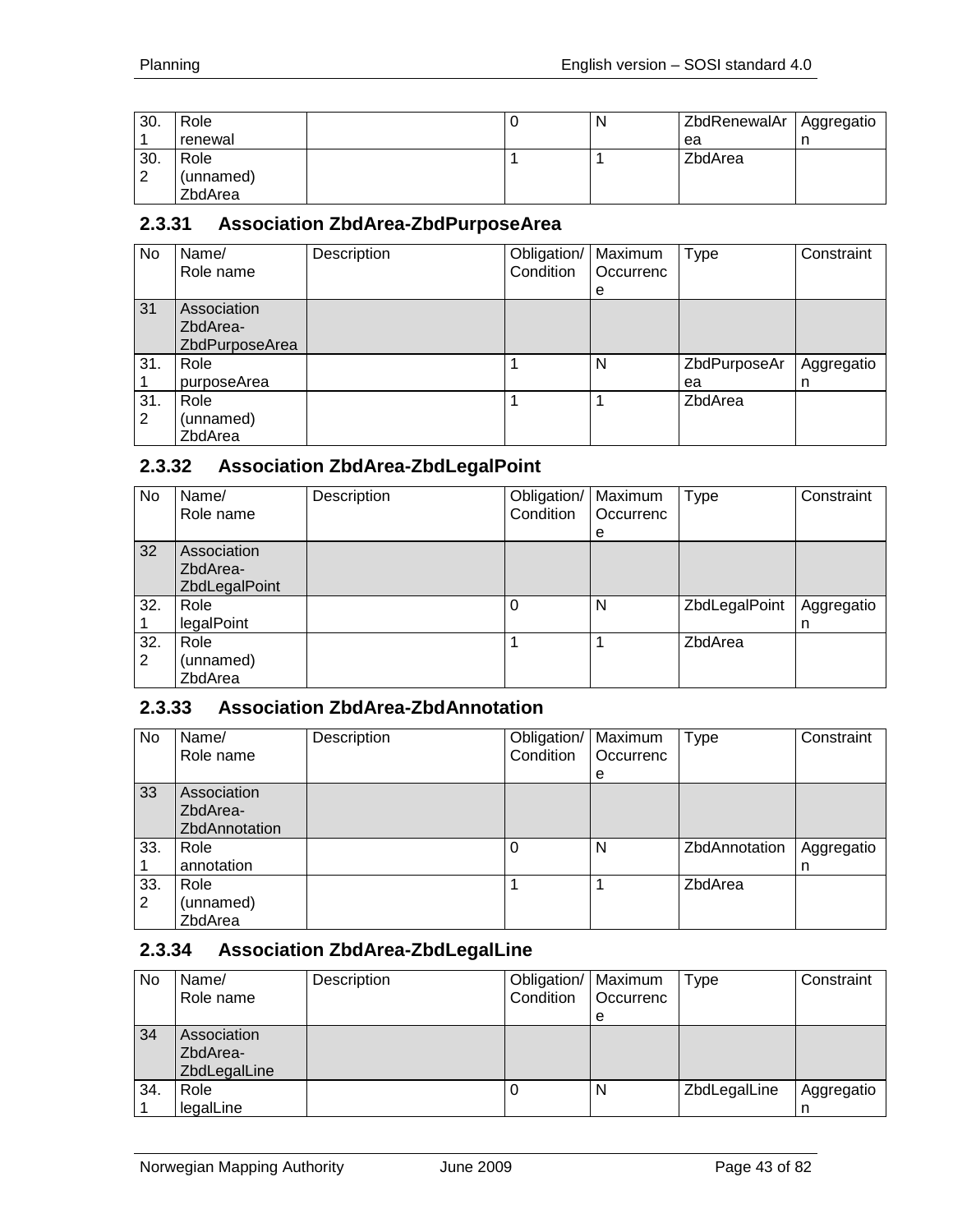| 34.         | Role      |  | ZbdArea |  |
|-------------|-----------|--|---------|--|
| $\sim$<br>▗ | (unnamed) |  |         |  |
|             | ZbdArea   |  |         |  |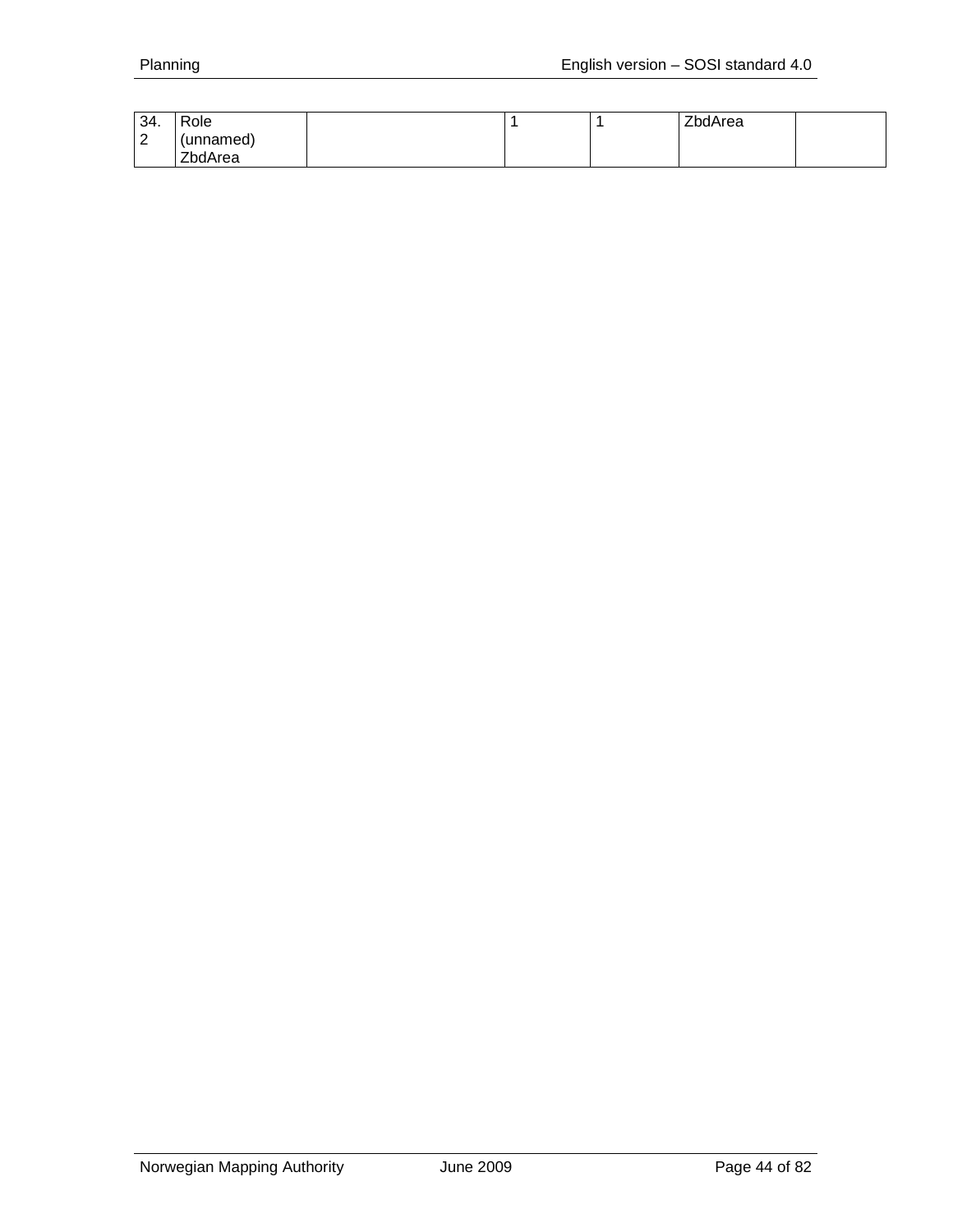#### **2.3.35 CodeLists**

#### **2.3.35.1 <<CodeList>> accessProvision**

| <b>Nr</b> | Code name                   | Definition/Description                                                                                                                                                                                                                                                                                                       | Code |
|-----------|-----------------------------|------------------------------------------------------------------------------------------------------------------------------------------------------------------------------------------------------------------------------------------------------------------------------------------------------------------------------|------|
|           | CodeList<br>accessProvision | provision for access road in plan (PBA §§ 25 and 26, subsection 1) Note: States whether or<br>not access road to land use category area is allowed, or whether the plan / provisions allow<br>access via a category other than road (via pedestrian path, trail, etc.) In the latter-mentioned<br>?? <truncated></truncated> |      |
|           | l exit road allowed         |                                                                                                                                                                                                                                                                                                                              |      |
| 1.2       | exit road not allowed       |                                                                                                                                                                                                                                                                                                                              |      |

#### **2.3.35.2 <<CodeList>> constructionProvision**

| <b>Nr</b>      | Code name                                             | Definition/Description                                                                                                                                                                                          | Code |
|----------------|-------------------------------------------------------|-----------------------------------------------------------------------------------------------------------------------------------------------------------------------------------------------------------------|------|
| $\overline{2}$ | CodeList<br>constructionProvision                     | provision in plan for the location and design, etc. of buildings (PBA §20-4, subsection 2, letter<br>a, §26, subsection 1, § 28-2) Note: Used where the plan indicates heights, roof ridge<br>orientation, etc. |      |
| 2.1            | Stipulated placement                                  |                                                                                                                                                                                                                 |      |
| 2.2            | Stipulated height                                     |                                                                                                                                                                                                                 |      |
| 2.3            | Stipulated placement/height                           |                                                                                                                                                                                                                 |      |
| 2.4            | Stipulated roof ridge orientation                     |                                                                                                                                                                                                                 |      |
| 2.5            | Stipulated placement/roof ridge<br>orientation        |                                                                                                                                                                                                                 | 5    |
| 2.6            | Stipulated placement/height/roof<br>ridge orientation |                                                                                                                                                                                                                 |      |
| 2.7            | Stipulated design                                     |                                                                                                                                                                                                                 |      |

#### **2.3.35.3 <<CodeList>> RbPlantype**

| Nr             | Code name                      | Definition/Description                                                                    | Code        |
|----------------|--------------------------------|-------------------------------------------------------------------------------------------|-------------|
| $\overline{3}$ | CodeList                       | type plan (PBL $\S$ 19-1, 6. ledd, $\S$ 20-1, 2. ledd og 5. ledd og $\S$ 22 og $\S$ 28-2) |             |
|                | RbPlantype                     |                                                                                           |             |
| 3.1            | Zoning plan                    |                                                                                           | 30          |
| 3.2            | Less significant zoning change |                                                                                           | $3^{\circ}$ |
| 3.3            | Building development plan in   | Building development plan in accordance with zoning plan                                  | 32          |
|                | accordance with Zoning plan    |                                                                                           |             |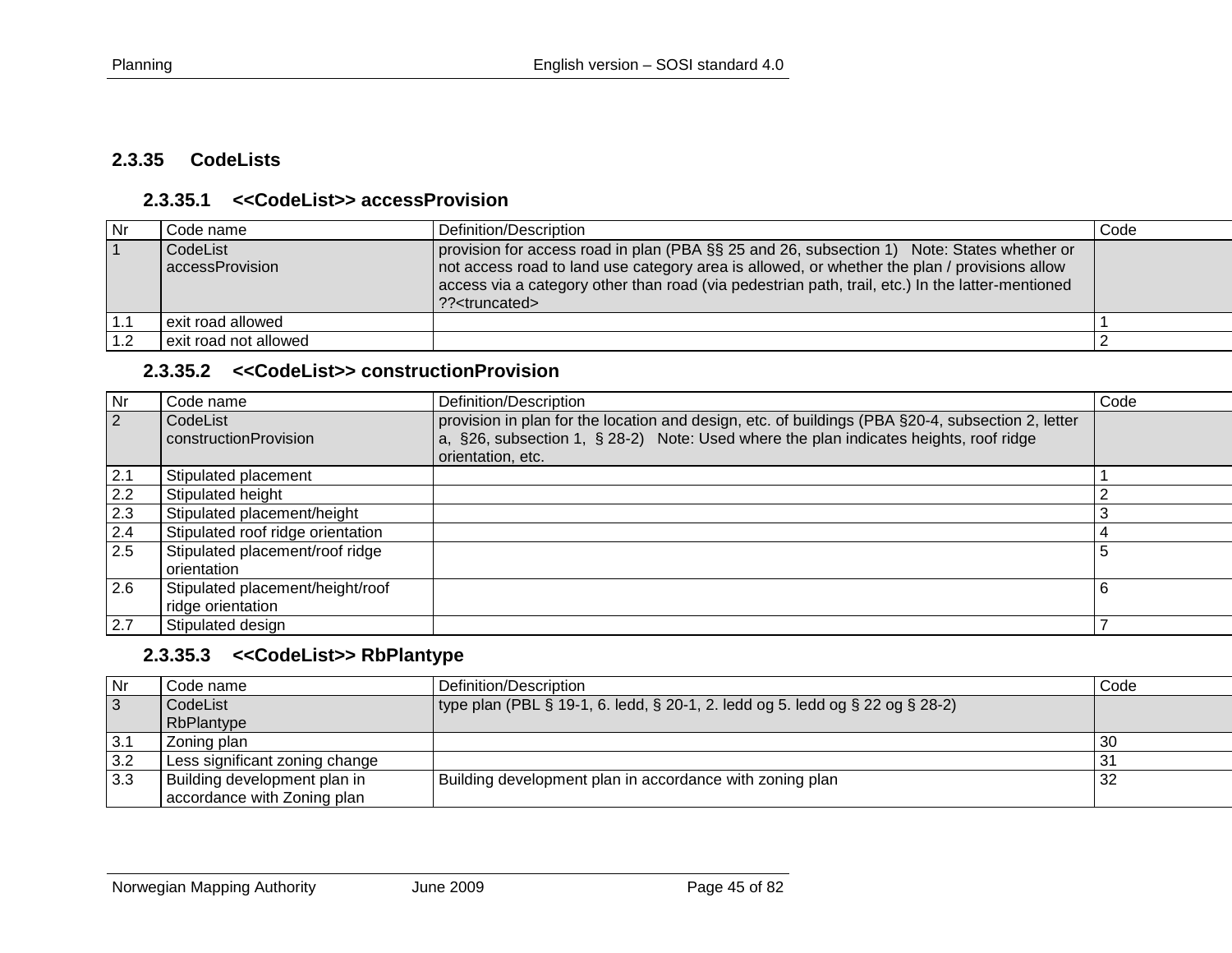| 3.4 | Building development plan in     | Building development plan in accordance with zoning plan | 33 |
|-----|----------------------------------|----------------------------------------------------------|----|
|     | accordance with municipal master |                                                          |    |
|     | plan, land use part              |                                                          |    |

# **2.3.35.4 <<CodeList>> ZoningCatUsagePurpose**

| Nr             | Code name                             | Definition/Description                                                                                              | Code |
|----------------|---------------------------------------|---------------------------------------------------------------------------------------------------------------------|------|
| $\overline{4}$ | CodeList                              | type of land use category (PBA § 25, subsection 1)                                                                  |      |
|                | ZoningCatUsagePurpose                 |                                                                                                                     |      |
| 4.1            | Building construction area            | Construction area, PBA § 20-4, subsection 1, item 1 (for generalization)                                            | 100  |
| 4.2            | Residential area                      | Residential area (detached, concentrated, blocks of flats)                                                          | 110  |
| 4.3            | Detached individual houses            |                                                                                                                     | 111  |
| 4.4            | Concentrated individual houses        |                                                                                                                     | 112  |
| 4.5            | Multi-story housing                   |                                                                                                                     | 113  |
| 4.6            | Garage                                | Garages in residential areas                                                                                        | 115  |
| 4.7            | <b>Business</b>                       | Areas for business                                                                                                  | 120  |
| 4.8            | Office                                | Areas for offices                                                                                                   | 130  |
| 4.9            | Industry                              | Areas for industry                                                                                                  | 140  |
| 4.10           | Leisure buildings                     | Areas for leisure buildings                                                                                         | 150  |
| 4.11           | Public buildings                      | Area for public buildings (state, county, municipality) (for generalization)                                        | 160  |
| 4.12           | Public building - kindergarten        |                                                                                                                     | 162  |
| 4.13           | Public building - education           |                                                                                                                     | 163  |
| 4.14           | Public buildings - institution        |                                                                                                                     | 164  |
| 4.15           | Public building - church              |                                                                                                                     | 166  |
| 4.16           | Public building - assembly rooms      |                                                                                                                     | 167  |
| 4.17           | Public building - administrative      |                                                                                                                     | 169  |
|                | building                              |                                                                                                                     |      |
| 4.18           | General public usage                  | Area for specially designated general public usage. (the owner is indicated where possible)<br>(for generalization) | 170  |
| 4.19           | General public usage - kindergarten   |                                                                                                                     | 172  |
| 4.20           | General public usage - education      |                                                                                                                     | 173  |
| 4.21           | General public usage - institution    |                                                                                                                     | 174  |
| 4.22           | General public usage - church         |                                                                                                                     | 176  |
| 4.23           | General public usage - assembly       |                                                                                                                     | 177  |
|                | rooms                                 |                                                                                                                     |      |
| 4.24           | General public usage - administrative |                                                                                                                     | 179  |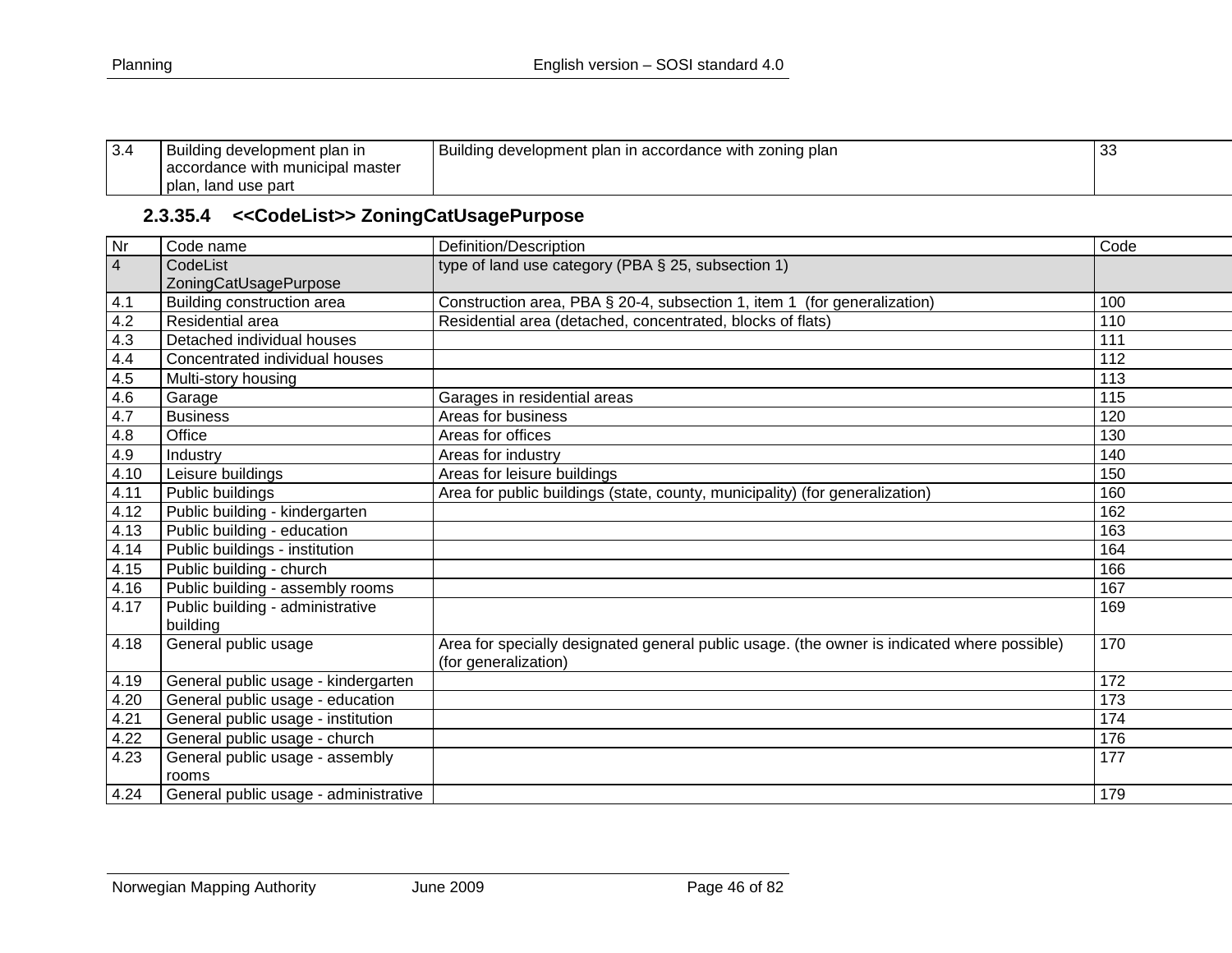| building                           |                                                                                                                                                                                                                                                      |                                                                                                                                                                                                                                                                                                           |
|------------------------------------|------------------------------------------------------------------------------------------------------------------------------------------------------------------------------------------------------------------------------------------------------|-----------------------------------------------------------------------------------------------------------------------------------------------------------------------------------------------------------------------------------------------------------------------------------------------------------|
| Hostel and public house            | Area for hostels and public houses (for generalization)                                                                                                                                                                                              | 180                                                                                                                                                                                                                                                                                                       |
| Hotel                              |                                                                                                                                                                                                                                                      | 181                                                                                                                                                                                                                                                                                                       |
| Catering                           |                                                                                                                                                                                                                                                      | 182                                                                                                                                                                                                                                                                                                       |
| Garage facility and petrol station | Area for garage facilities / petrol stations (for generalization)                                                                                                                                                                                    | 190                                                                                                                                                                                                                                                                                                       |
| Garage facility                    |                                                                                                                                                                                                                                                      | 191                                                                                                                                                                                                                                                                                                       |
| Petrol station                     | Area for garage facilities and petrol stations (for generalization)                                                                                                                                                                                  | 192                                                                                                                                                                                                                                                                                                       |
| Other construction area            | Other construction area. The use must be specified in the provisions and must be within the<br>framework of PBA § 25, subsection 1, item 1. (                                                                                                        | 199                                                                                                                                                                                                                                                                                                       |
|                                    |                                                                                                                                                                                                                                                      |                                                                                                                                                                                                                                                                                                           |
|                                    |                                                                                                                                                                                                                                                      |                                                                                                                                                                                                                                                                                                           |
| Agricultural area                  |                                                                                                                                                                                                                                                      | 200                                                                                                                                                                                                                                                                                                       |
|                                    |                                                                                                                                                                                                                                                      | 210                                                                                                                                                                                                                                                                                                       |
|                                    |                                                                                                                                                                                                                                                      | 220                                                                                                                                                                                                                                                                                                       |
| Garden centre / Nursery            | Area for garden centre / nursery                                                                                                                                                                                                                     | 230                                                                                                                                                                                                                                                                                                       |
| Allotment                          | Area for allotments                                                                                                                                                                                                                                  | 240                                                                                                                                                                                                                                                                                                       |
| Other agricultural area            | Other agricultural area. The use must be specified in the provisions and must be within the<br>framework of PBA § 25.<br>Note: detailing must be indicated as land use elaboration<br>Merknad:<br>detaljering må angis som reguleringsfomålsutdyping | 299                                                                                                                                                                                                                                                                                                       |
| Public traffic area                | Public traffic areas (PBA § 25, subsection 1, item 3), (for generalization)                                                                                                                                                                          | 300                                                                                                                                                                                                                                                                                                       |
| Road                               |                                                                                                                                                                                                                                                      | 310                                                                                                                                                                                                                                                                                                       |
| Street with sidewalk               |                                                                                                                                                                                                                                                      | 311                                                                                                                                                                                                                                                                                                       |
| Other road area                    |                                                                                                                                                                                                                                                      | 319                                                                                                                                                                                                                                                                                                       |
| Pedestrian/bicycle path            |                                                                                                                                                                                                                                                      | 320                                                                                                                                                                                                                                                                                                       |
| Bicycle path                       |                                                                                                                                                                                                                                                      | 321                                                                                                                                                                                                                                                                                                       |
|                                    |                                                                                                                                                                                                                                                      | 322                                                                                                                                                                                                                                                                                                       |
|                                    |                                                                                                                                                                                                                                                      | 330                                                                                                                                                                                                                                                                                                       |
| Square                             |                                                                                                                                                                                                                                                      | 331                                                                                                                                                                                                                                                                                                       |
|                                    |                                                                                                                                                                                                                                                      | 332                                                                                                                                                                                                                                                                                                       |
| Parking lot                        |                                                                                                                                                                                                                                                      | 333                                                                                                                                                                                                                                                                                                       |
| Public transport facility          |                                                                                                                                                                                                                                                      | 340                                                                                                                                                                                                                                                                                                       |
|                                    |                                                                                                                                                                                                                                                      | 341                                                                                                                                                                                                                                                                                                       |
|                                    | Agriculture and forestry<br>Agricultural area reindeer husbandry<br>Walkway<br>Streetside courtyard<br>Roadside rest area<br><b>Bus terminal</b>                                                                                                     | Hotel with associated facilities<br>Note: detailing must be indicated as land use elaboration<br>Merknad:<br>detaljering må angis som reguleringsfomålsutdyping<br>Agricultural area (PBA § 25, subsection 1, item 2), (for generalization)<br>Area for agriculture and forestry<br>Reindeer farming area |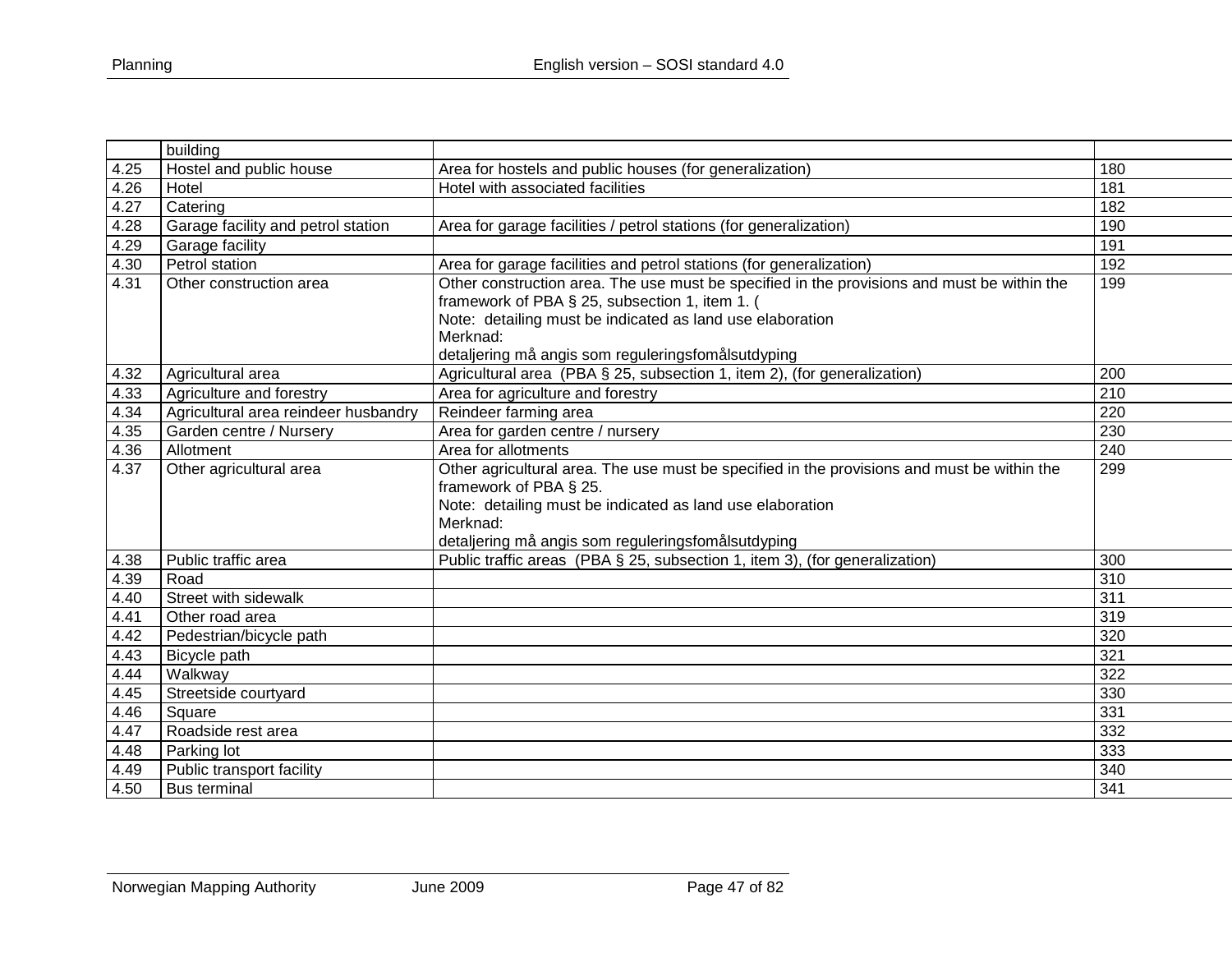| 4.51 | Bus stop                                                 |                                                                                                                                                                                                                        | 342 |
|------|----------------------------------------------------------|------------------------------------------------------------------------------------------------------------------------------------------------------------------------------------------------------------------------|-----|
| 4.52 | Taxi stand                                               |                                                                                                                                                                                                                        | 343 |
| 4.53 | Railway                                                  |                                                                                                                                                                                                                        | 350 |
| 4.54 | Tram line / suburban rail                                |                                                                                                                                                                                                                        | 360 |
| 4.55 | Airport with administration building                     | Airport with administration buildings                                                                                                                                                                                  | 370 |
| 4.56 | Airport / taxiway                                        |                                                                                                                                                                                                                        | 371 |
| 4.57 | Hangars, workshops, admin.<br>buildings                  | Hangars, workshop, administration buildings                                                                                                                                                                            | 372 |
| 4.58 | Harbour area (land portion)                              | Harbour area (facilities on shore)                                                                                                                                                                                     | 380 |
| 4.59 | Jetty                                                    |                                                                                                                                                                                                                        | 381 |
| 4.60 | Facility for small boats (land portion)                  | Facility for small boats (facilities on shore)                                                                                                                                                                         | 382 |
| 4.61 | Traffic area at sea and in<br>watercourses               |                                                                                                                                                                                                                        | 390 |
| 4.62 | Shipping lane                                            |                                                                                                                                                                                                                        | 391 |
| 4.63 | Harbour area at sea                                      |                                                                                                                                                                                                                        | 392 |
| 4.64 | Other traffic area in sea/watercourse                    | Other traffic area in sea/watercourse. The use must be specified in the provisions and must be<br>within the framework of PBA § 25, subsection 1, item 3.<br>Note: detailing must be indicated as land use elaboration | 398 |
| 4.65 | Other traffic area                                       | Other traffic area (on land) The use must be specified in the provisions and must be within the<br>framework of PBA § 25, subsection 1, item 3.<br>Note: detailing must be indicated as land use elaboration           | 399 |
| 4.66 | Public outdoor recreation area                           | Public outdoor recreation area (PBA § 25, subsection 1, item 4), (for generalization)                                                                                                                                  | 400 |
| 4.67 | Park                                                     |                                                                                                                                                                                                                        | 410 |
| 4.68 | ??Touring/Walking Trail                                  |                                                                                                                                                                                                                        | 420 |
| 4.69 | Ski trail                                                |                                                                                                                                                                                                                        | 421 |
| 4.70 | Play facility                                            |                                                                                                                                                                                                                        | 430 |
| 4.71 | Athletics and sports facility                            |                                                                                                                                                                                                                        | 440 |
| 4.72 | Campgrounds                                              |                                                                                                                                                                                                                        | 450 |
| 4.73 | Other public outdoor recreation area                     | Other public outdoor recreation area. The use must be specified in the provisions and must be<br>within the framework of PBA § 25, subsection 1, item 4.<br>Note: detailing must be indicated as land use elaboration  | 459 |
| 4.74 | Public outdoor recreation area in sea<br>and watercourse | Public outdoor recreation area in sea and watercourse                                                                                                                                                                  | 460 |
| 4.75 | Swimming area                                            |                                                                                                                                                                                                                        | 461 |
| 4.76 | Marina for small boats                                   |                                                                                                                                                                                                                        | 462 |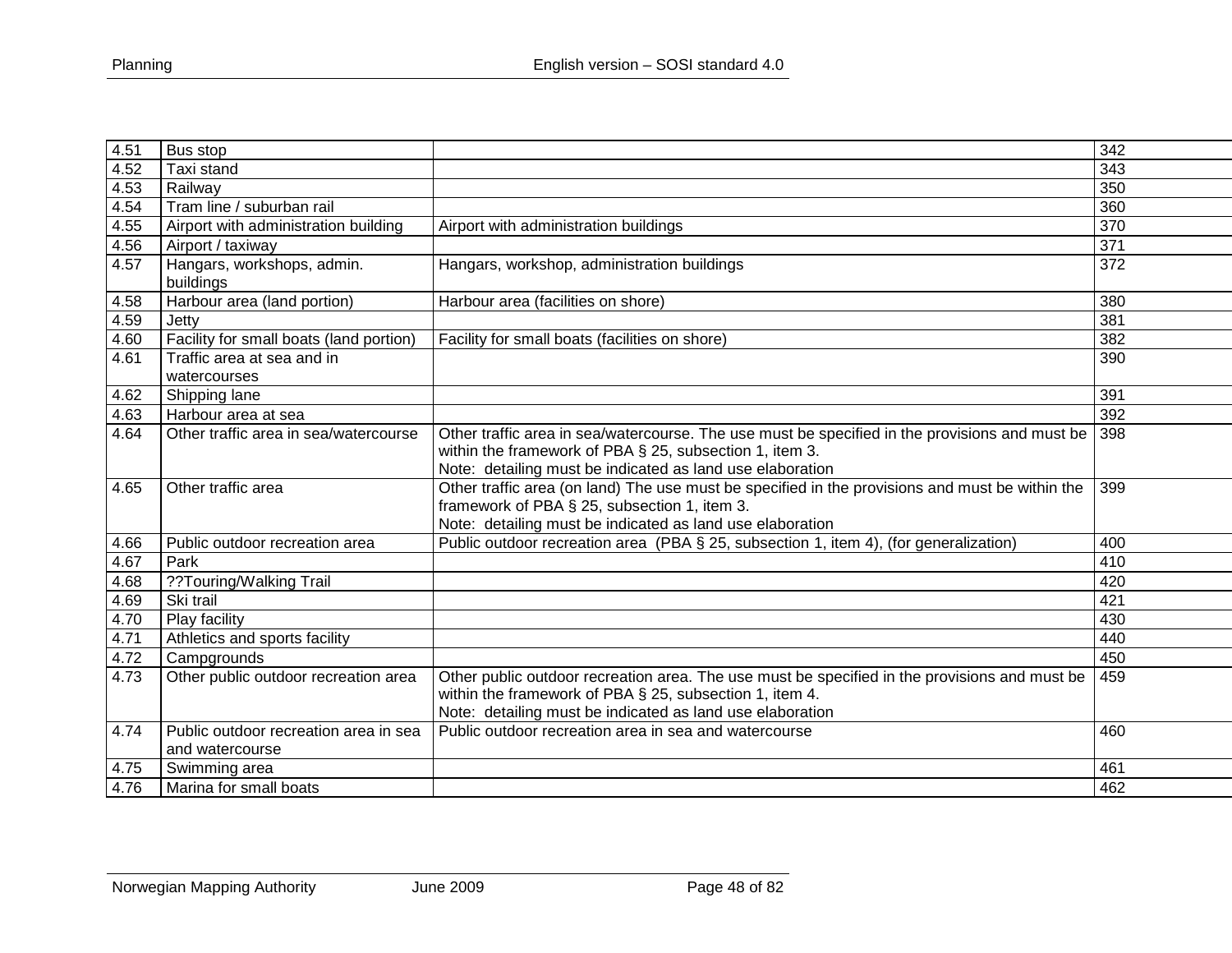| 4.77  | Regatta course                           |                                                                                               | 463 |
|-------|------------------------------------------|-----------------------------------------------------------------------------------------------|-----|
| 4.78  | Other public outdoor recreation area     | Must be within the framework of PBA § 25, subsection 1, item 4                                | 469 |
|       | in sea/watercourse                       |                                                                                               |     |
| 4.79  | Special area                             | Special area (PBA § 25, subsection 1, item 6), (for generalization)                           | 600 |
| 4.80  | Private road                             |                                                                                               | 601 |
| 4.81  | Green belt in an industrial area         |                                                                                               | 611 |
| 4.82  | Camping site                             |                                                                                               | 612 |
| 4.83  | Area for open-air recreation (on land)   | Area for open-air recreation on land (also hiking trail / ski trail)                          | 613 |
| 4.84  | Area for open-air recreation at sea/in   | Area for open-air recreation at sea/in watercourse                                            | 614 |
|       | watercourse                              |                                                                                               |     |
| 4.85  |                                          | Sports fac., not available to the public Sports facility which is not available to the public | 615 |
| 4.86  | Golf course                              |                                                                                               | 616 |
| 4.87  | Cemetery                                 |                                                                                               | 617 |
| 4.88  | Private facility for small boats (land   | Private facility for small boats (facilities on shore)                                        | 618 |
|       | portion)                                 |                                                                                               |     |
| 4.89  | Private marina for small boats (sea      | Private marina for small boats (facilities on water)                                          | 619 |
|       | portion)                                 |                                                                                               |     |
| 4.90  | Facility in the ground                   | Area for facility in the ground                                                               | 620 |
| 4.91  | Municipal engineering operations         | Area for municipal engineering facilities and operations                                      | 621 |
| 4.92  | Drinking water reservoir                 |                                                                                               | 622 |
| 4.93  | Water- and sewerage installation         |                                                                                               | 623 |
| 4.94  | District heating plant                   | Area for construction and operation of district heating plant                                 | 624 |
| 4.95  | Telecommunication facility               |                                                                                               | 625 |
| 4.96  | Armed forces facility                    | Training area with associated facilities for armed forces / civil defense                     | 626 |
| 4.97  | Radio navigation installation            | Area and installation for operation of radio navigation aids outside airport                  | 627 |
| 4.98  | Fishing settlement                       |                                                                                               | 630 |
| 4.99  | Other facilities in watercourse / at sea | Other area for facilities in watercourse or in the sea. Must be within the framework of PBA § | 631 |
|       |                                          | 25, subsection 1, item 6 (Note: detailing must be indicated as land use elaboration)          |     |
| 4.100 | Nature conservation area on land         |                                                                                               | 650 |
| 4.101 | Nature conservation area at sea / in     |                                                                                               | 651 |
|       | watercourse                              |                                                                                               |     |
| 4.102 | Climate conservation zone                |                                                                                               | 652 |
| 4.103 | Stone quarry and soil extraction site    | Areas for stone quarry and soil extraction                                                    | 670 |
| 4.104 | Substantial terrain intervention         | Other areas for substantial terrain intervention                                              | 671 |
| 4.105 | special area reindeer husbandry          |                                                                                               | 680 |
|       |                                          |                                                                                               |     |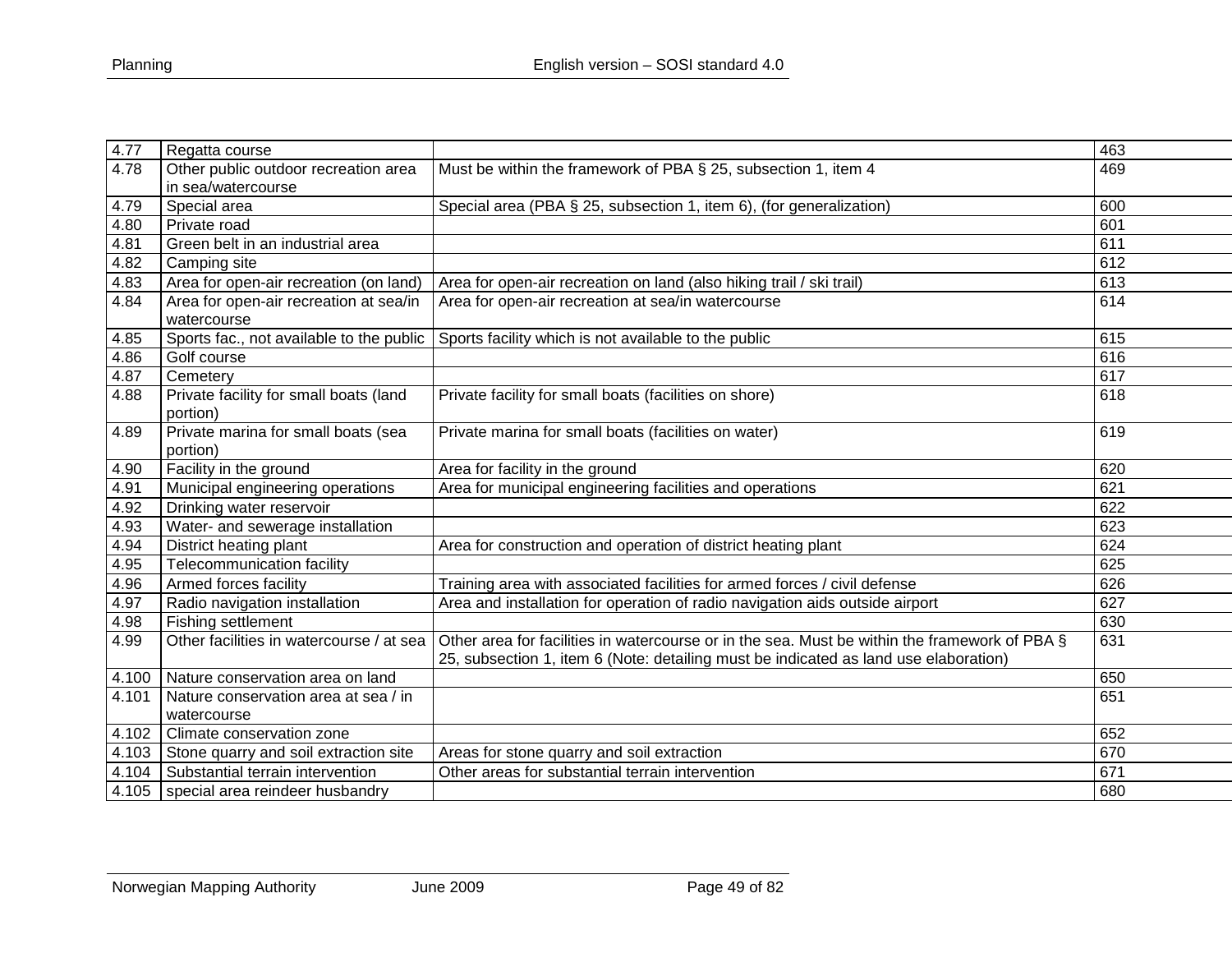| 4.106 | Fur farming facility            |                                                                                             | 681              |
|-------|---------------------------------|---------------------------------------------------------------------------------------------|------------------|
| 4.107 | Market gardening center         |                                                                                             | 685              |
| 4.108 | Special facility                | Area for special facilities (for generalization)                                            | 690              |
| 4.109 | Cableway                        |                                                                                             | 691              |
| 4.110 | Amusement park                  |                                                                                             | 692              |
| 4.111 | Wind power                      | Area for wind power                                                                         | 693              |
| 4.112 | Other special area              | Other special area. The use must be specified in the provisions and must be within the      | 699              |
|       |                                 | framework of PBA § 25, subsection 1, item 6.                                                |                  |
|       |                                 | Note: detailing must be indicated as land use elaboration                                   |                  |
| 4.113 | Common area                     | Common area (PBA § 25, subsection 1, item 7) (for generalization)                           | 700              |
| 4.114 | Common exit road                |                                                                                             | $\overline{710}$ |
| 4.115 | Common pedestrian area          |                                                                                             | 720              |
| 4.116 | Common parking area             |                                                                                             | 730              |
| 4.117 | Common playground               | Common playground for children                                                              | 750              |
| 4.118 | Common courtyard                |                                                                                             | 760              |
| 4.119 | Common garage facility          | Common area for garages                                                                     | 770              |
| 4.120 | Common green area               |                                                                                             | 780              |
| 4.121 | Other common area               | Other common area for more than one property                                                | 790              |
| 4.122 | Combined use                    | Combined use (PBA § 25, subsection 2) (for generalization). Must be within the framework of | 900              |
|       |                                 | PBA § 25, subsection 2                                                                      |                  |
| 4.123 | Dwelling/Business               | Combined use (PBA § 25, subsection 2) (for generalization). Must be within the framework of | 910              |
|       |                                 | PBA § 25, subsection 2                                                                      |                  |
| 4.124 | Dwelling/Business/Office        | Combined use: Dwelling/Business/Office                                                      | 911              |
| 4.125 | Dwelling/Office                 | Combined use: Dwelling/Office                                                               | 912              |
| 4.126 | Dwelling/Public                 | Combined use: Dwelling/Public                                                               | 913              |
| 4.127 | <b>Business/Office</b>          | Combined use: Business/Office                                                               | 920              |
| 4.128 | <b>Business/Office/Industry</b> | Combined use: Business/Office/Industry                                                      | 921              |
| 4.129 | <b>Business/Industry</b>        | Combined use: Business/Industry                                                             | 922              |
| 4.130 | Business/Office/Public          | Combined use: Business/Office/Public                                                        | 923              |
| 4.131 | <b>Business/Public</b>          | Combined use: Business/Public                                                               | 924              |
| 4.132 | Office/Industry                 | Combined use: Office/Industry                                                               | 930              |
| 4.133 | Office/Public                   | Combined use: Office/Public                                                                 | 931              |
| 4.134 | <b>Office/Petrol station</b>    | Combined use: Office/Petrol station                                                         | 939              |
| 4.135 | Public/For the public benefit   | Combined use: Public/For the public benefit                                                 | 960              |
|       | 4.136   Catering/Petrol station | Combined use: Roadside service facility (Catering/Petrol station)                           | 980              |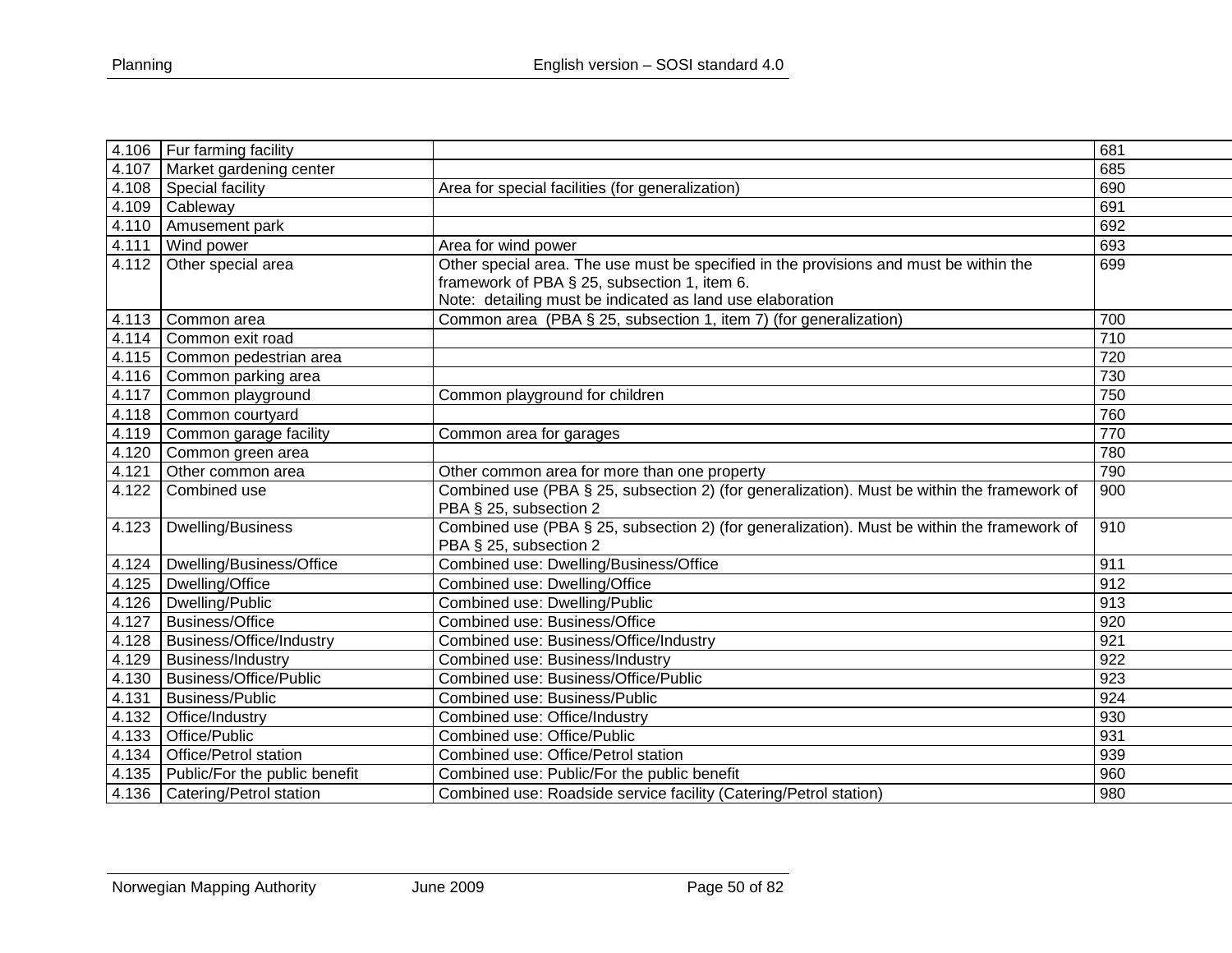| 4.137 | Other combined use | Other combined use. Must be within the framework of PBA § 25, subsection 2. | 990 |
|-------|--------------------|-----------------------------------------------------------------------------|-----|
|       |                    | Note: detailing must be indicated as land use elaboration                   |     |
| 4.138 | Uniform purpose    | Uniform purpose (only for old plans)                                        | 999 |
|       |                    | Note: detailing must be indicated as land use elaboration                   |     |
|       |                    | Merknad:                                                                    |     |
|       |                    | detaljering må angis som reguleringsfomålsutdyping                          |     |

#### **2.3.35.5 <<CodeList>> ZoningCatPreservation**

| Nr              | Code name                                | Definition/Description                             | Code |
|-----------------|------------------------------------------|----------------------------------------------------|------|
| $5\overline{5}$ | CodeList<br><b>ZoningCatPreservation</b> | type of land use category (PBA § 25, subsection 1) |      |
| 5.1             | Preservation area                        | Preservation of buildings and facilities           | 660  |
| 5.2             | Preservation of buildings                |                                                    | 661  |
| 5.3             | Preservation of facilities               |                                                    | 662  |
| 5.4             | Preservation of landscape and            |                                                    | 663  |
|                 | vegetation                               |                                                    |      |

### **2.3.35.6 <<CodeList>> ZoningCatHazard**

| Nr  | Code name                       | Definition/Description                                                              | Code |
|-----|---------------------------------|-------------------------------------------------------------------------------------|------|
| 6   | CodeList                        | type of land use category (PBA $\S$ 25, subsection 1)                               |      |
|     | ZoningCatHazard                 |                                                                                     |      |
| 6.1 | Hazard area                     | Hazard area (PBA § 25, subsection 1, item 5), (for generalization)                  | 500  |
| 6.2 | High voltage installation       |                                                                                     | 510  |
| 6.3 | Shooting range                  |                                                                                     | 520  |
| 6.4 | Stores of flammable goods, etc. | Stores of flammable goods and other facilities which can be hazardous to the public | 530  |
| 6.5 | Avalanche hazard                | Avalanche hazard area                                                               | 540  |
| 6.6 | Flood hazard                    | Flood hazard area                                                                   | 550  |
| 6.7 | Specially designated hazard     | Specially designated hazard area                                                    | 590  |
|     |                                 | Note: detailing must be indicated as land use elaboration                           |      |

#### **2.3.35.7 <<CodeList>> ZoningCatOrder**

| $\overline{\mathsf{N}}$ r | Code name       | Definition/Description                             | Code |
|---------------------------|-----------------|----------------------------------------------------|------|
|                           | CodeList        | type of land use category (PBA § 25, subsection 1) |      |
|                           | LZoningCatOrder |                                                    |      |
| .                         | Purposive order |                                                    | 991  |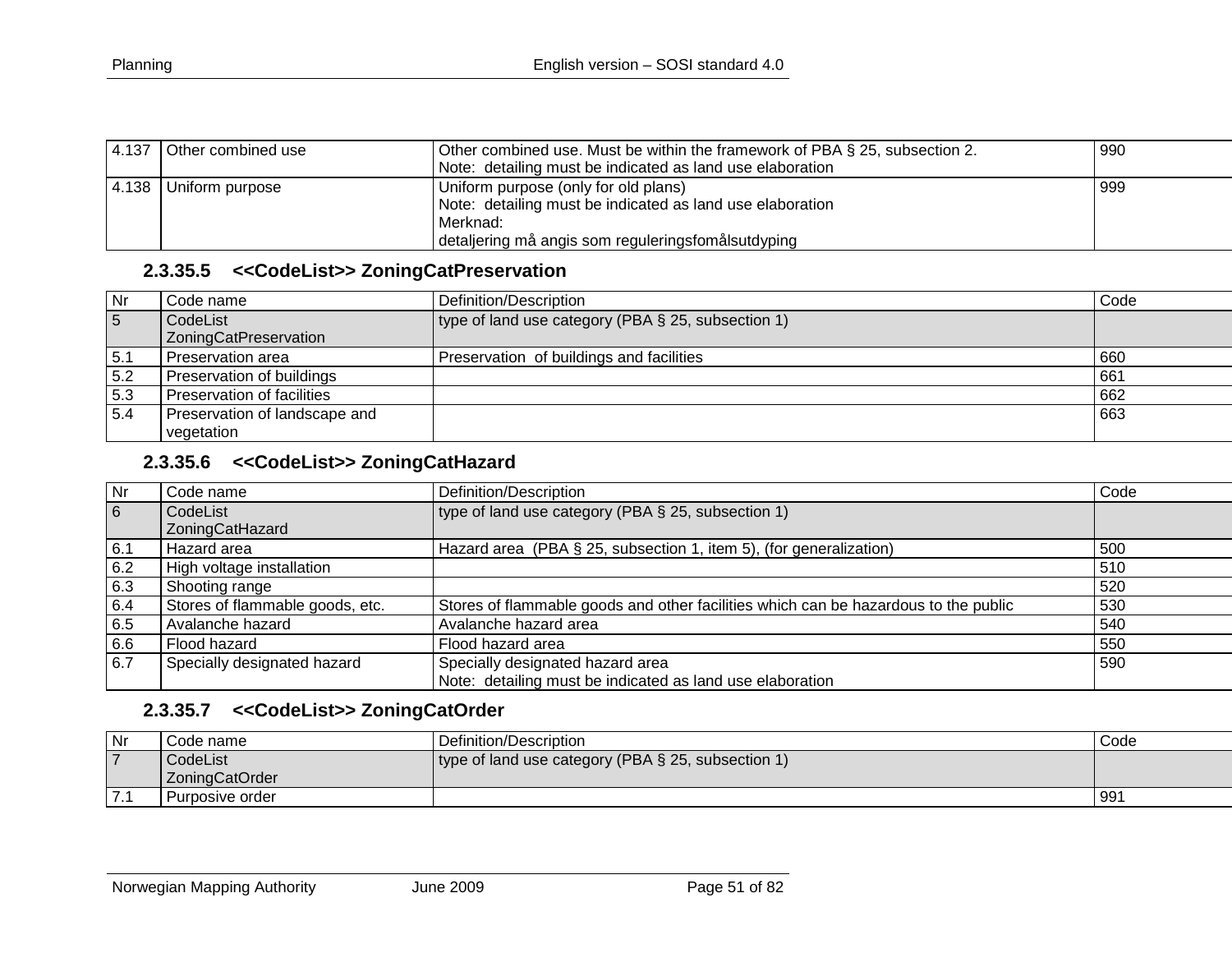| $\sim$<br>.<br>area<br>$\sim$<br>---<br>аттк<br>-<br>. | 992 |
|--------------------------------------------------------|-----|

## **2.3.35.8 <<CodeList>> ZoningCatRenewal**

| Nr    | Code name        | l Definition/Description_                                           | Code |
|-------|------------------|---------------------------------------------------------------------|------|
|       | CodeList         | type of land use category (PBA § 25, subsection 1)                  |      |
|       | ZoningCatRenewal |                                                                     |      |
| l 8.1 | Renewal area     | Renewal area (PBA § 25, subsection 1, item 8), (for generalization) | 800  |

## **2.3.35.9 <<CodeList>> ZoningCatRestriction**

| Nr             | Code name                         | Definition/Description                             | Code |
|----------------|-----------------------------------|----------------------------------------------------|------|
| $\overline{9}$ | CodeList                          | type of land use category (PBA § 25, subsection 1) |      |
|                | ZoningCatRestriction              |                                                    |      |
| 9.1            | Unrestricted view zone            | Unrestricted view zone by road                     | 640  |
| 9.2            | Restriction area airport          | Restriction area around airport                    | 641  |
| 9.3            | Groundwater magazine              |                                                    | 645  |
| 9.4            | Catchment basin for potable water |                                                    | 646  |

## **2.3.35.10 <<CodeList>> LandUseCategory**

| Nr | Code name       | Definition/Description                             | Code |
|----|-----------------|----------------------------------------------------|------|
| 10 | CodeList        | type of land use category (PBA § 25, subsection 1) |      |
|    | LandUseCategory |                                                    |      |

#### **2.3.35.11 <<CodeList>> LegalLineType**

| $\overline{\mathsf{Nr}}$ | Code name                           | Definition/Description                                       | Code |
|--------------------------|-------------------------------------|--------------------------------------------------------------|------|
| 11                       | CodeList                            | line in zoning / building development plan                   |      |
|                          | LegalLineType                       |                                                              |      |
| 11.1                     | Regulated property plot boundary    |                                                              | 1203 |
| 11.2                     | Property boundary which must be     |                                                              | 1204 |
|                          | abolished                           |                                                              |      |
| 11.3                     | Building which must be preserved    | Building which must be preserved (only preservation areas)   | 1210 |
| 11.4                     | <b>Building boundary</b>            |                                                              | 1211 |
| 11.5                     | <b>Building line</b>                | Building line (mandatory placement in old plans)             | 1212 |
| 11.6                     | Planned buildings                   | Outline of planned buildings                                 | 1213 |
| 11.7                     | Buildings which are included in the | Outline of existing buildings which are included in the plan | 1214 |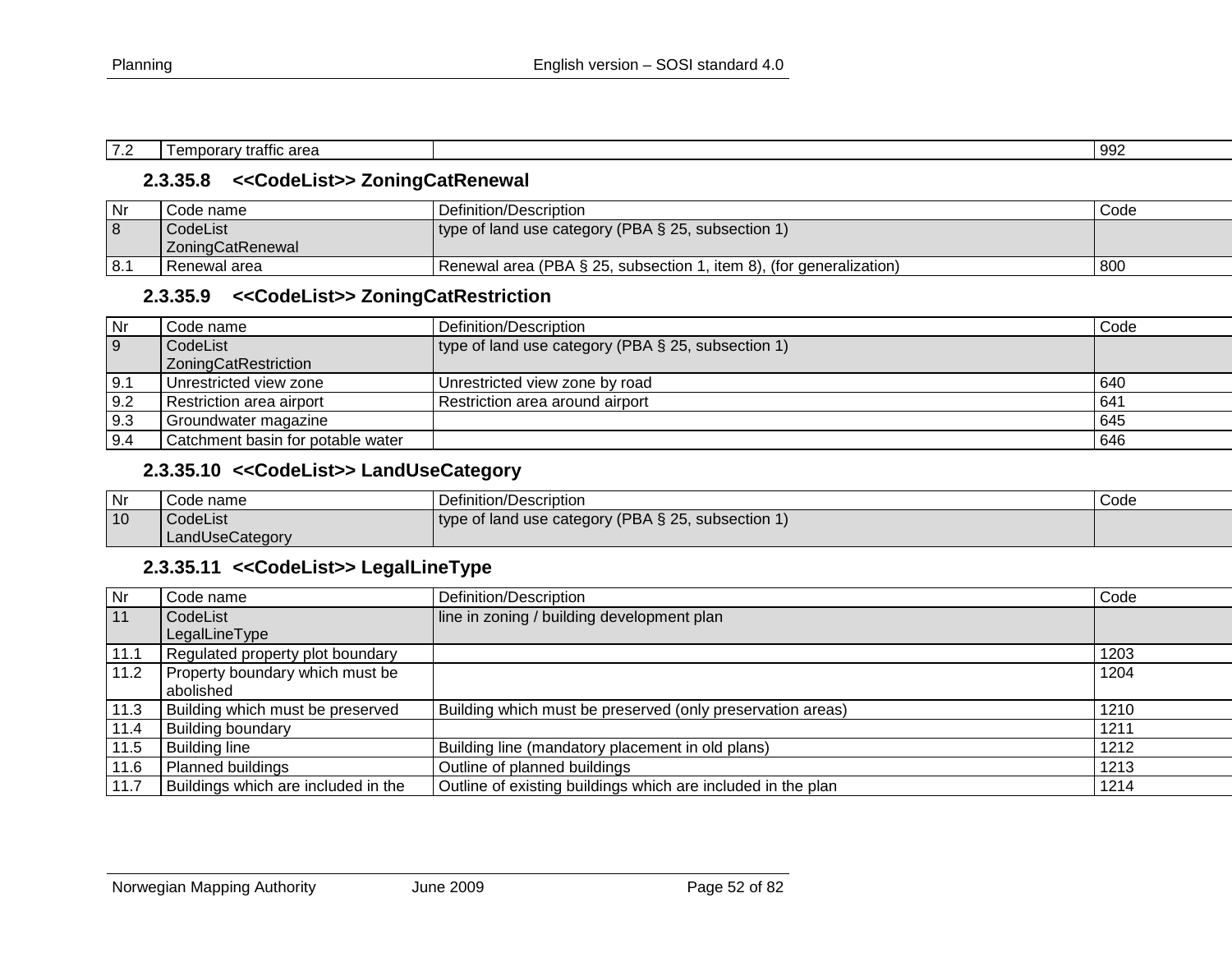|       | plan                                              |                                                                                                                                                             |      |
|-------|---------------------------------------------------|-------------------------------------------------------------------------------------------------------------------------------------------------------------|------|
| 11.8  | Buildings which are supposed to be<br>removed     | Outline of buildings which are supposed to be removed                                                                                                       | 1215 |
| 11.9  | Regulated centreline                              |                                                                                                                                                             | 1221 |
| 11.10 | Line of unrestricted view in road<br>intersection |                                                                                                                                                             | 1222 |
| 11.11 | Regulated edge of lane                            | Regulated edge of lane (is used only where the plan stipulates legally binding localisation,<br>change must be processed as a less important change)        | 1223 |
| 11.12 | Regulated lane                                    | Regulated lane (is used only where the plan stipulates legally binding localisation, change<br>must be processed as a less important change)                | 1224 |
| 11.13 | Regulated parking lot                             | Regulated parking lot (is used only where the plan stipulates legally binding localisation,<br>change must be processed as a less important change)         | 1225 |
| 11.14 | Regulated pedestrian crossing                     | Regulated pedestrian crossing (is used only where the plan stipulates legally binding<br>localisation, change must be processed as a less important change) | 1226 |
| 11.15 | Regulated noise barrier                           | Regulated noise barrier (is used only where the plan stipulates legally binding localisation,<br>change must be processed as a less important change)       | 1227 |
| 11.16 | Safety fence                                      |                                                                                                                                                             | 1235 |
| 11.17 | <b>Bridge</b>                                     | Bridge (is used only where the plan stipulates legally binding localisation, change must be<br>processed as a less important change)                        | 1252 |
| 11.18 | Tunnel                                            | Tunnel (is used only where the plan stipulates legally binding localisation, change must be<br>processed as a less important change)                        | 1254 |
| 11.19 | Measurement and distance line                     |                                                                                                                                                             | 1259 |

# **2.3.35.12 <<CodeList>> LegalPointType**

| Nr           | Code name                          | Definition/Description                      | Code |
|--------------|------------------------------------|---------------------------------------------|------|
| $ 12\rangle$ | CodeList                           | point in zoning / building development plan |      |
|              | LegalPointType                     |                                             |      |
| 12.1         | Road closure / physical barrier to |                                             | 1231 |
|              | driving                            |                                             |      |
| 12.2         | Closure of exit road               |                                             | 1241 |
| $\vert 12.3$ | <b>Exit road</b>                   |                                             | 1242 |
| 12.4         | Bridge pier                        |                                             | 1251 |
| 12.5         | Mouth of tunnel                    |                                             | 1253 |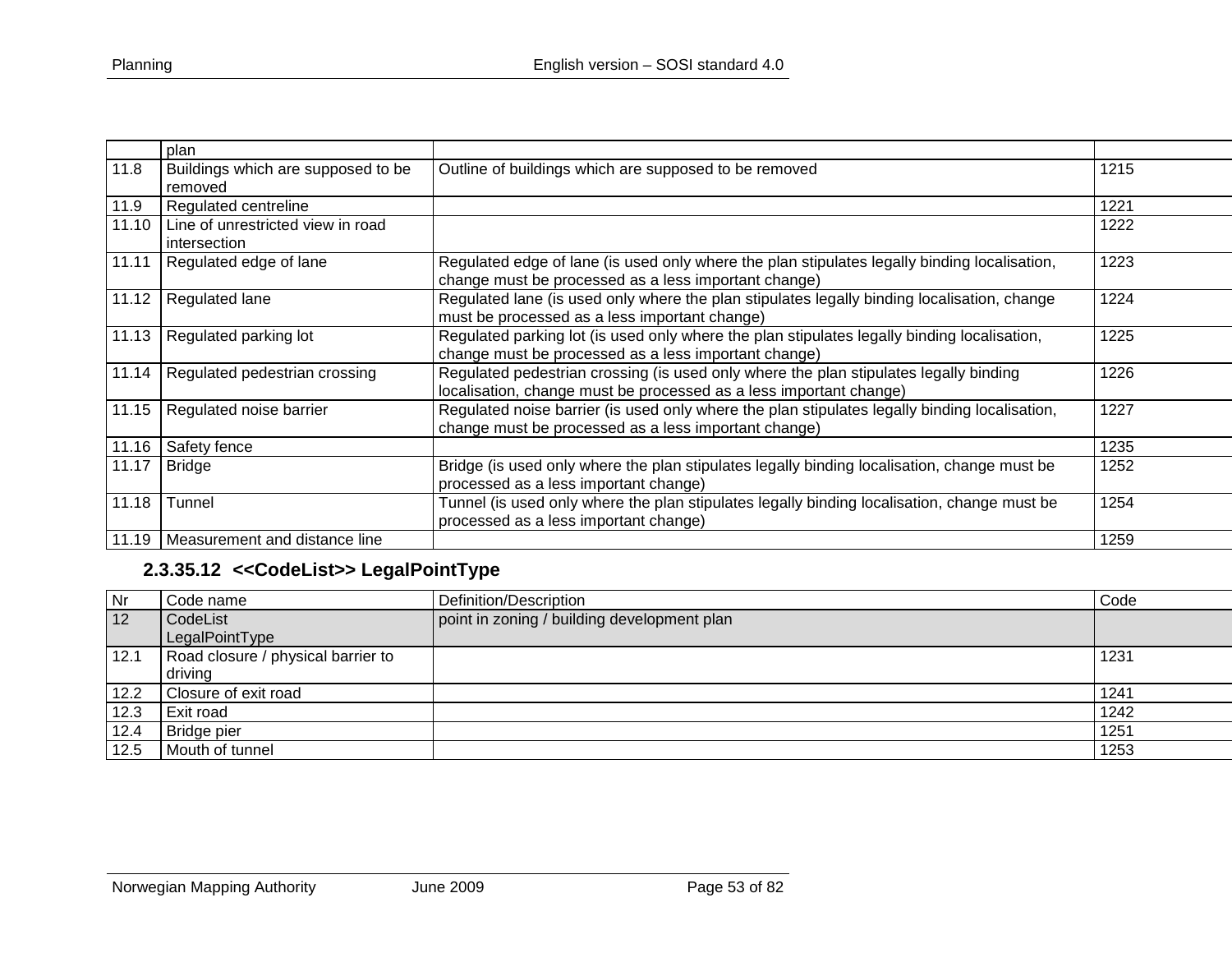| Nr   | Code name         | Definition/Description                                                                        | Code |
|------|-------------------|-----------------------------------------------------------------------------------------------|------|
| 13   | CodeList          | type/degree of utilization (PBA § 20-4, subsection 2, letter b and § 26, subsection 1 and TEK |      |
|      | RbUtilisationType | regulations, Chapter III)                                                                     |      |
| 13.1 | -U                | Tillatt grad av utnytting (byggeforskrift 1985 og tidligere)                                  |      |
| 13.2 |                   | Tillatt flateutnyttelse i prosent                                                             |      |
| 13.3 | BGA               | Brutto gulvareal (BGA i kvm)                                                                  |      |
| 13.4 | BFA               | Bebygd flate (BFA i kvm)                                                                      |      |

# **2.3.35.14 <<CodeList>> PlanProvision**

| <b>Nr</b> | Code name l                        | Definition/Description                                                                                 | Code |
|-----------|------------------------------------|--------------------------------------------------------------------------------------------------------|------|
| 14        | CodeList                           | indicates whether plan has provisions, in that case whether they are a separate text and               |      |
|           | PlanProvision                      | whether they are marked on the plan map (PBA § 20-4, subsection 2, letters a-h and §26)                |      |
| 14.1      |                                    | Plan provisions emerge only from the Plan provisions emerge only from the map (building heights, etc.) |      |
|           | map                                |                                                                                                        |      |
| 14.2      | Plan provisions both on map and as | Plan provisions both on map and as separate text                                                       |      |
|           | text                               |                                                                                                        |      |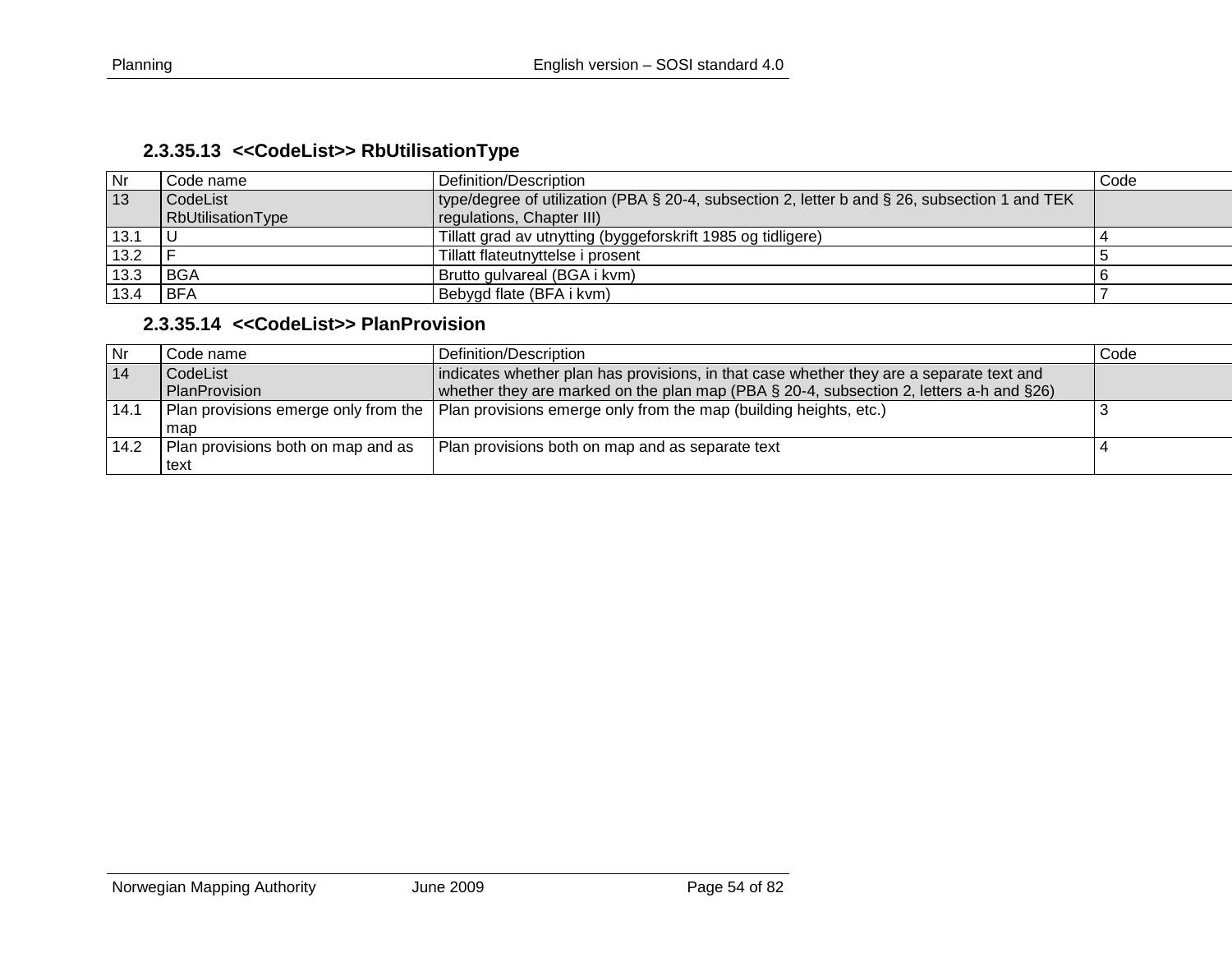# **2.4 Expropriation**

#### **2.4.1 PbaExpropriationArea**

| No  | Name/<br>Role name                       | Description                                                                                | Obligation/<br>Condition | Maximum<br>Occurrenc<br>е | <b>Type</b>                  | Constraint       |
|-----|------------------------------------------|--------------------------------------------------------------------------------------------|--------------------------|---------------------------|------------------------------|------------------|
| 1   | <b>Class</b><br>PbaExpropriation<br>Area | area with decisions<br>regarding expropriation<br>(PBA Chapter VIII,<br>particularly § 35) |                          |                           |                              |                  |
| 1.1 | extent                                   | area over which an object<br>extends                                                       | $\Omega$                 |                           | SurfaceWithQu<br>ality       |                  |
| 1.2 | position                                 | location where the object<br>exists                                                        | $\mathbf 0$              |                           | PointWithQuali<br>ty         |                  |
| 1.3 | caseNumber                               | unique number for<br>individual cases and<br>individual decisions (PBA<br>§ 93)            | 1                        |                           | Integer                      |                  |
| 1.4 | dateOfDecision                           | date of resolution/decision<br>on administrative decision<br>(PBA § 93)                    | 1                        |                           | Date                         |                  |
| 1.5 | Role<br>boundaryPbaExp<br>ropriation     |                                                                                            | 0                        | N                         | PbaExpropriati<br>onBoundary | Aggregrati<br>on |

#### **2.4.2 PbaExpropriationBoundary**

| No  | Name/<br>Role name                            | Description                                                                                         | Obligation/<br>Condition | Maximum<br>Occurrenc<br>е | <b>Type</b>                 | Constraint |
|-----|-----------------------------------------------|-----------------------------------------------------------------------------------------------------|--------------------------|---------------------------|-----------------------------|------------|
| 2   | Class<br>PbaExpropriation<br>Boundary         | delimitation of decisions<br>regarding expropriation<br>(PBA Chapter VIII,<br>particularly $\S$ 35) |                          |                           |                             |            |
| 2.1 | border                                        | course following the<br>transition between<br>different real world<br>phenomena                     | 1                        |                           | <b>CurveWithQual</b><br>ity |            |
| 2.2 | Role<br>(unnamed)<br>PbaExpropriation<br>Area |                                                                                                     |                          | $\overline{2}$            | PbaExpropriati<br>onArea    |            |

#### **2.4.3 Association <<Topo>> PbaExpropriationArea-PbaExpropriationBoundary**

| No  | Name/<br>Role name | Description | Obligation/   Maximum<br>Condition | Occurrenc | Type           | Constraint |
|-----|--------------------|-------------|------------------------------------|-----------|----------------|------------|
|     |                    |             |                                    | e         |                |            |
| 3   | Association        |             |                                    |           |                |            |
|     | PbaExpropriation   |             |                                    |           |                |            |
|     | Area-              |             |                                    |           |                |            |
|     | PbaExpropriation   |             |                                    |           |                |            |
|     | <b>Boundary</b>    |             |                                    |           |                |            |
| 3.1 | Role               |             |                                    | N         | PbaExpropriati | Aggregatio |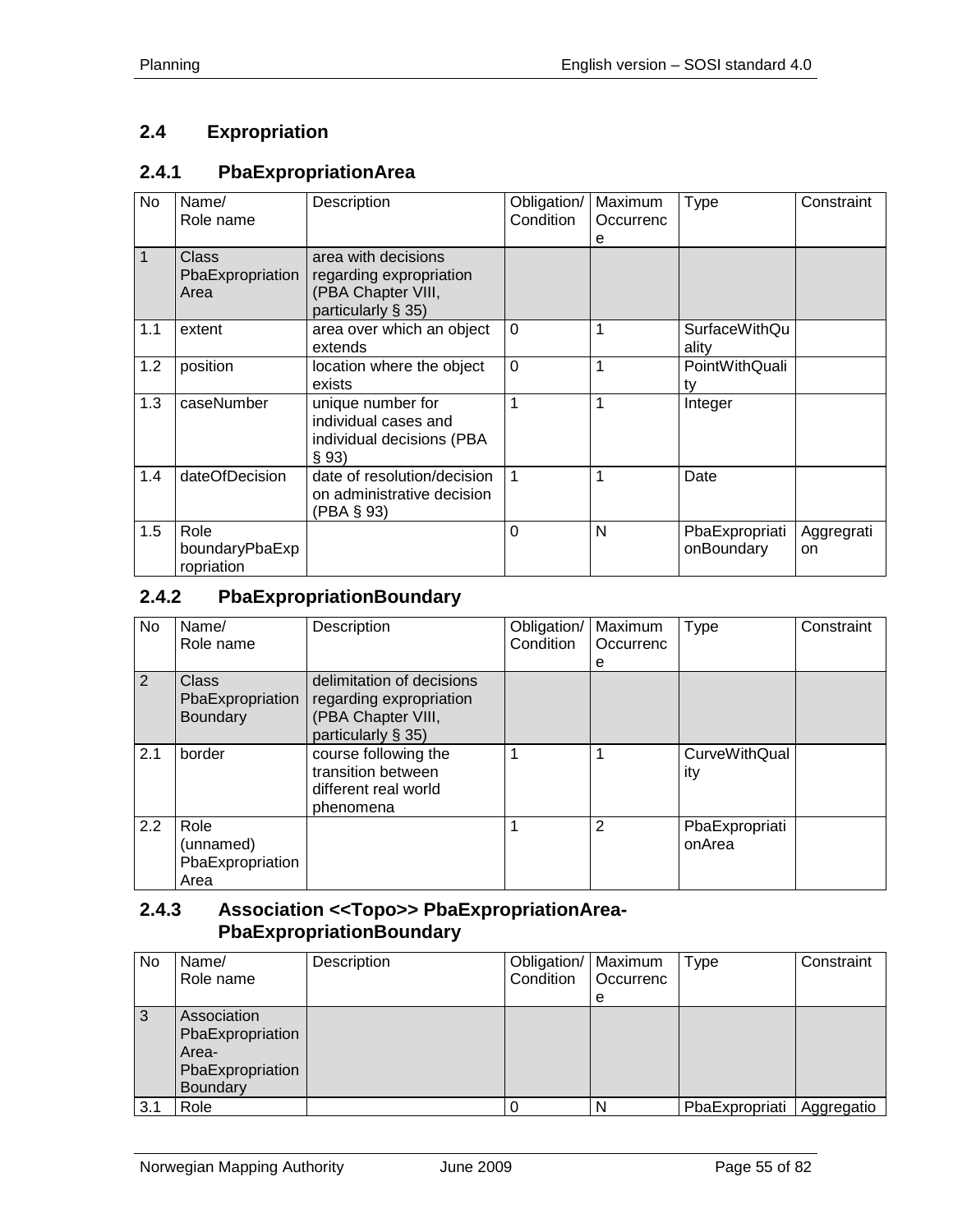|     | boundaryPbaExp<br>ropriation                  |  | onBoundary               | n |
|-----|-----------------------------------------------|--|--------------------------|---|
| 3.2 | Role<br>(unnamed)<br>PbaExpropriation<br>Area |  | PbaExpropriati<br>onArea |   |

## **2.5 General restriction**

# **2.5.1 NpgArea**

| <b>No</b> | Name/<br>Role name      | Description                                                                                                                                                                                                                       | Obligation/<br>Condition | Maximum<br>Occurrenc<br>e | <b>Type</b>                   | Constraint       |
|-----------|-------------------------|-----------------------------------------------------------------------------------------------------------------------------------------------------------------------------------------------------------------------------------|--------------------------|---------------------------|-------------------------------|------------------|
| 1         | <b>Class</b><br>NpgArea | national policy guidelines<br>area (PBA § 17-1,<br>subsection 6)                                                                                                                                                                  |                          |                           |                               |                  |
| 1.1       | extent                  | area over which an object<br>extends                                                                                                                                                                                              | $\mathbf 0$              | 1                         | <b>SurfaceWithQu</b><br>ality |                  |
| 1.2       | position                | location where the object<br>exists                                                                                                                                                                                               | $\mathbf 0$              | $\mathbf 1$               | <b>PointWithQuali</b><br>ty   |                  |
| 1.3       | generalRestrictio<br>n  | national policy<br>provisions/guidelines and<br>construction prohibition<br>(PBA §§ 17-1 and 17-2)                                                                                                                                | $\mathbf{1}$             | $\overline{1}$            | GeneralRestric<br>tion        |                  |
| 1.4       | dateEffective           | date when plans become<br>effective (PBA $\S$ 18, $\S$ 19-<br>1, subsection 6, § 20-1,<br>subsection 2, §§ 22 and<br>$28-2)$                                                                                                      | $\mathbf{1}$             | 1                         | Date                          |                  |
| 1.5       | planIdentification      | unique identification of a<br>plan within a municipality<br>or a county (PBA $\S$ 19-1,<br>subsection 6, § 20-1,<br>subsections 2 and 5 and<br>§§ 22 and 28-2)                                                                    | $\mathbf 0$              | $\overline{1}$            | <b>CharacterStrin</b><br>g    |                  |
| 1.6       | municipalityNum<br>ber  | defines the municipality<br>where the point is Note:<br>Statistics Norway has an<br>official list of municipality<br>numbers, in which the two<br>the first digits indicate the<br>county number and the<br>two last municipality | $\mathbf 0$              | 1                         | MunicipalityNu<br>mber        |                  |
| 1.7       | Role<br>boundaryNpg     |                                                                                                                                                                                                                                   | $\mathbf 0$              | N                         | NpgBoundary                   | Aggregrati<br>on |

## **2.5.2 NpgBoundary**

| No | Name/<br>Role name   | Description                                                             | Obligation/   Maximum<br>Condition | <b>Occurrenc</b> | Type | Constraint |
|----|----------------------|-------------------------------------------------------------------------|------------------------------------|------------------|------|------------|
|    | Class<br>NpgBoundary | national policy guidelines<br>boundary (PBA $\S$ 17-1,<br>subsection 1) |                                    |                  |      |            |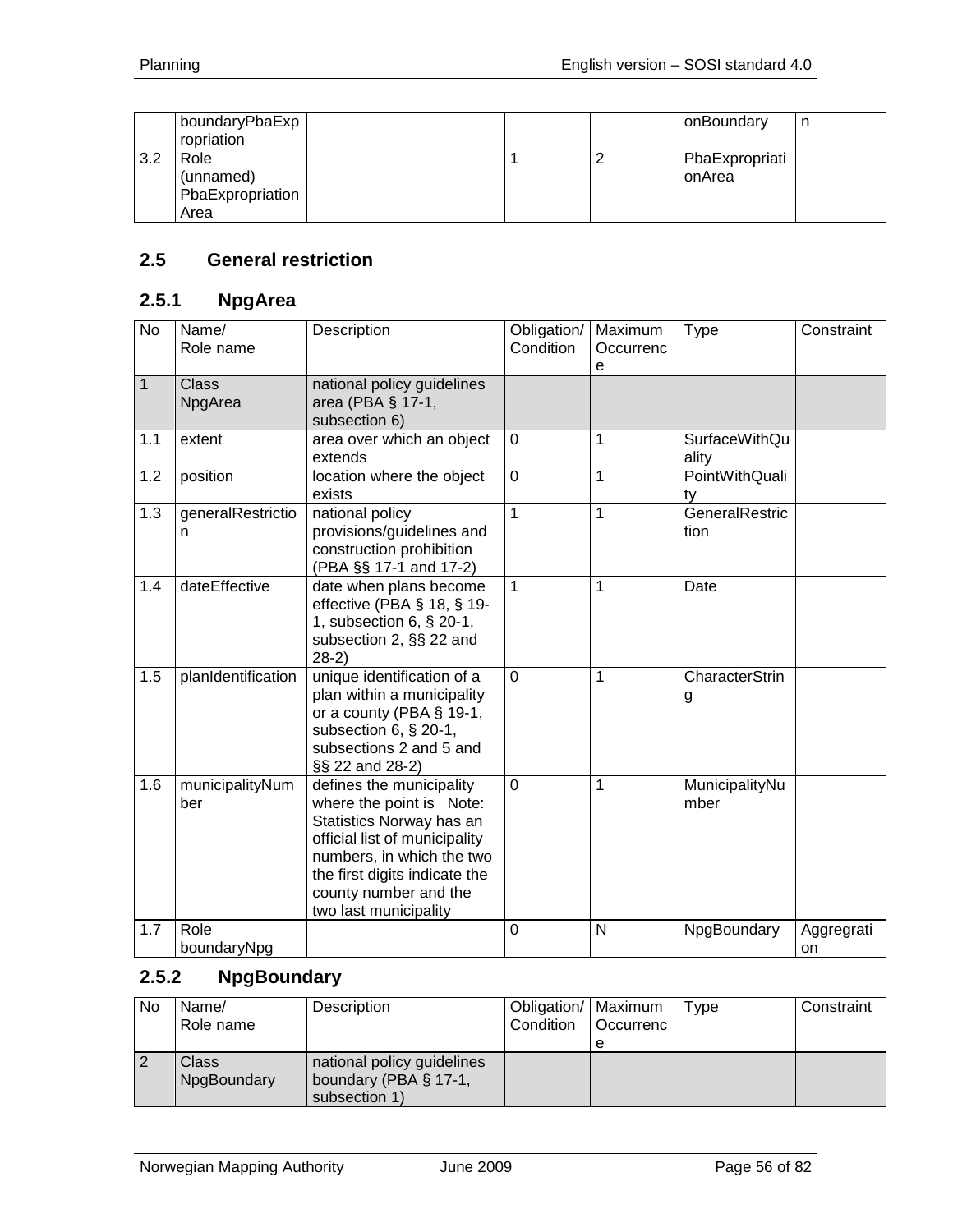| 2.1 | border                       | course following the<br>transition between<br>different real world<br>phenomena |  | CurveWithQual<br>ity |  |
|-----|------------------------------|---------------------------------------------------------------------------------|--|----------------------|--|
| 2.2 | Role<br>(unnamed)<br>NpgArea |                                                                                 |  | NpgArea              |  |

# **2.5.3 Association <<Topo>> NpgArea-NpgBoundary**

| No  | Name/<br>Role name                     | Description | Obligation/   Maximum<br>Condition | Occurrenc<br>e | <b>Type</b> | Constraint      |
|-----|----------------------------------------|-------------|------------------------------------|----------------|-------------|-----------------|
| 3   | Association<br>NpgArea-<br>NpgBoundary |             |                                    |                |             |                 |
| 3.1 | Role<br>boundaryNpg                    |             | 0                                  | N              | NpgBoundary | Aggregatio<br>n |
| 3.2 | Role<br>(unnamed)<br>NpgArea           |             |                                    | $\overline{2}$ | NpgArea     |                 |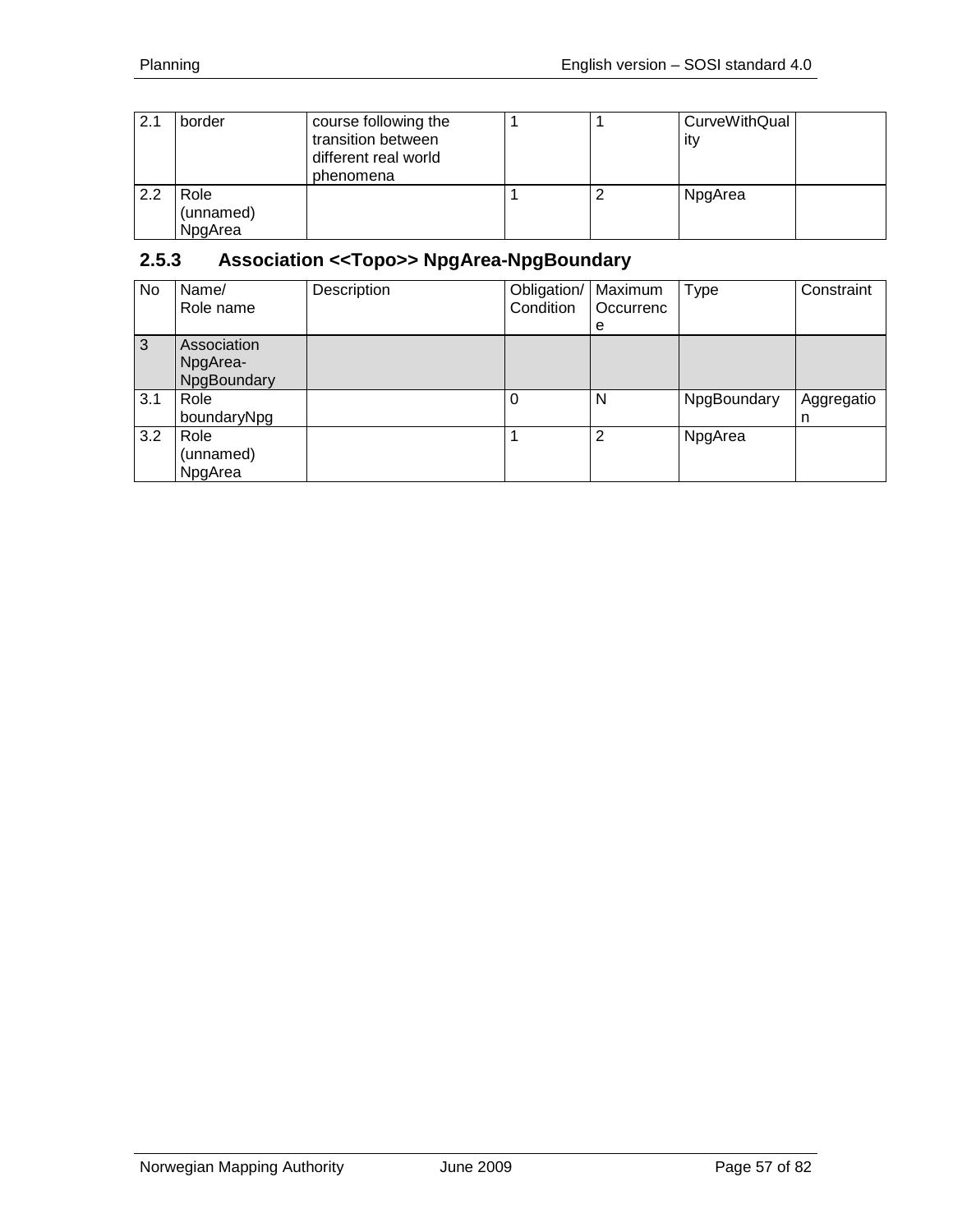## **2.5.4 CodeLists**

#### **2.5.4.1 <<CodeList>> GeneralRestriction**

| Nr  | Code name                          | Definition/Description                                                                         | Code |
|-----|------------------------------------|------------------------------------------------------------------------------------------------|------|
|     | CodeList                           | national policy provisions/guidelines and construction prohibition (PBA §§ 17-1 and 17-2)      |      |
|     | GeneralRestriction                 |                                                                                                |      |
| 1.1 | National policy guideline          | FF-National policy guideline, PBA § 17-1, subsection 1 (general code)                          | 110  |
| 1.2 | Area with particular NPG           | FF-Area where particular NPG applies (unspecified) (PBA § 17-1, subsection 1, 1a)              | 111  |
| 1.3 | NPG for the rights of children and | FF-NPG to safeguard the rights of children and youth (PBA § 17-1, subsection 1, item 1b)       | 112  |
|     | vouth                              |                                                                                                |      |
| 1.4 | NPG for the Oslo fjord             | FF-NPG for the Oslo fjord (PBA § 17-1, subsection 1, item 1c)                                  | 113  |
| 1.5 | NPG for coordinated area/transport | FF-NPG for coordinated area and transport planning (PBA § 17-1, subsection 1, item 1d)         | 114  |
|     | plan                               |                                                                                                |      |
| 1.6 | NPG main airport Gardermoen        | FF-NPG in connection with main airport Gardermoen (PBA § 17-1, subsection 1, item 1e)          | 115  |
| 1.7 | NPG for protected watercourses     | FF-NPG for protected watercourses (PBA § 17-1, subsection 1, item 1f)                          | 116  |
| 1.8 | <b>Building prohibition</b>        | FF-Building prohibition for special building and construction projects (PBA § 17-1, subsection | 130  |
|     | ??special/particularly for         | 1, item 2)                                                                                     |      |
|     | building/construction projects     |                                                                                                |      |
|     | Building prohibition in 100 metre  | FF-Building prohibition in 100 metre zone/belt (PBA § 17-2, subsection 1)                      | 140  |
|     | zone/belt                          |                                                                                                |      |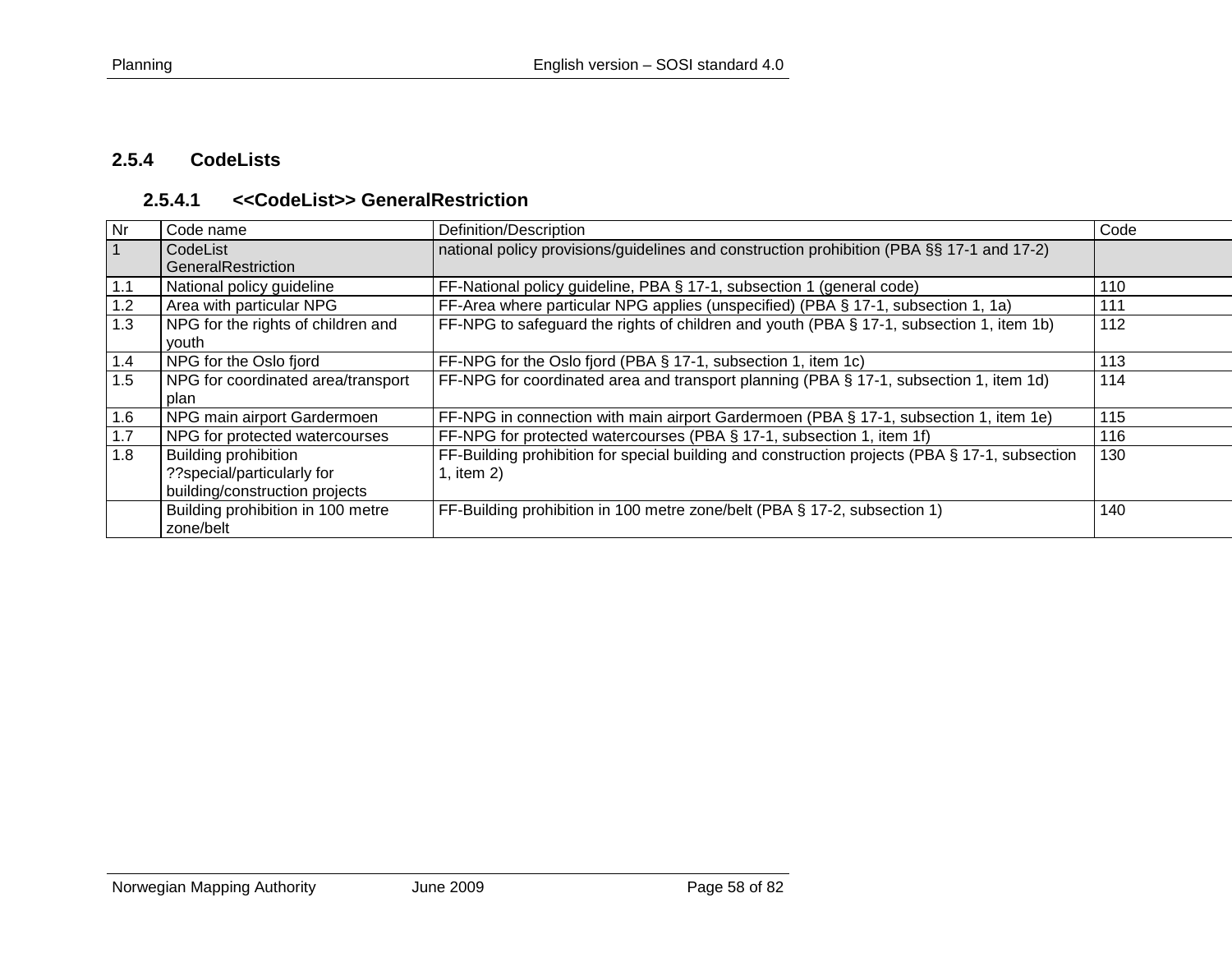# **2.6 Municipal plans**

# **2.6.1 MpArea**

| No           | Name/<br>Role name | Description                                                                                                                                                                                                                                                                                                                                                         | Obligation/<br>Condition | Maximum<br>Occurrenc<br>e | <b>Type</b>                   | Constraint |
|--------------|--------------------|---------------------------------------------------------------------------------------------------------------------------------------------------------------------------------------------------------------------------------------------------------------------------------------------------------------------------------------------------------------------|--------------------------|---------------------------|-------------------------------|------------|
| $\mathbf{1}$ | Class<br>MpArea    | municipal (master) plan<br>area (PBA § 20-4,<br>subsection 1)                                                                                                                                                                                                                                                                                                       |                          |                           |                               |            |
| 1.1          | extent             | area over which an object<br>extends                                                                                                                                                                                                                                                                                                                                | 0                        | $\mathbf{1}$              | <b>SurfaceWithQu</b><br>ality |            |
| 1.2          | position           | location where the object<br>exists                                                                                                                                                                                                                                                                                                                                 | $\mathbf 0$              | $\mathbf 1$               | <b>PointWithQuali</b><br>ty   |            |
| 1.3          | planIdentification | unique identification of a<br>plan within a municipality<br>or a county (PBA $\S$ 19-1,<br>subsection 6, § 20-1,<br>subsections 2 and 5 and<br>§§ 22 and 28-2)                                                                                                                                                                                                      | $\overline{1}$           | $\overline{1}$            | CharacterStrin<br>g           |            |
| 1.4          | municipality       | numbering of<br>municipalities in<br>accordance with Statistics<br>Norway's official list Note:<br>Note: It must be<br>emphasised that the<br>municipality number<br>always consists of 4 digits,<br>i.e. is sometimes prefixed<br>with a zero. Municipality is<br>used for establishing<br>relations to a number of<br>other registers which also<br>use 4 digits. | 1                        | 1                         | MunicipalityNu<br>mber        |            |
| 1.5          | planName           | name of plan (PBA § 19-1,<br>subsection 6, § 20-1,<br>subsections 2 and 5 and §<br>22 and § 28-2)                                                                                                                                                                                                                                                                   | $\mathbf{1}$             | 1                         | CharacterStrin<br>g           |            |
| 1.6          | planType           | type of plan (PBA § 19-1,<br>subsection 6, § 20-1,<br>subsections 2 and 5 and §<br>22 and § 28-2)                                                                                                                                                                                                                                                                   | $\mathbf{1}$             | $\mathbf{1}$              | KpPlanType                    |            |
| 1.7          | planStatus         | the handling of the plan<br>(PBA §§ 19-4, 20-5, 27-1,<br>27-2, 28-1 and 28-2) as<br>well as the effect of the<br>plan (PBA §§ 19-6, 20-6,<br>28-2 and 31)                                                                                                                                                                                                           | 1                        | 1                         | <b>KpPlanStatus</b>           |            |
| 1.8          | dateEffective      | dato for ikrafttredelse av<br>planer (PBL § 18, § 19-1,<br>6. ledd, § 20-1, 2. ledd, §<br>22 og § 28-2)                                                                                                                                                                                                                                                             | 1                        | 1                         | Date                          |            |
| 1.9          | planProvision      | indicates whether plan has<br>provisions, in that case                                                                                                                                                                                                                                                                                                              | $\overline{1}$           | 1                         | KpPlanProvisio<br>ns          |            |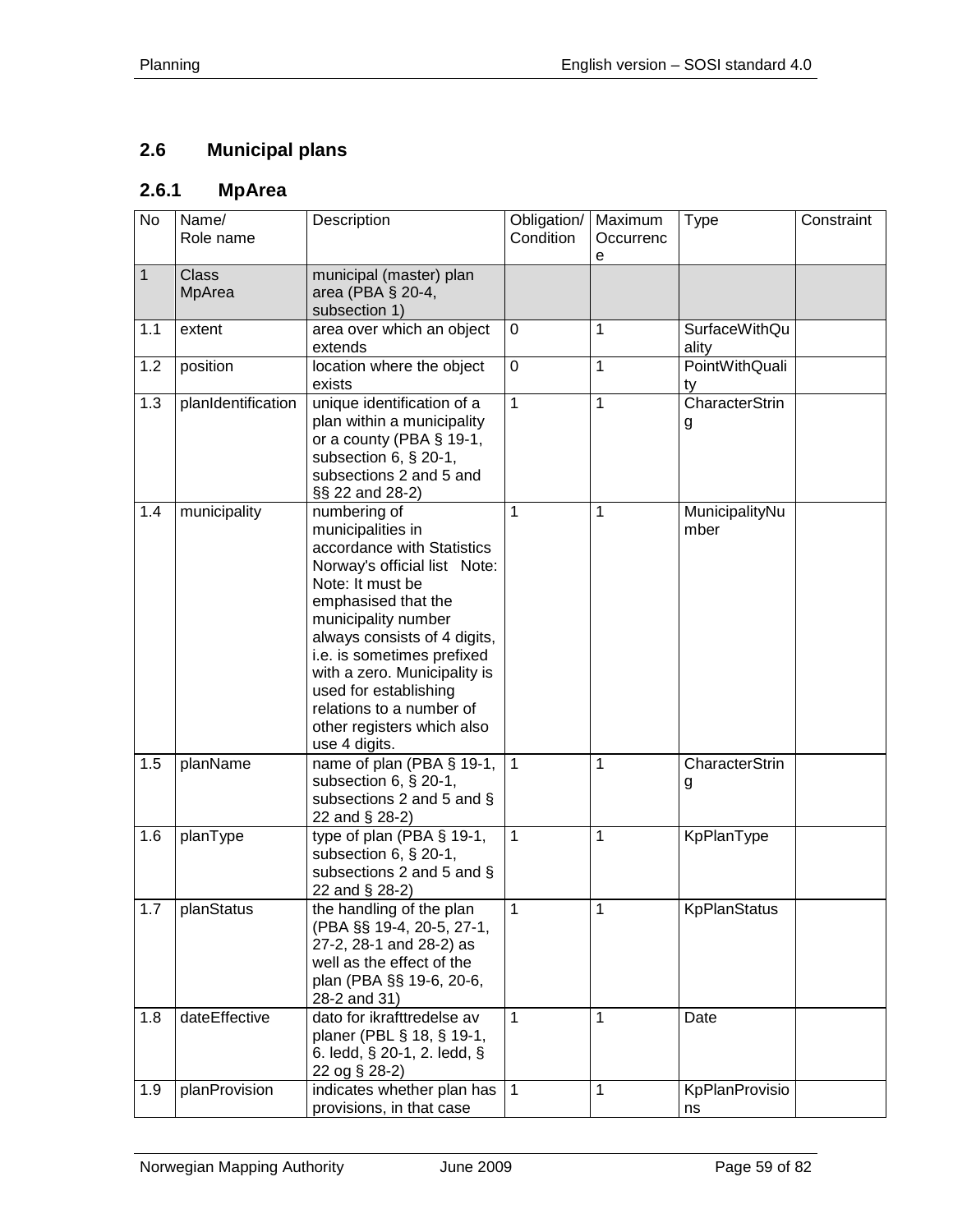|     |                         | whether they are a<br>separate text and whether<br>they are marked on the<br>plan map (PBA § 20-4,<br>subsection 2, letters a-h<br>and $\S$ 26) |                |   |                |            |
|-----|-------------------------|-------------------------------------------------------------------------------------------------------------------------------------------------|----------------|---|----------------|------------|
| 1.1 | Role                    |                                                                                                                                                 | $\overline{0}$ | N | MpBoundary     | Aggregrati |
| 0   | (unnamed)<br>MpBoundary |                                                                                                                                                 |                |   |                | on         |
| 1.1 | Role                    |                                                                                                                                                 | 1              | N | MpLandUseAr    | Aggregrati |
|     | landUseArea             |                                                                                                                                                 |                |   | ea             | on         |
| 1.1 | Role                    |                                                                                                                                                 | $\Omega$       | N | MpRestrictionA | Aggregrati |
| 2   | restriction             |                                                                                                                                                 |                |   | rea            | on         |
| 1.1 | Role                    |                                                                                                                                                 | $\mathbf 0$    | N | MpGuidelineAr  | Aggregrati |
| 3   | guideline               |                                                                                                                                                 |                |   | ea             | on         |
| 1.1 | Role                    |                                                                                                                                                 | $\overline{0}$ | N | MpAnnotation   | Aggregrati |
| 4   | annotation              |                                                                                                                                                 |                |   |                | on         |
| 1.1 | Role                    |                                                                                                                                                 | $\overline{0}$ | N | MpTransportati | Aggregrati |
| 5   | transportationLin       |                                                                                                                                                 |                |   | onLine         | on         |
|     | e                       |                                                                                                                                                 |                |   |                |            |
| 1.1 | Role                    |                                                                                                                                                 | 0              | N | MpTransportati | Aggregrati |
| 6   | transportPoint          |                                                                                                                                                 |                |   | onPoint        | on         |

# **2.6.2 MpBoundary**

| No. | Name/<br>Role name         | Description                                                                     | Obligation/<br>Condition | Maximum<br>Occurrenc<br>е | Type                        | Constraint |
|-----|----------------------------|---------------------------------------------------------------------------------|--------------------------|---------------------------|-----------------------------|------------|
| 2   | <b>Class</b><br>MpBoundary | municipal (master) plan<br>boundary (PBA § 20-4,<br>subsection 1)               |                          |                           |                             |            |
| 2.1 | border                     | course following the<br>transition between<br>different real world<br>phenomena |                          |                           | <b>CurveWithQual</b><br>ity |            |
| 2.2 | Role<br>boundaryArea       |                                                                                 |                          | 2                         | MpArea                      |            |

## **2.6.3 MpLandUseBoundary**

| No  | Name/<br>Role name                 | Description                                                                                  | Obligation/<br>Condition | Maximum<br>Occurrenc<br>е | <b>Type</b>                 | Constraint       |
|-----|------------------------------------|----------------------------------------------------------------------------------------------|--------------------------|---------------------------|-----------------------------|------------------|
| 3   | Class<br>MpLandUseBoun<br>dary     | delimitation of land use<br>area in municipal (master)<br>plan (PBA § 20-4,<br>subsection 1) |                          |                           |                             |                  |
| 3.1 | border                             | course following the<br>transition between<br>different real world<br>phenomena              |                          |                           | <b>CurveWithQual</b><br>ity |                  |
| 3.2 | Role<br>(unnamed)<br>MpLandUseArea |                                                                                              |                          |                           | MpLandUseAr<br>ea           | Aggregrati<br>on |
| 3.3 | Role<br>(unnamed)                  |                                                                                              |                          | 2                         | MpLandUseAr<br>ea           |                  |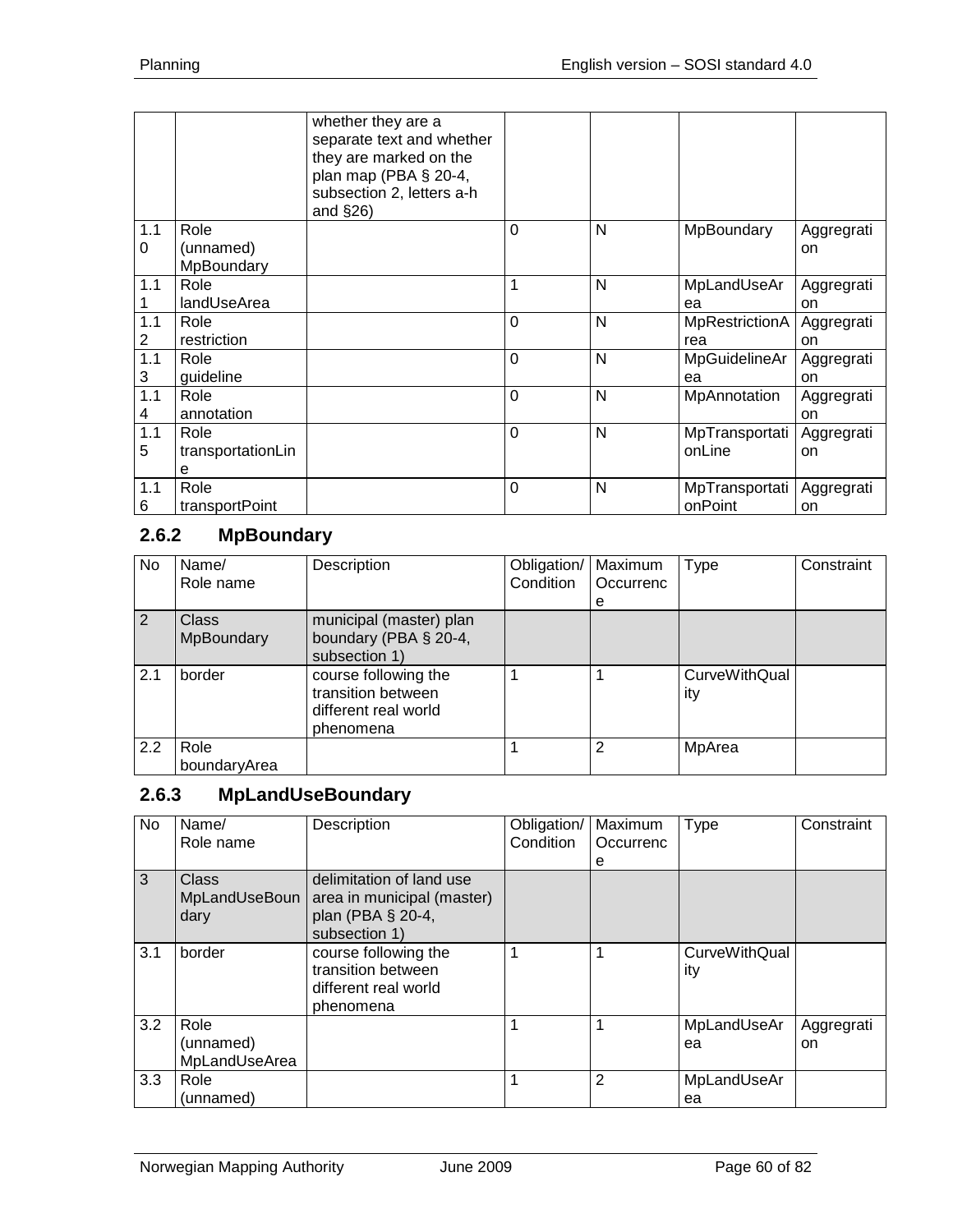| -MDL<br>andl<br>.<br>JSEAIEd<br>. . |  |  |  |
|-------------------------------------|--|--|--|

# **2.6.4 MpLandUseArea**

| $\overline{N}$ | Name/<br>Role name                         | Description                                                                                                                    | Obligation/<br>Condition | Maximum<br>Occurrenc<br>e | Type                          | Constraint       |
|----------------|--------------------------------------------|--------------------------------------------------------------------------------------------------------------------------------|--------------------------|---------------------------|-------------------------------|------------------|
| $\overline{4}$ | <b>Class</b><br>MpLandUseArea              | land use area in municipal<br>(master) plan (PBA § 20-4,<br>subsection 1)                                                      |                          |                           |                               |                  |
| 4.1            | extent                                     | area over which an object<br>extends                                                                                           | 0                        | 1                         | <b>SurfaceWithQu</b><br>ality |                  |
| 4.2            | position                                   | location where the object<br>exists                                                                                            | $\overline{0}$           | 1                         | PointWithQuali<br>ty          |                  |
| 4.3            | landUse                                    | land use category (PBA §<br>20-4, subsection 1)                                                                                | $\mathbf{1}$             | $\overline{1}$            | LandUse                       |                  |
| 4.4            | <b>landUseStatus</b>                       | status of land use within<br>general plan (PBA § 20-4,<br>subsection 1 and § 25)                                               | 1                        | 1                         | LandUseStatu<br>s             |                  |
| 4.5            | landUseElaborati<br>on                     | elaboration of land use<br>category (PBA § 20-4,<br>subsection 1 and § 25)                                                     | $\mathbf 0$              | 1                         | CharacterStrin<br>g           |                  |
| 4.6            | areaName                                   | name/field designation for<br>land use area within<br>general plan (PBA § 20-4,<br>subsection 1)                               | 0                        | 1                         | CharacterStrin<br>g           |                  |
| 4.7            | utilization                                | degree of utilization (PBA<br>§ 20-4, subsection 2, letter<br>b and § 26, subsection 1<br>and TEK regulations,<br>Chapter III) | 0                        | 1                         | <b>Utilization</b>            |                  |
| 4.8            | outdoorPlayArea                            | minimum outdoor play<br>area (PBA § 26,<br>subsection 2 and TEK<br>regulations, Chapter III)                                   | $\mathbf 0$              | 1                         | Integer                       |                  |
| 4.9            | Role<br>(unnamed)<br>MpLandUseBoun<br>dary |                                                                                                                                | 1                        | 1                         | MpLandUseBo<br>undary         |                  |
| 4.1<br>0       | Role<br>boundaryLandUs<br>e                |                                                                                                                                | 0                        | $\mathsf{N}$              | <b>MpLandUseBo</b><br>undary  | Aggregrati<br>on |
| 4.1<br>1       | Role<br>(unnamed)<br>MpArea                |                                                                                                                                | 1                        | 1                         | MpArea                        |                  |

# **2.6.5 MpRestrictionBoundary**

| <b>No</b> | Name/<br>Role name                 | Description                                                                    | Obligation/   Maximum<br>Condition | <b>Occurrenc</b> | Type                 | Constraint |
|-----------|------------------------------------|--------------------------------------------------------------------------------|------------------------------------|------------------|----------------------|------------|
|           |                                    |                                                                                |                                    | e                |                      |            |
| 5         | Class<br>MpRestrictionBo<br>undary | delimitation of restriction<br>area in municipal (master)<br>plan (PBA § 20-4) |                                    |                  |                      |            |
| 5.1       | border                             | course following the                                                           |                                    |                  | <b>CurveWithQual</b> |            |
|           |                                    | transition between                                                             |                                    |                  | itv                  |            |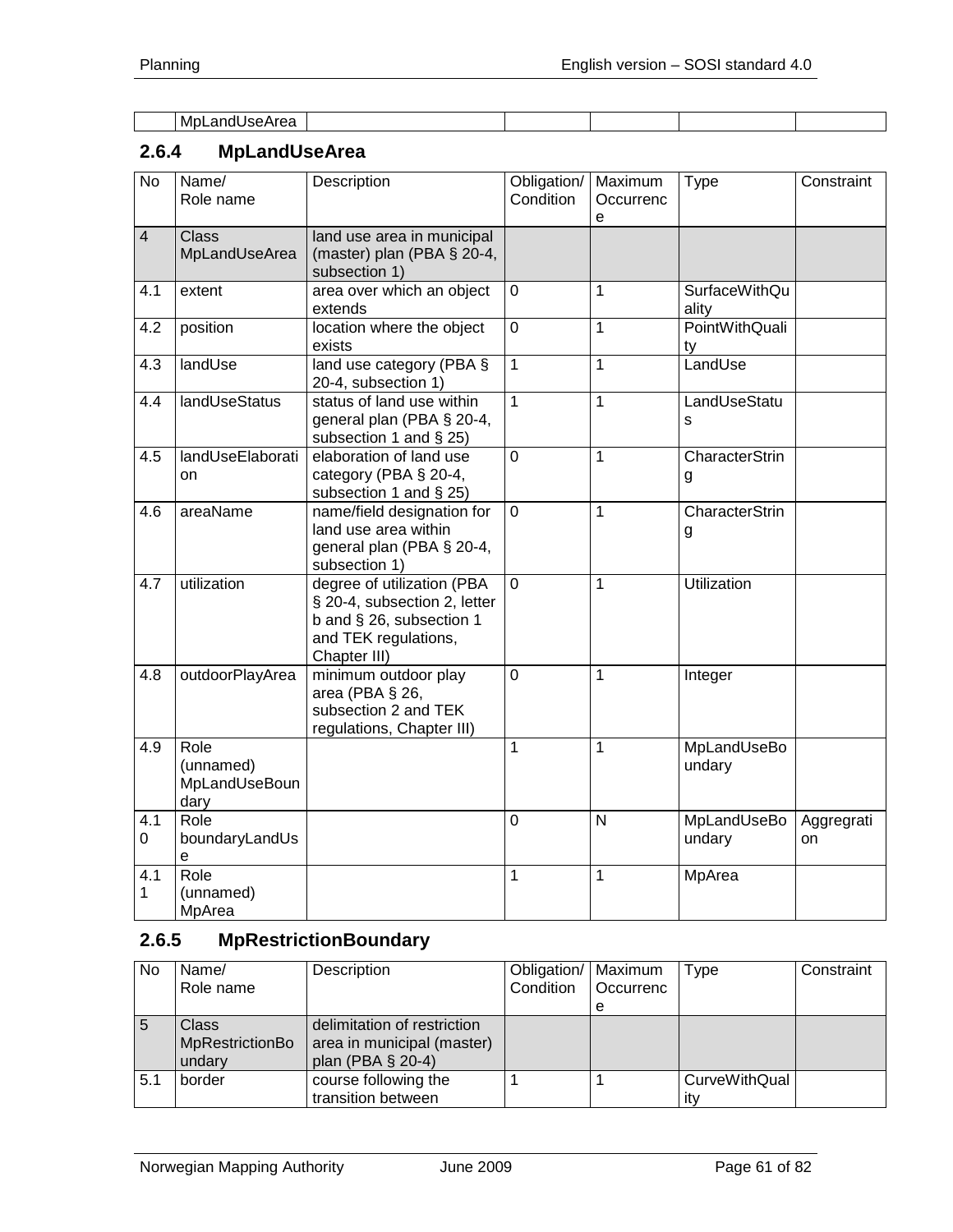|     |                                            | different real world<br>phenomena |  |                       |  |
|-----|--------------------------------------------|-----------------------------------|--|-----------------------|--|
| 5.2 | Role<br>(unnamed)<br>MpRestrictionAre<br>a |                                   |  | MpRestrictionA<br>rea |  |

## **2.6.6 MpRestrictionArea**

| No             | Name/<br>Role name                    | Description                                                                                        | Obligation/<br>Condition | Maximum<br>Occurrenc<br>е | Type                             | Constraint       |
|----------------|---------------------------------------|----------------------------------------------------------------------------------------------------|--------------------------|---------------------------|----------------------------------|------------------|
| $6\phantom{1}$ | Class<br><b>MpRestrictionAre</b><br>а | restriction area in<br>municipal (master) plan<br>(PBA § 20-4)                                     |                          |                           |                                  |                  |
| 6.1            | extent                                | area over which an object<br>extends                                                               | $\Omega$                 | 1                         | SurfaceWithQu<br>ality           |                  |
| 6.2            | position                              | location where the object<br>exists                                                                | $\overline{0}$           | 1                         | PointWithQuali<br>tv             |                  |
| 6.3            | landUseRestricti<br>ons               | supplementary provisions<br>(PBA § 20-4, subsection 2,<br>letters a-h and § 20-6,<br>subsection 3) | $\mathbf{1}$             | 1                         | LandUseRestri<br>ctions          |                  |
| 6.4            | Role<br>boundaryRestricti<br>on       |                                                                                                    | $\Omega$                 | N                         | <b>MpRestrictionB</b><br>oundary | Aggregrati<br>on |
| 6.5            | Role<br>(unnamed)<br>MpArea           |                                                                                                    | 1                        | 1                         | MpArea                           |                  |

# **2.6.7 MpGuidelineBoundary**

| No  | Name/           | Description                | Obligation/ | Maximum   | <b>Type</b>   | Constraint |
|-----|-----------------|----------------------------|-------------|-----------|---------------|------------|
|     | Role name       |                            | Condition   | Occurrenc |               |            |
|     |                 |                            |             | е         |               |            |
|     | <b>Class</b>    | delimitation of guideline  |             |           |               |            |
|     | MpGuidelineBou  | area in municipal (master) |             |           |               |            |
|     | ndary           | plan (PBA § 20-4)          |             |           |               |            |
| 7.1 | border          | course following the       |             |           | CurveWithQual |            |
|     |                 | transition between         |             |           | ity           |            |
|     |                 | different real world       |             |           |               |            |
|     |                 | phenomena                  |             |           |               |            |
| 7.2 | Role            |                            |             | 2         | MpGuidelineAr |            |
|     | (unnamed)       |                            |             |           | ea            |            |
|     | MpGuidelineArea |                            |             |           |               |            |

# **2.6.8 MpAnnotation**

| No  | Name/<br>Role name    | Description                                                                         | Obligation/   Maximum<br>Condition | Occurrenc<br>e | Type           | Constraint |
|-----|-----------------------|-------------------------------------------------------------------------------------|------------------------------------|----------------|----------------|------------|
| 8   | Class<br>MpAnnotation | supplerende tekst til<br>kommune (-del) plan (PBL<br>$\S$ 20-4, 1. ledd og $\S$ 25) |                                    |                |                |            |
| 8.1 | position              | location where the object<br>exists                                                 |                                    |                | PointWithQuali |            |
| 8.2 | generalTextStrin      | STRING is defined with a                                                            |                                    |                | CharacterStrin |            |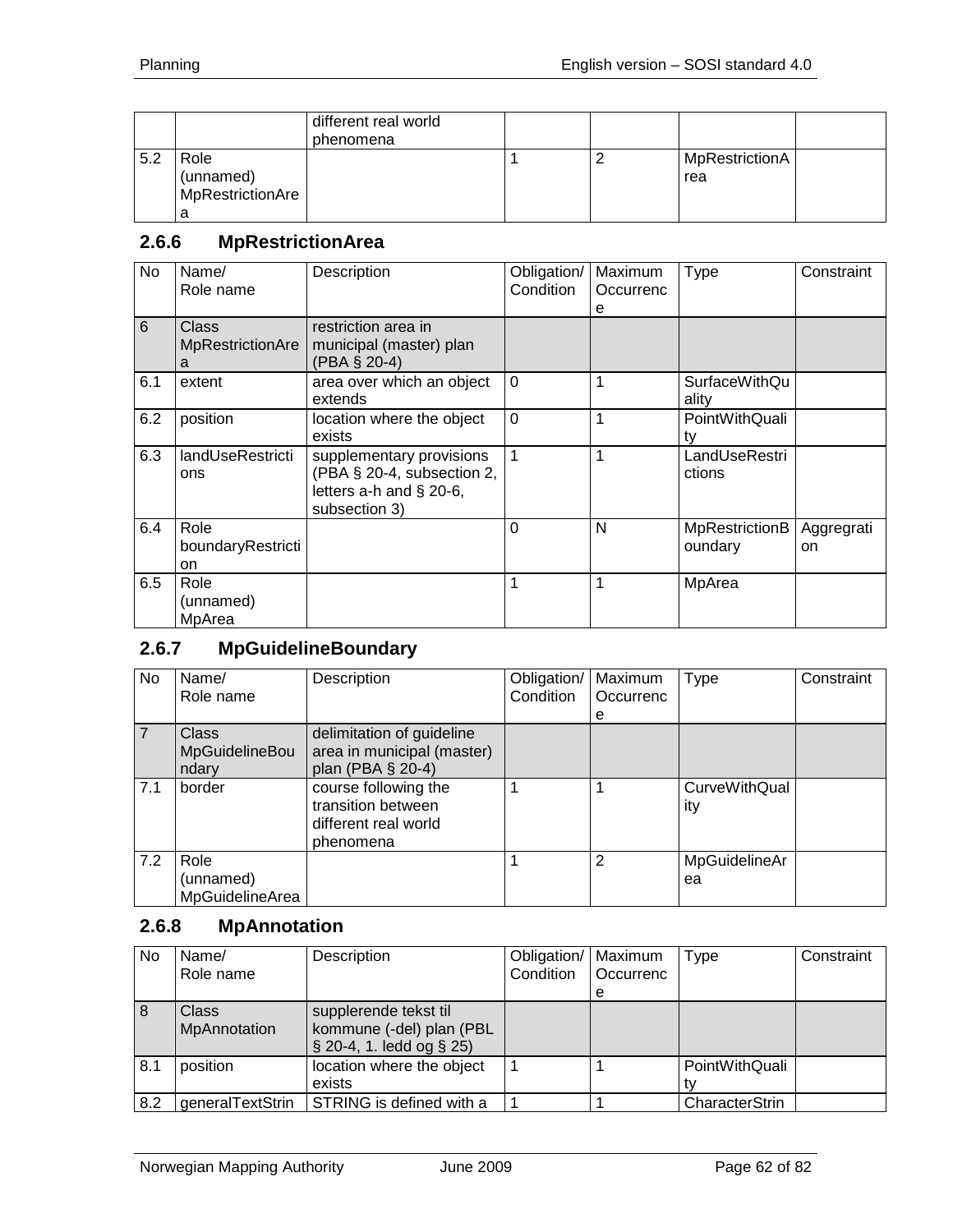|     | g                           | max. length of 70 char.,<br>which is sufficient for map<br>purposes. SOSI may<br>however handle longer<br>texts, but one must then<br>define and use user-<br>defined names. |  | y      |  |
|-----|-----------------------------|------------------------------------------------------------------------------------------------------------------------------------------------------------------------------|--|--------|--|
| 8.3 | Role<br>(unnamed)<br>MpArea |                                                                                                                                                                              |  | MpArea |  |

# **2.6.9 MpTransportationLine**

| $\overline{N_{0}}$ | Name/<br>Role name                | Description                                                                                                                                                        | Obligation/<br>Condition | Maximum<br>Occurrenc<br>e | <b>Type</b>                 | Constraint |
|--------------------|-----------------------------------|--------------------------------------------------------------------------------------------------------------------------------------------------------------------|--------------------------|---------------------------|-----------------------------|------------|
| 9                  | Class<br>MpTransportatio<br>nLine | line as important element<br>of the transportation<br>system in municipal<br>(master) plan (PBA $\S$ 20-4,<br>subsection 1, item 6)                                |                          |                           |                             |            |
| 9.1                | border                            | course following the<br>transition between<br>different real world<br>phenomena                                                                                    | 1                        | 1                         | <b>CurveWithQual</b><br>ity |            |
| 9.2                | transportationLin<br>eType        | line in important element<br>of transportation system in<br>land use part of municipal<br>plan                                                                     | $\mathbf{1}$             | 1                         | Transportation<br>LineType  |            |
| 9.3                | verticalLevel                     | the location of the plan or<br>its contents in relation to<br>the Earth's surface (PBA §<br>19-1, subsection 6; § 20-1,<br>subsections 2 and 5; §§ 22<br>and 28-2) | $\mathbf{1}$             | 1                         | VerticalLevel               |            |
| 9.4                | landUseStatus                     | status of land use within<br>general plan (PBA § 20-4,<br>subsection 1 and $\S$ 25)                                                                                | $\mathbf{1}$             | 1                         | LandUseStatu<br>s           |            |
| 9.5                | importance                        | degree of importance for<br>points/lines within the<br>transportation system in<br>general plan (PBA § 20-4,<br>subsection 1, item 6)                              | $\overline{0}$           | $\mathbf{1}$              | Importance                  |            |
| 9.6                | Role<br>(unnamed)<br>MpArea       |                                                                                                                                                                    | 1                        | 1                         | MpArea                      |            |

# **2.6.10 MpTransportationPoint**

| No | Name/<br>Role name                        | Description                                                                                                                       | Obligation/   Maximum<br>Condition | <b>Occurrenc</b><br>e | <b>Type</b> | Constraint |
|----|-------------------------------------------|-----------------------------------------------------------------------------------------------------------------------------------|------------------------------------|-----------------------|-------------|------------|
| 10 | <b>Class</b><br>MpTransportatio<br>nPoint | point as important element<br>of the transportation<br>system in municipal<br>(master) plan (PBA § 20-4,<br>subsection 1, item 6) |                                    |                       |             |            |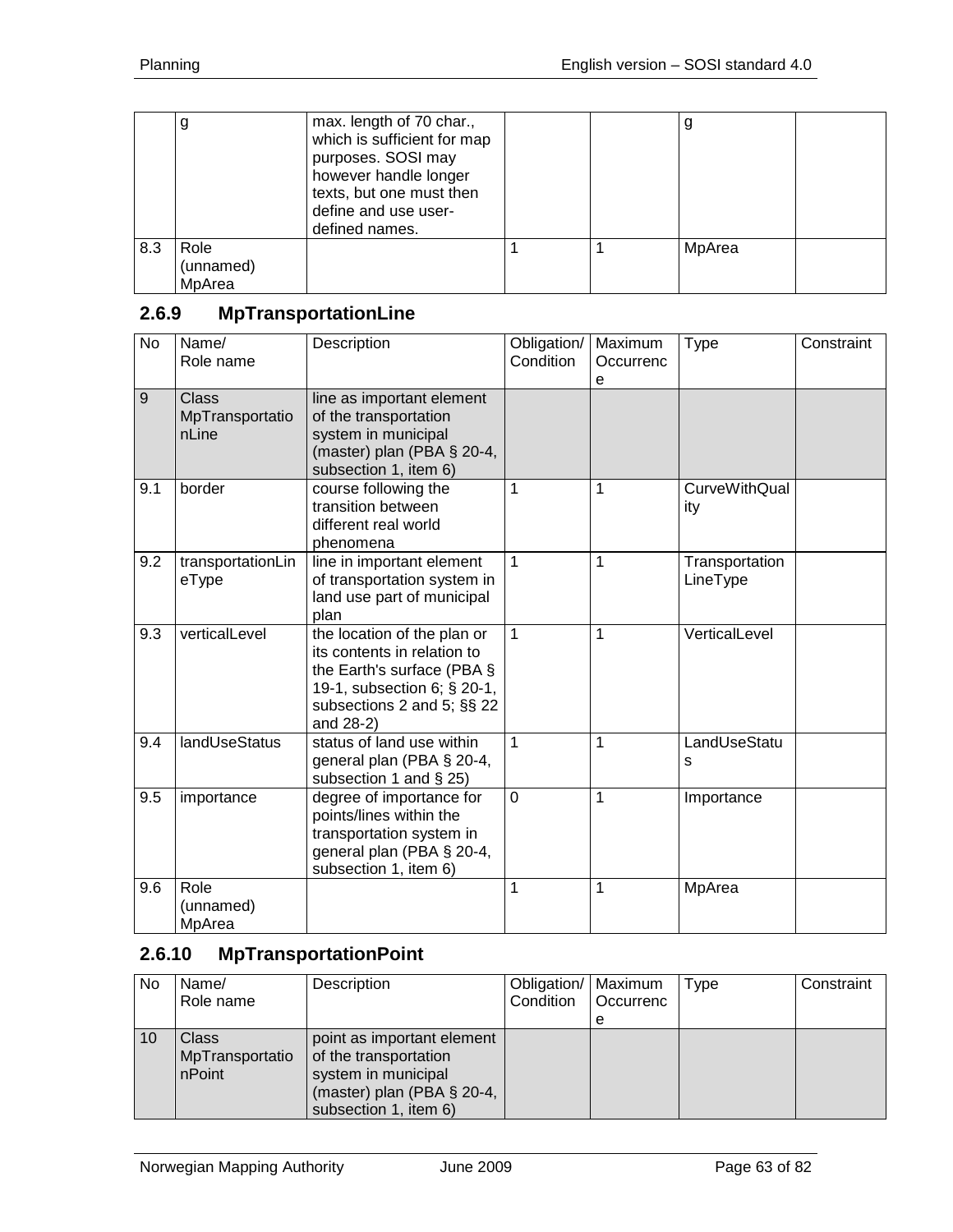| 10.      | position                    | location where the object<br>exists                                                                                                                                   | $\overline{1}$ |   | PointWithQuali<br>ty        |
|----------|-----------------------------|-----------------------------------------------------------------------------------------------------------------------------------------------------------------------|----------------|---|-----------------------------|
| 10.<br>2 | transportationPoi<br>ntType | point in important element<br>of transportation system in<br>land use part of municipal<br>plan                                                                       | 1              | 1 | Transportation<br>PointType |
| 10.<br>3 | verticalLevel               | the location of the plan or<br>its contents in relation to<br>the Earth's surface (PBA $\S$<br>19-1, subsection 6; § 20-1,<br>subsections 2 and 5; §§ 22<br>and 28-2) | $\overline{1}$ | 1 | VerticalLevel               |
| 10.<br>4 | landUseStatus               | status of land use within<br>general plan (PBA § 20-4,<br>subsection 1 and $\S$ 25)                                                                                   | 1              | 1 | LandUseStatu<br>s           |
| 10.<br>5 | importance                  | degree of importance for<br>points/lines within the<br>transportation system in<br>general plan (PBA § 20-4,<br>subsection 1, item 6)                                 | $\Omega$       | 1 | Importance                  |
| 10.<br>6 | Role<br>(unnamed)<br>MpArea |                                                                                                                                                                       | 1              | 1 | MpArea                      |

# **2.6.11 MpGuidelineArea**

| No       | Name/<br>Role name                     | Description                                                                                                          | Obligation/<br>Condition | Maximum<br>Occurrenc<br>е | Type                          | Constraint       |
|----------|----------------------------------------|----------------------------------------------------------------------------------------------------------------------|--------------------------|---------------------------|-------------------------------|------------------|
| 11       | <b>Class</b><br><b>MpGuidelineArea</b> | guideline area in municipal<br>(master) plan (PBA $\S$ 20-4)                                                         |                          |                           |                               |                  |
| 11.      | extent                                 | area over which an object<br>extends                                                                                 | $\overline{0}$           | 1                         | <b>SurfaceWithQu</b><br>ality |                  |
| 11.<br>2 | position                               | location where the object<br>exists                                                                                  | $\overline{0}$           | 1                         | PointWithQuali<br>tv          |                  |
| 11.<br>3 | landUseGuidelin<br>es                  | guidelines related to land<br>use areas in general plan<br>(PBA § 19-1, subsection 6<br>and $\S$ 20-4, subsection 1) | $\mathbf{1}$             | 1                         | LandUseGuide<br>lines         |                  |
| 11.<br>4 | Role<br>boundaryGuideli<br>ne          |                                                                                                                      | $\Omega$                 | N                         | MpGuidelineB<br>oundary       | Aggregrati<br>on |
| 11.<br>5 | Role<br>(unnamed)<br>MpArea            |                                                                                                                      | 1                        | 1                         | MpArea                        |                  |

## **2.6.12 Association <<Topo>> MpArea-MpBoundary**

| No  | Name/<br>Role name                   | Description | Obligation/   Maximum<br>Condition | <b>Occurrenc</b> | Type       | Constraint      |
|-----|--------------------------------------|-------------|------------------------------------|------------------|------------|-----------------|
|     |                                      |             |                                    | e                |            |                 |
| 12  | Association<br>MpArea-<br>MpBoundary |             |                                    |                  |            |                 |
| 12. | Role<br>(unnamed)                    |             |                                    | N                | MpBoundary | Aggregatio<br>n |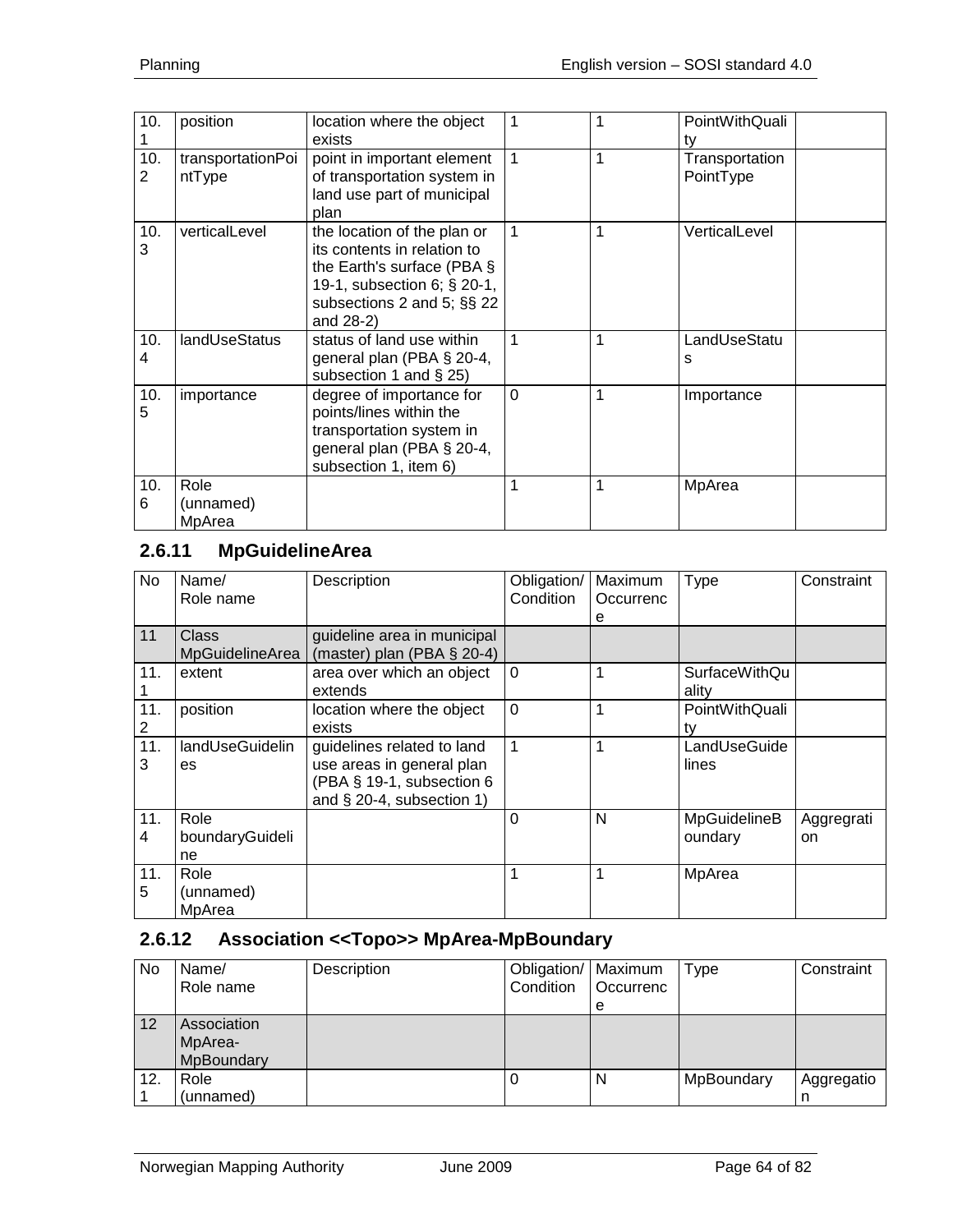|                        | MpBoundary   |  |        |  |
|------------------------|--------------|--|--------|--|
| $\overline{A}$<br>.    | Role         |  | MpArea |  |
| $\sqrt{2}$<br><u>_</u> | boundaryArea |  |        |  |

#### **2.6.13 Association <<Topo>> MpRestrictionArea-MpRestrictionBoundary**

| <b>No</b> | Name/<br>Role name                                                        | Description | Obligation/<br>Condition | Maximum<br>Occurrenc<br>е | Type                      | Constraint      |
|-----------|---------------------------------------------------------------------------|-------------|--------------------------|---------------------------|---------------------------|-----------------|
| 13        | Association<br>MpRestrictionAre<br>a-<br><b>MpRestrictionBo</b><br>undary |             |                          |                           |                           |                 |
| 13.       | Role<br>boundaryRestricti<br>on                                           |             | $\Omega$                 | N                         | MpRestrictionB<br>oundary | Aggregatio<br>n |
| 13.<br>2  | Role<br>(unnamed)<br>MpRestrictionAre<br>а                                |             | 1                        | $\overline{2}$            | MpRestrictionA<br>rea     |                 |

## **2.6.14 Association MpLandUseBoundary-MpLandUseArea**

| No       | Name/<br>Role name                                     | Description | Obligation/   Maximum<br>Condition | Occurrenc<br>e | <b>Type</b>           | Constraint      |
|----------|--------------------------------------------------------|-------------|------------------------------------|----------------|-----------------------|-----------------|
| 14       | Association<br>MpLandUseBoun<br>dary-<br>MpLandUseArea |             |                                    |                |                       |                 |
| 14.      | Role<br>(unnamed)<br>MpLandUseArea                     |             |                                    |                | MpLandUseAr<br>ea     | Aggregatio<br>n |
| 14.<br>2 | Role<br>(unnamed)<br>MpLandUseBoun<br>dary             |             | 1                                  |                | MpLandUseBo<br>undary |                 |

#### **2.6.15 Association <<Topo>> MpLandUseArea-MpLandUseBoundary**

| No                    | Name/<br>Role name                                    | Description | Obligation/<br>Condition | Maximum<br>Occurrenc<br>е | Type                  | Constraint      |
|-----------------------|-------------------------------------------------------|-------------|--------------------------|---------------------------|-----------------------|-----------------|
| 15                    | Association<br>MpLandUseArea<br>MpLandUseBoun<br>dary |             |                          |                           |                       |                 |
| 15.                   | Role<br>boundaryLandUs<br>е                           |             | $\Omega$                 | N                         | MpLandUseBo<br>undary | Aggregatio<br>n |
| 15.<br>$\overline{2}$ | Role<br>(unnamed)<br>MpLandUseArea                    |             | 1                        | 2                         | MpLandUseAr<br>ea     |                 |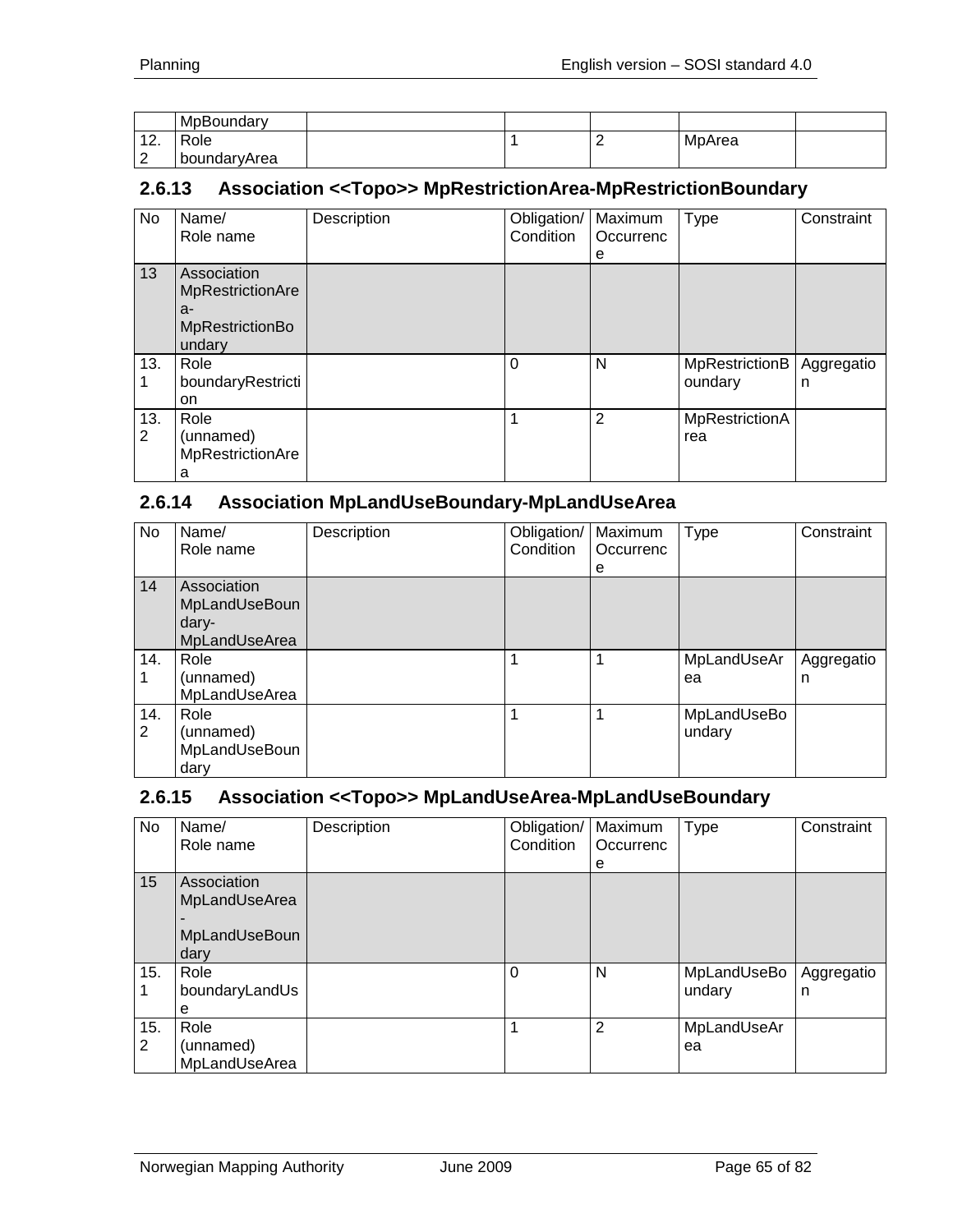# **2.6.16 Association <<Topo>> MpGuidelineArea-MpGuidelineBoundary**

| No       | Name/<br>Role name                                        | Description | Obligation/<br>Condition | Maximum<br>Occurrenc<br>е | <b>Type</b>             | Constraint      |
|----------|-----------------------------------------------------------|-------------|--------------------------|---------------------------|-------------------------|-----------------|
| 16       | Association<br>MpGuidelineArea<br>MpGuidelineBou<br>ndary |             |                          |                           |                         |                 |
| 16.      | Role<br>boundaryGuideli<br>ne                             |             | $\Omega$                 | N                         | MpGuidelineB<br>oundary | Aggregatio<br>n |
| 16.<br>2 | Role<br>(unnamed)<br>MpGuidelineArea                      |             | 1                        | 2                         | MpGuidelineAr<br>ea     |                 |

## **2.6.17 Association MpArea-MpLandUseArea**

| No       | Name/<br>Role name                      | Description | Obligation/<br>Condition | Maximum<br>Occurrenc<br>e | Type              | Constraint      |
|----------|-----------------------------------------|-------------|--------------------------|---------------------------|-------------------|-----------------|
| 17       | Association<br>MpArea-<br>MpLandUseArea |             |                          |                           |                   |                 |
| 17.      | Role<br>landUseArea                     |             |                          | N                         | MpLandUseAr<br>ea | Aggregatio<br>n |
| 17.<br>2 | Role<br>(unnamed)<br>MpArea             |             |                          |                           | MpArea            |                 |

#### **2.6.18 Association MpArea-MpRestrictionArea**

| No       | Name/<br>Role name                              | Description | Obligation/   Maximum<br>Condition | Occurrenc<br>е | <b>Type</b>           | Constraint      |
|----------|-------------------------------------------------|-------------|------------------------------------|----------------|-----------------------|-----------------|
| 18       | Association<br>MpArea-<br>MpRestrictionAre<br>a |             |                                    |                |                       |                 |
| 18.      | Role<br>restriction                             |             | 0                                  | N              | MpRestrictionA<br>rea | Aggregatio<br>n |
| 18.<br>2 | Role<br>(unnamed)<br>MpArea                     |             |                                    |                | MpArea                |                 |

#### **2.6.19 Association MpArea-MpGuidelineArea**

| No  | Name/<br>Role name                        | Description | Obligation/   Maximum<br>Condition | Occurrenc<br>e | Type                | Constraint      |
|-----|-------------------------------------------|-------------|------------------------------------|----------------|---------------------|-----------------|
| 19  | Association<br>MpArea-<br>MpGuidelineArea |             |                                    |                |                     |                 |
| 19. | Role<br>guideline                         |             | 0                                  | N              | MpGuidelineAr<br>ea | Aggregatio<br>n |
| 19. | Role                                      |             |                                    |                | MpArea              |                 |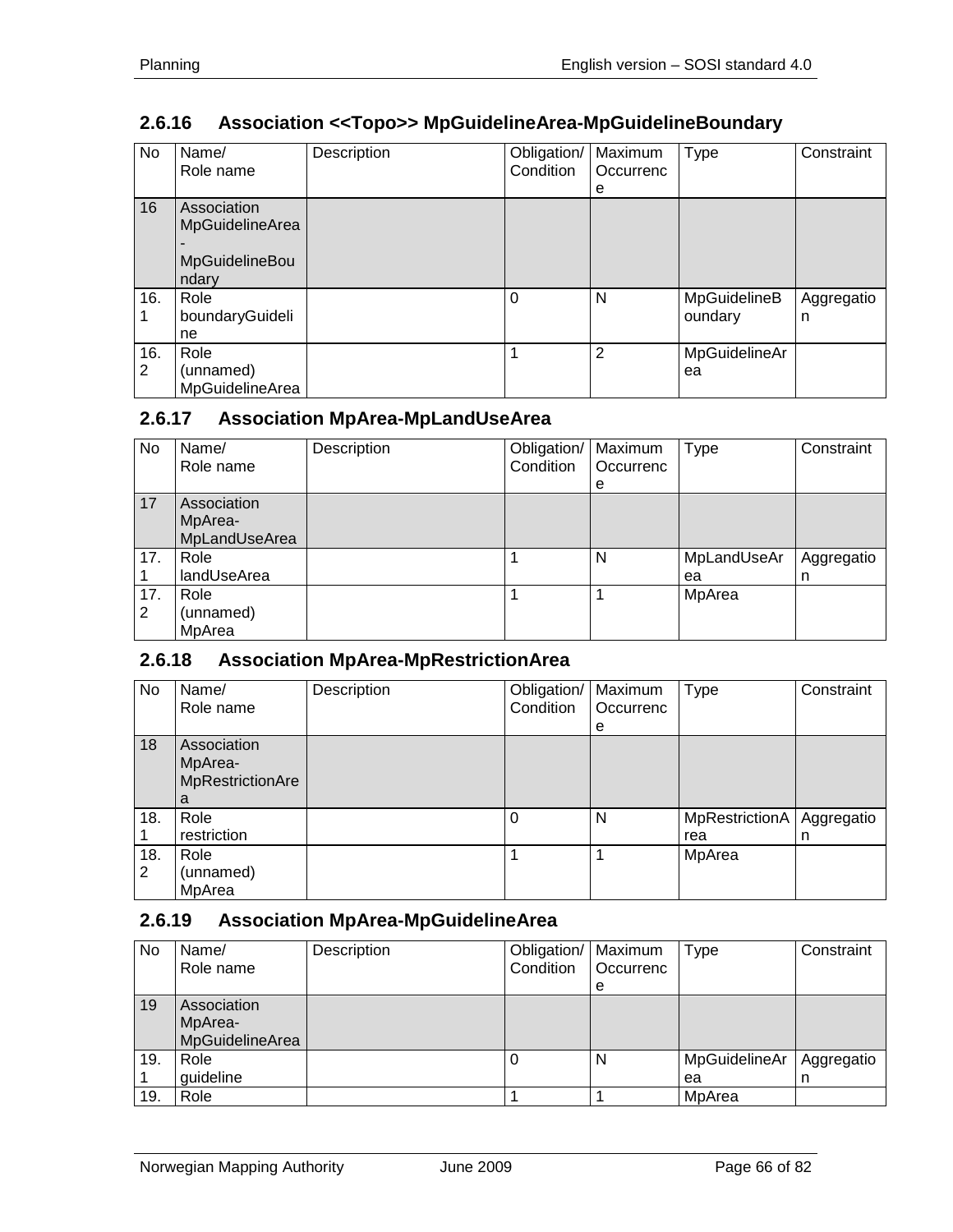| $\overline{\phantom{a}}$<br>- | .<br>.        |  |  |  |
|-------------------------------|---------------|--|--|--|
|                               | - 1<br>MpArea |  |  |  |

# **2.6.20 Association MpArea-MpAnnotation**

| No       | Name/<br>Role name                     | Description | Obligation/<br>Condition | Maximum<br>Occurrenc<br>e | <b>Type</b>  | Constraint      |
|----------|----------------------------------------|-------------|--------------------------|---------------------------|--------------|-----------------|
| 20       | Association<br>MpArea-<br>MpAnnotation |             |                          |                           |              |                 |
| 20.      | Role<br>annotation                     |             |                          | N                         | MpAnnotation | Aggregatio<br>n |
| 20.<br>2 | Role<br>(unnamed)<br>MpArea            |             |                          |                           | MpArea       |                 |

#### **2.6.21 Association MpArea-MpTransportationLine**

| No  | Name/             | Description | Obligation/ | Maximum   | <b>Type</b>    | Constraint |
|-----|-------------------|-------------|-------------|-----------|----------------|------------|
|     | Role name         |             | Condition   | Occurrenc |                |            |
|     |                   |             |             | е         |                |            |
| 21  | Association       |             |             |           |                |            |
|     | MpArea-           |             |             |           |                |            |
|     | MpTransportatio   |             |             |           |                |            |
|     | nLine             |             |             |           |                |            |
| 21. | Role              |             | 0           | N         | MpTransportati | Aggregatio |
|     | transportationLin |             |             |           | onLine         | n          |
|     | е                 |             |             |           |                |            |
| 21. | Role              |             |             |           | MpArea         |            |
| 2   | (unnamed)         |             |             |           |                |            |
|     | MpArea            |             |             |           |                |            |

## **2.6.22 Association MpArea-MpTransportationPoint**

| No       | Name/<br>Role name                                  | Description | Obligation/<br>Condition | Maximum<br>Occurrenc<br>е | <b>Type</b>               | Constraint      |
|----------|-----------------------------------------------------|-------------|--------------------------|---------------------------|---------------------------|-----------------|
| 22       | Association<br>MpArea-<br>MpTransportatio<br>nPoint |             |                          |                           |                           |                 |
| 22.      | Role<br>transportPoint                              |             | $\Omega$                 | N                         | MpTransportati<br>onPoint | Aggregatio<br>n |
| 22.<br>2 | Role<br>(unnamed)<br>MpArea                         |             |                          |                           | MpArea                    |                 |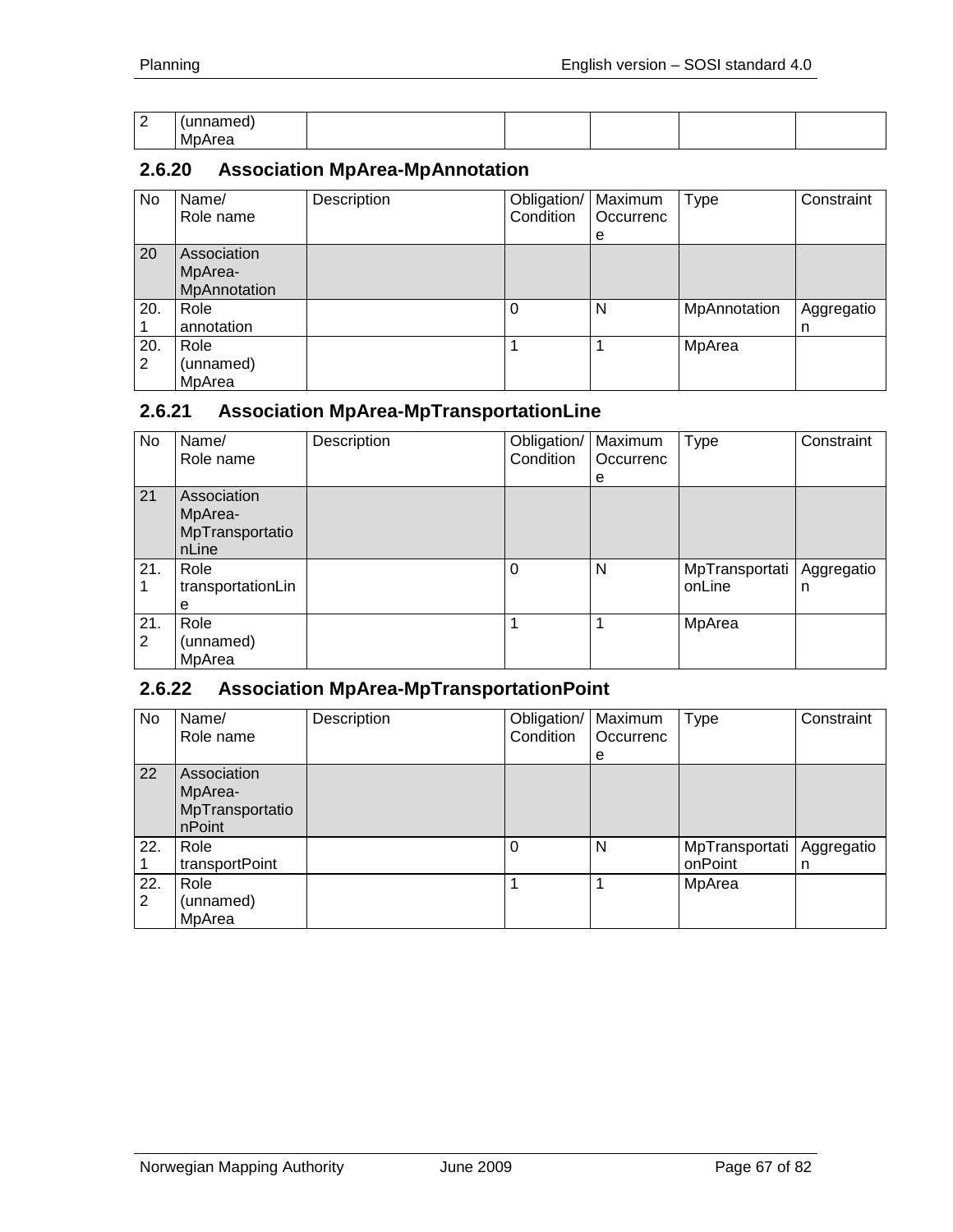# **2.6.23 CodeLists**

## **2.6.23.1 <<CodeList>> LandUseGuidelines**

| $\overline{\mathsf{N}}$ r | Code name                             | Definition/Description                                                                        | Code |
|---------------------------|---------------------------------------|-----------------------------------------------------------------------------------------------|------|
| $\overline{1}$            | CodeList                              | guidelines related to land use areas in general plan (PBA § 19-1, subsection 6 and § 20-4,    |      |
|                           | LandUseGuidelines                     | subsection 1)                                                                                 |      |
| 1.1                       | Guidelines in ANR areas               | FF-Guidelines in ANR areas (for generalization)                                               | 110  |
| 1.2                       | ANR area, predominantly agricultural  |                                                                                               | 111  |
| 1.3                       | ANR area, predominantly outdoor       |                                                                                               | 112  |
|                           | recreation                            |                                                                                               |      |
| 1.4                       | ANR area, predominantly nature        |                                                                                               | 113  |
|                           | conservation                          |                                                                                               |      |
| 1.5                       | Other guideline                       | FF-Other guideline (for generalization)                                                       | 120  |
| 1.6                       | Building/construction projects should | FF-important landscape, footpath / greenbelt, where building and construction projects should | 121  |
|                           | not be allowed                        | not be allowed                                                                                |      |
| 1.7                       | Building/construction projects may be | FF-important landscape, footpath / greenbelt, where building and construction projects may be | 122  |
|                           | allowed                               | allowed                                                                                       |      |
| 1.8                       | ANR area of special cultural          |                                                                                               | 123  |
|                           | landscape interest                    |                                                                                               |      |
| 1.9                       | Guidelines for administrative         | FF-Guidelines for administrative processing (for generalization)                              | 130  |
|                           | processing                            |                                                                                               |      |
| 1.10                      | City forest areas - Guidelines for    |                                                                                               | 131  |
|                           | administrative processing             |                                                                                               |      |
| 1.11                      | Shopping centre establishment -       |                                                                                               | 132  |
|                           | Guidelines for administrative         |                                                                                               |      |
|                           | processing                            |                                                                                               |      |
| 1.12                      | Other guidelines for administrative   |                                                                                               | 139  |
|                           | processing                            |                                                                                               |      |
| 1.13                      | NPG for the Oslo fjord                | FF-NPG for the Oslo fjord (PBA § 17-1, subsection 1, 1c) (for generalization)                 | 140  |
| 1.14                      | Building area - the Oslo fjord        |                                                                                               | 141  |
| 1.15                      | Open areas - the Oslo fjord           |                                                                                               | 142  |
| 1.16                      | Beach soning - Oslo fjord             |                                                                                               | 143  |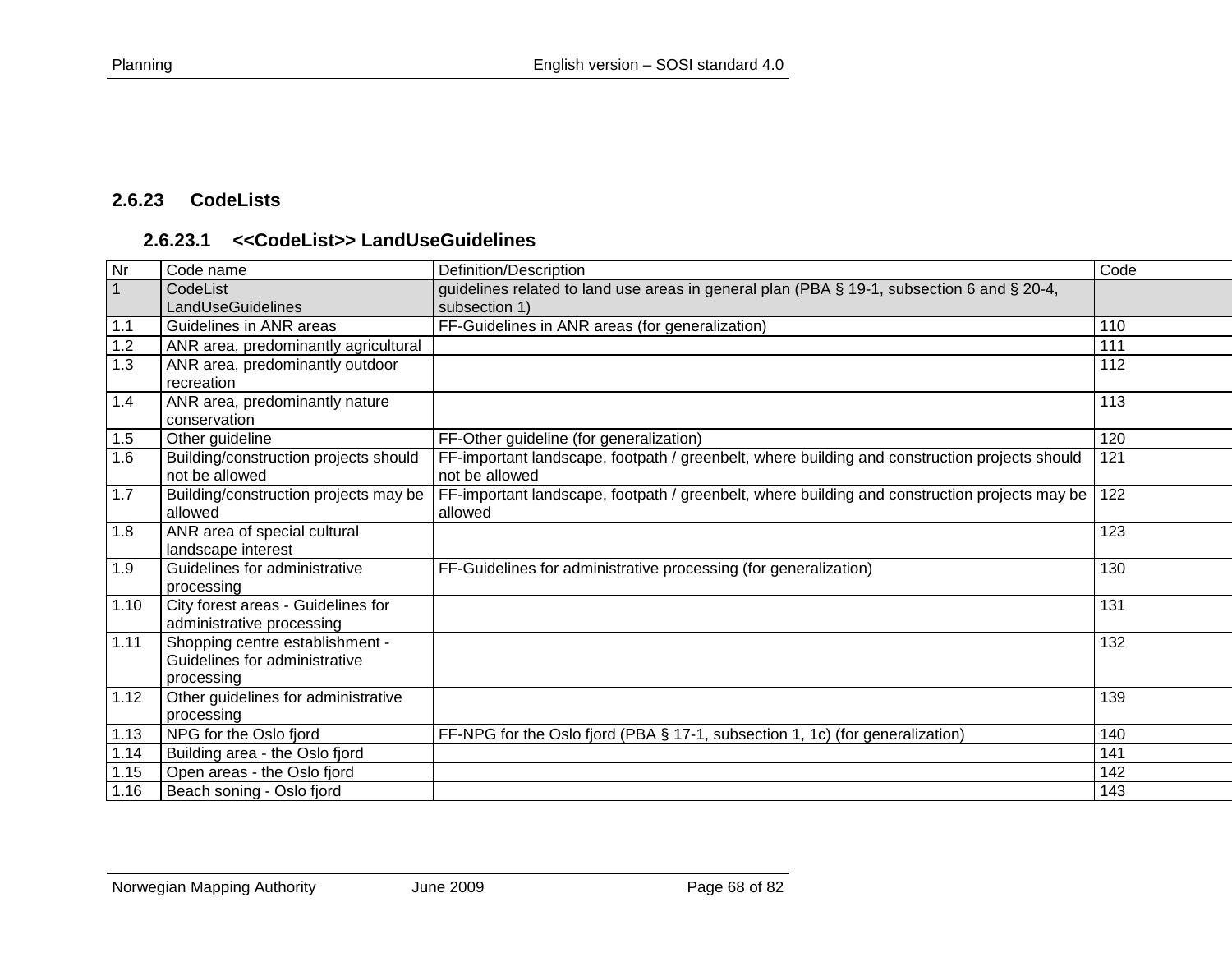| 1.17 | Sea area - the Oslo fjord       |                                                                                                                                                                                    | 144 |
|------|---------------------------------|------------------------------------------------------------------------------------------------------------------------------------------------------------------------------------|-----|
| 1.18 | NPG for protected watercourses  | FF-NPG for protected watercourses (PBA § 17-1, subsection 1, 1f) (for generalization)                                                                                              | 150 |
| 1.19 | Watercourse zone NPG            | FF-main rivers, tributary rivers, large brooks, lakes and ponds and areas up to 100 m width<br>along the banks/shorelines of these                                                 | 151 |
| 1.20 | Watercourse zone category 1 NPG | FF-Watercourse zone in and near cities and densely populated areas, which has or may come<br>to have great significance for outdoor life                                           | 152 |
| 1.21 | Watercourse zone category 2 NPG | FF-Watercourse zone with moderate intervention in the waterflow itself and where the<br>surroundings consist of outfield, forestry and agricultural areas with scattered buildings | 153 |
| 1.22 | Watercourse zone category 3 NPG | FF-Watercourse zone which is minimally affected by modern human activity, and which<br>therefore has considerable recreational/experiential and scientific value                   | 154 |
| 1.23 | Watercourse zone category 4 NPG | FF-Watercourse zone with local definition adopted by the municipality                                                                                                              | 155 |
| 1.24 | Watershed for other NPG (RPR)   | FF-other parts of the watershed which, based on technical documentation, have significance<br>for the preservation value of the watercourse                                        | 156 |

# **2.6.23.2 <<CodeList>> TransportationLineType**

| Nr             | Code name                             | Definition/Description                                                                         | Code |
|----------------|---------------------------------------|------------------------------------------------------------------------------------------------|------|
| $\overline{2}$ | CodeList                              | line in important element of the transportation system in land use part of municipal or county |      |
|                | TransportationLineType                | plan                                                                                           |      |
| 2.1            | Road network                          | Road network (for generalization)                                                              | 1120 |
| 2.2            | ??Non-local road                      |                                                                                                | 1121 |
| 2.3            | Primary road                          |                                                                                                | 1122 |
| 2.4            | Trunk road                            |                                                                                                | 1124 |
| 2.5            | Access road                           |                                                                                                | 1125 |
| 2.6            | Pedestrian/bicycle path               |                                                                                                | 1130 |
| 2.7            | Bicycle path                          |                                                                                                | 1131 |
| 2.8            | Walkway                               |                                                                                                | 1132 |
| 2.9            | ??Touring road / footpath route       | ??Touring road / footpath route (for generalization)                                           | 1140 |
| 2.10           | Primary touring road                  |                                                                                                | 1141 |
| 2.11           | Local touring road                    |                                                                                                | 1142 |
| 2.12           | Ski tow                               |                                                                                                | 1143 |
| 2.13           | Railway                               |                                                                                                | 1151 |
| 2.14           | Tram line (suburban rail / streetcar) |                                                                                                | 1152 |
| 2.15           | Cableway                              |                                                                                                | 1155 |
| 2.16           | Shipping lane                         |                                                                                                | 1161 |
| 2.17           | Small craft sea lane                  |                                                                                                | 1162 |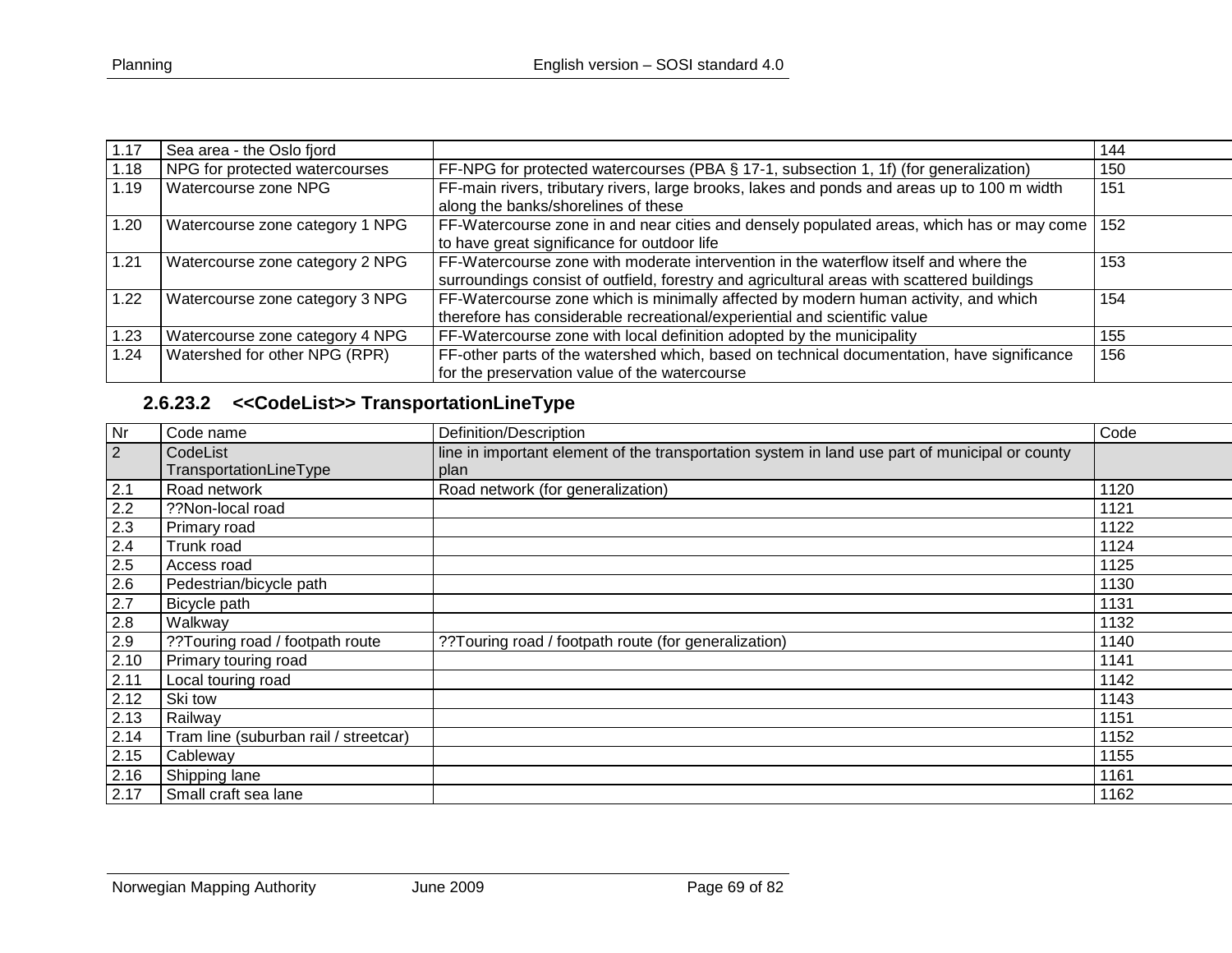#### **2.6.23.3 <<CodeList>> TransportationPointType**

| Nı         | Code name :               | Definition/Description                                                                         | Code |
|------------|---------------------------|------------------------------------------------------------------------------------------------|------|
| $\vert$ 3  | CodeList                  | point in important element of the transportation system in the land use part of a municipal or |      |
|            | TransportationPointType   | l county plan                                                                                  |      |
| $\vert$ 3. | l Road intersection       |                                                                                                | 1129 |
| 3.2        | Public transportation hub |                                                                                                | 1159 |

#### **2.6.23.4 <<CodeList>> KpPlanStatus**

| l Nr     | Code name                       | l Definition/Description_                                                                            | Code |
|----------|---------------------------------|------------------------------------------------------------------------------------------------------|------|
| <b>4</b> | CodeList                        | the handling of the plan (PBA $\S$ § 19-4, 20-5, 27-1, 27-2, 28-1 and 28-2) as well as the effect of |      |
|          | KpPlanStatus                    | the plan (PBA $\S$ § 19-6, 20-6, 28-2 and 31)                                                        |      |
| 4.1      | Planning initiated              |                                                                                                      |      |
| 4.2      | ??Proposed plan / Plan proposal |                                                                                                      |      |
| $-4.3$   | Current plan                    |                                                                                                      |      |

# **2.6.23.5 <<CodeList>> KpPlanProvisions**

| l Nr | Code name l                      | Definition/Description                                                                         | Code |
|------|----------------------------------|------------------------------------------------------------------------------------------------|------|
| 5    | CodeList                         | indicates whether plan has provisions, in that case whether they are a separate text and       |      |
|      | KpPlanProvisions                 | whether they are marked on the plan map (PBA $\S$ 20-4, subsection 2, letters a-h and $\S$ 26) |      |
| 15.1 | With provisions as separate text |                                                                                                |      |
| 15.2 | Without provisions               |                                                                                                |      |

# **2.6.23.6 <<CodeList>> KpPlanType**

| l Nr           | Code name                            | l Definition/Description_                                                                | Code           |
|----------------|--------------------------------------|------------------------------------------------------------------------------------------|----------------|
| $\overline{6}$ | CodeList                             | type of plan (PBA § 19-1, subsection 6, § 20-1, subsections 2 and 5 and § 22 and § 28-2) |                |
|                | KpPlanType                           |                                                                                          |                |
| 6.1            | Municipal master plan, land use part |                                                                                          | -20            |
| 6.2            | Municipal plan                       |                                                                                          | 2 <sup>1</sup> |

#### **2.6.23.7 <<CodeList>> LandUseRestrictions**

| Nr | Code name               | l Definition/Description                                                                  | Code |
|----|-------------------------|-------------------------------------------------------------------------------------------|------|
|    | CodeList                | supplementary provisions (PBA § 20-4, subsection 2, letters a-h and § 20-6, subsection 3) |      |
|    | l LandUseRestrictions   |                                                                                           |      |
|    | Supplemental provisions | FF-Supplemental provisions (the Planning and Building Act §20-4, subsection 2) (for       | 100  |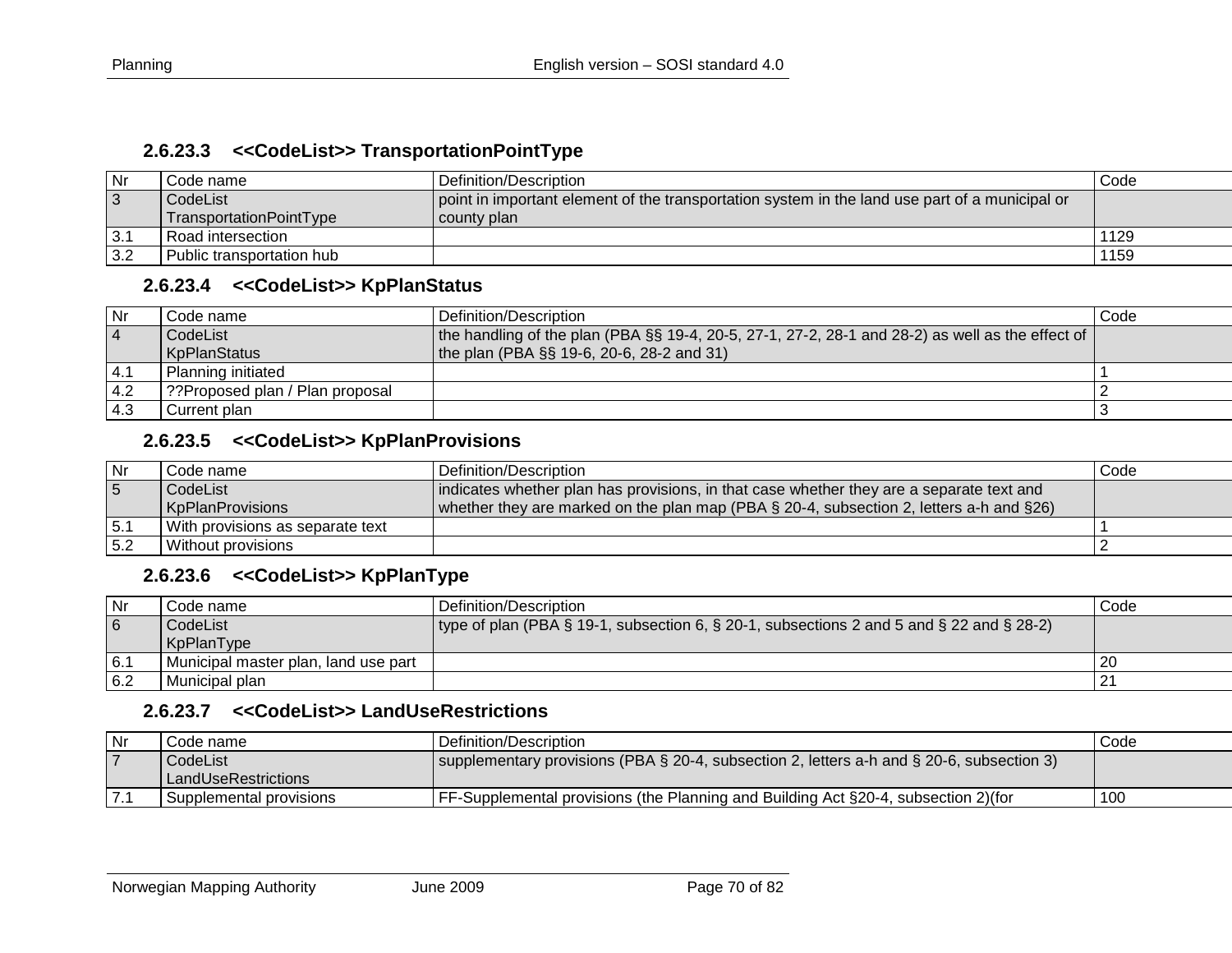|      |                                       | generalization)                                                                                |     |
|------|---------------------------------------|------------------------------------------------------------------------------------------------|-----|
| 7.2  | Requirements regarding                | FF-Requirements regarding zoning or building development plan (PBA § 20-4, subsection 2,       | 110 |
|      | zoning/building development plan      | letter a) (for generalization)                                                                 |     |
| 7.3  | Requirements regarding zoning plan    | FF-Requirements regarding zoning plan (PBA § 20-4, subsection 2, letter a)                     | 111 |
| 7.4  | Requirements regarding building       | FF-Requirements regarding building development plan (PBA § 20-4, subsection 2, letter a)       | 112 |
|      | development plan                      |                                                                                                |     |
| 7.5  | Best om rekkefølge, karakter, omfang  | Bestemmelser om utbyggingsrekkefølge, bebyg-gelsens karakter, omfang lokalisering m.v.         | 130 |
|      |                                       | (PBL § 20-4, 2. ledd, bokstav b og c). (For generalisering)                                    |     |
| 7.6  | Provisions regarding building         | FF-Provisions regarding building development sequence (PBA § 20-4, subsection 2, letter b).    | 131 |
|      | development sequence                  |                                                                                                |     |
| 7.7  | Provisions regarding the character of | FF-Provisions regarding the character of the building development (PBA § 20-4, subsection 2,   | 132 |
|      | the building development              | letter b)                                                                                      |     |
| 7.8  | Provisions regarding the scope of the | FF-Provisions regarding the scope of scattered building development in ANR areas (PBA §        | 133 |
|      | building development                  | 20-4, subsection 2, letter c)                                                                  |     |
| 7.9  | Provisions regarding localisation     | FF-Provisions regarding localisation of scattered building development in ANR areas (PBA §     | 134 |
|      |                                       | 20-4, subsection 2, letter c)                                                                  |     |
| 7.10 | Prohibition on leisure buildings      | FF-Provisions regarding prohibition on leisure buildings (PBA § 20-4, subsection 2, letter e). | 135 |
| 7.11 | Construction prohibition along        | FF-Provisions regarding prohibition on specifically designated building and construction       | 136 |
|      | watercourse                           | projects along watercourse up to 100 m from shoreline (PBA § 20-4, subsection 2, letter f)     |     |
| 7.12 | Område som er unntatt fra             | Område som er unntatt fra rettsvirkning (PBL § 20-4, 2. ledd, § 20-5, 5. og 7. ledd og § 20-6, | 140 |
|      | rettsvirkning                         | 3. ledd), (For generalisering)                                                                 |     |
| 7.13 | Area exempted because of Objection    | FF-Area exempt from legal effect because of objection (PBA § 20-5, subsection 5) or            | 141 |
|      |                                       | change/amendment (PBA § 20-5, subsection 7)                                                    |     |
| 7.14 | Area specially exempted from legal    | FF-Area which is specially exempted from legal effect (PBA § 20-4, subsection 2, letter h)     | 142 |
|      | effect                                |                                                                                                |     |
| 7.15 | Område unntatt for rettsvirkning      | Område som er unntatt rettsvirkning fordi tidligere vedtatt rikspolitisk bestemmelse,          | 149 |
|      |                                       | reguleringsplan eller bebyggelsesplan fortsatt skal gjelde (§ 20-6, 3. ledd)                   |     |
| 7.16 | Restrictions pursuant to other bodies | FF-Restrictions pursuant to bodies of law other than the PBA                                   | 400 |
|      | of law                                |                                                                                                |     |
| 7.17 | Drainage basin for potable water      | FF-Drainage basin potable water (PBA § 20-4, subsection 2)                                     | 410 |
| 7.18 | Groundwater area                      | FF-Groundwater area (PBA § 20-4, subsection 2)                                                 | 411 |
| 7.19 | Airplane noise zone                   | FF-Airplane noise zone (PBA § 20-4, subsection 2)                                              | 420 |
| 7.20 | Other restriction                     | FF-Other restrictions (PBA § 20-4, subsection 2)                                               | 499 |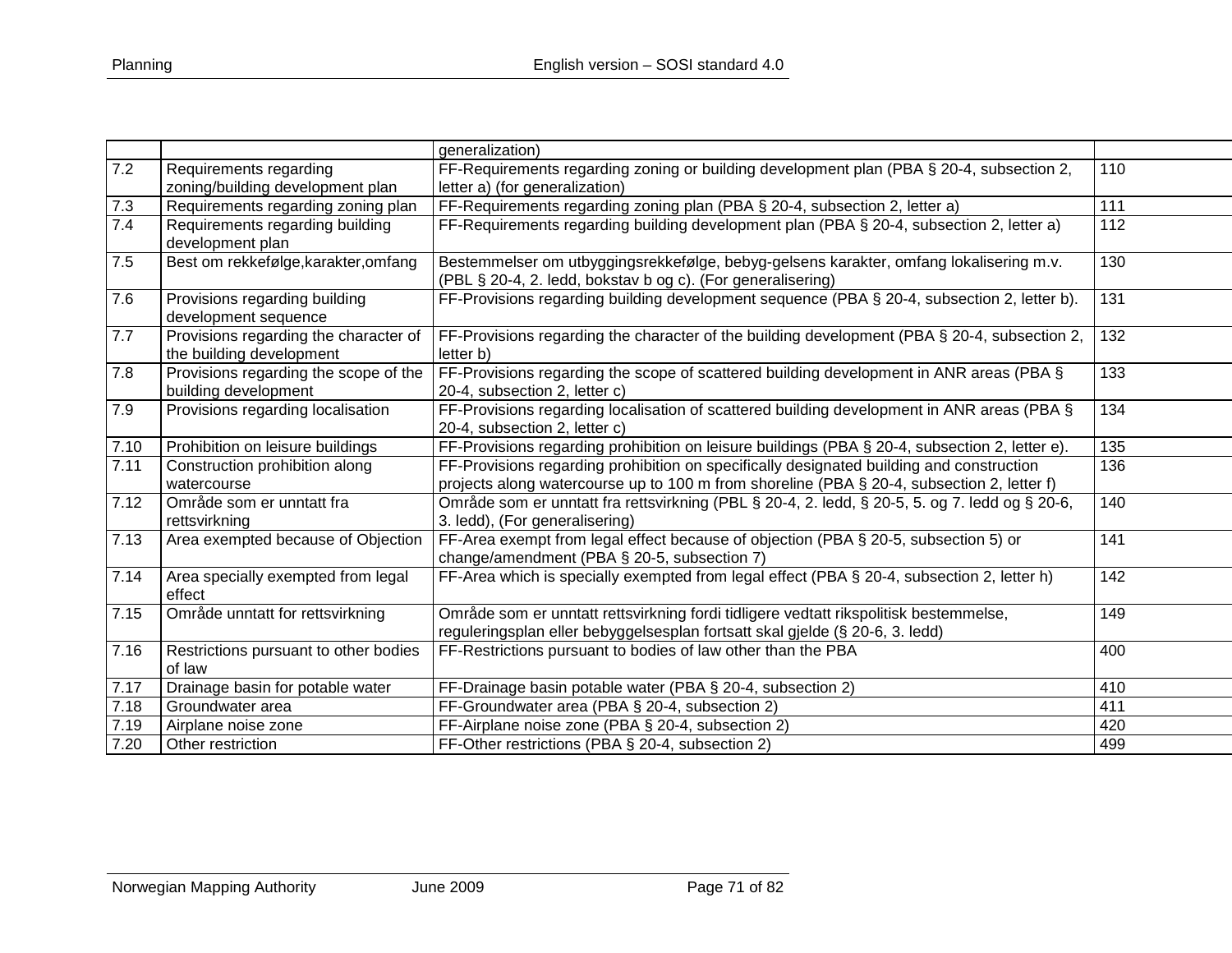# **2.7 Prohibition of building**

# **2.7.1 PbaBuildingSubdivisionProhibitionArea**

| No  | Name/<br>Role name                                            | Description                                                                     | Obligation/<br>Condition | Maximum<br>Occurrenc<br>e | Type                                              | Constraint       |
|-----|---------------------------------------------------------------|---------------------------------------------------------------------------------|--------------------------|---------------------------|---------------------------------------------------|------------------|
| 1   | Class<br>PbaBuildingSubd<br><i>ivisionProhibition</i><br>Area | temporary building and<br>subdivision prohibition<br>area (PBA $\S$ 33)         |                          |                           |                                                   |                  |
| 1.1 | extent                                                        | area over which an object<br>extends                                            | $\Omega$                 | 1                         | <b>SurfaceWithQu</b><br>ality                     |                  |
| 1.2 | position                                                      | location where the object<br>exists                                             | $\Omega$                 | 1                         | PointWithQuali<br>ty                              |                  |
| 1.3 | caseNumber                                                    | unique number for<br>individual cases and<br>individual decisions (PBA<br>§ 93) | 1                        | 1                         | Integer                                           |                  |
| 1.4 | dateOfDecision                                                | date of resolution/decision<br>on administrative decision<br>(PBA § 93)         | 1                        | 1                         | Date                                              |                  |
| 1.5 | Role<br>boundaryPbaBuil<br>dingSubdivisionP<br>rohibition     |                                                                                 | $\Omega$                 | N                         | PbaBuildingSu<br>bdivisionProhib<br>itionBoundary | Aggregrati<br>on |

## **2.7.2 PbaBuildingSubdivisionProhibitionBoundary**

| No  | Name/<br>Role name                                                       | Description                                                                             | Obligation/<br>Condition | Maximum<br>Occurrenc<br>е | Type                                          | Constraint |
|-----|--------------------------------------------------------------------------|-----------------------------------------------------------------------------------------|--------------------------|---------------------------|-----------------------------------------------|------------|
| 2   | <b>Class</b><br>PbaBuildingSubd<br>ivisionProhibition<br><b>Boundary</b> | delimitation of temporary<br>building and subdivision<br>prohibition area (PBA §<br>33) |                          |                           |                                               |            |
| 2.1 | border                                                                   | course following the<br>transition between<br>different real world<br>phenomena         | $\mathbf 1$              | 1                         | <b>CurveWithQual</b><br>ity                   |            |
| 2.2 | Role<br>(unnamed)<br>PbaBuildingSubd<br>ivisionProhibition<br>Area       |                                                                                         | 1                        | 2                         | PbaBuildingSu<br>bdivisionProhib<br>itionArea |            |

### **2.7.3 Association <<Topo>> PbaBuildingSubdivisionProhibitionArea-**

| Name/ | Description              | Obligation/   Maximum |                  | vpe | Constraint |
|-------|--------------------------|-----------------------|------------------|-----|------------|
| Role  |                          | Condition             | <b>Occurrenc</b> |     |            |
| name  |                          |                       | е                |     |            |
|       | Association              |                       |                  |     |            |
|       | PbaBuildingSubdivisionPr |                       |                  |     |            |
|       | ohibitionArea-           |                       |                  |     |            |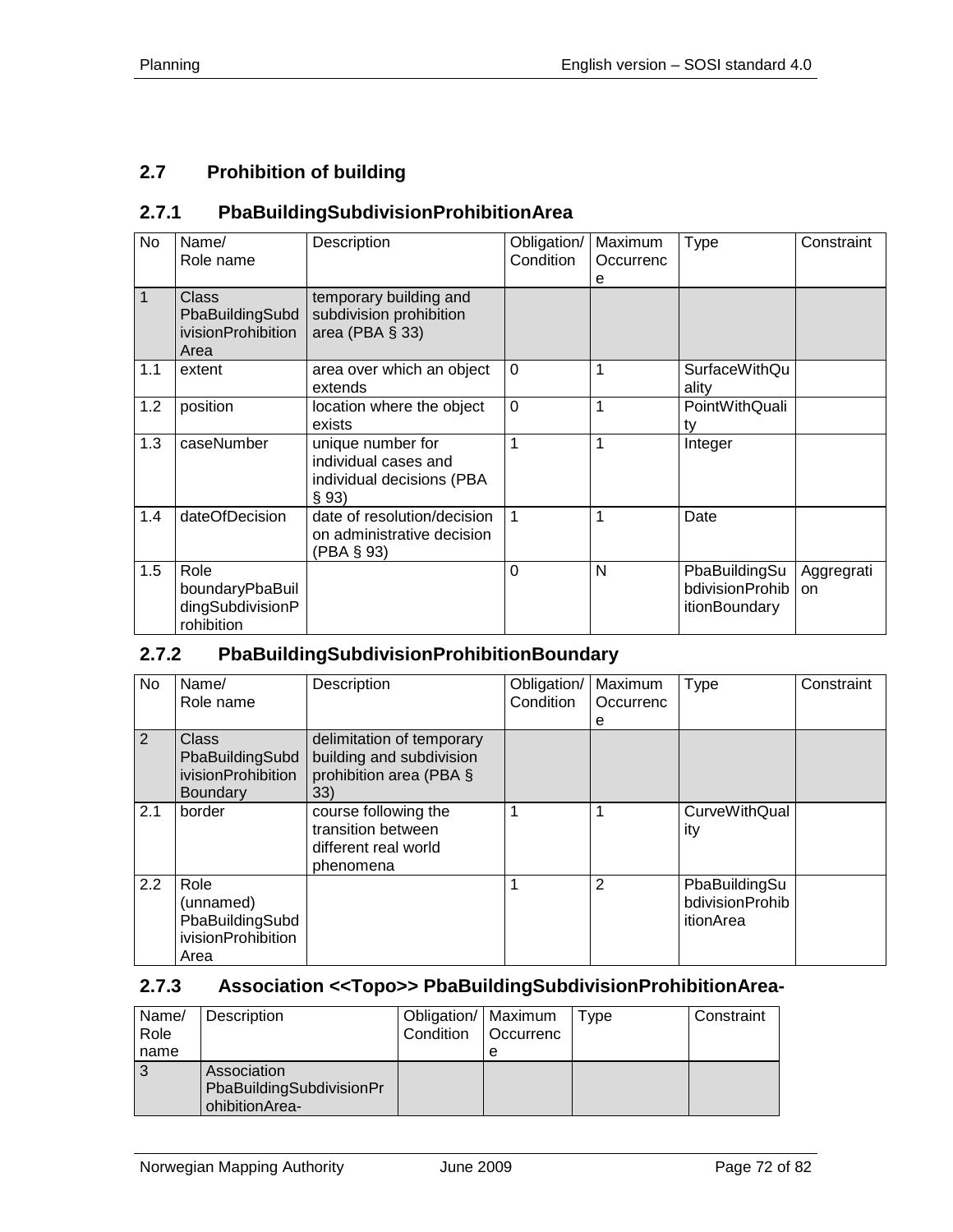|     | PbaBuildingSubdivisionPr<br>ohibitionBoundary                  |   |   |                                                          |
|-----|----------------------------------------------------------------|---|---|----------------------------------------------------------|
| 3.1 | Role<br>boundaryPbaBuildingSubd<br>ivisionProhibition          | 0 | N | PbaBuildin<br>gSubdivisi<br>onProhibiti<br>onBoundar     |
| 3.2 | Role<br>(unnamed)<br>PbaBuildingSubdivisionPr<br>ohibitionArea |   | 2 | <b>PhaBuildin</b><br>gSubdivisi<br>onProhibiti<br>onArea |

## **2.8 Projects**

## **2.8.1 PbaApplication**

| <b>No</b>    | Name/<br>Role name              | Description                                                                     | Obligation/<br>Condition | Maximum<br>Occurrenc<br>е | <b>Type</b>                   | Constraint       |
|--------------|---------------------------------|---------------------------------------------------------------------------------|--------------------------|---------------------------|-------------------------------|------------------|
| $\mathbf{1}$ | Class<br>PbaApplication         |                                                                                 |                          |                           |                               |                  |
| 1.1          | extent                          | area over which an object<br>extends                                            | $\Omega$                 | 1                         | <b>SurfaceWithQu</b><br>ality |                  |
| 1.2          | centerline                      | course followed by the<br>central part of the Object                            | $\Omega$                 | 1                         | <b>CurveWithQual</b><br>ity   |                  |
| 1.3          | position                        | location where the object<br>exists                                             | $\mathbf 0$              | 1                         | PointWithQuali<br>ty          |                  |
| 1.4          | caseNumber                      | unique number for<br>individual cases and<br>individual decisions (PBA<br>§ 93) | 1                        | 1                         | Integer                       |                  |
| 1.5          | caseType                        | content of case (PBA § 93)                                                      | 1                        | 1                         | CaseType                      |                  |
| 1.6          | caseScope                       | scope of case (PBA § 93)                                                        | 1                        | 1                         | CaseScope                     |                  |
| 1.7          | processingStatus                | status of case processing<br>(PBA § 93)                                         | 1                        | 1                         | processingStat<br><b>us</b>   |                  |
| 1.8          | registrationMetho<br>d          | method of registration of<br>cases and projects (PBA §<br>93)                   | $\Omega$                 | 1                         | RegistrationMe<br>thod        |                  |
| 1.9          | Role<br>boundaryApplicat<br>ion |                                                                                 | 0                        | N                         | PbaApplication<br>Boundary    | Aggregrati<br>on |

# **2.8.2 PbaApplicationBoundary**

| No. | Name/<br>Role name                         | Description                                                                                                         | Obligation/   Maximum<br>Condition | Occurrenc<br>е | Type                 | Constraint |
|-----|--------------------------------------------|---------------------------------------------------------------------------------------------------------------------|------------------------------------|----------------|----------------------|------------|
| 2   | <b>Class</b><br>PbaApplicationB<br>oundary | delimitation of application<br>area for case according to<br>the Planning and Building<br>Act (individual decision) |                                    |                |                      |            |
| 2.1 | border                                     | course following the<br>transition between<br>different real world                                                  |                                    |                | CurveWithQual<br>ity |            |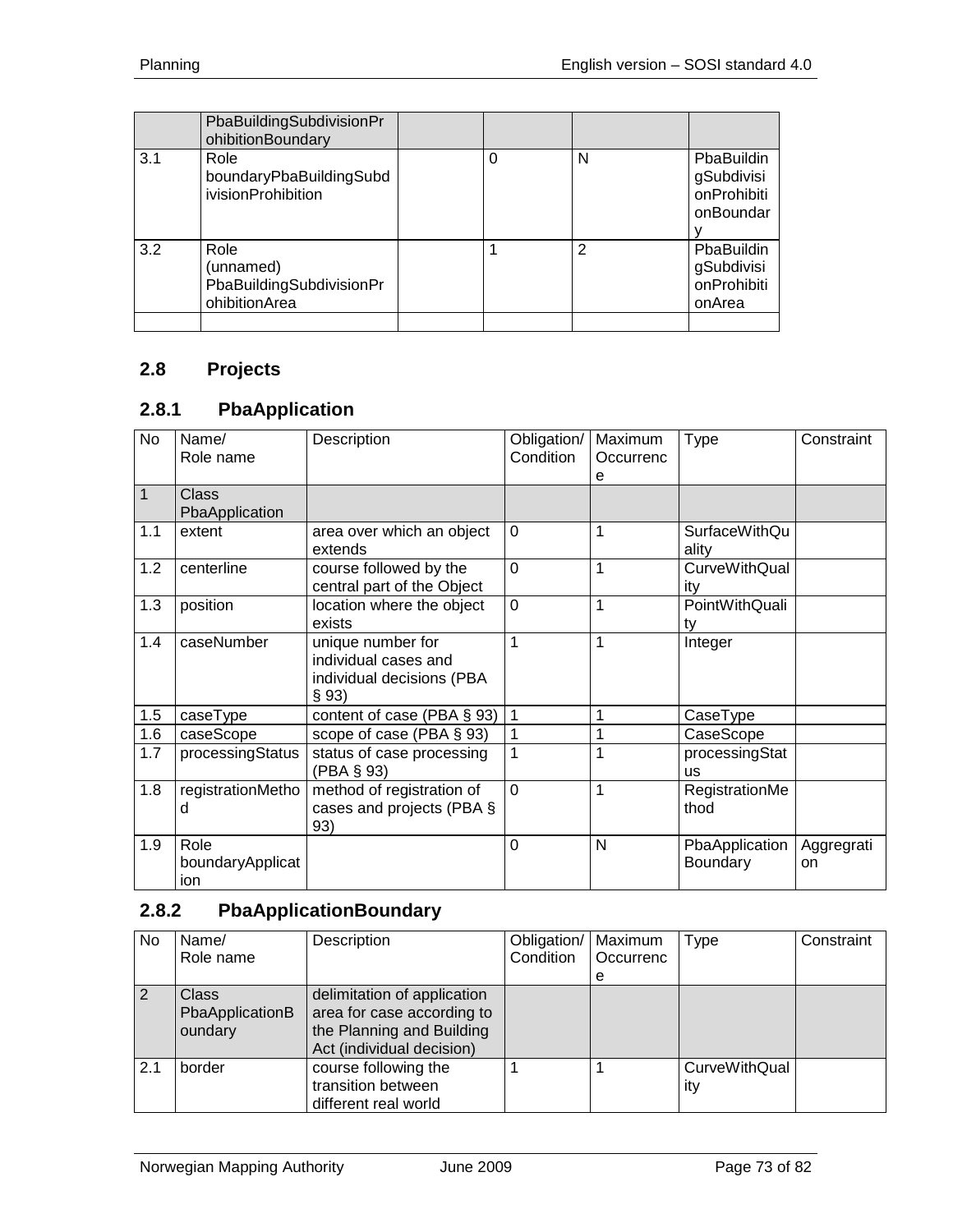|           |                | phenomena |  |                |  |
|-----------|----------------|-----------|--|----------------|--|
| ററ<br>ے ۔ | Role           |           |  | PbaApplication |  |
|           | (unnamed)      |           |  |                |  |
|           | PbaApplication |           |  |                |  |

# **2.8.3 PbaProject**

| <b>No</b> | Name/<br>Role name         | Description                                                                                                                                                                                                                                                  | Obligation/<br>Condition | Maximum<br>Occurrenc<br>е | <b>Type</b>                 | Constraint |
|-----------|----------------------------|--------------------------------------------------------------------------------------------------------------------------------------------------------------------------------------------------------------------------------------------------------------|--------------------------|---------------------------|-----------------------------|------------|
| 3         | <b>Class</b><br>PbaProject | project (PBA § 93)                                                                                                                                                                                                                                           |                          |                           |                             |            |
| 3.1       | extent                     | area over which an object<br>extends                                                                                                                                                                                                                         | 0                        | 1                         | SurfaceWithQu<br>ality      |            |
| 3.2       | centerline                 | course followed by the<br>central part of the Object                                                                                                                                                                                                         | 0                        | 1                         | <b>CurveWithQual</b><br>ity |            |
| 3.3       | position                   | location where the object<br>exists                                                                                                                                                                                                                          | 0                        | 1                         | PointWithQuali<br>ty        |            |
| 3.4       | caseNumber                 | unique number for<br>individual cases and<br>individual decisions (PBA<br>§ 93)                                                                                                                                                                              | 1                        | 1                         | Integer                     |            |
| 3.5       | projectNumber              | sub-numbering of projects<br>in case (PBA § 93)                                                                                                                                                                                                              | 1                        | 1                         | Integer                     |            |
| 3.6       | dateOfDecision             | date of resolution/decision<br>on administrative decision<br>(PBA § 93)                                                                                                                                                                                      | 1                        | 1                         | Date                        |            |
| 3.7       | decisionType               | content of project decision<br>in cases (PBA § 93)                                                                                                                                                                                                           | 1                        | 1                         | DecisionType                |            |
| 3.8       | projectType                | type of project within<br>decided cases (PBA § 93)                                                                                                                                                                                                           | 1                        | 1                         | ActionType                  |            |
| 3.9       | cadastralNumber            | unique identification of<br>cadastral unit within<br>municipality                                                                                                                                                                                            | $\mathbf 0$              | 1                         | CadastralNum<br>ber         |            |
| 3.1<br>0  | streetAddress              | address information for<br>street addresses Note 1:<br>Street addresses are<br>indicated by street<br>number, house number<br>and sometimes a letter as<br>well as a sub-number.                                                                             | 0                        | 1                         | StreetAddressI<br>d         |            |
| 3.1<br>1  | landRegisterAddr<br>ess    | unique identification of a<br>cadastral address                                                                                                                                                                                                              | $\mathbf 0$              | 1                         | CadastralAddr<br>essId      |            |
| 3.1<br>2  | buildingNumber             | statistics Norway's<br>numbering of buildings.<br>The number is nationwide,<br>and the municipalities<br>have been allocated one<br>or more number series.<br>The first 8 digits are the<br>serial number, while the<br>ninth is a modulo-11 check<br>digit. | $\mathbf 0$              | 1                         | Integer                     |            |
| 3.1<br>3  | annexNo                    | serial numbering of<br>annexes to a main building                                                                                                                                                                                                            | 0                        | 1                         | Integer                     |            |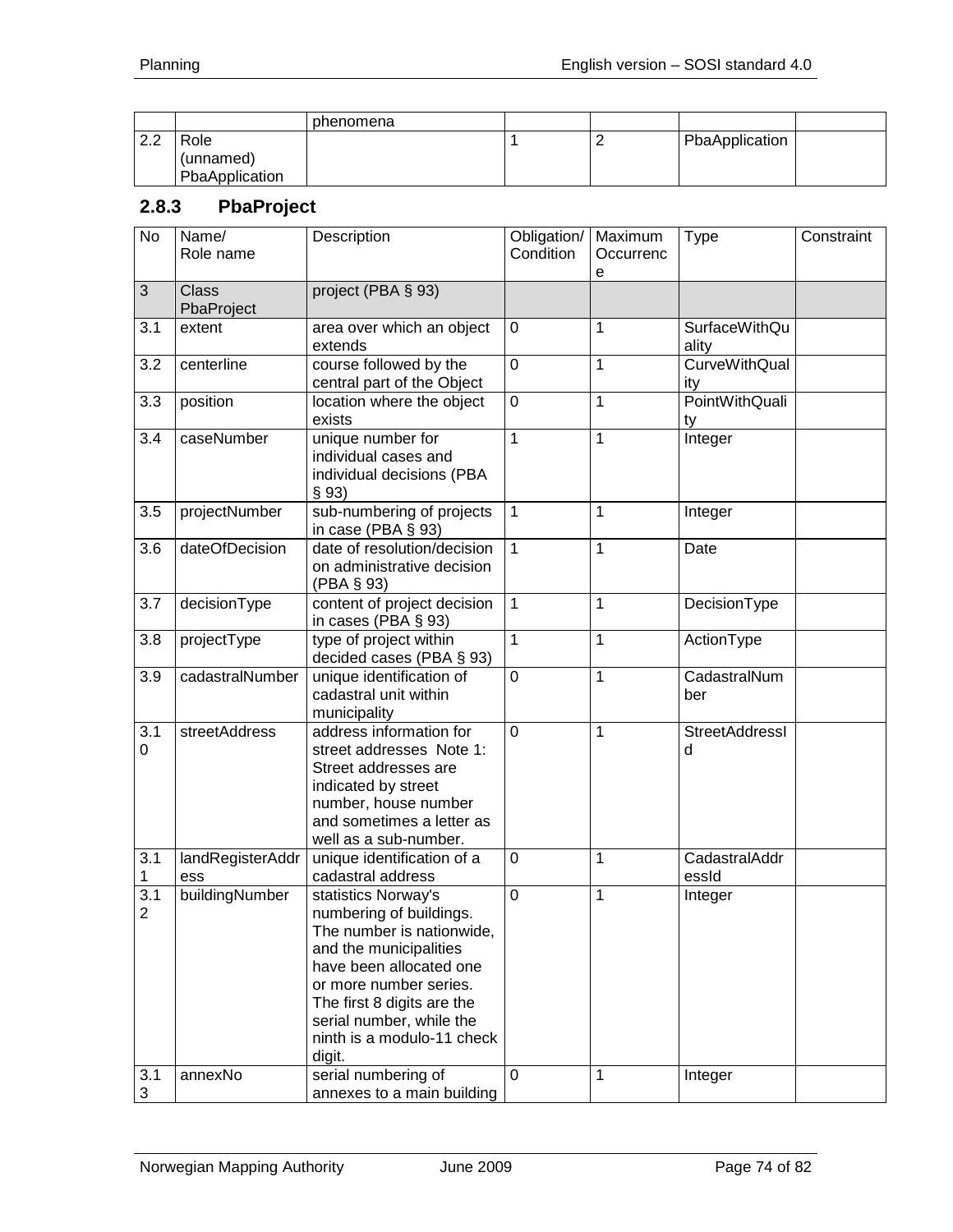| 3.1<br>4 | projectDescriptio<br>n         | thorough description of<br>individual project types<br>within cases (PBA $\S$ 93)                                                                                     | $\mathbf 0$ |   | CharacterStrin<br>g    |                  |
|----------|--------------------------------|-----------------------------------------------------------------------------------------------------------------------------------------------------------------------|-------------|---|------------------------|------------------|
| 3.1<br>5 | dispensation                   | dispensation related to<br>decided project (PBA § 93)                                                                                                                 | $\Omega$    | 1 | Dispensation           |                  |
| 3.1<br>6 | verticalLevel                  | the location of the plan or<br>its contents in relation to<br>the Earth's surface (PBA §<br>19-1, subsection 6, § 20-1,<br>subsections 2 and 5, §§ 22<br>and $28-2$ ) | $\Omega$    | 1 | VerticalLevel          |                  |
| 3.1      | mapRegistration                | status of map registration<br>of decided projects (PBA §<br>93) Note: is changed<br>when the project is<br>registered on the base<br>map                              | $\Omega$    | 1 | MapRegistratio<br>n    |                  |
| 3.1<br>8 | registrationMetho<br>d         | method of registration of<br>cases and projects (PBA §<br>93)                                                                                                         | $\Omega$    | 1 | RegistrationMe<br>thod |                  |
| 3.1<br>9 | Role<br>boundaryPbaProj<br>ect |                                                                                                                                                                       | $\Omega$    | N | PbaProjectBou<br>ndary | Aggregrati<br>on |

# **2.8.4 PbaProjectBoundary**

| No.            | Name/<br>Role name                     | Description                                                                     | Obligation/<br>Condition | Maximum<br>Occurrenc | <b>Type</b>                 | Constraint |
|----------------|----------------------------------------|---------------------------------------------------------------------------------|--------------------------|----------------------|-----------------------------|------------|
| $\overline{4}$ | <b>Class</b><br>PbaProjectBound<br>ary | delimitation of project<br>(PBA § 93)                                           |                          | е                    |                             |            |
| 4.1            | border                                 | course following the<br>transition between<br>different real world<br>phenomena |                          |                      | <b>CurveWithQual</b><br>ity |            |
| 4.2            | Role<br>(unnamed)<br>PbaProject        |                                                                                 |                          | 2                    | PbaProject                  |            |

## **2.8.5 Association <<Topo>> PbaApplication-PbaApplicationBoundary**

| No  | Name/<br>Role name                                           | Description | Obligation/<br>Condition | Maximum<br>Occurrenc | Type                              | Constraint      |
|-----|--------------------------------------------------------------|-------------|--------------------------|----------------------|-----------------------------------|-----------------|
|     |                                                              |             |                          | е                    |                                   |                 |
| 5   | Association<br>PbaApplication-<br>PbaApplicationB<br>oundary |             |                          |                      |                                   |                 |
| 5.1 | Role<br>boundaryApplicat<br>ion                              |             | $\Omega$                 | N                    | PbaApplication<br><b>Boundary</b> | Aggregatio<br>n |
| 5.2 | Role<br>(unnamed)<br>PbaApplication                          |             | 1                        | $\overline{2}$       | PbaApplication                    |                 |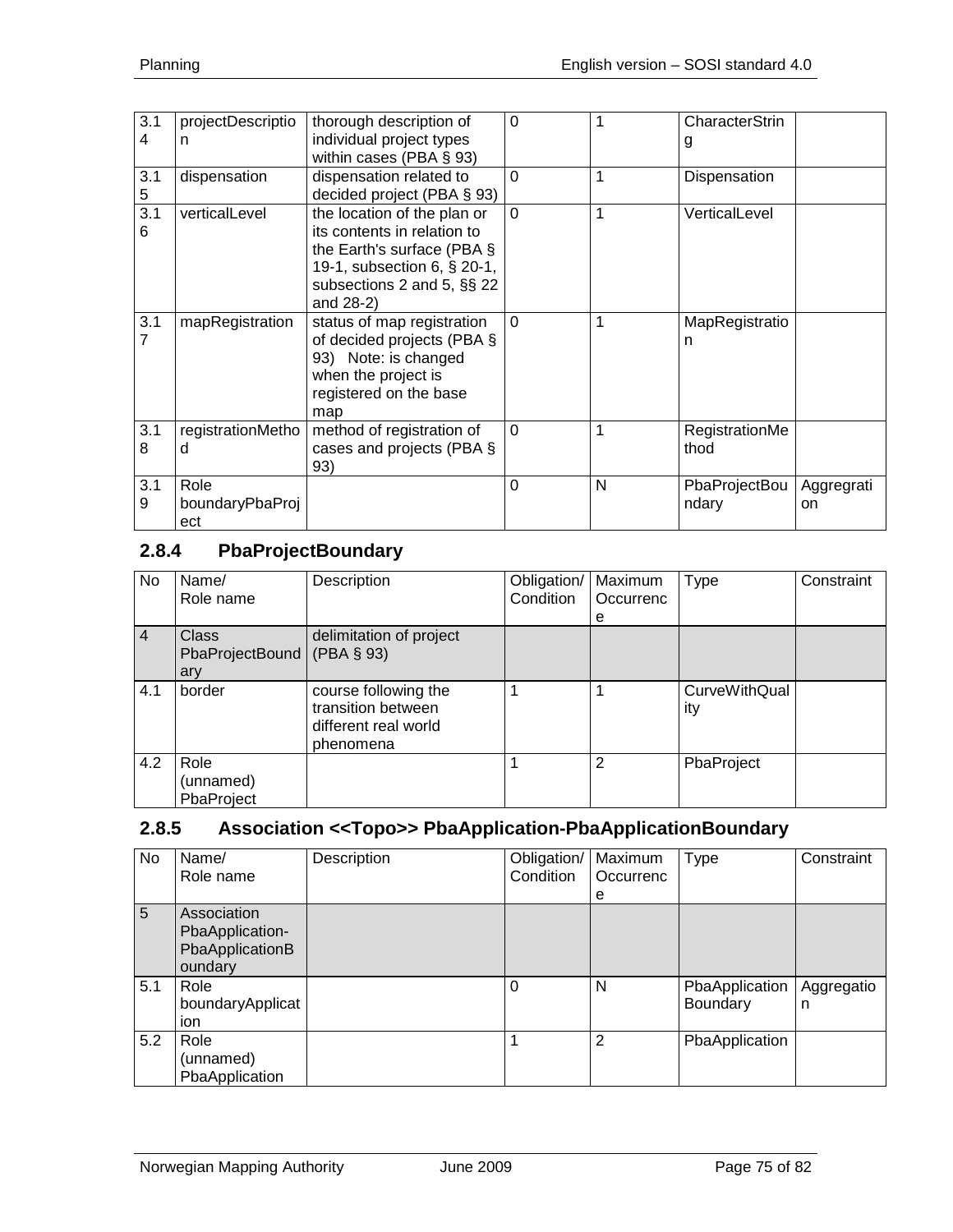| No  | Name/<br>Role name                                   | Description | Obligation/<br>Condition | Maximum<br>Occurrenc | <b>Type</b>            | Constraint      |
|-----|------------------------------------------------------|-------------|--------------------------|----------------------|------------------------|-----------------|
|     |                                                      |             |                          | e                    |                        |                 |
| 6   | Association<br>PbaProject-<br>PbaProjectBound<br>ary |             |                          |                      |                        |                 |
| 6.1 | Role<br>boundaryPbaProj<br>ect                       |             | 0                        | N                    | PbaProjectBou<br>ndary | Aggregatio<br>n |
| 6.2 | Role<br>(unnamed)<br>PbaProject                      |             |                          | 2                    | PbaProject             |                 |

# **2.8.6 Association <<Topo>> PbaProject-PbaProjectBoundary**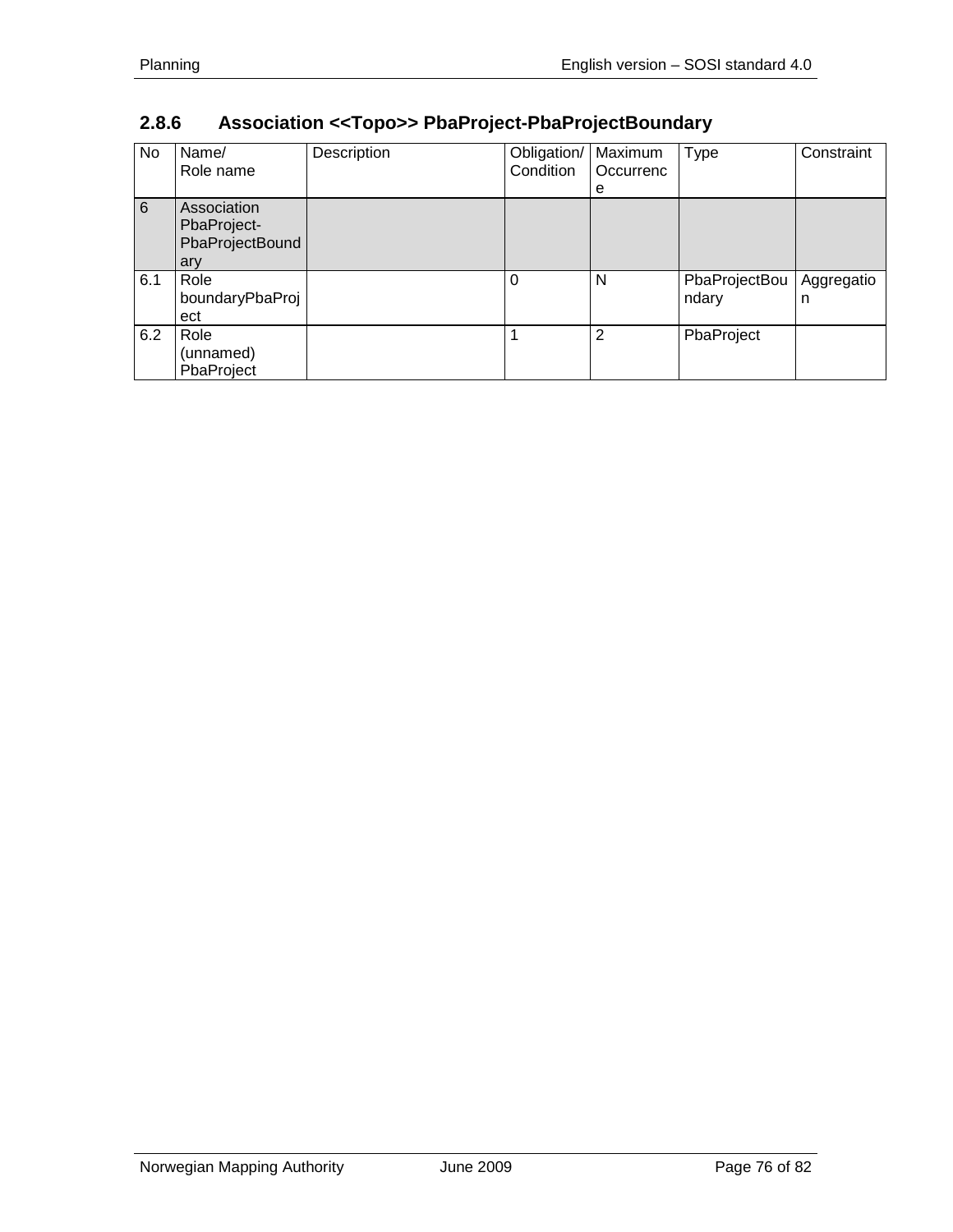## **2.8.7 CodeLists**

# **2.8.7.1 <<CodeList>> ActionType**

| Nr   | Code name                             | Definition/Description                                                                               | Code            |
|------|---------------------------------------|------------------------------------------------------------------------------------------------------|-----------------|
|      | CodeList                              |                                                                                                      |                 |
|      | ActionType                            |                                                                                                      |                 |
| 1.1  | Work which requires a building permit | Work which requires a building permit (PBA § 93)                                                     | 10              |
| 1.2  | New construction/Extension/Addition,  | Erection, extension, addition, underpinning or placement of permanent, temporary or portable         | 20              |
|      | facility                              | building, structure or facility (PBA § 93a), (for generalization)                                    |                 |
| 1.3  | New construction                      | New construction (PBA § 93a)                                                                         | 21              |
| 1.4  | Extension                             | Extension (PBA § 93a)                                                                                | 22              |
| 1.5  | Addition                              | Addition (PBA § 93a)                                                                                 | 23              |
| 1.6  | Substructure                          | Substructure (PBA § 93a)                                                                             | 24              |
| 1.7  | <b>Structure</b>                      | Structure (PBA § 93a)                                                                                | $\overline{25}$ |
| 1.8  | Alteration of the exterior (of a      | Alteration of the exterior (of a building), significant change or significant repair of project (PBA | 30              |
|      | building), change/repair              | $§$ 93b)                                                                                             |                 |
| 1.9  | Alteration of the exterior (of a      | Alteration of the exterior (of a building) (PBA § 93b)                                               | 31              |
|      | building)                             |                                                                                                      |                 |
| 1.10 | Repair                                | Repair (PBA § 93b)                                                                                   | 32              |
| 1.11 | Change of use, expansion/change of    | Change of use or significant expansion or significant change of former operation of project          | 35              |
|      | operation                             | (PBA § 93c)                                                                                          |                 |
| 1.12 | Demolition of project                 | Demolition of project (PBA § 93d)                                                                    | 39              |
| 1.13 | Technical building installation       | Erection, alteration or repair of technical building installations (PBA § 93e)                       | 40              |
| 1.14 | Lift, escalator                       | Lift, escalator (PBA § 93e)                                                                          | 41              |
| 1.15 | Ventilation facility                  | Ventilation facility (PBA § 93e)                                                                     | 42              |
| 1.16 | Joining of separately occupied units  | 93f. Division or joining of separately occupied units in residences as well as other                 | 45              |
|      | in residences                         | reconstruction intended to convert dwellings to another purpose                                      |                 |
| 1.17 | Fencing, signs, advertising, etc.     | Erecting fencing-off from road; signs or advertising devices, etc. (PBA § 93g)                       | 50              |
| 1.18 | Fence                                 | Fence (PBA § 93g)                                                                                    | $\overline{51}$ |
| 1.19 | Wall                                  | Wall (PBA § 93g)                                                                                     | 52              |
| 1.20 | Noise barrier                         | Noise barrier (PBA § 93g)                                                                            | 53              |
| 1.21 | Signs, etc                            | Signs, etc. (PBA § 93g)                                                                              | 54              |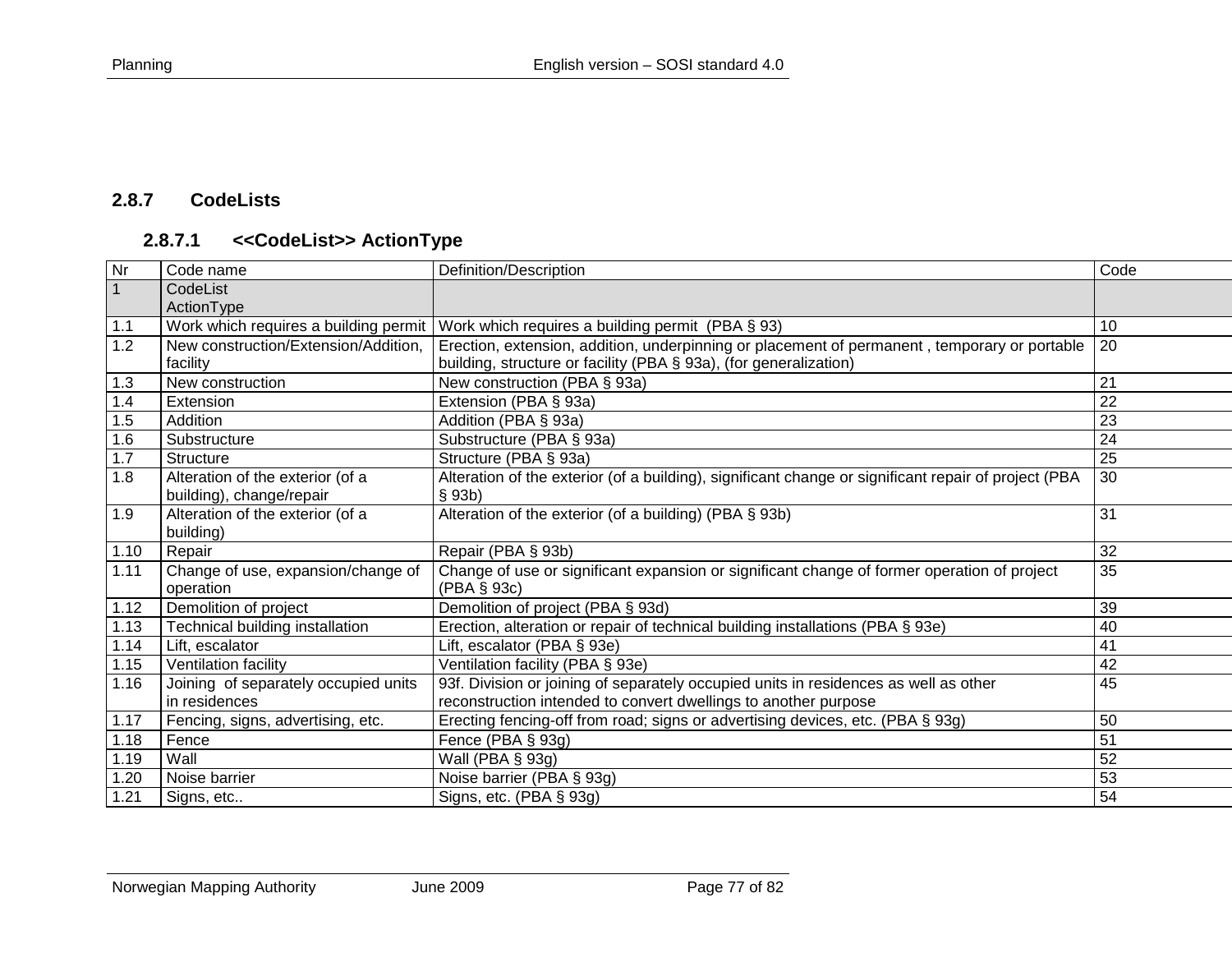| 1.22 | Subdivision of property                 | Subdivision of property or the like leased out for more than 10 years (PBA § 93h) | 60 |
|------|-----------------------------------------|-----------------------------------------------------------------------------------|----|
| 1.23 | Partition line                          | Partition line (PBA § 93h)                                                        | 61 |
| .24  | Boundary adjustment                     | Boundary adjustment (PBA § 93h)                                                   | 62 |
| 1.25 | Substantial terrain intervention        | Substantial terrain intervention (PBA § 93i)                                      | 65 |
| 1.26 | Fill??                                  | Fill?? (PBA $\S$ 93i)                                                             | 66 |
| 1.27 | Soil extraction site                    | Soil extraction site (PBA § 93i)                                                  | 67 |
| 1.28 | Installation of road, parking lot, etc. | Installation of road or parking lot, etc. (PBA § 93j)                             | 70 |
| 1.29 | Road, parking, etc.                     | Road, parking, etc. (PBA § 93j)                                                   | 7, |
| 1.30 | Golf course, riding ground, etc.        | Golf course, riding ground, etc. (PBA § 93j)                                      | 72 |
| 1.31 | Other decisions                         |                                                                                   | 80 |
| 1.32 | Exit road permit                        |                                                                                   | 81 |
| 1.33 | Closure of exit road                    |                                                                                   | 82 |
| 1.34 | Discharge permit                        |                                                                                   | 83 |

## **2.8.7.2 <<CodeList>> MapRegistration**

| Nr             | Code name                  | Definition/Description                                                                      | Code |
|----------------|----------------------------|---------------------------------------------------------------------------------------------|------|
| $\overline{2}$ | l CodeList                 | status of map registration of decided projects (PBA § 93) Note: is changed when the project |      |
|                | <b>MapRegistration</b>     | is registered on the base map                                                               |      |
| 2.1            | Not measured in on the map |                                                                                             |      |
| 2.2            | Measured in on the map     |                                                                                             |      |

## **2.8.7.3 <<CodeList>> DecisionType**

| Nr  | Code name              | Definition/Description                          | Code |
|-----|------------------------|-------------------------------------------------|------|
| 3   | CodeList               | content of project decision in cases (PBA § 93) |      |
|     | DecisionType           |                                                 |      |
| 3.1 | Authorised             |                                                 |      |
| 3.2 | Authorised temporarily |                                                 |      |
| 3.3 | Retracted              |                                                 |      |
| 3.4 | Revoked                |                                                 |      |
| 3.5 | Obsolete               |                                                 |      |
| 3.6 | Denied                 |                                                 |      |

## **2.8.7.4 <<CodeList>> Dispensation**

| <b>Nr</b> | $\sim$<br>nome<br>$\sim$<br> | rınıtıon<br>)escriptior | Code |
|-----------|------------------------------|-------------------------|------|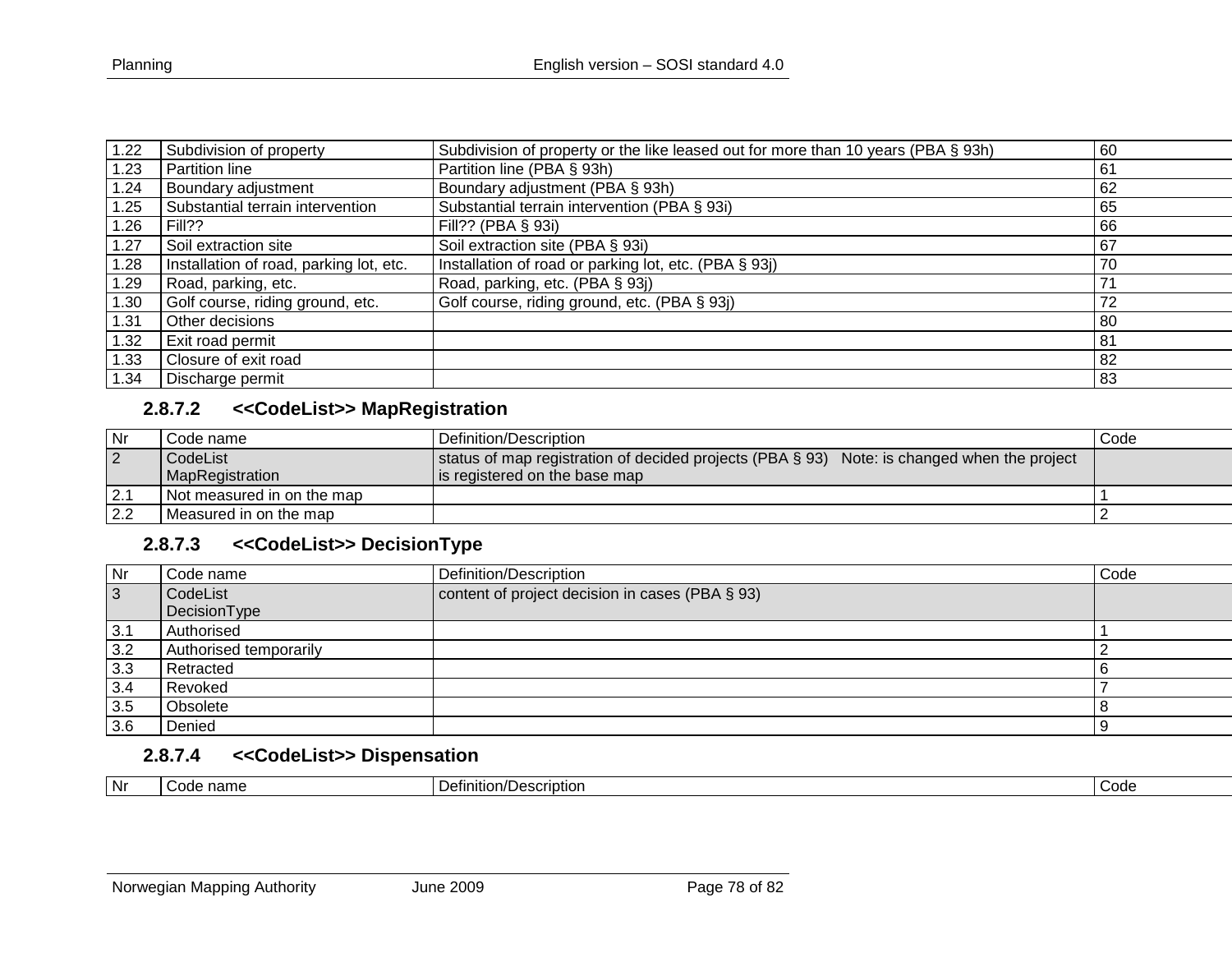| $\overline{4}$ | CodeList<br>Dispensation                         | dispensation related to decided project (PBA § 93)                                                            |    |
|----------------|--------------------------------------------------|---------------------------------------------------------------------------------------------------------------|----|
| 4.1            | PBA and associated regulations and<br>ordinances | Dispensation from The Planning and Building Act and associated regulations, ordinances, etc.<br>(generalised) | 10 |
| 4.2            | <b>PBA</b>                                       | Dispensation from the Planning and Building Act                                                               |    |
| 4.3            | <b>Building regulations</b>                      | Dispensation from building regulations                                                                        | 12 |
| 4.4            | PBA regulations                                  | Dispensation from regulations under the Planning and Building Act                                             | 13 |
| 4.5            | Land use, municipal (master) plan                | Dispensation from land use municipal (master) plan                                                            | 14 |
| 4.6            | Provisions municipal (master) plan               | Dispensation from provisions in municipal (master) plan                                                       | 15 |
| 4.7            | Zoning / building development plan               | Dispensation from provisions in zoning plan / building development plan                                       | 16 |
| 4.8            | The Public Roads Act                             | Dispensation from Public Roads Act                                                                            | 20 |
| 4.9            | Land law                                         | Dispensation from land law                                                                                    | 30 |
| 4.10           | <b>Working Environment Act</b>                   | Dispensation from Working Environment Act                                                                     | 40 |
| 4.11           | The Pollution Act                                | Dispensation from the Pollution Act                                                                           | 50 |

# **2.8.7.5 <<CodeList>> processingStatus**

| Nr  | Code name            | Definition/Description                         | Code |
|-----|----------------------|------------------------------------------------|------|
| 5   | CodeList             | status of administrative processing (PBA § 93) |      |
|     | processingStatus     |                                                |      |
| 5.1 | Application received |                                                |      |
| 5.2 | Being processed      |                                                |      |
| 5.3 | Decided / processed  |                                                |      |
| 5.4 | Retracted            |                                                |      |

## **2.8.7.6 <<CodeList>> CaseType**

| Nr  | Code name                 | Definition/Description     | Code |
|-----|---------------------------|----------------------------|------|
| 6   | CodeList                  | content of case (PBA § 93) |      |
|     | CaseType                  |                            |      |
| 6.1 | Inquiries                 |                            | 110  |
| 6.2 | <b>Building</b>           |                            | 120  |
| 6.3 | ??Construction / facility |                            | 130  |
| 6.4 | Installation              |                            | 140  |
| 6.5 | Intervention in terrain   |                            | 150  |
| 6.6 | Subdivision               |                            | 160  |
| 6.7 | Discharge/emission        |                            | 170  |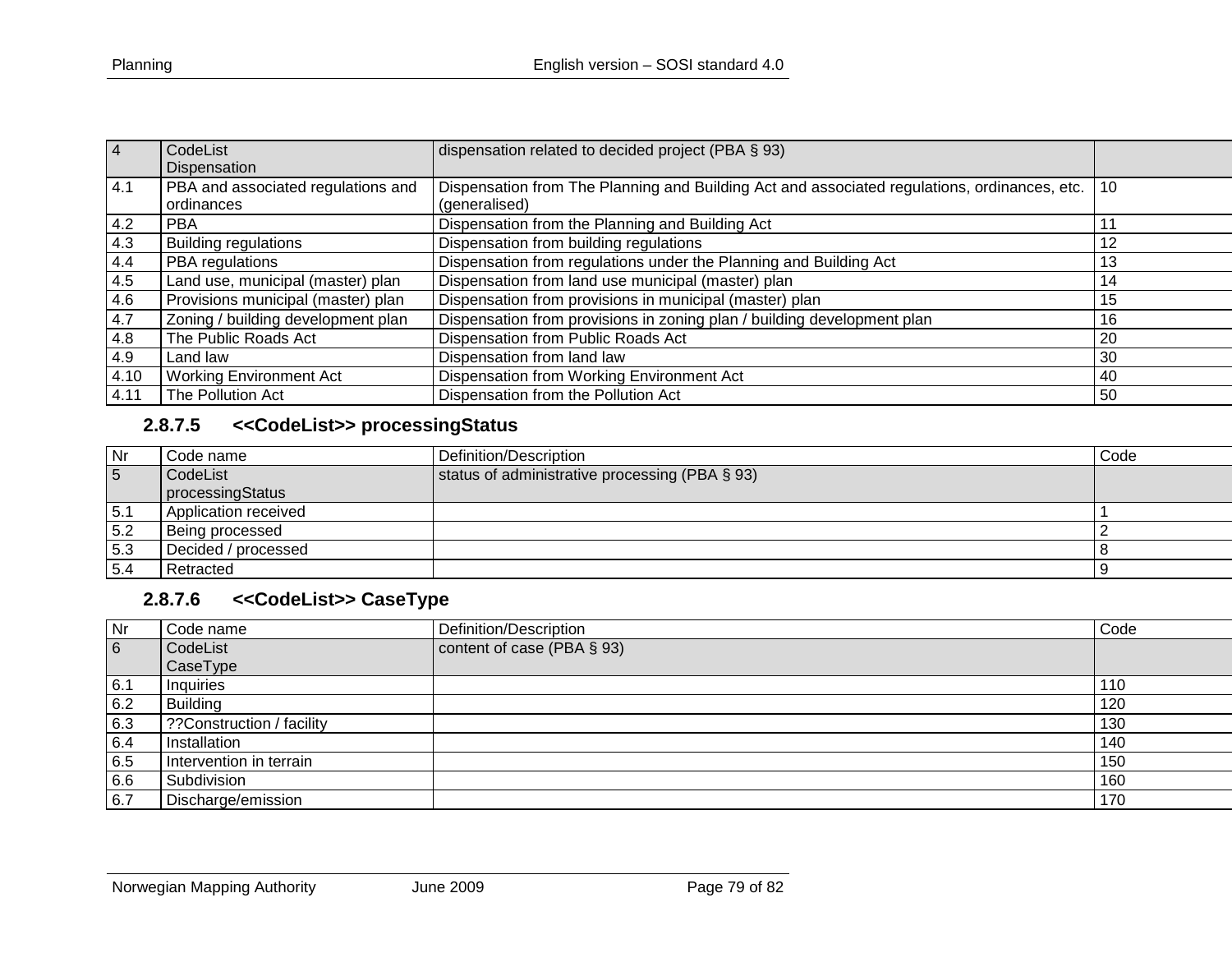| 6.8 | .<br>-<br>traffic               | 180 |
|-----|---------------------------------|-----|
| 6.9 | Othe<br>$++\wedge$ r<br>matters | 190 |

### **2.8.7.7 <<CodeList>> CaseScope**

| Nr             | Code name                            | Definition/Description   | Code |
|----------------|--------------------------------------|--------------------------|------|
| $\overline{7}$ | CodeList                             | scope of case (PBA § 93) |      |
|                | CaseScope                            |                          |      |
| 7.1            | <b>New</b>                           |                          |      |
| 7.2            | Expansion                            |                          |      |
| 7.3            | Change                               |                          |      |
| 7.4            | Change of use                        |                          | 4    |
| 7.5            | Demolition / removal                 |                          | -5   |
| 7.6            | Notification                         |                          | -6   |
| 7.7            | Projects requiring simple processing |                          |      |
| 7.8            | Reported breach of the law           |                          | -8   |
| 7.9            | Miscellaneous                        |                          | -9   |

# **2.8.7.8 <<CodeList>> RegistrationMethod**

| Nr  | Code name                 | Definition/Description                                  | Code |
|-----|---------------------------|---------------------------------------------------------|------|
| 8   | CodeList                  | method of registration of cases and projects (PBA § 93) |      |
|     | RegistrationMethod        |                                                         |      |
| 8.1 | Approx. indication        |                                                         |      |
| 8.2 | Digitised                 |                                                         |      |
| 8.3 | Desianed                  |                                                         |      |
| 8.4 | Calculated for laying out |                                                         |      |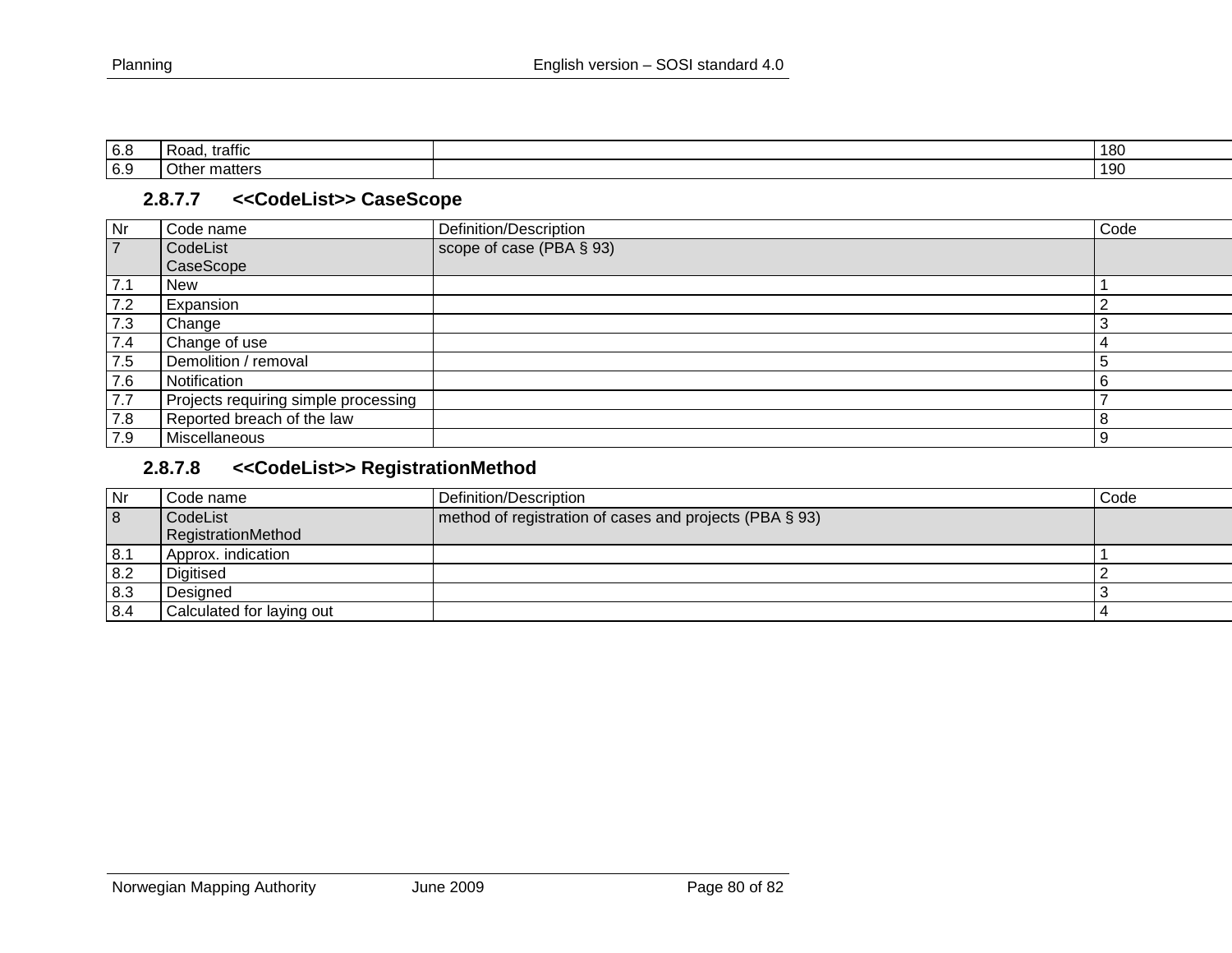#### **2.9 Reimbursment**

#### **2.9.1 PbaReimbursmentArea**

| <b>No</b> | Name/<br>Role name               | Description                                                                     | Obligation/<br>Condition | Maximum<br>Occurrenc<br>е | Type                               | Constraint       |
|-----------|----------------------------------|---------------------------------------------------------------------------------|--------------------------|---------------------------|------------------------------------|------------------|
| 1         | Class<br>PbaReimbursme<br>ntArea | area for decisions<br>regarding reimbursment<br>(PBA Chap. IX, esp. § 46)       |                          |                           |                                    |                  |
| 1.1       | extent                           | area over which an object<br>extends                                            | $\Omega$                 |                           | <b>SurfaceWithQu</b><br>ality      |                  |
| 1.2       | position                         | location where the object<br>exists                                             | $\overline{0}$           |                           | PointWithQuali<br>ty               |                  |
| 1.3       | caseNumber                       | unique number for<br>individual cases and<br>individual decisions (PBA<br>§ 93) |                          |                           | Integer                            |                  |
| 1.4       | dateOfDecision                   | date of resolution/decision<br>on administrative decision<br>(PBA § 93)         |                          |                           | Date                               |                  |
| 1.5       | Role<br>boundaryReimbu<br>rsment |                                                                                 | $\Omega$                 | N                         | <b>PbaReimburs</b><br>mentBoundary | Aggregrati<br>on |

## **2.9.1.1 PbaReimbursmentBoundary**

| No  | Name/<br>Role name                           | Description                                                                      | Obligation/<br>Condition | Maximum<br>Occurrenc<br>е | Type                        | Constraint |
|-----|----------------------------------------------|----------------------------------------------------------------------------------|--------------------------|---------------------------|-----------------------------|------------|
| 2   | Class<br>PbaReimbursme<br>ntBoundary         | delimitation of decisions<br>regarding reimbursment<br>(PBA Chap. IX, esp. § 46) |                          |                           |                             |            |
| 2.1 | border                                       | course following the<br>transition between<br>different real world<br>phenomena  | 1                        | 1                         | <b>CurveWithQual</b><br>ity |            |
| 2.2 | Role<br>(unnamed)<br>PbaReimbursme<br>ntArea |                                                                                  |                          | $\overline{2}$            | PbaReimburs<br>mentArea     |            |

#### **2.9.1.2 Association <<Topo>> PbaReimbursmentArea-PbaReimbursmentBoundary**

| No | Name/<br>Role name                                                     | Description | Obligation/   Maximum<br>Condition | <b>Occurrenc</b><br>e | <b>Type</b> | Constraint |
|----|------------------------------------------------------------------------|-------------|------------------------------------|-----------------------|-------------|------------|
| 3  | Association<br>PbaReimbursme<br>ntArea-<br>PbaReimbursme<br>ntBoundary |             |                                    |                       |             |            |